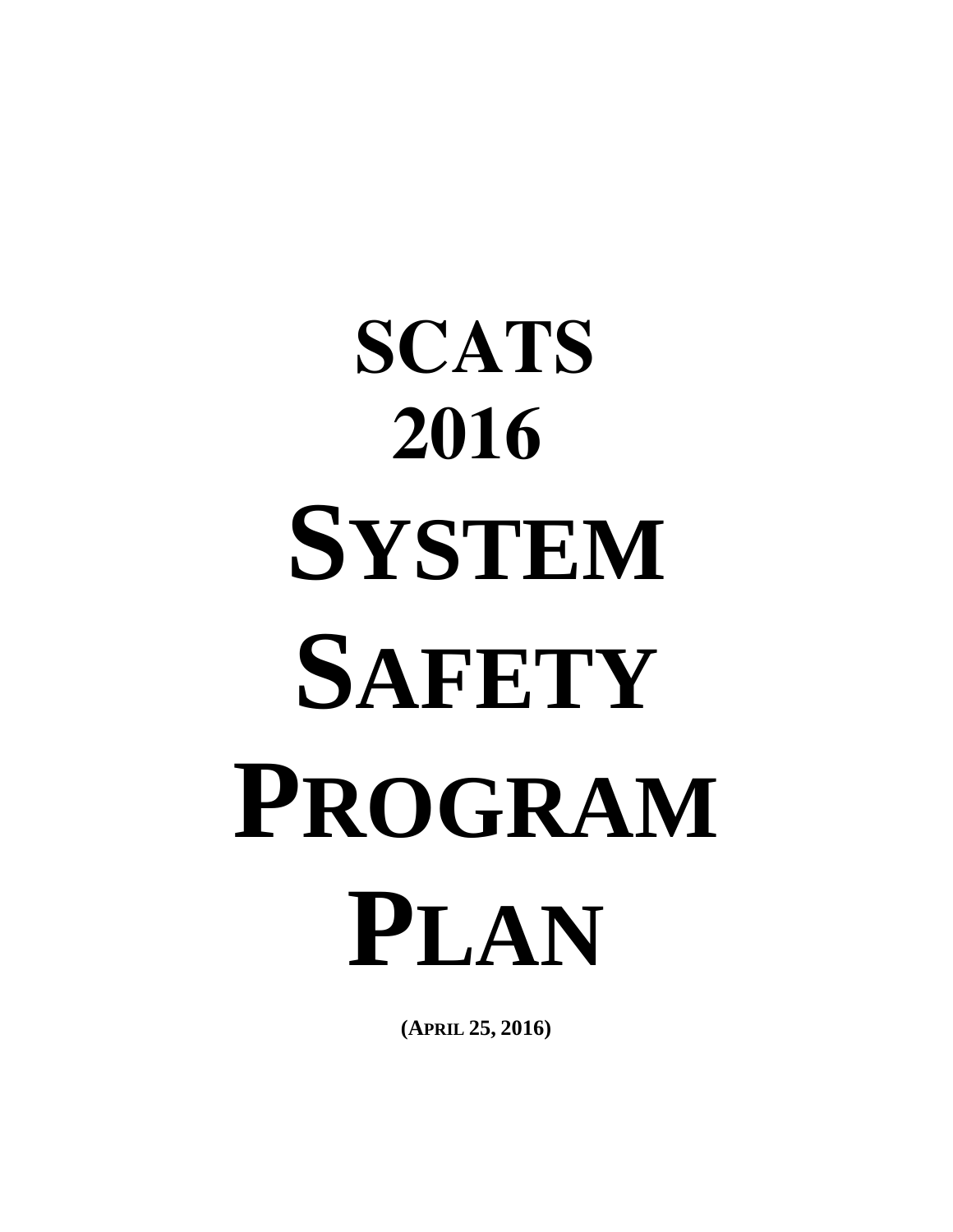#### **TABLE OF CONTENTS**

- 1. SYSTEM SAFETY PLAN MANAGEMENT DESCRIPTIONS OF ELEMENTS
- 2. DRIVER/EMPLOYEE SELECTION
- 3. DRIVER/EMPLOYEE TRAINING
- 4. SAFETY DATA ACQUISITION/ANALYSIS
- 5. DRUG AND ALCOHOL ABUSE PROGRAMS
- 6. VEHICLE MAINTENANCE
- 7. SECURITY

#### **APPENDICES**

| <b>APPENDIX A</b> | CONTRACTOR MONITORING AND OVERSIGHT DOCUMENT           |
|-------------------|--------------------------------------------------------|
| <b>APPENDIX B</b> | <b>JOB DESCRIPTIONS</b>                                |
| <b>APPENDIX C</b> | <b>VEHICLE CAMERA POLICY</b>                           |
| <b>APPENDIX D</b> | NCDOT/PTD ASSET WORKS POLICY                           |
| <b>APPENDIX E</b> | NCDOT/PTD MINIMUM TRAINING STANDARD                    |
| <b>APPENDIX F</b> | NCDOT/PTD VEHICLE MARKING POLICY                       |
| <b>APPENDIX G</b> | <b>BLOOD BORNE PATHOGENS AND EXPOSURE CONTROL PLAN</b> |
| <b>APPENDIX H</b> | DRUG AND ALCOHOL POLICY                                |
| <b>APPENDIX I</b> | <b>EMPLOYEE CONDUCT POLICY</b>                         |
| <b>APPENDIX J</b> | WORKPLACE HAZARD ASSESSMENT                            |
| <b>APPENDIX K</b> | PPE HAZARD ASSESSMENT                                  |
| <b>APPENDIX L</b> | <b>HAZARD COMMUNICATION TRAINING PROGRAM</b>           |
| <b>APPENDIX M</b> | <b>ACCIDENT/INCIDENT REPORTING POLICY</b>              |
| <b>APPENDIX N</b> | <b>VEHICLE ACCIDENT REVIEW BOARD</b>                   |
| <b>APPENDIX O</b> | RISK MANAGEMENT & LOSS CONTROL                         |
| <b>APPENDIX P</b> | <b>EMERGENCY ACTION PLAN</b>                           |
| <b>APPENDIX R</b> | FIRE PREVENTION PLAN                                   |
| <b>APPENDIX S</b> | ASSET WORKS PREVENTATIVE MAINTENANCE PLAN              |
| <b>APPENDIX T</b> | <b>PRE/POST VEHICLE INSPECTION</b>                     |
| <b>APPENDIX U</b> | MONTHLY FACILITY INSPECTION FORM                       |
| <b>APPENDIX V</b> | CUSTOMER COMPLIANT/COMPLIMENT                          |
| <b>APPENDIX W</b> | PROCEDURES FOR FACILITY AND VEHICLE SECURITY           |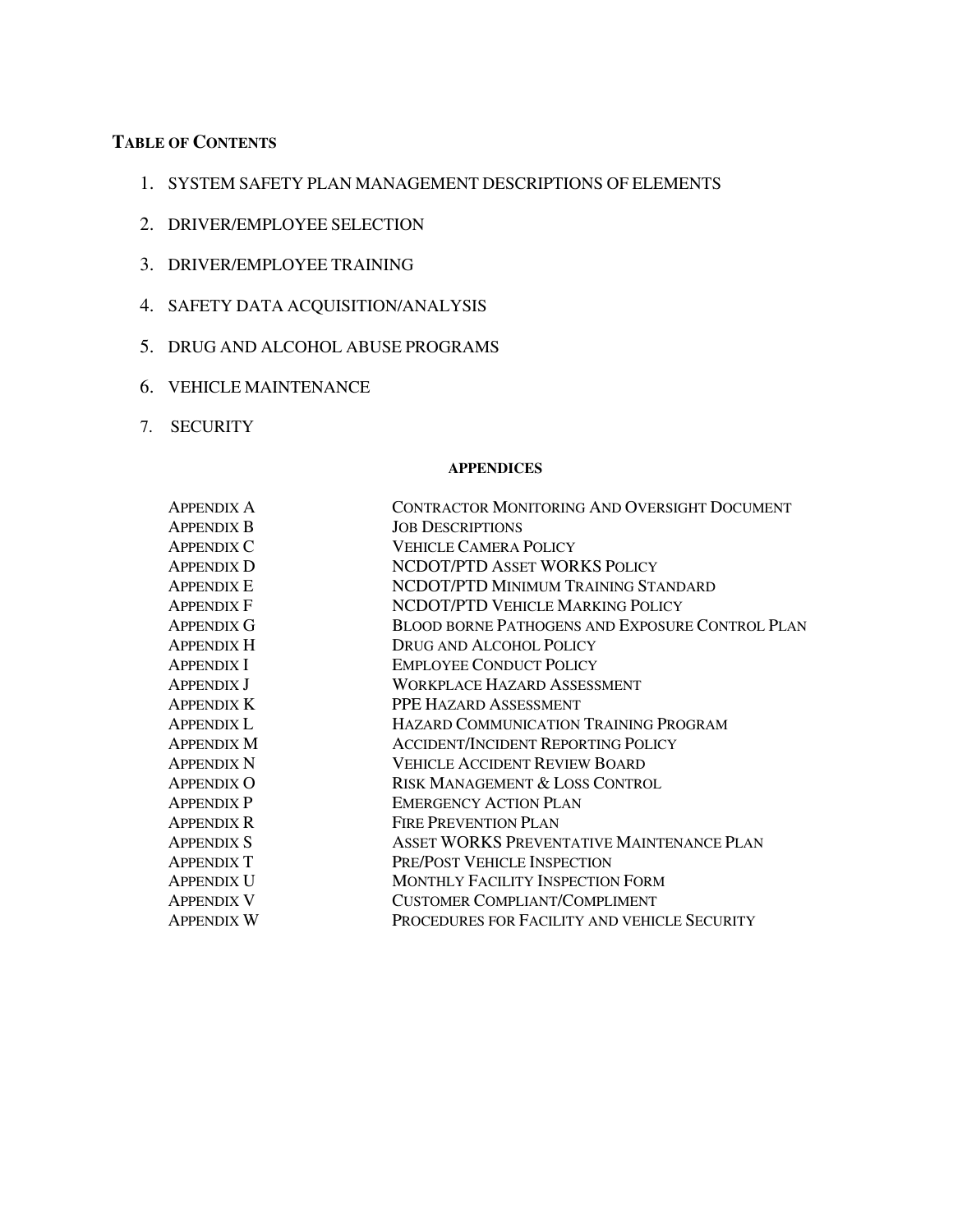# **GENERAL SYSTEM SAFETY PLAN MANAGEMENT DESCRIPTIONS OF ELEMENTS**

### **1. POLICY STATEMENT AND AUTHORITY FOR SYSTEM SAFETY PROGRAM PLAN**

- A. Effective October 2012, Moving Ahead for Progress in the 21st Century (MAP-21) mandated requirements for all public transportation to develop and implement a safety plan. As defined by MAP-21 public transportation is regular, continuing shared-ride surface transportation services that are open to the general public or open to a segment of the general public defined by age, disability, or low income.
- B. North Carolina Board of Transportation 2003 Resolution established the requirement for each transit system to develop and implement a System Safety Program Plan (SSPP).
- C. Establish the SSPP as an operating document that has been prepared for and approved by the transit system top management, chief executive officer or the governing board.
- D. The authority statement in the SSPP should define, as clearly as possible, the following:
	- 1. The authority for establishment and implementation of the SSPP
	- 2. How that authority has been delegated through the organization
- E. The SSPP must adequately address the SIX CORE ELEMENTS.

#### **2. DESCRIPTION OF PURPOSE FOR SYSTEM SAFETY PROGRAM PLAN**

- A. Address the intent of the SSPP and define why it is being written.
- B. Establish the safety philosophy of the whole organization and provide a means of implementation.
- C. A SSPP could be implemented for the following reasons:
	- To establish a safety program on a system wide basis.
	- To provide a medium through which a system can display its commitment to safety.
	- To provide a framework for the SSPP implementation of safety policies and the achievement of related goals and objectives.
	- To satisfy federal and state requirements.
	- To meet accepted industry standards and audit provisions.
	- To satisfy self-insurance or insurance carrier provisions.
- D. The relationship of system safety to system operations should be defined.
- E. All departments involved must have a clear definition of their individual responsibilities relative to the scope of the SSPP.
- F. This section should also contain system safety definitions applicable to the operating systems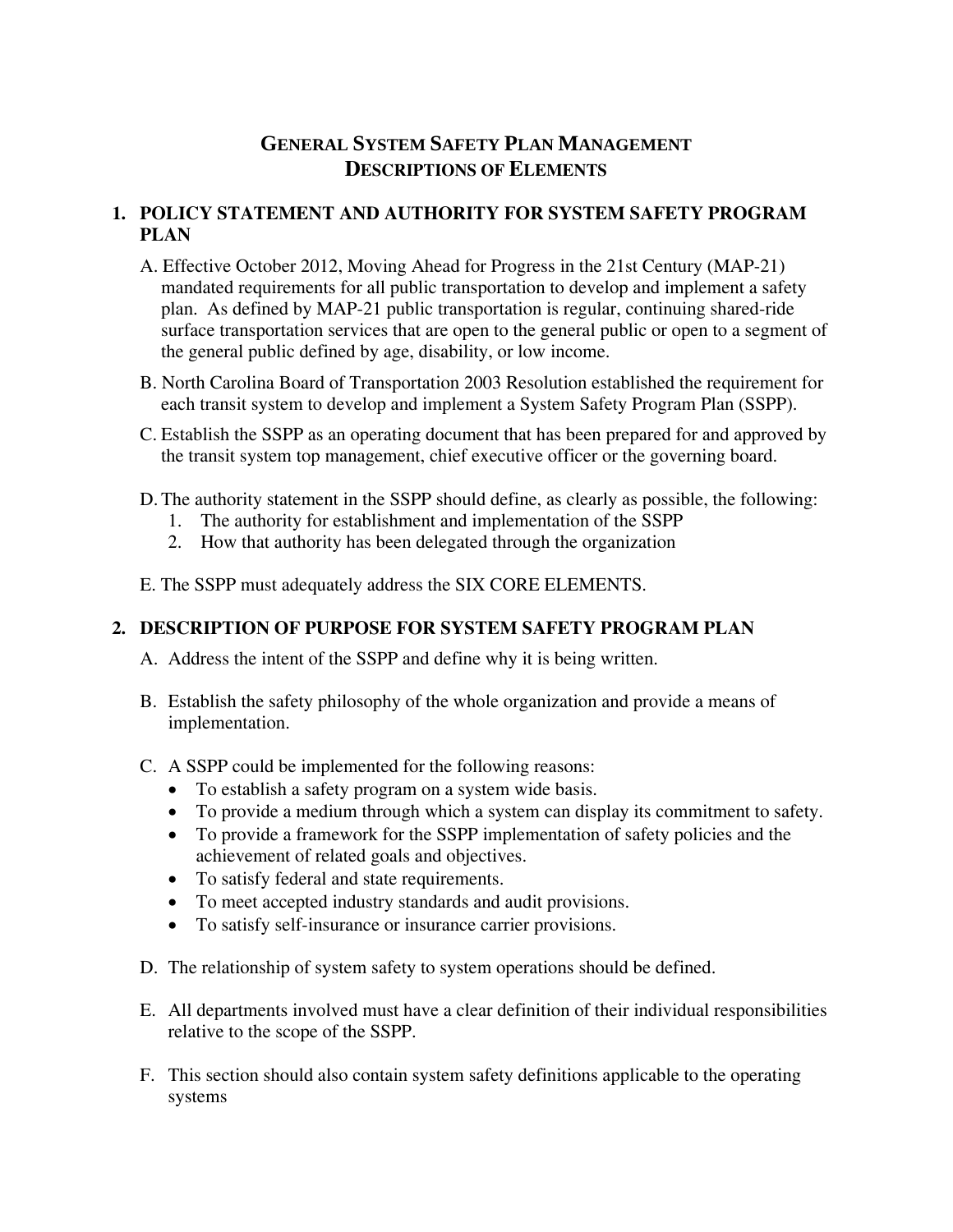# **3. CLEARLY STATED GOALS FOR VEHICLE SAFETY MANAGEMENT PROGRAM**

- A. The overall goal of a SSPP is to identify, eliminate, minimize and control safety hazards and their attendant risks by establishing requirements, lines of authority, levels of responsibility and accountability, along with methods of documentation for the organization.
- B. These goals should be system-specific, tailored to the individual needs of the system, as well as being:
	- 1. Long term the goal must have broad and continuing relevance.
	- 2. Meaningful they must not be so broad as to be meaningless; desired results must be identified.
	- 3. Realizable any goal that meets the first two criteria but cannot be attained is meaningless.
- C. Example:
	- 1. A goal might be to establish a high level of safety comparable to other transit systems in the U.S.
	- 2. Identify, eliminate, minimize, and/or control all safety hazards
	- 3. Provide appropriate action and measures to obtain necessary safety-related agreements, permits and approvals from outside agencies, where applicable.

#### **4. IDENTIFIABLE AND ATTAINABLE OBJECTIVES**

- A. Objectives are the working elements of the SSPP, the means by which the identified goals are achieved.
	- 1. Must be quantifiable and meaningful.
	- 2. Met through the implementation of policies.
- B. Policies are central to the SSPP and must be established by top management.
	- 1. They set the framework for guiding the safety program, on a relatively long-term basis.
	- 2. Policies are measurable.
	- 3. Policies are methods for reaching a specified objective.
- C. Example:

 The establishment of a safety program incorporating public, patron, employee, and property safety including fire protection, loss prevention and life safety requirements.

#### **Policies depend on the goals defined by the transit system and its safety philosophy.**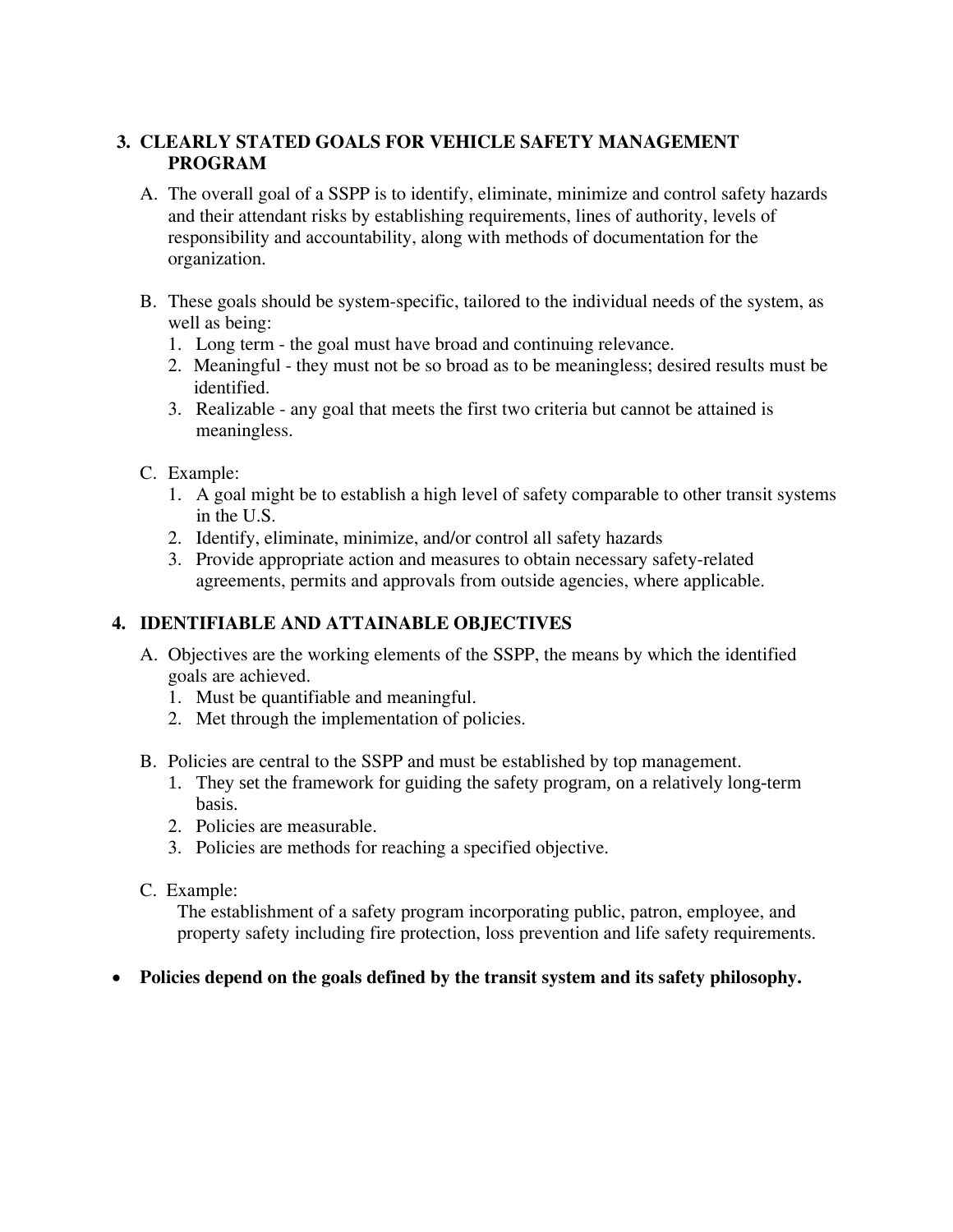# **5. SYSTEM DESCRIPTION/ORGANIZATIONAL STRUCTURE**

#### A. System Description

1. Briefly describe the system's characteristics. The information should be sufficient to allow non-technical person and those not employed in transit to understand the system and its basic operation.

- 2. Components that should be included in the system description:
	- a. History
	- b. Scope of service
	- c. Physical features
	- d. Operations
	- e. Maintenance
	- f. System Modifications
- B. Organizational Structure
	- 1. Organizational diagrams showing the title of each position.
	- 2. Diagram showing the structure of the system safety unit identifying the key positions.
	- 3. Diagrams showing the relationships and lines of communication between the system safety unit and other departments in the organization.
	- 4. Describe the relationship of the transit system to local political jurisdictions.

# **SYSTEM SAFETY PROGRAM PLAN**

#### **Program Description:**

The System Safety Program Plan (SSPP) was developed utilizing established guidance listed in the procedural manuals of the North Carolina Department of Transportation Standard Operating Procedure SSPP-001 and the State Management Plan. The SSPP consists of and addresses the required six (6) core elements:

- 1. Driver/Employee Selection
- 2. Driver/Employee Training
- 3. Safety Data Acquisition Analysis
- 4. Drug, Alcohol and Abuse Program
- 5. Vehicle Maintenance
- 6. Security

SCATS number one priority is adherence to policies and procedures of the core elements. All of the elements listed are equal in importance and the policies and procedures must be met. The compliance will ensure that we meet all Federal Transportation Administration (FTA) and North Carolina Department of Transportation Public Transportation Division (NCDOT/PTD) policies and regulations.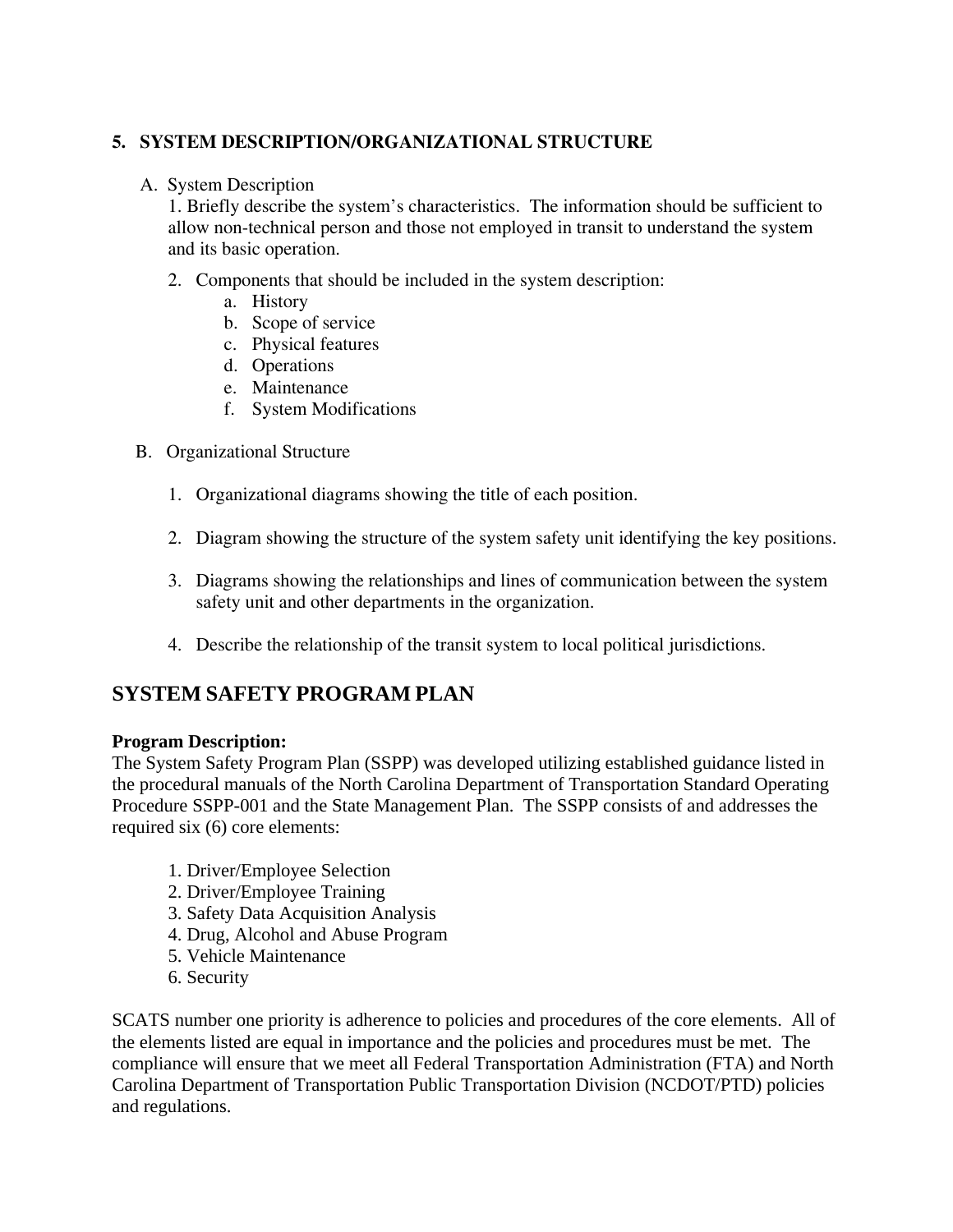#### **Driver/Employee Selection Element:**

Fair hiring practices are used to select employees. Each potential employee will complete a written application. The Executive Director and/or appointed official and supervisor shall interview each potential employee.

#### **Driver/Employee Training Element:**

The minimum requirements for vehicle operator training are Defensive Driving, Americans with Disabilities Act, Bloodborne Pathogens and Emergency Procedures for Vehicle Operators. In addition to the minimum requirements the follow actions must be completed:

- 1. The training must be completed annually
- 2. The training material must be on file for review by NCDOT/PTD
- 3. Records of each individual trained must be retained on file for five (5) years
- 4. Each driver must have an annual driver's performance evaluation to provide refresher training, assess skills, techniques, knowledge, etc…

#### **Safety Data Acquisition Analysis Element:**

The goal of the Safety Program is the reduction of accidents and injuries to transit customers, employees and the general public. Safety is a shared responsibility between system management and employees. It is the policy of SCATS to provide a place of employment that is free from recognized hazards that could result in death or serious injury to employees, customers or the general public. It is the responsibility of each employee to report all incidents or unsafe conditions to their supervisor. Supervisors must immediately take necessary corrective action to prevent unsafe conditions.

Prohibited behaviors are behaviors that are in violation of the System Safety Policy. Such behaviors include behaviors that threaten the safety of employees, customers and the general public. Other unacceptable behaviors include those that result in damage to system, employee and public and/or private property. An employee who intentionally violates the safety policy and procedures will be subject to appropriate disciplinary action, as determined by the findings of an investigation. Such discipline may include a warning, demotion, suspension or immediate dismissal. In addition, such actions may cause the employee to be held legally liable under State or Federal Law.

#### **Drug Alcohol and Abuse Program Element:**

The goal is to provide a safe, healthy and productive drug-free work environment for all employees. A person being under the influence of a drug or alcohol while on the job poses serious safety and health risk to the user, co-workers as-well-as passengers. SCATS has established a policy of a drug-free work environment. Any safety-sensitive or non-safetysensitive employee that has a verified positive drug or alcohol test or refuses to take a drug test will be removed from his/her position, informed of educational and rehabilitation programs available, and referred to a Substance Abuse Professional (SAP) for assessment. A positive drug and/or alcohol test will also result in disciplinary action up to and including termination.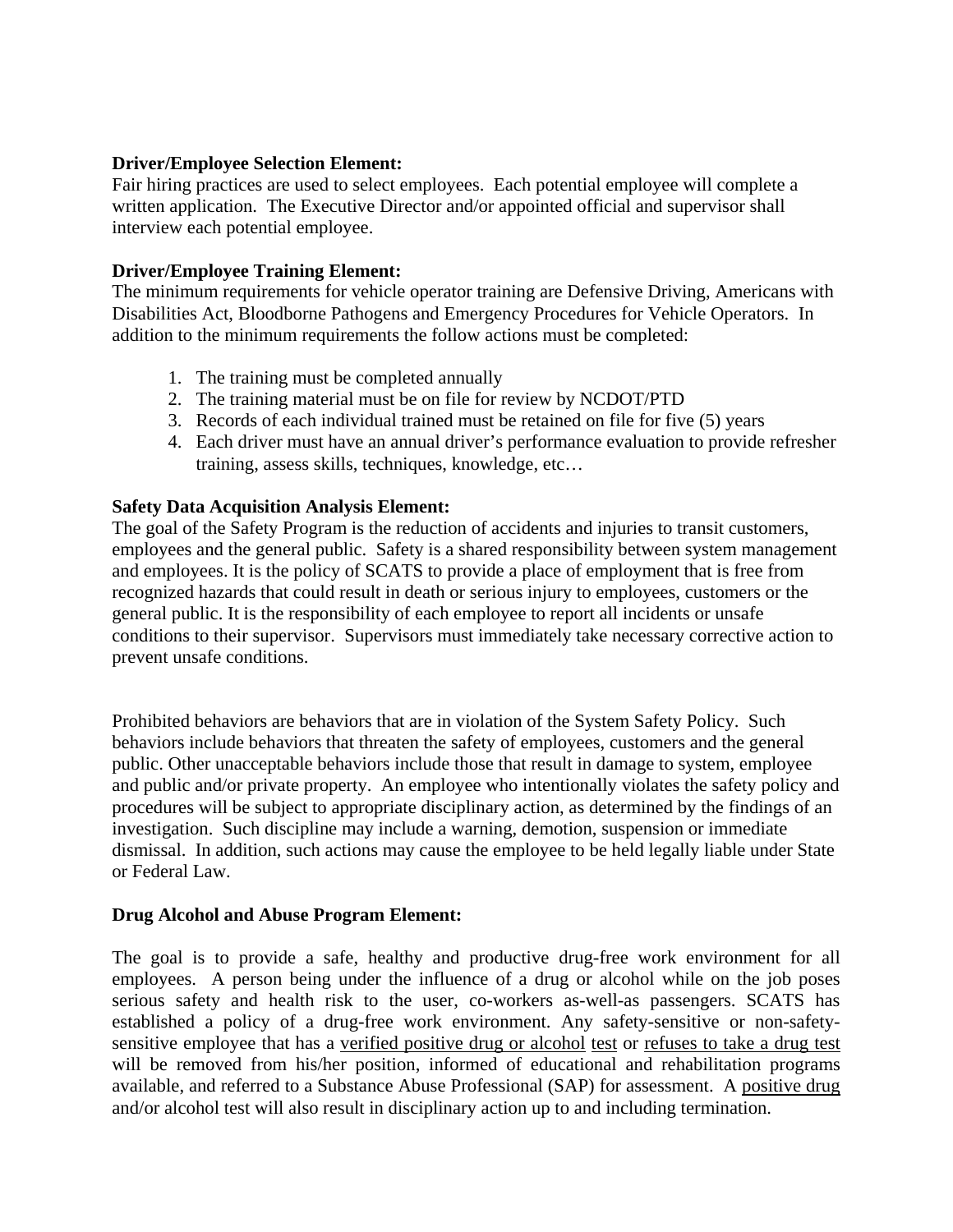#### **Vehicle Maintenance Element:**

The goal is to ensure vehicles; wheelchair lifts and equipment are properly maintained to maximize the service life, maintain reliability, mitigate high maintenance costs and sustain proper safety and mechanical condition. To accomplish this goal we will at a minimum adhere to the manufacturer's maintenance/service requirements for the vehicles, wheelchair lifts and equipment. Each transit driver is responsible for ensuring that periodic maintenance is performed on the vehicle assigned to him/her at the Scotland County SCATS Garage. The transit driver will indicate on the Pre-Trip and Post Inspection Form when the vehicle is within 500 miles of the next scheduled service. Preventive maintenance and wheelchair lift servicing will be entered into Asset Works system as a schedule PM servicing needed, to help maintain current and up to date maintenance on each vehicle. In the event that the county garage services are not available SCATS will contract through a private vendor.

#### **Security Element:**

The overall purpose of the Security Program is to optimize -- within the constraints of time, cost, and operational effectiveness -- the level of protection afforded to vehicles, equipment, facilities, passengers, employees, volunteers and contractors, and any other individuals who come into contact with the system both during normal operations and under emergency conditions.

The security of passengers and employees is paramount to promoting the objectives of FTA and NCDOT. We will take all reasonable and prudent actions to minimize the risk associated with intentional acts against passengers, employees and equipment/facilities. To further this objective, we have developed security plans and procedures and emergency response plans and procedures. The plans have been coordinated with local law enforcement, emergency services and with other regional transit providers, which addresses the conduct of exercises in support of their emergency plans, and assessment of critical assets and measures to protect these assets.

The SSPP will be updated as changes occur. An annual review is required to ensure all information is current. The annual review and updates must be adopted by the board and certified by NCDOT/PTD.

This operational policy was adopted by the Scotland County Board of Commissioners

| Date |  |  |
|------|--|--|
|      |  |  |

| Month<br>_____ |
|----------------|
|----------------|

Year \_\_\_\_\_\_\_\_\_\_\_\_\_\_\_\_\_\_\_\_\_\_\_\_\_\_\_\_\_\_\_\_

System Manager (Signature) \_\_\_\_\_\_\_\_\_\_\_\_\_\_\_\_\_\_\_\_\_\_\_\_\_\_

Governing Board Chairperson (Signature) \_\_\_\_\_\_\_\_\_\_\_\_\_\_\_\_\_\_\_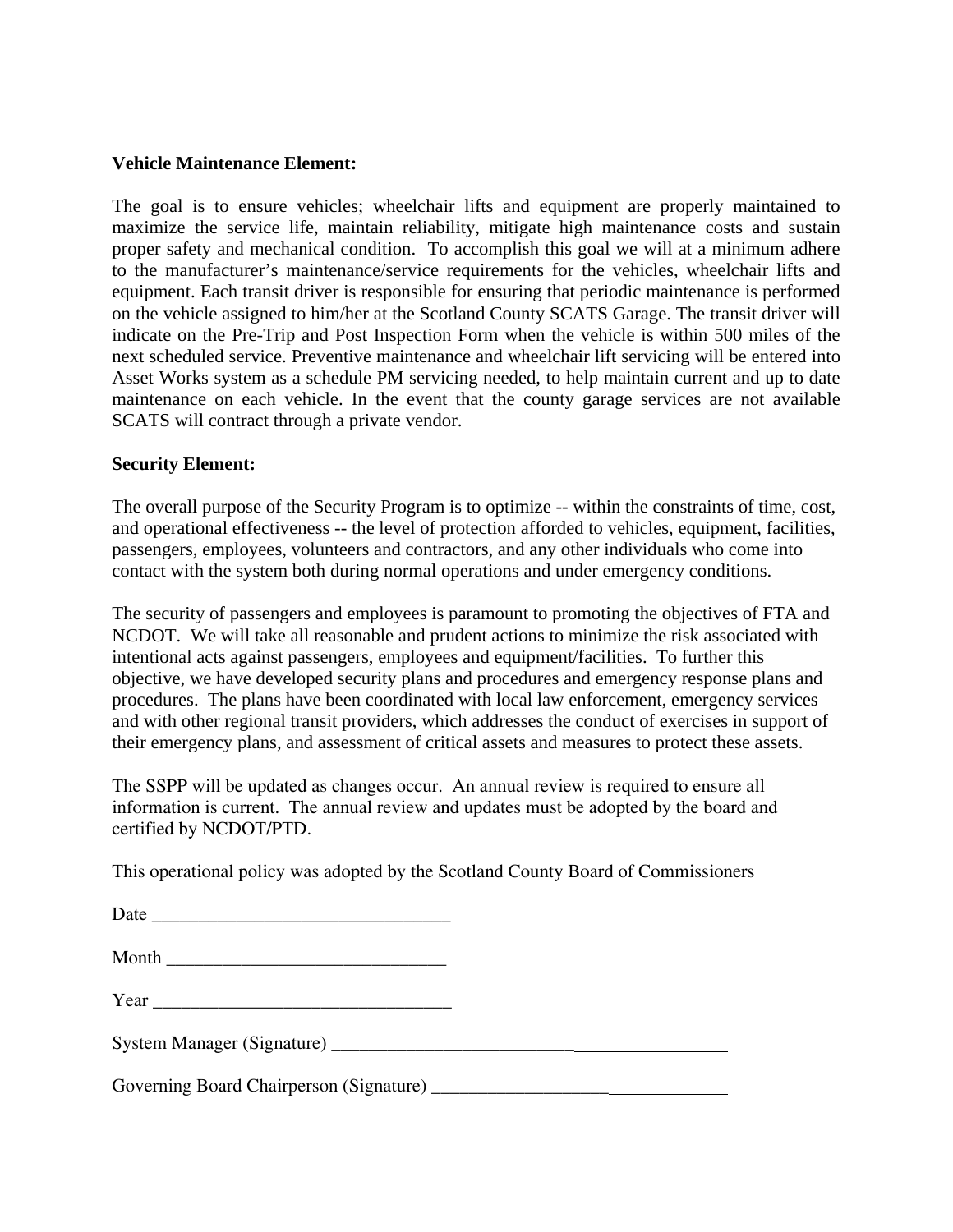# **RESOLUTION FOR APPROVAL OF REQUIREMENT FOR COMMUNITY TRANSPORTATION SYSTEMS TO IMPLEMENT SYSTEM SAFETY PROGRAM PLANS**

WHEREAS, the Federal Transit Administration's strategic safety goal is to promote the public health and safety by working toward the elimination of transportation related deaths, injuries and property damage;

WHEREAS, the Federal Transit Administration and the National Transportation Safety Board require the reporting of certain transportation related accidents;

WHEREAS, the vision for public transportation services in North includes the provision of safe, affordable transportation choices, statewide to those who have travel options and to those whose options are limited;

WHEREAS, the development and implementation of System Safety Program Plans by Community Transportation systems is a fundamental step toward these goals;

WHEREAS, the North Carolina Department of Transportation, Public Transportation Division recognizes the safety implications of the development of System Safety Program Plans and provides training and technical assistance to transit systems to assist in the development and implementation of their System Safety Program Plans;

WHEREAS, rural transit systems receiving federal and state funds are not currently required to have a System Safety Program Plan;

WHEREAS, the Public Transportation Division, in an effort to promote safe public transportation services recommends requiring that each rural transit system in the state that receives federal and/or state funds must have an approved System Safety Program Plan which includes provision for local system safety data collection and reporting;

WHEREAS, the Transit, Rail and Ferry Committee has concurred in this recommendation.

#### THEREFORE BE IT RESOLVED AS FOLLOWS:

That the North Carolina Board of Transportation approves the recommended requirement that each Community Transportation System that receives federal and/or state funds must have an approved System Safety Program Plan which includes provision for local system safety data collection and reporting.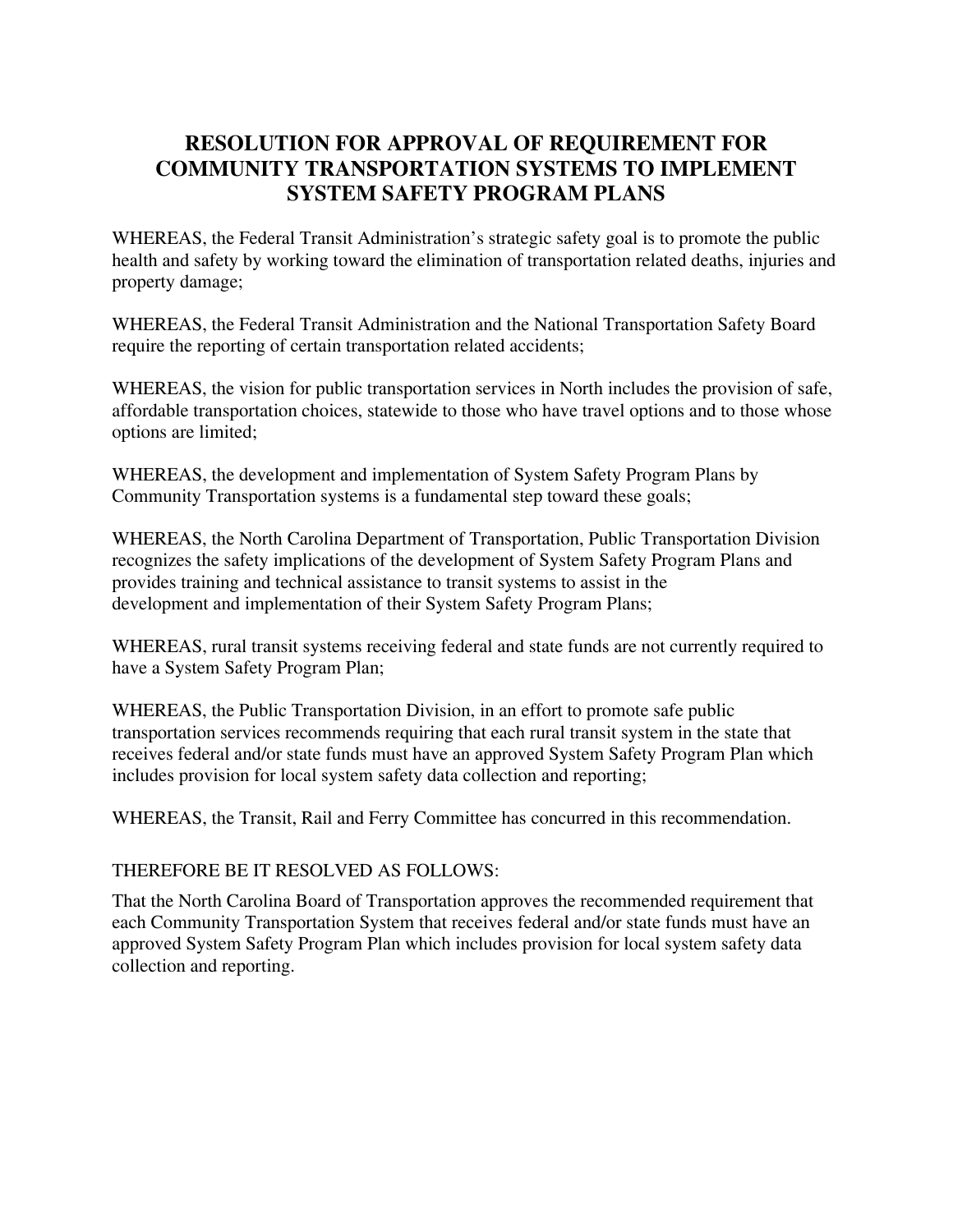# **ANNUAL MANAGEMENT REVIEW**

The SSPP should reflect the changing needs of our system programs. As a transit system evolves and operates, it must consistently monitor the programs and update the SSPP accordingly.

To ensure that this occurs, **the transit management staff should prepare an annual report that assesses the adequacy and effectiveness of all phases of the SSPP.** The annual report should be submitted to the local Transportation Board and a copy submitted to NCDOT/PTD Safety & Training Unit when it is staffed.

Report topics include:

- Results of incident investigations and analysis (Quarterly Reports)?
- $\triangleleft$  Identification of possible hazardous conditions
- $\triangleleft$  Results of inspections
- Established plans for handling future incidents
- ❖ Recommendations for SSPP revisions
- Analysis of departmental involvement in the administration of the SSPP

Members of the SSPP Review Committee as-well-as system managers are jointly responsible for maintaining and updating the SSPP. The Board of Commissioners must approve the required revisions.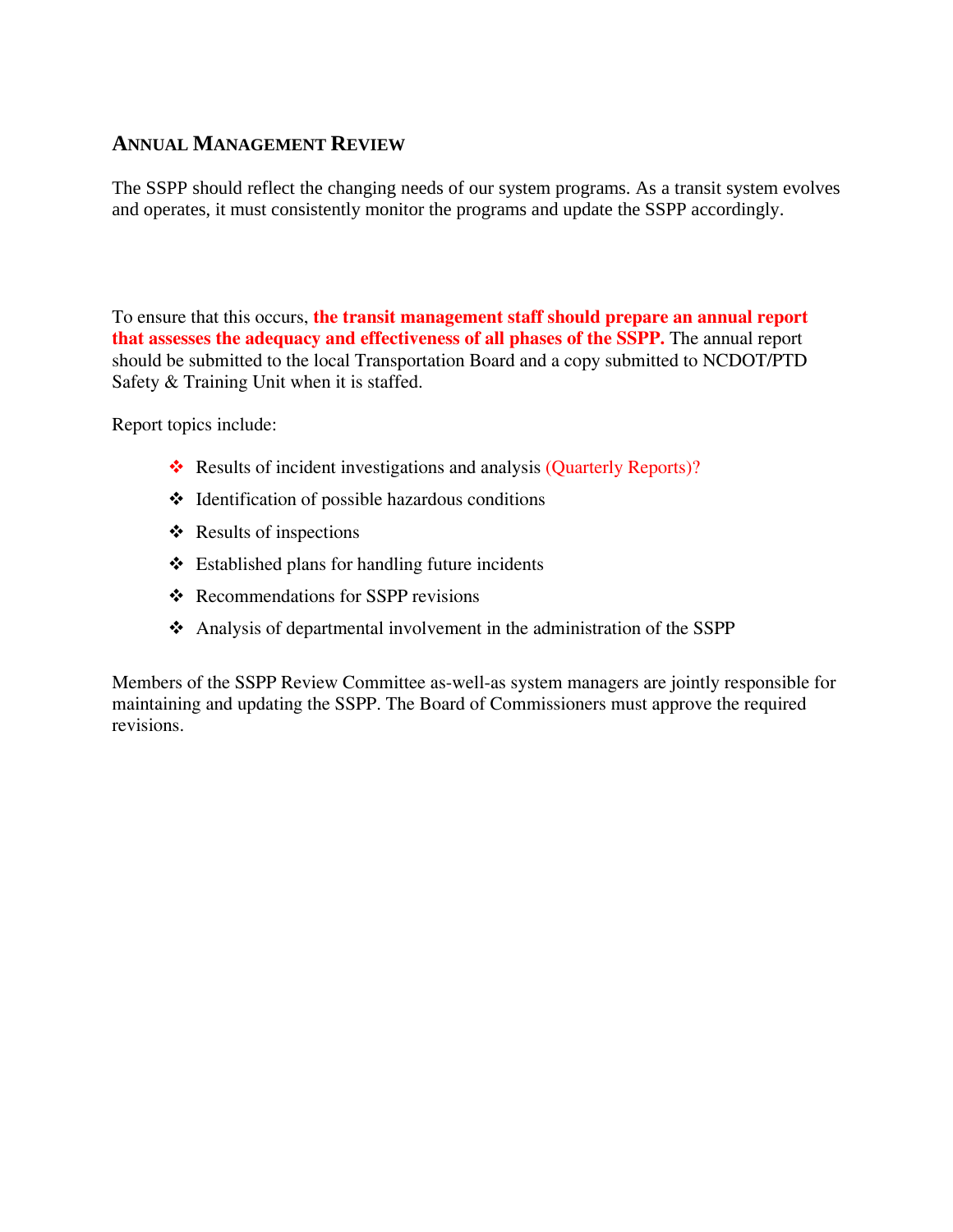| <b>SYSTEM SAFETY PROGRAM PLAN</b>           |                |                                            |             |                                       |
|---------------------------------------------|----------------|--------------------------------------------|-------------|---------------------------------------|
|                                             |                | <b>POLICY AND PROCEDURE REVISION INDEX</b> |             |                                       |
| <b>Policy/Procedure Name</b>                | SPP#           | <b>Revision#</b>                           | <b>Date</b> | <b>Description</b>                    |
| Lock Out Tag Out                            | 1              | 1                                          | 12/18/2015  | Lock out Tag out                      |
|                                             |                |                                            |             | Maintenance                           |
|                                             |                |                                            |             | safety procedure                      |
|                                             |                |                                            |             |                                       |
|                                             |                |                                            |             |                                       |
|                                             |                |                                            |             |                                       |
| <b>Policy/Procedure Name</b>                | SPP#           | <b>Revision #</b>                          | <b>Date</b> | <b>Description</b><br>On board Safety |
| On board Safety Equipment Regulations       | $\overline{2}$ | 1                                          | 12/16/2015  | Equipment                             |
|                                             |                |                                            |             | Seat Belts, Fire                      |
|                                             |                |                                            |             | Extinguisher, Red                     |
|                                             |                |                                            |             | reflectors.                           |
|                                             |                |                                            |             |                                       |
|                                             |                |                                            |             |                                       |
|                                             |                |                                            |             |                                       |
| <b>Policy/Procedure Name</b>                | SPP#           | <b>Revision#</b>                           | <b>Date</b> | <b>Description</b>                    |
| <b>Radio Communications Procedures</b>      | 3              | 1                                          | 1/11/2016   | Two way Radio<br>Communications       |
|                                             |                |                                            |             |                                       |
|                                             |                |                                            |             |                                       |
|                                             |                |                                            |             |                                       |
|                                             |                |                                            |             |                                       |
| <b>Policy/Procedure Name</b>                | SPP#           | <b>Revision #</b>                          | <b>Date</b> | <b>Description</b>                    |
| Camera Viewing                              | $\overline{4}$ | 1                                          | 04/01/2016  | Viewing Camera                        |
|                                             |                |                                            |             | footage                               |
|                                             |                |                                            |             |                                       |
|                                             |                |                                            |             |                                       |
|                                             |                |                                            |             |                                       |
| <b>Policy/Procedure Name</b>                | SPP#           | <b>Revision#</b>                           | <b>Date</b> | <b>Description</b>                    |
|                                             |                |                                            |             | Drug and Alcohol                      |
| Drug and Alcohol Policy                     | 5              |                                            | 02/08/2016  | Policy for SCATS                      |
|                                             |                |                                            |             |                                       |
|                                             |                |                                            |             |                                       |
|                                             |                |                                            |             |                                       |
| <b>Policy/Procedure Name</b>                | SPP#           | <b>Revision#</b>                           | <b>Date</b> | <b>Description</b>                    |
| <b>Emergency Action Plan for Evacuation</b> | $\overline{7}$ |                                            | 01/04/2016  | Evacuation                            |
|                                             |                |                                            |             |                                       |
|                                             |                |                                            |             |                                       |
|                                             |                |                                            |             |                                       |
|                                             |                |                                            |             |                                       |
| <b>Policy/Procedure Name</b>                | SPP#           | <b>Revision #</b>                          | <b>Date</b> | <b>Description</b>                    |
| <b>Asset Works</b>                          | 8              |                                            | 2015        | Maintenance                           |
|                                             |                |                                            |             |                                       |
|                                             |                |                                            |             |                                       |
|                                             |                |                                            |             |                                       |
|                                             |                |                                            |             |                                       |
| <b>Policy/Procedure Name</b>                | SPP#           | <b>Revision #</b>                          | <b>Date</b> | <b>Description</b>                    |
|                                             |                |                                            |             |                                       |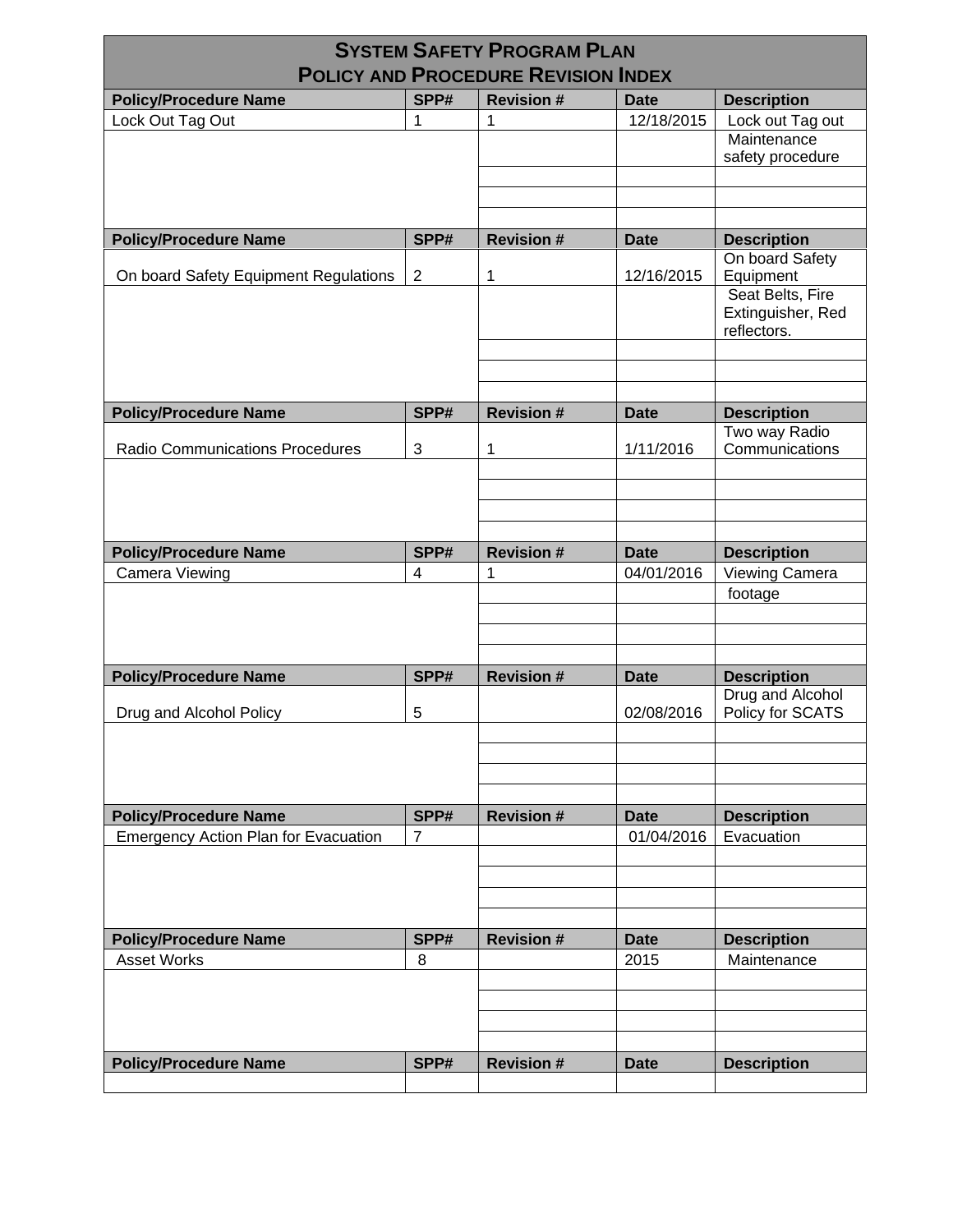# ORGANIZATIONAL STRUCTURE

FISCAL YEAR 2016

DEPARTMENT NUMBER 2590 DEPARTMENT NAME SCATS

**BOARD OF COMMISSIONERS**

**COUNTY MANAGER**

**DIRECTOR**

**TRANSPORTATION COORDINATOR**

**ADMINISTRATIVE ASSISTANT**

**FULL TIME DRIVERS**

**PART TIME DRIVERS**

**MECHANIC**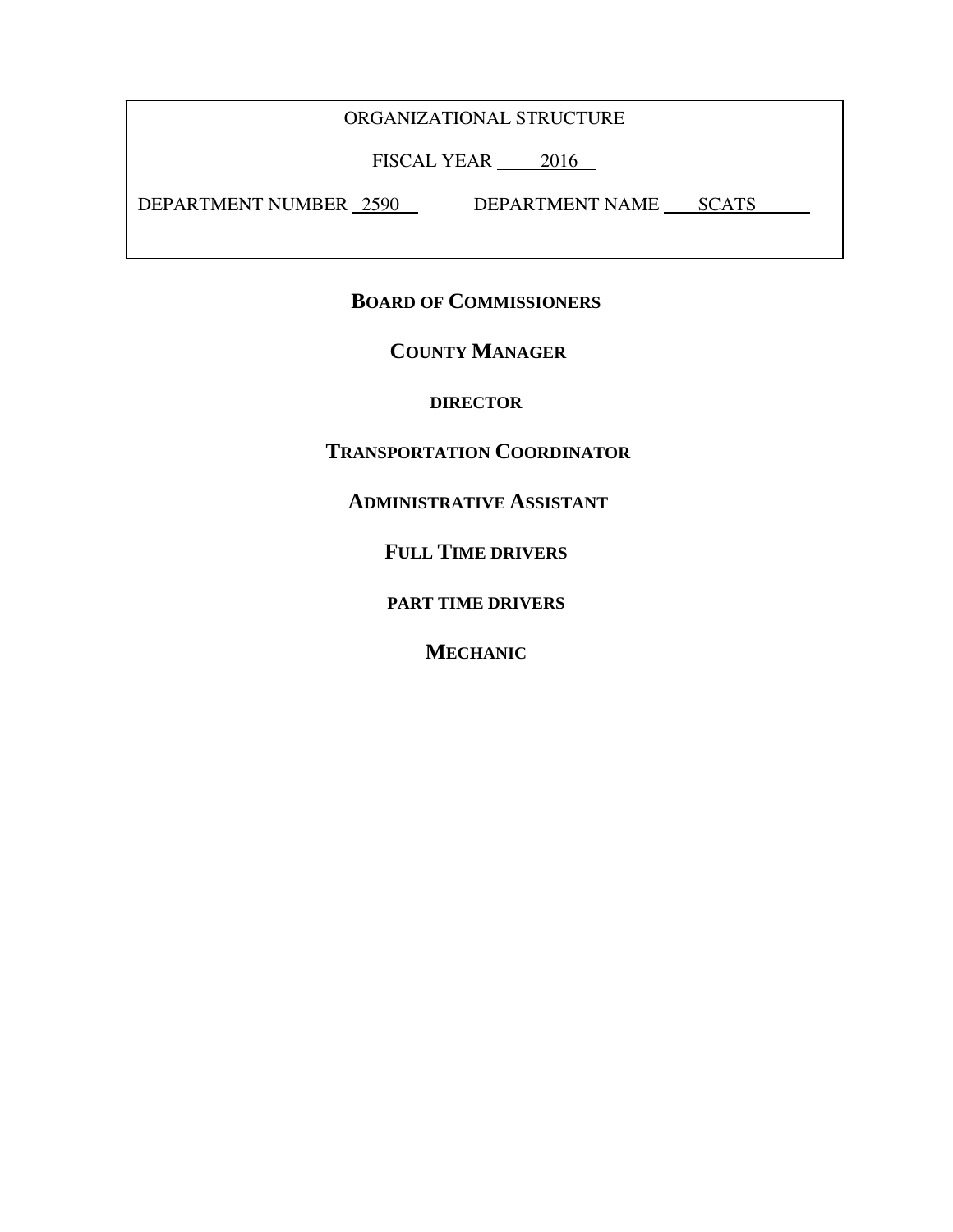# **MISSION STATEMENT**

# **"OUR MISSION IS TO PROVIDE ACCESS TO TRANSPORTATION TO ALL THE CITIZENS OF SCOTLAND COUNTY IN A SAFE AND ECONOMICAL MANNER."**

#### SYSTEMS GOALS

- As the lead agency for human service and public transportation in Scotland County, the following safety goals were adopted as a part of the SCATS Safety Program Plan:
- Instill a safety attitude and a safe workplace/customer service environment.
- Establish a commitment to safety within each job description of the Transit System employees.
- Develop and maintain a comprehensive, structured safety program.
- Develop, maintain, and communicate public transit safety standards and procedures to employees and passengers.
- Provide formalized safety training with supporting documentation to record attendance, information and materials covered, etc.
- Reduce accident and injury rates.
- $\triangle$  Select equipment that promotes and enhances safety.
- Safeguard hazards.
- Making necessary changes in the system to uphold safety.
- Establish an incentive/reward program that rewards safe employee practices.
- Increase employee safety awareness and their participation in the SCATS safety program. Employees from all job descriptions at SCATS should be trained to participate in regularly scheduled vehicle and facility safety inspections. Providing corrective action and follow up when unsafe conditions or equipment is found will be the responsibility of all SCATS staff and employees.
- ❖ Apply new research and development in safety efforts.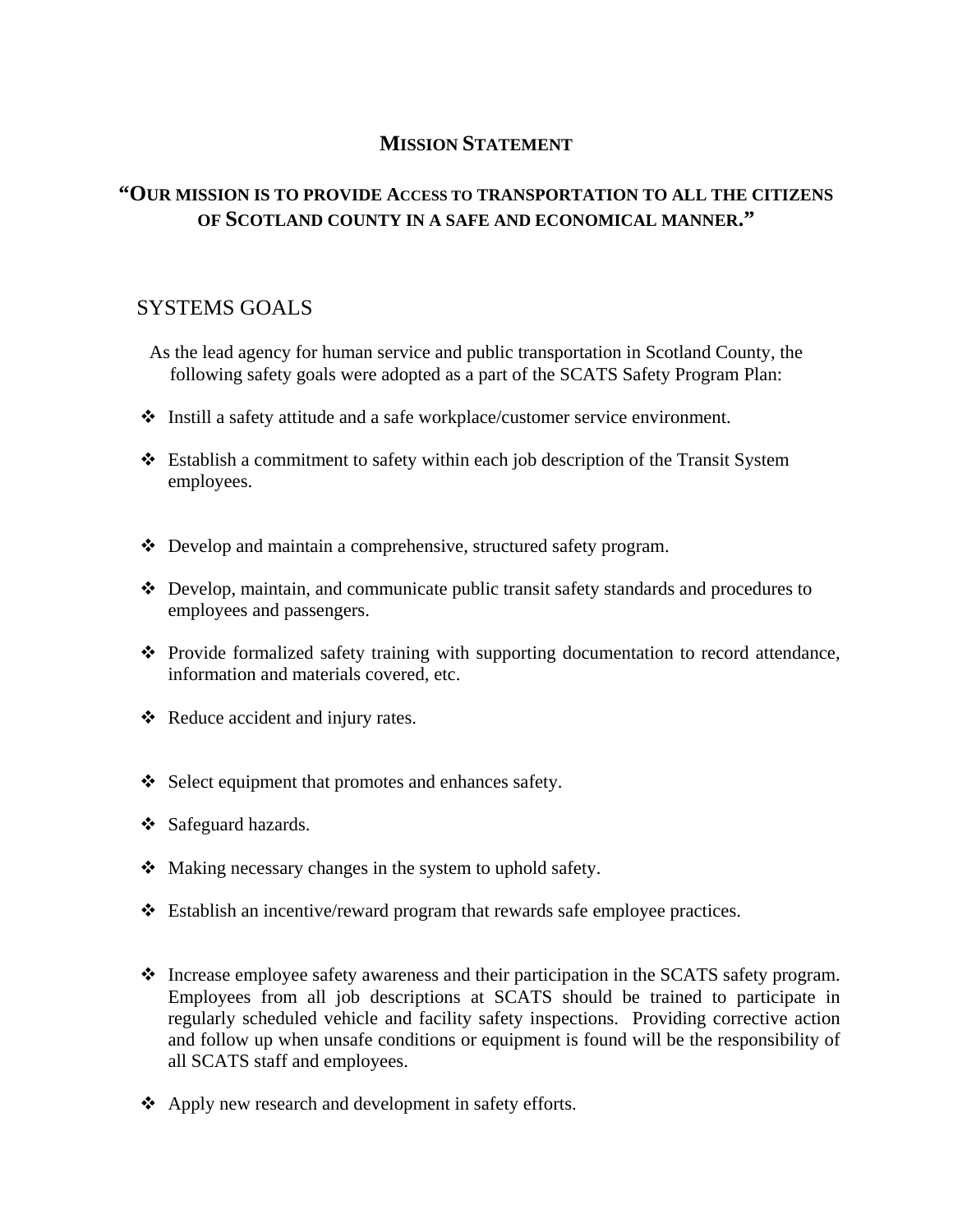Hold regularly scheduled communication and training meetings to promote safety and awareness. Employees in all job descriptions should attend regularly.

# **SYSTEM DESCRIPTION**

SCATS is a consolidated transportation system operating in Scotland County, NC. SCATS offers subscription route and demand/response transportation by contractual agreement with the following human service organization:

 Scotland Senior Center Scotland County Council on Aging Scotland County Department of Social Services Scotland Enterprises, Monarch, Inc. Scotland County Nutrition Sites Lumber River Council of Government Division of the Blind Scotland County Grandparents Support Group

Rural General Public (RGP) service is available on all of our subscription routes if the route deviates no more than .5 miles. RGP services are also available in the township Robeson County. All service is accessible to persons with disabilities.

The vehicle fleet of SCATS consists of (6) 22-FT 15 passengers LTV buses, (2) Ford Center Ilse Vans 13 passengers, (1) Dodge Mini Van 7 passengers

#### **Service Area**

SCATS transit system serves all of Scotland County including the municipalities within its borders. Scotland County is a rural county located near the southeast of North Carolina encompassing 319 square miles. The ridership of SCATS is comprised mainly of the clients and consumers of the participating organizations. Destination points are at the discretion of the participating agency and include transportation services to points outside Scotland County.

#### **Days and Hours of Service**

Normal Hours of Operation: Monday –Friday 8:00 am to 5:00 pm SCATS will be closed for the following holidays:

| Independence Day | Labor Day                   |
|------------------|-----------------------------|
| Thanksgiving     | Day After Thanksgiving      |
| New Year's Day   | Martin Luther King Day      |
| Good Friday      | <b>Memorial Day</b>         |
| Veterans' Day    | Christmas (Dec. 23, 26, 27) |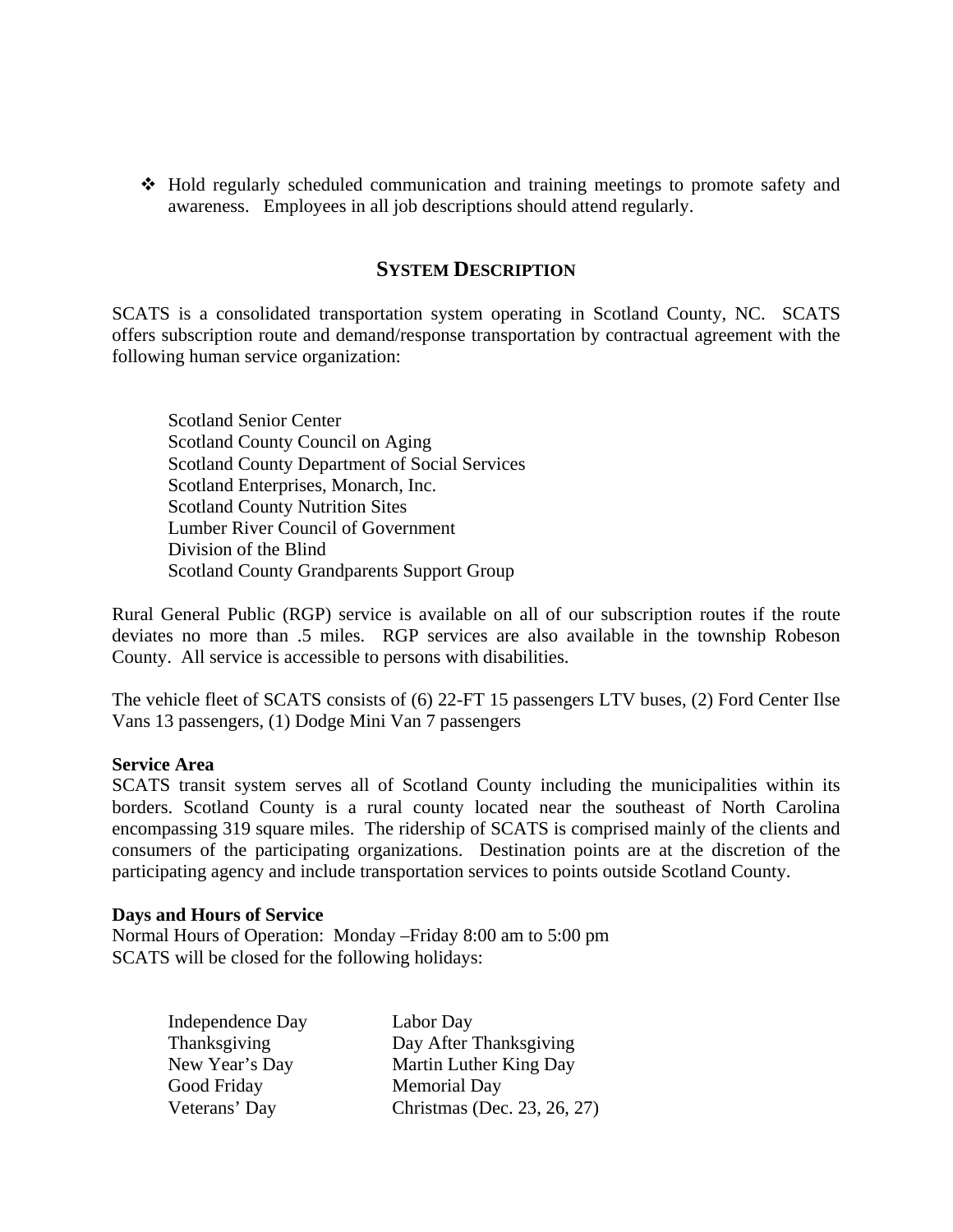

#### **STATE OF NORTH CAROLINA DEPARTMENT OF TRANSPORTATION**

PAT MCCRORY **GOVERNOR** 

ANTHONY J. TATA **SECRETARY** 

May 23, 2014

MEMORANDUM

| Community Transportation Systems |
|----------------------------------|
|                                  |

FROM: Debbie Collins, Director Public Transportation Division OC

SUBJECT: Policy Guidance for Minimum Training Standards for Community and Human Service Transportation System Vehicle Operators

The mission of the North Carolina Department of Transportation is "Connecting people and places in North Carolina - safely and efficiently, with accountability and environmental sensitivity." Community Transportation systems must meet all federal and state guidelines, regulations and laws regarding the safe transportation of their passengers. The Minimum Training Standards for Community and Human Service Transportation System Vehicle Operators are to be implemented by local systems as part of the effort toward meeting those requirements. This memorandum supersedes the memorandum dated October 1, 2011, same subject.

Please contact your regional safety and security specialist if you have any questions concerning this policy.

SOURCE DOCUMENTS

- 1. Federal Transit Administration (FTA) Circular 9040.1F "Non-Urbanized Area Formula Program Guidance and Grant Application Instructions" effective April 1, 2007, Section X (see 49 U.S.C. Chapter 53 - Section 5329: Investigation of Safety Hazards)
- 2. 29 CFR  $1910.1030(g)(2)$ -Bloodborne pathogens-Information and Training
- 3. 49 CFR 655.14-Prevention of Alcohol Misuse and Prohibited Drug Use in Transit Operations-**Education and Training Programs**
- 4. 49 CFR 37.173-Americans with Disabilities Act-Training requirements
- 5. NCGS Statute 95 and Department of Labor Guidance

Attachment:

Minimum Training Standards for Community and Human Service Transportation System Vehicle Operators

**MAILING ADDRESS:** NG DEPARTMENT OF TRANSPORTATION<br>PUBLIC TRANSPORTATION DIVISION 1550 MAIL SERVICE CENTER RALEIGH, NC 27699-1550

TELEPHONE: 919-707-4670 FAX: 919-733-1391

**LOCATION: TRANSPORTATION BUILDING** 1 SOUTH WILMINGTON STREET RALEIGH, NC

WWW.NCDOT.GOV/NCTRANSIT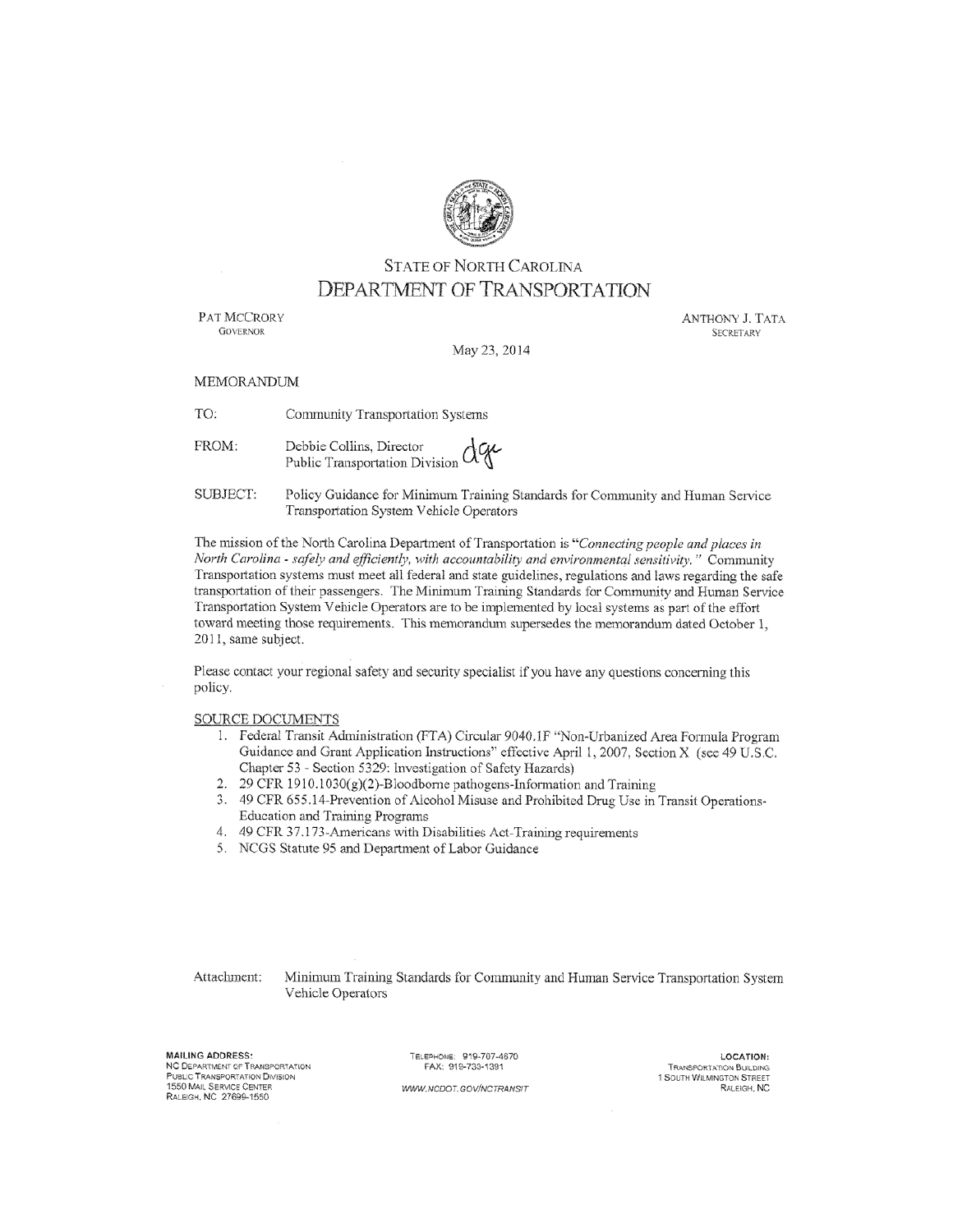# **DRIVER AND EMPLOYEE TRAINING**

#### Minimum Training Standards for Community and Human Service **Transportation System Vehicle Operators**

#### **Defensive Driving**

- Shall include all vehicle operators, including any employees that operate the vehicles in revenue service or carry passengers for any other trip purpose;
- Initial training must be a certified program, or curriculum must be equal to an existing certified  $\circ$ program.
- Training must be completed upon hire and annually.  $\circ$

#### Americans with Disabilities Act (ADA)

- Shall include at a minimum the following training (for further guidance refer to 49 CFR Part 37— Transportation Services for Individuals with Disabilities (ADA))
	- Sensitivity training ٠
	- $\bullet$ Passenger assistance
	- Wheelchair handling  $\bullet$
	- Wheelchair securement (passenger and mobility)
	- Wheelchair lift inspection
	- Wheelchair lift operation (normal and emergency)
- ADA requires training all personnel to "proficiency", which is defined as expert performance.  $\circ$ 
	- Training must be completed upon hire and annually.

#### **Bloodborne Pathogens**

- Shall follow the Occupational Safety and Health Administration guidelines for the training as  $\circ$ listed in Standard 29 CFR 1910.1030(g)(2)
- $\circ$ The OSHA Standard spells out the content of the training.
- Training must be completed upon hire and annually.  $\circ$

#### **Emergency Procedures**

- Shall include all procedures required to report or react to an emergency by transit system staff:  $\circ$ 
	- Communication and notification procedures  $\bullet$
	- Accident/Incident reporting procedures
	- Passenger handling procedures  $\bullet$
	- Vehicle and facility evacuation procedures
	- Driver and passenger security training
	- Emergency evacuation procedures and training  $\bullet$
	- Emergency equipment usage
		- " First aid (drivers must be trained in first aid to include use of kit)
		- a. Bloodborne Pathogens (drivers must be trained in bloodborne pathogens to include use of kit and transit system specific engineering controls to minimize driver exposure, cleanup procedures and waste disposal)
		- Emergency triangles (drivers must be trained to properly setup equipment)
		- Fire extinguishers (drivers must be trained to properly inspect and use
		- equipment)
		- Web cutter (drivers must be trained to properly use equipment)
- Participation in local or regional Emergency Management drills is strongly encouraged.  $\circ$
- Training must be completed upon hire and annually.  $\circ$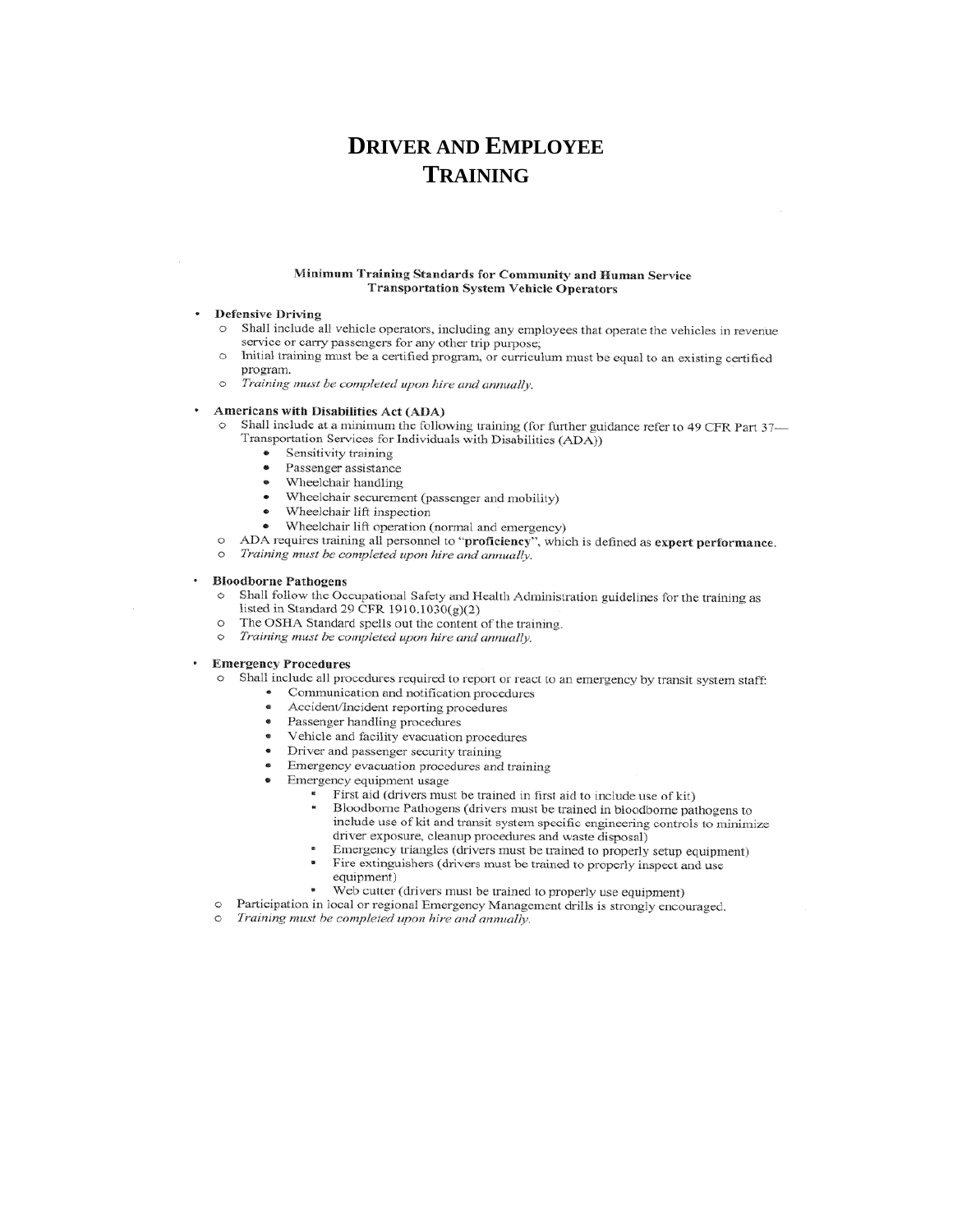#### Ride Check - Driver Evaluations

- Newly hired drivers must have a Ride Check Driver Evaluation before being allowed to operate  $\circ$ a transit vehicle unsupervised in revenue service.
- All drivers must have an annual evaluation to assess the driver's performance of techniques, skills  $\circ$ and knowledge gained through training of each of the above categories.
- o Remedial training will be provided as needed in addition to the required annual training.
- O Training must be completed upon hire and annually.

#### **Illegal Drug Use**

- o Shall include all training on the effects and consequences of prohibited drug use on personal health, safety, and the work environment, and on the signs and symptoms that may indicate prohibited drug use.
- o This shall be done upon hire. (Required under 49 CFR 655.14)

#### General

- o All new hires must complete all of the minimum training requirements before operating a transit vehicle unsupervised in revenue service.
- Reflective vest will be worn by drivers when performing job functions.  $\sim$
- O Drivers that are not meeting proficiency, expert performance level, must be given remedial training until they are proficient.
- o Refresher (annual) training must be completed annually (within 1-year of last training date).
- o All of the training materials and documentation must be on file for review by the NCDOT/PTD. Materials shall include but not be limited to course outline (may be included in instructor's manual), instructor's manual, sample student manual (if one is used), handouts and copy of Power Point slides if used in lieu of instructor's manual.
- Records of qualifications and training performed (for each individual trained) must be kept on file  $\circ$ for a minimum of five (5) years. Records shall include proof of attendance (roster or certificate of completion, if provided), date of the course, and type of instruction delivery (instructor led, selfinstruction, etc.), name and certification (if applicable) of instructor.

#### Minimum Training Standards Reporting Procedures

- Grantees must submit the following information to the Safety and Security Unit.  $\circ$ 
	- Number of employees who received training by category/type
- A spreadsheet will be provided by the Safety and Security Unit for the purposes of reporting training.
- o The report must be submitted no later than the fifteenth (15) day of the month following the end of the quarter (Dates due: January 15, April 15, July 15, and, October 15).
- o Submit reports by e-mail to the Safety and Security Specialist assigned to your area and courtesy copy to safetyptd@ncdot.gov.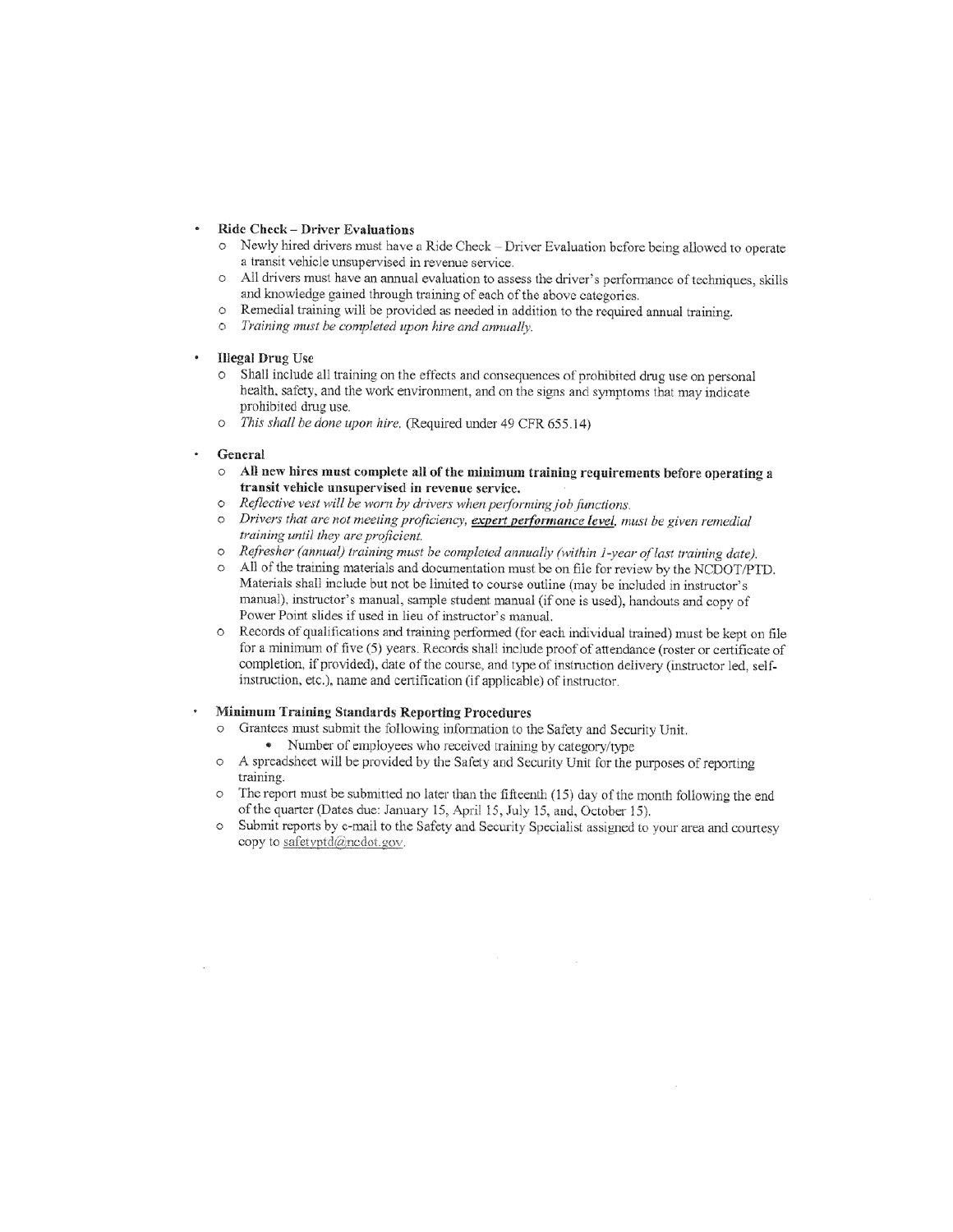# **PERFORMANCE EVALUATION POLICY**

This administrative policy was adopted by SCATS.

#### Description:

This section on performance evaluation concerns only non-probationary or part-time employees; temporary employees shall be evaluated in a similar manner, in-so-far as possible.

- *Frequency*: Each SCATS driver will have a ride check evaluation not less than annually. New employees require two evaluations the first year of employment. The first evaluation is due before the driver operates a vehicle unsupervised in revenue service and the second should be accomplished on or near their hiring date which will serve as their annual evaluation. Periodic or special performance evaluations are subject to determination by competent authority, such as the system manager and the immediate supervisor.
- *Responsibility*: Each SCATS employee will be evaluated by his or her immediate supervisor or designated appointee.
- *Documentation Required*: Each SCATS driver's completed evaluation sheet will be personally reviewed with him/her by the immediate supervisor or higher authority. Both the supervisor and the employee will sign and date the evaluation sheet in the appropriate places. The employee may attach comments to explain or clarify any points made in the evaluation. It will then be filed in the subject employee's training record in a confidential manner.

Evaluation results will be the basis for promotion, salary actions, demotions, suspensions, dismissals, and other such actions.

All performance appraisals are maintained in a secure manner.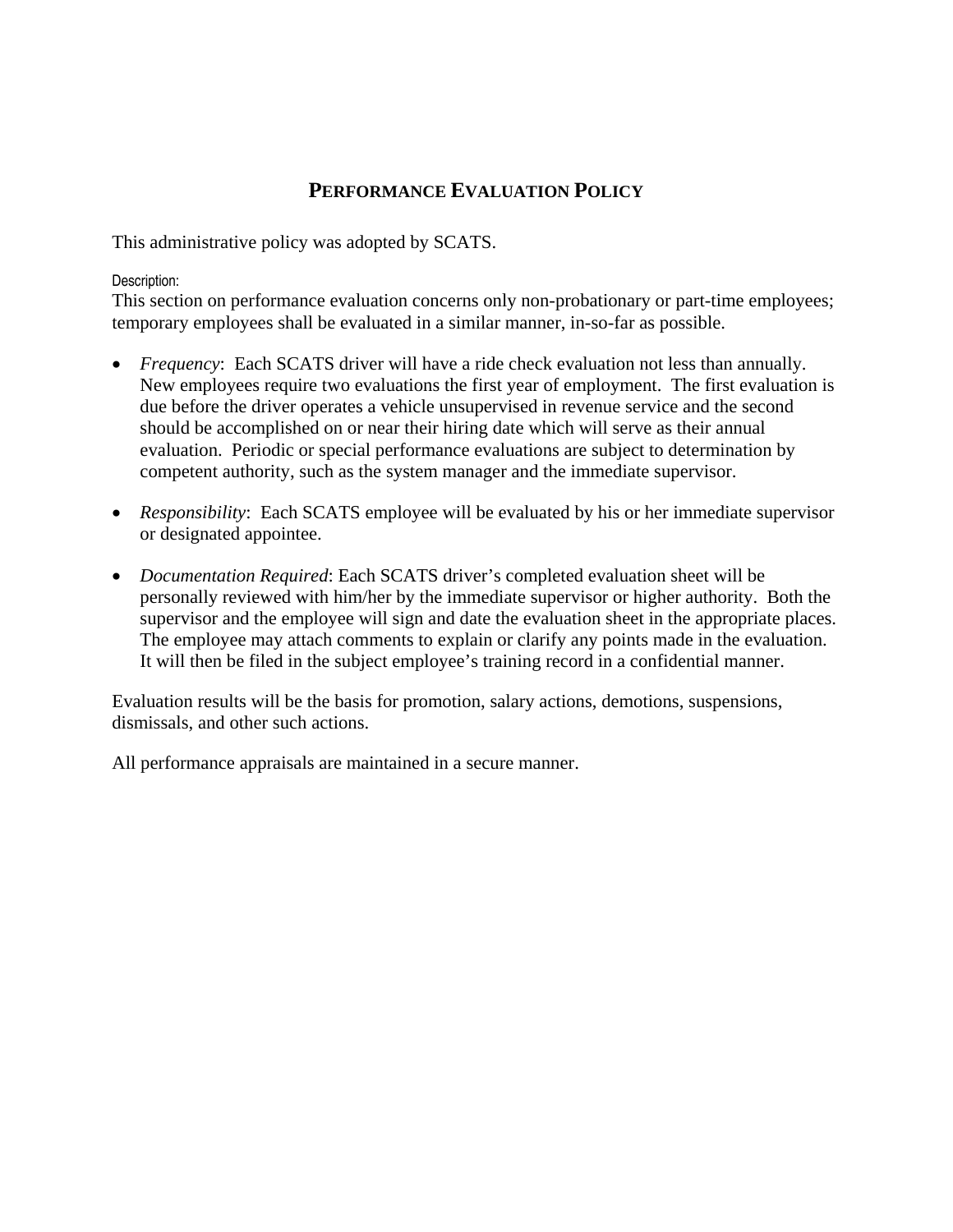# **EMPLOYEE CONDUCT POLICY**

This administrative policy was adopted by the SCATS.

Description:

No employee of SCATS shall have the authority to make statements on behalf of SCATS without prior approval of the system manager. All employees shall conduct themselves in such a manner which shall bring credit to the SCATS organization or to the particular subcontractor to which the employee is attached.

Behavior of any employee which may affect the safety and wellbeing of other employees of SCATS or subcontractor, or to personnel served by SCATS or subcontractor, shall be cause for disciplinary action, whether or not such behavior relates to proper performance of the employee's job.

# **TRAINING PROGRAM FOR DRIVERS AND OTHER SAFETY SENSITIVE EMPLOYEES**

#### **List courses….**

#### **Example:**

Defensive Driving Initial/Annually Fire Evacuation Initial/Annually Drug & Alcohol One-Time

#### **COURSE FREQENCY**

**NOTE: The schedule for training can be listed as annually, the verification of training and dates will be verified when training records are reviewed.**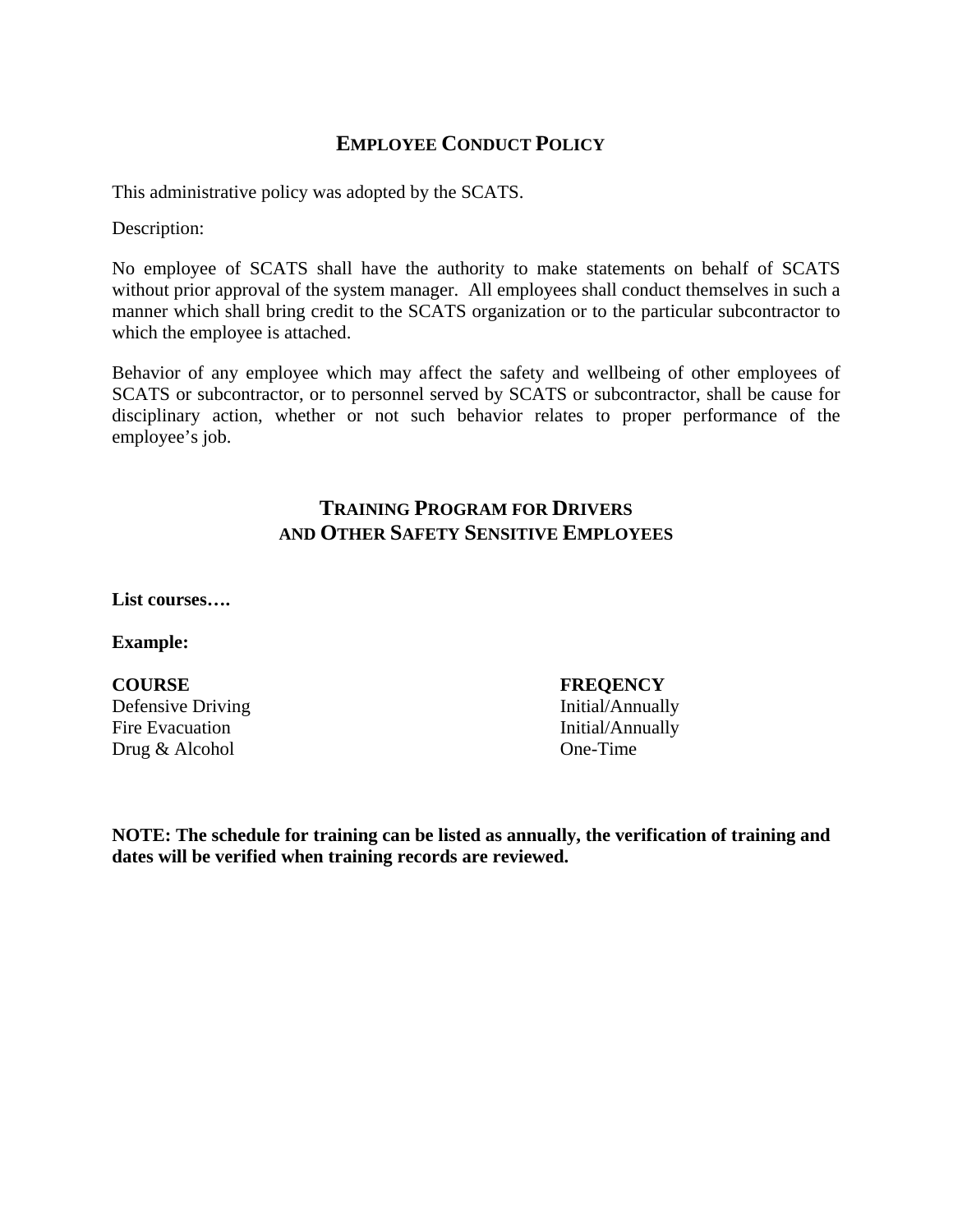#### *Lesson Plan General Industry Outreach Training Program (10-hour)*

#### **Topic: Bloodborne Pathogens**

#### **Overview of the OSHA Standard**

This standard limits occupational exposure to blood and other potentially infectious materials since any exposure could result in transmission of blood borne pathogens, which could lead to disease or death. Acquired Immunodeficiency Syndrome (AIDS), Hepatitis B and Hepatitis C are serious concerns for workers exposed to blood and other potentially infectious materials. Blood borne pathogen exposure may occur in many ways, but needle stick injuries are the most common cause. Exposure may also occur through contact of contaminants with the nose, mouth, eyes, or skin.

The standard covers all employees who could be "reasonably anticipated" to face contact with blood and other potentially infectious materials as a result of performing their job duties. To reduce or eliminate the hazards of occupational exposure, an employer must implement an exposure control plan for the worksite with details on protection measures. Engineering controls are the primary means of eliminating or minimizing employee exposure and include the use of safer medical devices. Work practice controls such as hand washing are stressed by the standard. Appropriate personal protective equipment must be used when necessary. The standard requires that the Hepatitis B vaccination be made available to all employees who have occupational exposure to blood. The standard specifies procedures to be made available to all employees who have had an exposure incident.

#### *Step 1: Planning the Lesson*

#### **Instructional Materials.**

- 1. PowerPoint presentation
- 2. Instructor notes.
- 3. Other materials.

#### **Instructional Objectives.**

- 1. Complete the required topics for the OSHA 10-hour course.
- 2. Complete the following optional topics:
	- a.
	- b.
	- c.
- 3. Present *Blood borne Pathogens* to [number] participants.
- 4. Incorporate active participation in each lesson.
- 5. Provide a quiz or short evaluation at the end of the course.
- 6. Ensure feedback from participants at various points in the training.

#### **Guest Speakers/Presenters and Topics/Responsibilities.**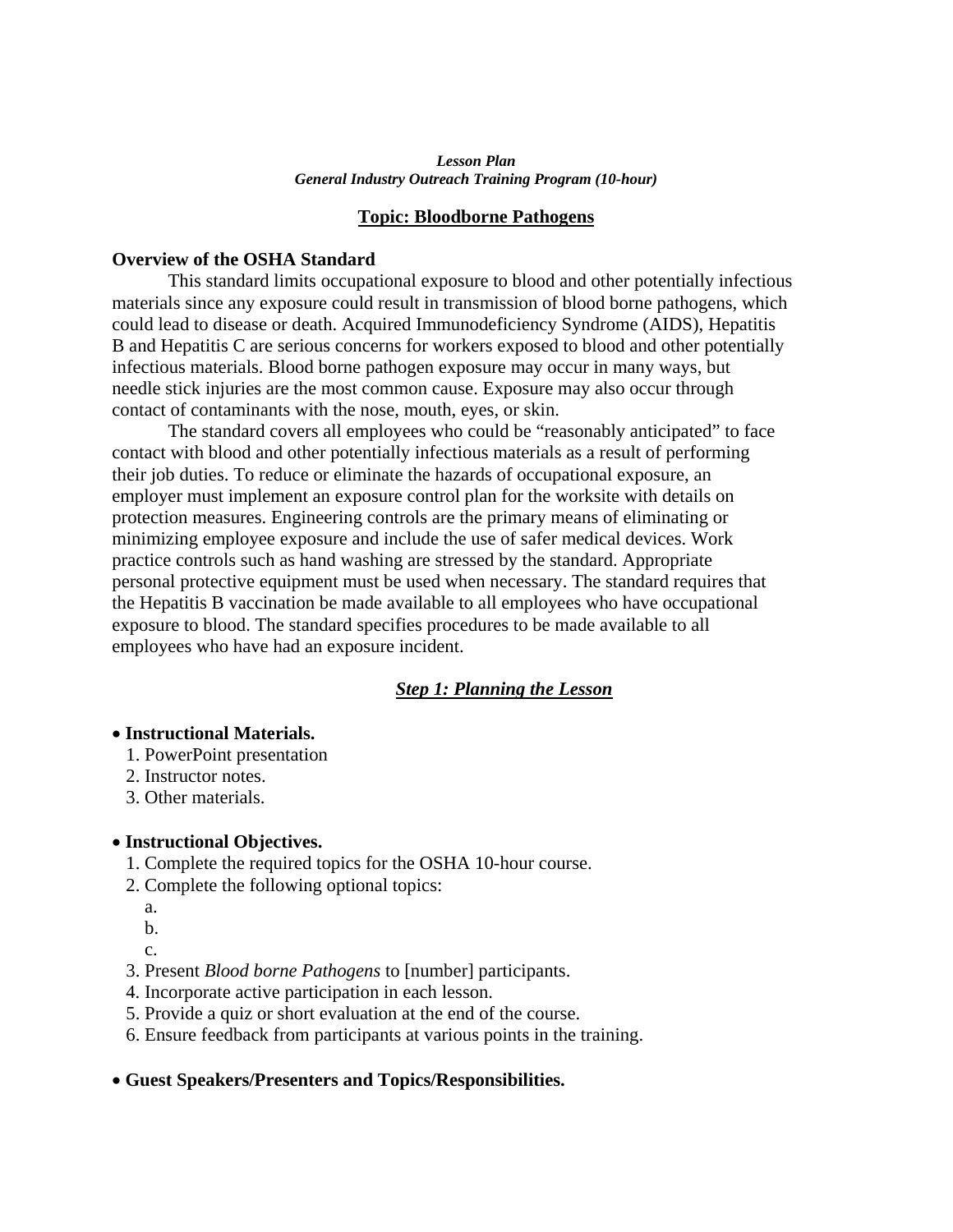Sample Lesson Plan – Blood borne Pathogens

# *Step 2: Presenting the Lesson*

#### **Lesson Introduction.**

Introductory remarks or transition from previous lesson.

#### **Learning Objectives/Outcomes.**

Upon completion of the lesson, participants will be able to:

1. Give at least 3 examples of workers who are at risk of exposure to blood borne pathogens.

#### *Possible responses.*

- Physician, nurse, police, firefighter
- 2. List the three ways exposure to blood borne pathogens commonly occurs.

#### *Possible responses.*

- Needle sticks.
- Cuts from other contaminated sharps such as scalpels or broken glass.
- Contact of the eye, nose, mouth or cut/abraded skin with contaminated blood*.*

#### 3. Describe at least 5 key aspects of a Blood borne Pathogen Exposure Control Plan.  *Possible responses.*

- Must be a written plan.
- Identifies jobs and tasks where occupational exposure to blood or other potentially infectious material occurs.
- Describes how the employer will use engineering and work controls.
- Describes how the employee will ensure use of personal protective equipment (PPE).
- The plan must be accessible to employees.
- Must be reviewed at least annually to reflect changes in technology that will help eliminate or reduce employee exposure.
- 4. Explain how properly used PPE and appropriate housekeeping methods protect against exposure to blood borne pathogens.

#### *Possible responses.*

Gowns, gloves, face shields, eye protection, mouthpieces and resuscitation devices provide a barrier between potential contaminants and susceptible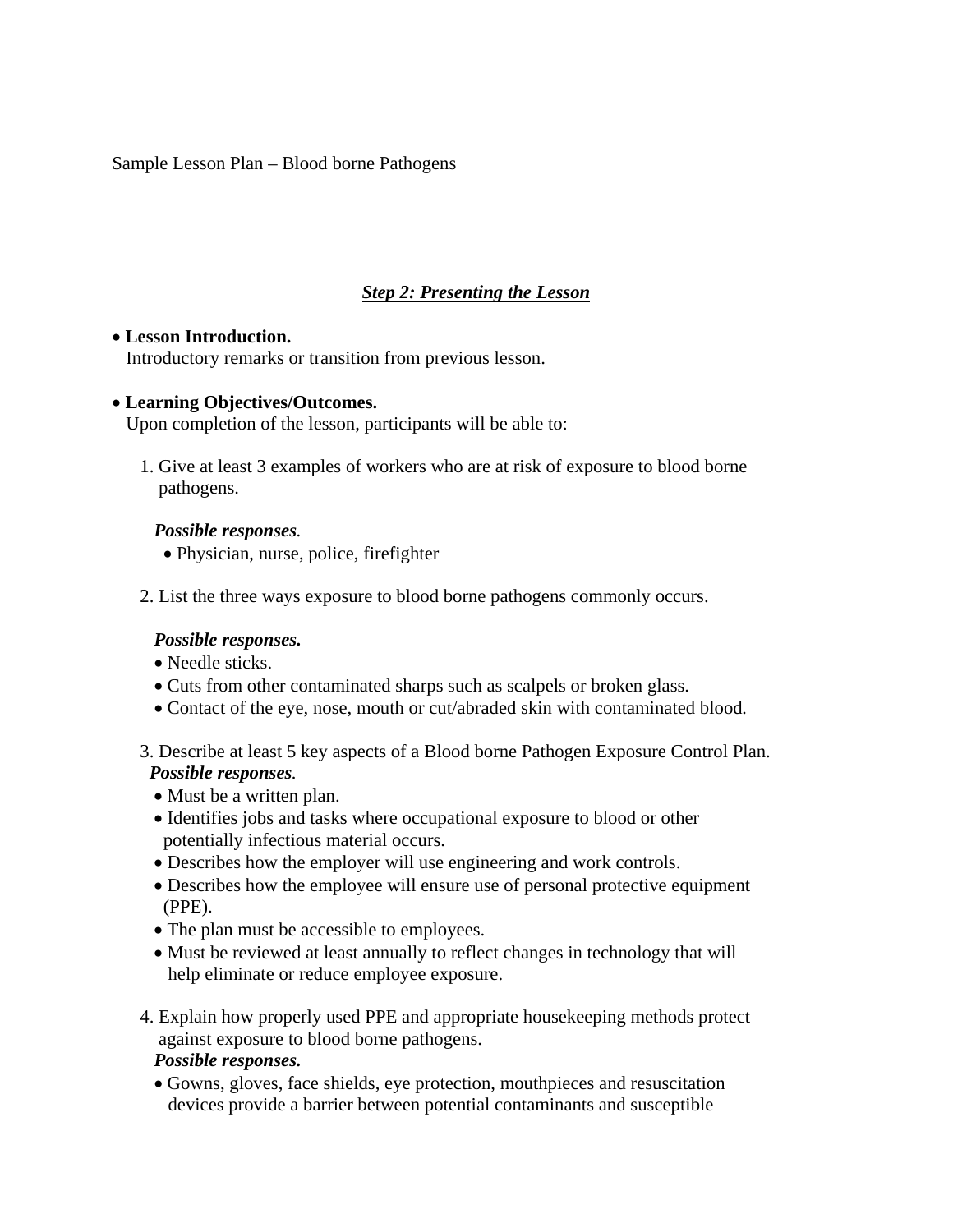parts of the body.

- Cleaning and decontamination of work surfaces reduce the chances of exposure to a blood borne pathogen.
- **Learning Objectives/Outcomes (Continued)** 
	- 1. List three important steps to take if exposed to a blood borne pathogen. *Possible responses.* 
		- Wash exposed area with soap and water.
		- Flush splashes to nose, mouth or skin with water.
		- Irrigate eyes with water or saline.
		- Report the exposure.
		- Seek the assistance of a health care professional to determine what follow-up actions or treatment may be needed.
- **Planned Activities, Discussion, or Participant Interaction.**

#### *Step 3: Evaluating Student Learning and Instruction*

**Lesson Evaluation and Comments.**

#### *\References*

#### **OSHA Standard**

29 CFR 1910 Subpart Z (1910.1030)

http://www.osha-slc.gov/OshStd\_data/1910\_1030.html

- 29 CFR 1910 Subpart Z (1910.1030 App A) Hepatitis B Vaccine Declination
	- http://www.osha-slc.gov/OshStd\_data/1910\_1030\_APP\_A.html

#### **OSHA Publications**

- http://www.osha-slc.gov/OshDoc/Additional.html
- 3128 Blood borne Pathogens and Acute Care Facilities
- 3129 Controlling Occupational Exposure to Blood borne Pathogens in Dentistry
- 3130 Occupational Exposure to Blood borne Pathogens Precautions for Emergency Responders
- 3131 Blood borne Pathogens and Long-Term Care Workers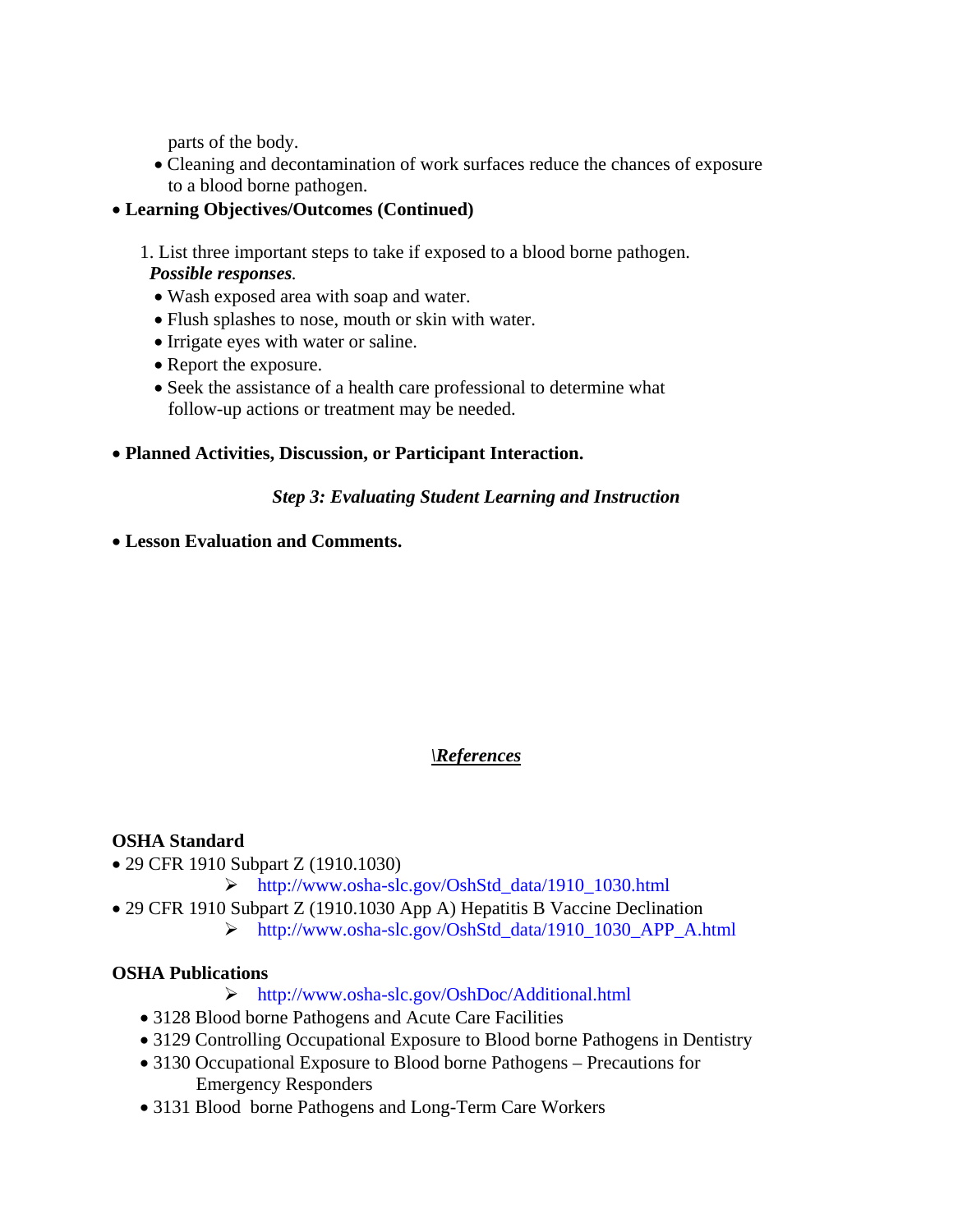#### **OSHA References/Resources**

- CPL 2-2, 44D, Enforcement Procedures for the Occupational Exposure to Blood borne Pathogens, Appendix C – Web Site Resource List
	- http://www.osha-slc.gov/OshDoc/Directive\_pdf/CPL\_2-2\_69.pdf
- OSHA Technical Links Blood borne Pathogens http://www.osha-slc.gov/SLTC/bloodbornepathogens/index.html
- OSHA Technical Links Needle stick Prevention
	- http://www.osha-slc.gov/SLTC/needlestick/index.html
- Protecting Nursing Home Workers: OSHA's Safety and Health Program Approach
	- http://www.osha-slc.gov/SLTC/nursinghome/training/nursing/index.html
- Video: *As It Should be Done: Workplace Precautions Against Blood borne Pathogens* 
	- http://www.osha-slc.gov/SLTC/video/asitshouldbedone/video.html

# **BACKING PROCEDURES**

Vehicle backing is strongly discouraged unless it is absolutely necessary. The following procedures are suggested in the event that an operator is required to use the reverse gear:

- Except for backing out of a parking stall, drivers should only back a vehicle when it is absolutely necessary. If it becomes necessary to back the vehicle while the vehicle is in service, a driver should use an adult as a spotter. The spotter should not be asked to exit the vehicle because that can cause the spotter to be vulnerable to injury. Use of a spotter does not relieve the driver of the responsibility to back the vehicle safely.
- Before backing, check carefully in all directions including the rear of the vehicle.
- Turn on the four-way flashers.
- Begin honking the horn (if the vehicle does not have a working 'backing-up' alarm) and continue to give short continuous beeps on the horn while in motion.
- As a rule when stopping in traffic, stop far enough back to see the rear tires on the vehicle ahead. This allows a driver the ability to go around a stalled vehicle on the left or right if necessary without the need to reverse direction. This procedure does not always work but it is another good example of how to avoid backing.
- Be sure to stay out of intersections and crosswalks until they are free to traffic. Do not get into positions where backing a large vehicle becomes necessary.
- If the view is obstructed and the driver is in doubt, he or she should exit the vehicle (if it is reasonable safe to do so) to check behind and around it.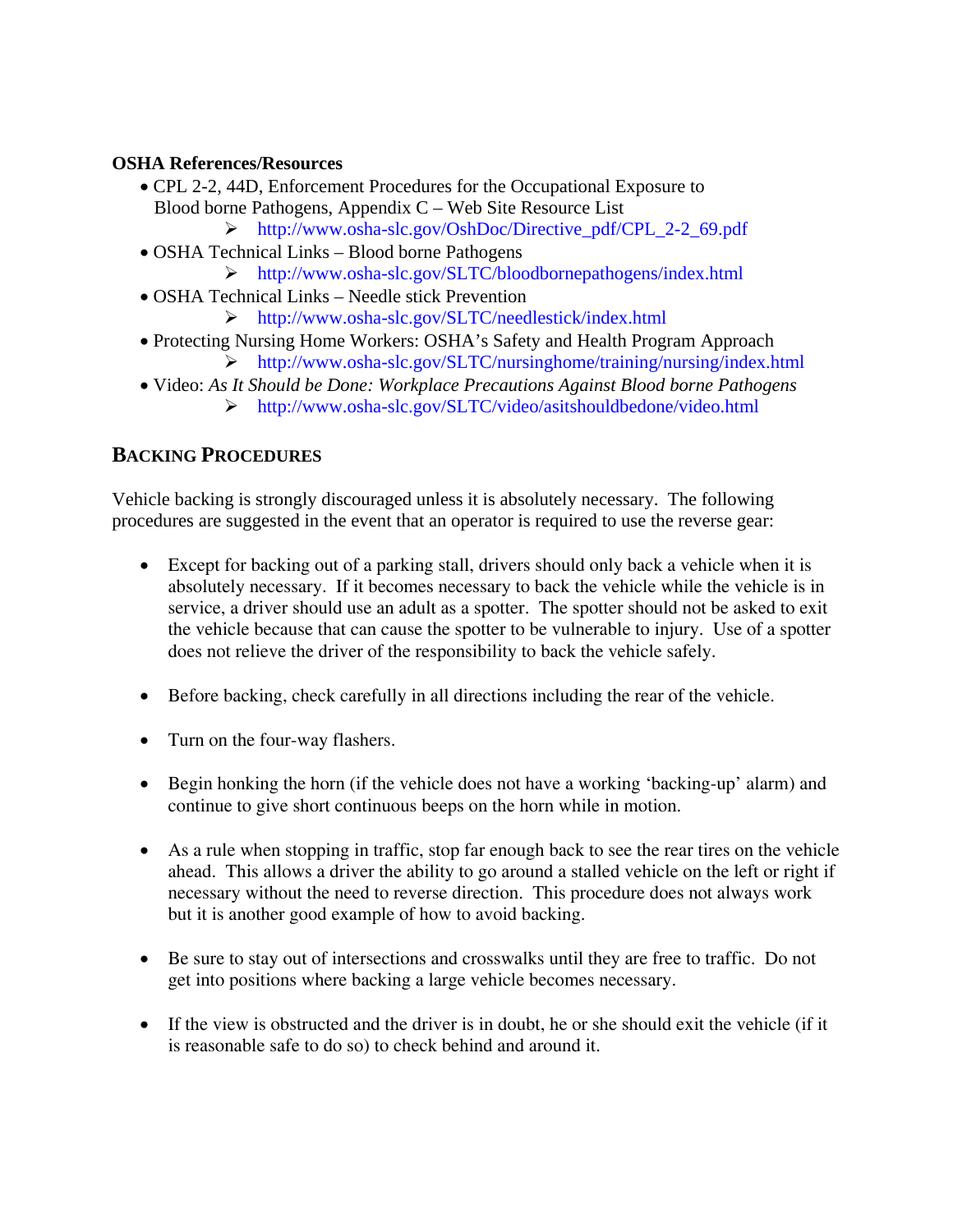# **CROSSING RAILROAD TRACKS**

To insure that everyone arrives safely at their destination, consistently utilize the following procedures when approaching and crossing railroad tracks:

- Upon approaching the railroad crossing, proceed into the far right lane.
- Turn on the four-way flashers 100 feet before reaching the tracks the vehicle must stop behind the white line (if a line is present) and not in the path of the crossing barrier.
- Turn off heaters, fans, radios, etc. so that you can hear a train. If necessary, ask passengers to remain silent during the crossing.
- Open the door completely and listen for an approaching train or (if driving a van) open the window completely and listen.
- Look in both track directions as you listen for an approaching train.
- When you can conclude that no train is approaching, close the door (watching the door while it is closing) or window.
- Check your left mirror for traffic.
- Proceed slowly over the tracks to avoid damage to the vehicle.
- Turn off the four-way flashers after the vehicle is past the tracks.

# **DEALING WITH BRAKE FAILURE PROCEDURES**

The guidelines below can assist you in safely maneuvering your vehicle during brake failure:

- Do not force the brake to the floor; you will destroy any chance of rebuilding pressure.
- Gently pump the brake pedal to see if you can restore pressure.
- Sound your horn and flash your lights to alert other drivers.
- Shift to the lowest gear possible.
- Remain calm and guide your vehicle into an environment where you can slow the vehicle and bring it to a natural stop.
- Look for an outlet. Can you use a natural upgrade to slow the vehicle? Is there a large open parking lot that you can coast across?
- Do not pull the parking brake you could put the vehicle in a tailspin. As an exception in vans or small buses, it may be necessary to use emergency brake but you should control the release with your hand to prevent the brake from locking.
- Do not permit the wheels to lock until the vehicle has stopped.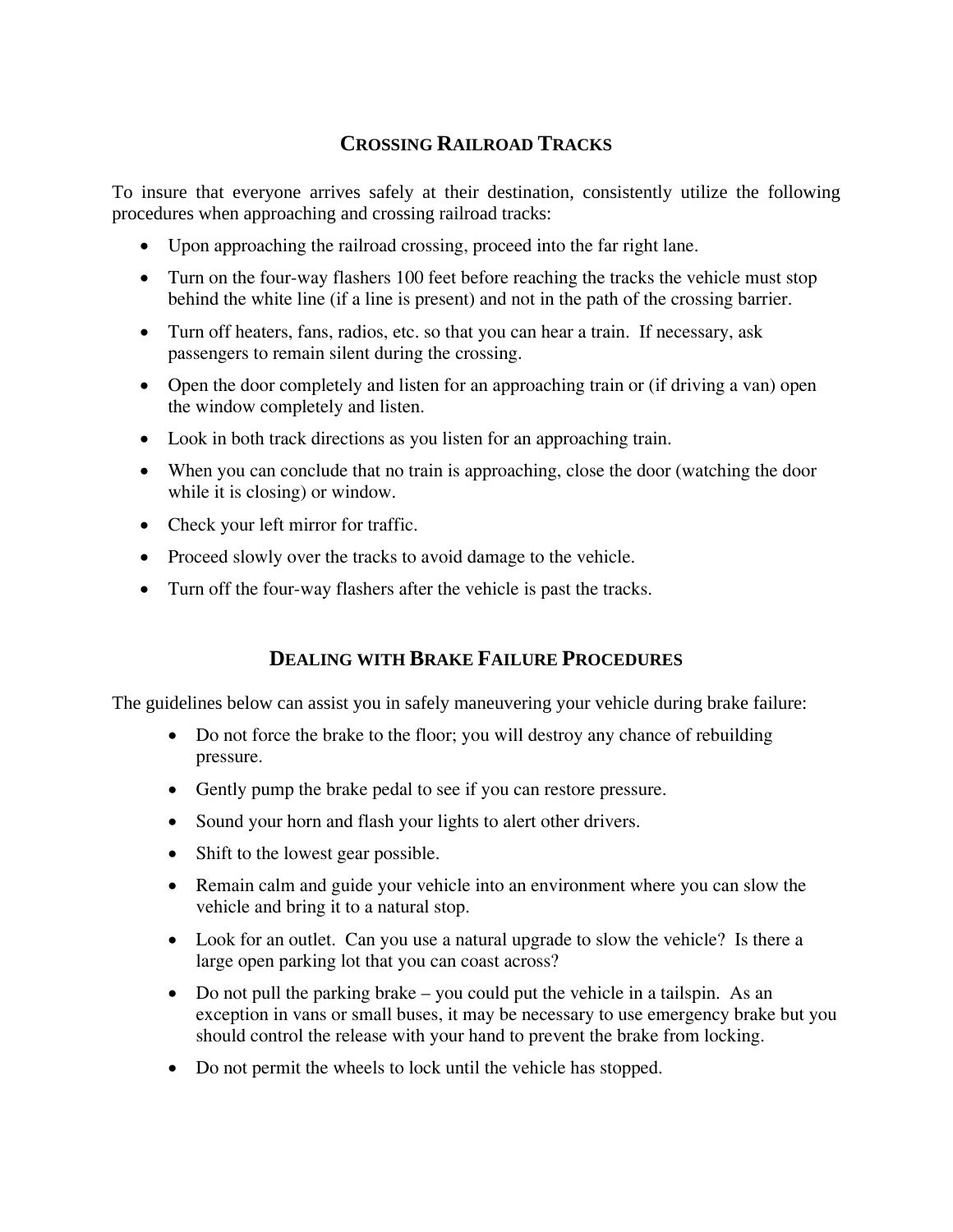# **EN-ROUTE PROCEDURES**

#### **\*\*\*List system specific guidance…**

- Depart on time and stay on schedule, but never at the expense of passenger safety.
- Drive safely and smoothly. Operate at all times on compliance with applicable traffic regulations, ordinances, and laws of the jurisdiction in which the vehicle is being operated.
- Avoid lengthy conversations with passengers, since conversations can distract a driver from safely operating the vehicle.
- A vehicle with passenger doors in the open position should not be operated with passengers aboard. The doors should not be opened until the vehicle is stopped or at a railroad crossing. A vehicle with inoperable doors should not be operated with passengers aboard.
- During darkness, interior lighting and lighting of step-wells on vehicles should be sufficient for passengers to enter and exit safely.
- Passengers should not be permitted in the step-wells of the vehicle nor occupy an area forward of the standee line when the vehicle is in motion.
- Standee passengers should not be permitted on vehicles that are not designed to accommodate standing passengers.
- Fueling the vehicle when passengers are being transported should be avoided unless it is necessary.
- When passengers are aboard, the transit system requires the driver to be secured to the driver's seat with a restraining belt at all times while the vehicle is in motion.
- Vehicles should not be left unattended at any time when passengers are aboard.
- When transporting passengers, drivers should stop at all railroad crossings in compliance with North Carolina Statues.

# **HELPING PASSENGERS WITH PERSONAL ASSISTANCE DEVICES**

Use the following guidelines when you are interacting with a passenger who has special needs:

Assisting Passengers Who are Using Canes or Critters:

- Always ask the disabled passenger if you can assist her/him prior to assisting the passenger
- Assist from the opposite side of the cane.
- Canes, walkers and other personal assistance devices should be stored so that they do not interfere with movement in the vehicle.
- Amputees should be seated in cool areas during hot weather.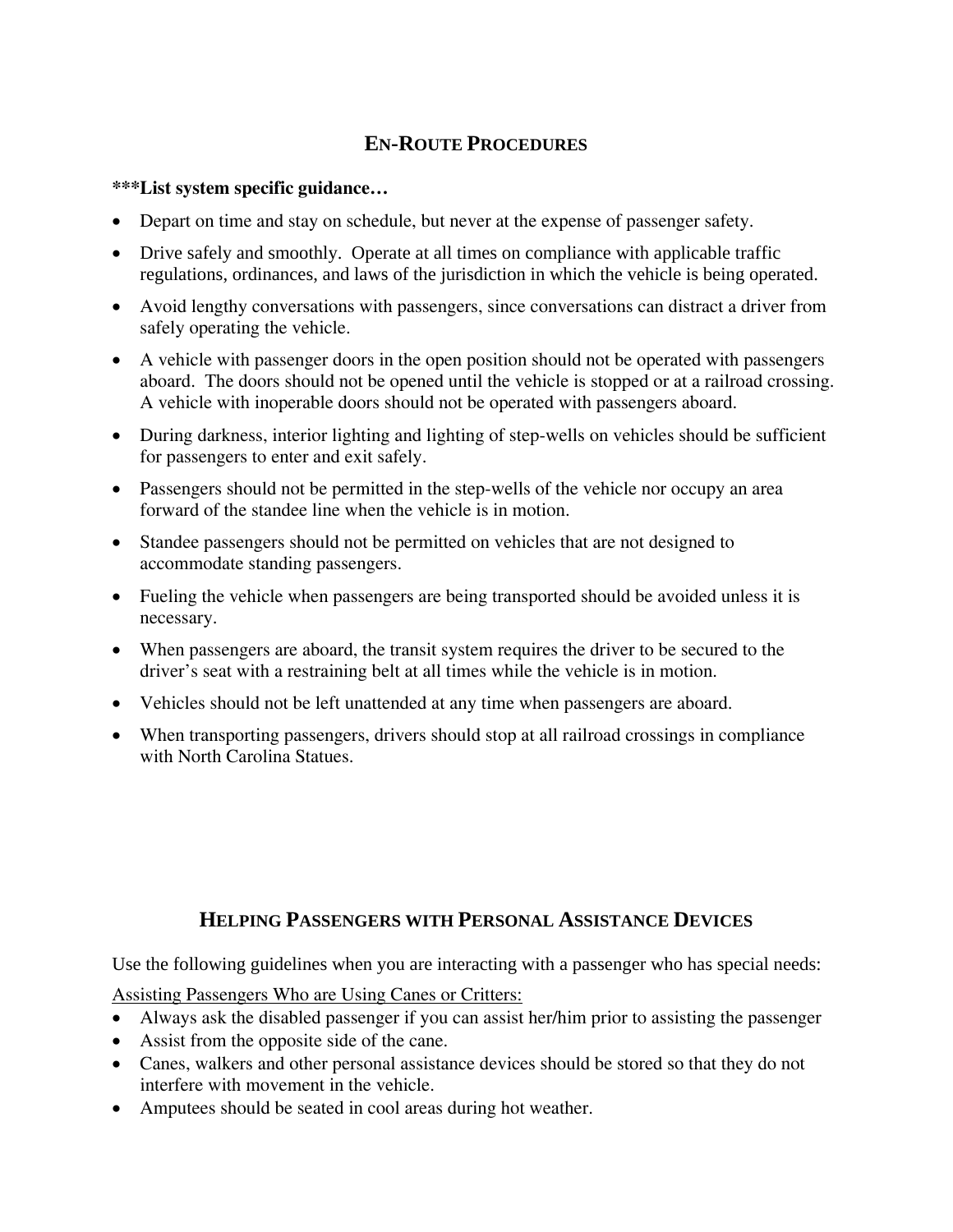Assisting Developmentally Disabled Passengers:

- Treat the passengers with respect.
- Be patient and repeat instructions when necessary.
- Be firm if they insist on doing something that will endanger you, them or the other passengers.

Assisting Hearing-Impaired Passengers:

- Look directly at them so they can see your lips.
- Talk normally (do not shout) and do not exaggerate your speech.
- Be prepared to repeat yourself.
- Get another person to talk to them if the passenger has trouble reading your lips.
- Use a pad and pencil when

#### Assisting Speech-Impaired Passengers:

- Do not hesitate to ask speech-impaired persons to repeat anything that you do not understand.
- Be patient; the passenger's speech condition may become more difficult to understand if the passenger is under stress.

Assisting Passengers with Visual Impairments:

- Don't touch the passenger until you tell them who you are and what you intend to do.
- Do not shout at the passenger.
- Before boarding the passenger, take their hand and show them the door openings as well as the seat and mention any hazards.
- When escorting the passenger, remain on the opposite side of their cane and have them hold your arm. Advise the passenger of any changes in ground texture or elevation level.
- When walking with a passenger, call out turns and maneuvers at least five (5) steps in advance.
- If the passenger uses a service animal, it may be helpful to lean the name of the animal for future reference. Avoid any abrupt movements toward the animal or the passengers.
- Seat visually impaired passengers against vehicle walls when possible or seat the passengers in SCATS with arm rests in order to assist them in keeping their balance.

# **NIGHT TIME DRIVING PROCEDURES**

Several hazards associated with night driving are list below:

- Reduced visibility
- Glare
- The need for increased reaction time
- An increased number of tired and intoxicated drivers

Procedures for driving at night:

• Inspect and clean your headlights, taillights, windshield, clearance lights, reflectors and turn signals.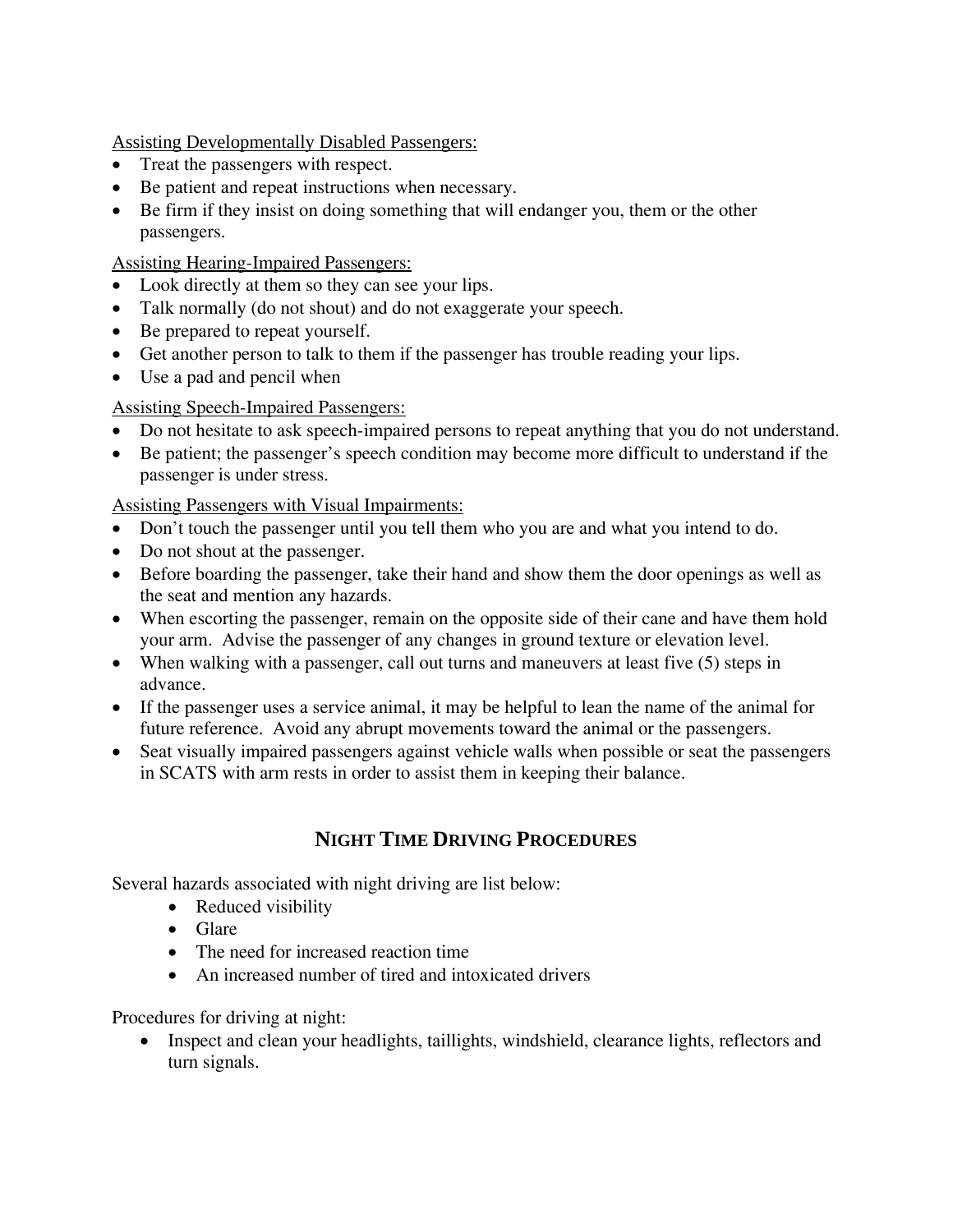- Increase your space cushion by driving a slightly slower speed than you usually would during the day.
- Turn your lights on early and avoid the glare of oncoming bright lights by watching the right edge of the roadway. If someone is needlessly using bright light, do not turn your bright lights on in response to their lights.
- Make sure that your speed does not overdrive your headlight visibility.

# **TRANSPORTING ELDERLY PASSENGERS PROCEDURES**

Use special care in serving elderly passengers:

- Dispatcher need to be especially patient when giving elderly passengers information regarding vehicle routes and schedules.
- Give elderly passengers more time to get on or off the vehicle.
- Ask the elderly passengers if they would like your assistance before assisting them.
- If the elderly passenger refuses assistance, stay close to prevent them from tripping or falling.
- When assisting elderly passengers, do not put too much pressure on the passenger's arm.
- When letting elderly passengers on or off a vehicle, pull the vehicle close to the curb so the passenger won't have to step very far.
- Be sure elderly passengers do not sit too close to heaters or other such hazards.
- Elderly passengers may need to be reminded where to get off of the vehicle.
- Keep temperature controls warm in the winter and cool in summer.
- In cases of emergencies, drivers should notify dispatchers about possible health problems of elderly passengers.

# **WHEELCHAIR BOARDING METHODS**

Your customers' safety will depend on more than just safely transporting them to their destination, their safety will also depend on how well you board and secure their wheelchairs. Several wheelchair boarding guidelines are indicated below: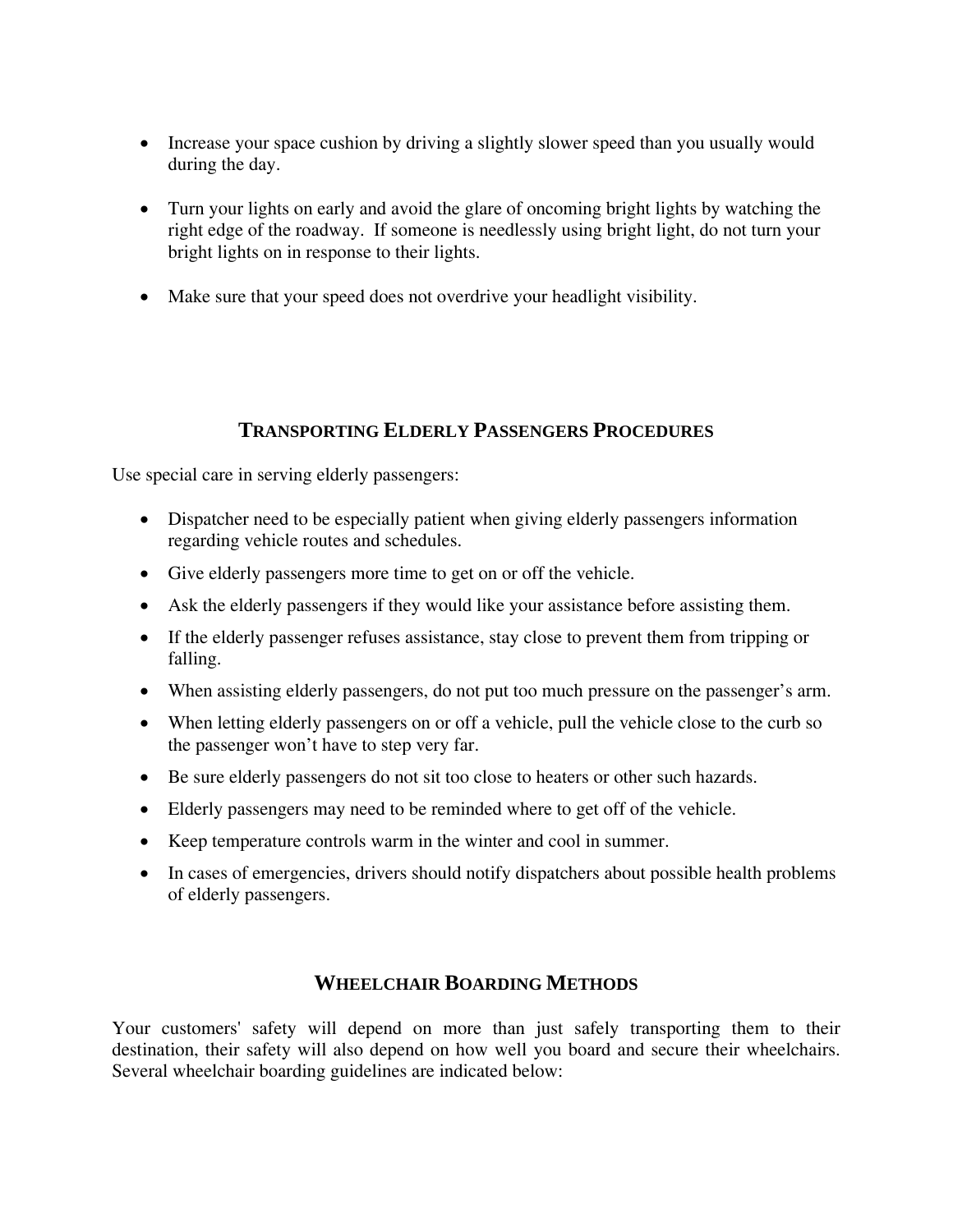- Roll the wheelchair onto the lift, making sure that the front wheels are inside the platform roll stop while the roll stop is in the upright position.
- Lock the brakes.
- If the passenger has the capability to do so, ask the passenger to hold on to the hand rails provided on the lift. If the passenger does not have the capability to hold onto the handrails, ask the passenger to hold his/her hands in his/her lap.
- Before operating the lift for boarding, ask the passenger if he/she is ready. Keep one hand on the lift controls. Ask the passenger if it is okay for you to rest your other hand lightly on the armrest of the wheelchair as the lift goes up while you stand on the ground; this will keep you alert to the stability of the chair while also providing the passenger with psychological comfort.
- Make sure that the lift is level with the floor before stopping. Be sure that there is a smooth surface created by the vehicle transition plate so that the wheelchair rolls smoothly over it and into the vehicle.
- From inside the vehicle, hold the wheelchair handle as you unlock the brakes. (Turn the power back on or engage the clutches of a motorized wheelchair if needed.)
- Make sure the passenger's head does not hit the ceiling upon entering the doorway.
- The ADA states that wheelchairs should always be secured facing the front of the vehicle, with the exception given to some older vehicles that are not yet appropriately equipped.
- The driver should never stand on the lift.

# **WHEELCHAIR LIFT AND SECUREMENT PROCEDURES**

Always follow the guidelines below to ensure safe lift operation and passenger safety:

- Always inspect a lift prior to each use (look for loose nuts, bolts,)
- Before deploying a lift for use, safely park the vehicle on level ground, turn the engine off (unless otherwise specified by the manufacturer) and check for obstacles to avoid in area where lift is to be deployed. Make sure that hands, feet and clothing are away from folding parts of the lift.
- Only passengers and their mobility devices should ride the lift.
- When operating a lift with a passenger on it, allow the lift to go all the way up to floor level or down to the ground without stopping.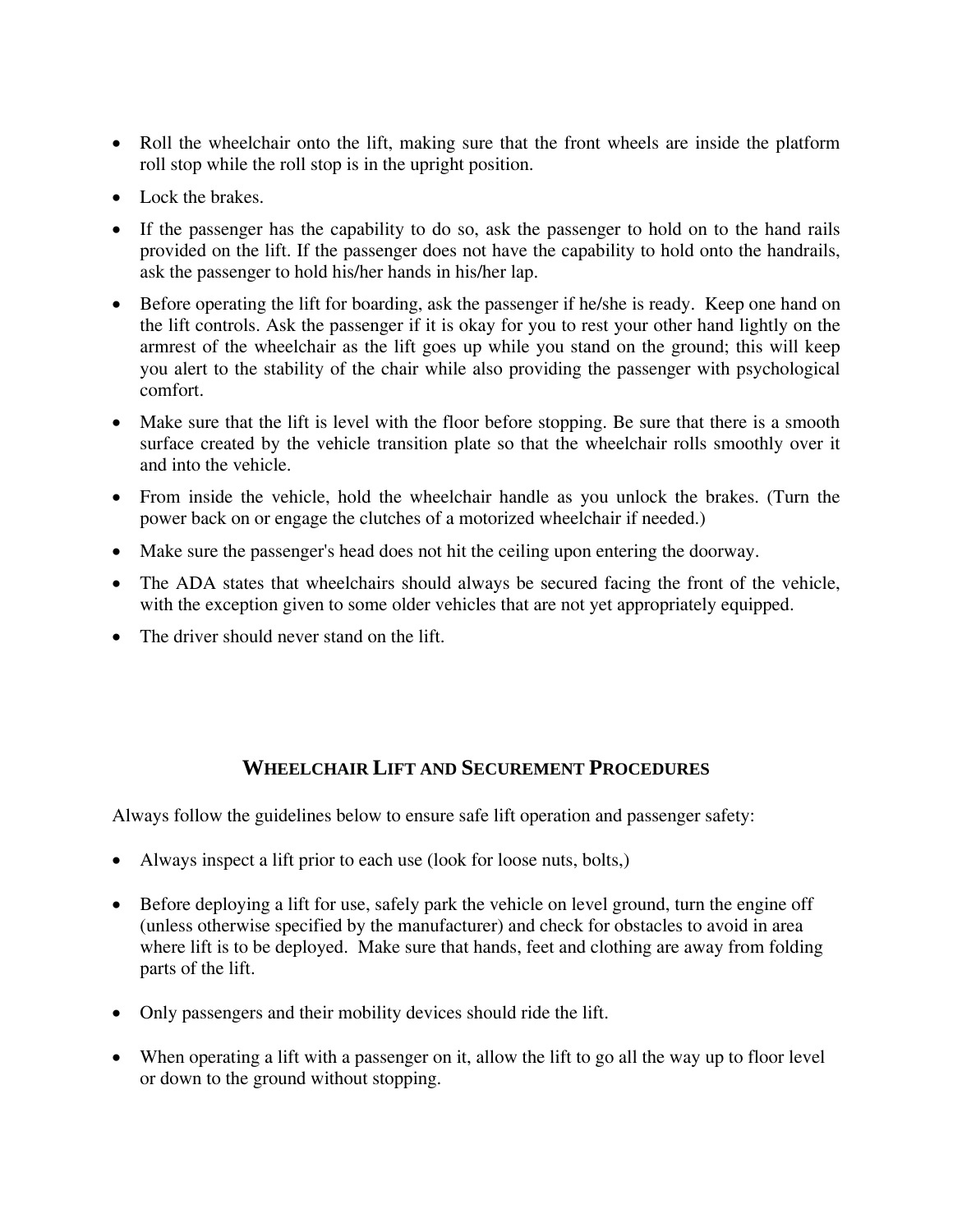Have the passenger use the handrails and never leave a passenger unattended on a lift.

Assisting Wheelchair Users on the Lift:

- Wheelchair users can choose to ride a lift either facing away from the vehicle or facing the vehicle. The preferred method is to have the passenger facing away from the vehicle because it positions the bulk of the weight where there is more structural support and allows the driver to pull the wheelchair into the vehicle or push the wheelchair onto the lift by the handgrips.
- In the preferred positions, the small front wheels of the wheelchair are less likely than the large back wheels of the wheelchair are less likely than the large back wheels to roll over the platform roll stop.
- The preferred position also reduces the possibility of the passenger's feet or toes getting caught between the lift platform and the vehicle when the passenger is riding upward.

# **SECURING AN OCCUPIED WHEELCHAIR**

To insure the safety of your passengers, consistently use good practices in handling wheelchairs:

- **Always** use a four point tie-down to the floor of vehicle.
- Tie-downs should be attached to the strongest part of the device which is the frame.
- Lap boards or metal and plastic trays attached to the chairs should be removed and secured.
- Liquid oxygen being transported should be securely mounted/fastened to prevent damage
- Aspirators, ventilators/other equipment must be securely mounted to wheelchair or vehicle.
- Never restrain a child's head separately such as with a headband attached to the back of the seat. Restraining a child's head separately can cause excessive strain on the child's neck. Many children now have special neck braces to support their head during transport.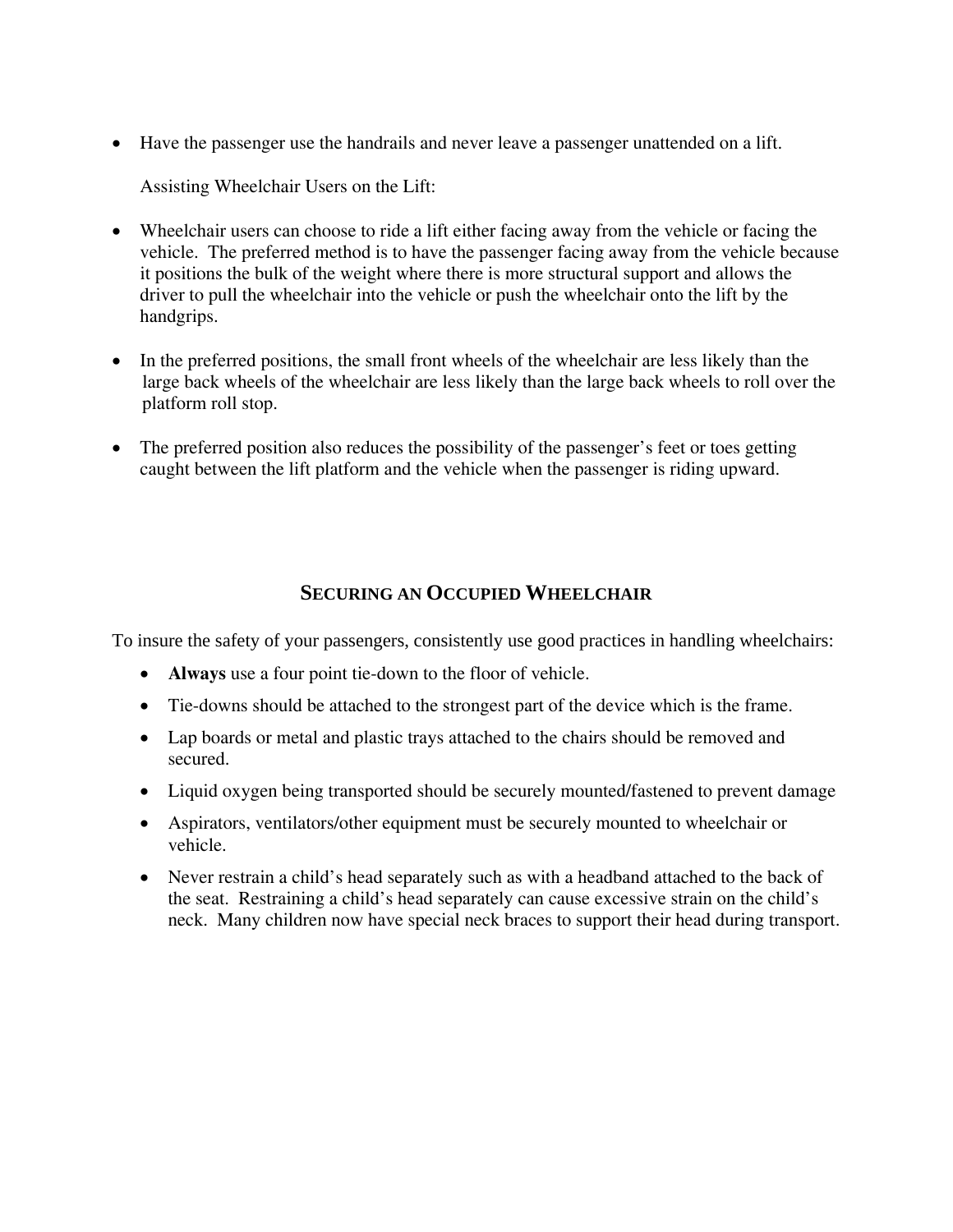# **EMPLOYEE TRAINING RECORD**

#### **Name\_\_\_\_\_\_\_\_\_\_\_\_\_\_\_\_\_\_\_\_\_\_\_\_\_\_\_\_\_\_\_\_**

|                                        | <b>Date</b> | <b>Driver</b><br><b>Initial</b> | <b>Instructor</b><br><b>Initial</b> |
|----------------------------------------|-------------|---------------------------------|-------------------------------------|
| <b>Orientation to Transit Agency</b>   |             |                                 |                                     |
| <b>Personnel Policy</b>                |             |                                 |                                     |
| <b>Substance Abuse Policy</b>          |             |                                 |                                     |
| <b>Service Policy</b>                  |             |                                 |                                     |
| Radio Manual                           |             |                                 |                                     |
| Notebook                               |             |                                 |                                     |
| Timesheet/pay schedule                 |             |                                 |                                     |
| Trip sheet/logs/reservations           |             |                                 |                                     |
| <b>Pre/Post-Trip Safety Inspection</b> |             |                                 |                                     |
| Classroom, video                       |             |                                 |                                     |
| Demonstration                          |             |                                 |                                     |
| <b>Defensive Driving</b>               |             |                                 |                                     |
| Classroom, video                       |             |                                 |                                     |
| Driving                                |             |                                 |                                     |
| <b>Emergency Procedures</b>            |             |                                 |                                     |
| <b>Passenger Relations</b>             |             |                                 |                                     |
| <b>SNAAP Classroom</b>                 |             |                                 |                                     |
| Wheelchair                             |             |                                 |                                     |
| Video                                  |             |                                 |                                     |
| Practical                              |             |                                 |                                     |
| <b>Wheelchair Lift Operations</b>      |             |                                 |                                     |
| <b>Back to Basics</b>                  |             |                                 |                                     |
| <b>The Critical point</b>              |             |                                 |                                     |
| <b>Child Passenger Safety</b>          |             |                                 |                                     |
| <b>Ride Check Evaluation</b>           |             |                                 |                                     |
| Driver with Driver                     |             |                                 |                                     |
| <b>Emergency Equipment Training</b>    |             |                                 |                                     |
| Fire Extinguisher                      |             |                                 |                                     |
| <b>Blood-borne Pathogen</b>            |             |                                 |                                     |
| <b>Emergency Triangle</b>              |             |                                 |                                     |
| <b>CPR/First Aid</b>                   |             |                                 |                                     |
| (Annually First Aid)                   |             |                                 |                                     |
| Web cutter                             |             |                                 |                                     |

# **NAME: \_\_\_\_\_\_\_\_\_\_\_\_\_\_\_\_\_\_\_\_\_\_\_\_\_\_\_\_\_\_\_\_\_\_\_\_\_\_\_\_\_\_\_\_\_\_\_\_\_\_\_\_\_\_**

**Employee's Signature: \_\_\_\_\_\_\_\_\_\_\_\_\_\_\_\_\_\_\_\_\_\_\_\_\_\_\_\_\_\_\_\_\_\_\_\_\_** 

**Director's Signature: \_\_\_\_\_\_\_\_\_\_\_\_\_\_\_\_\_\_\_\_\_\_\_\_\_\_\_\_\_\_\_\_\_\_\_\_\_\_**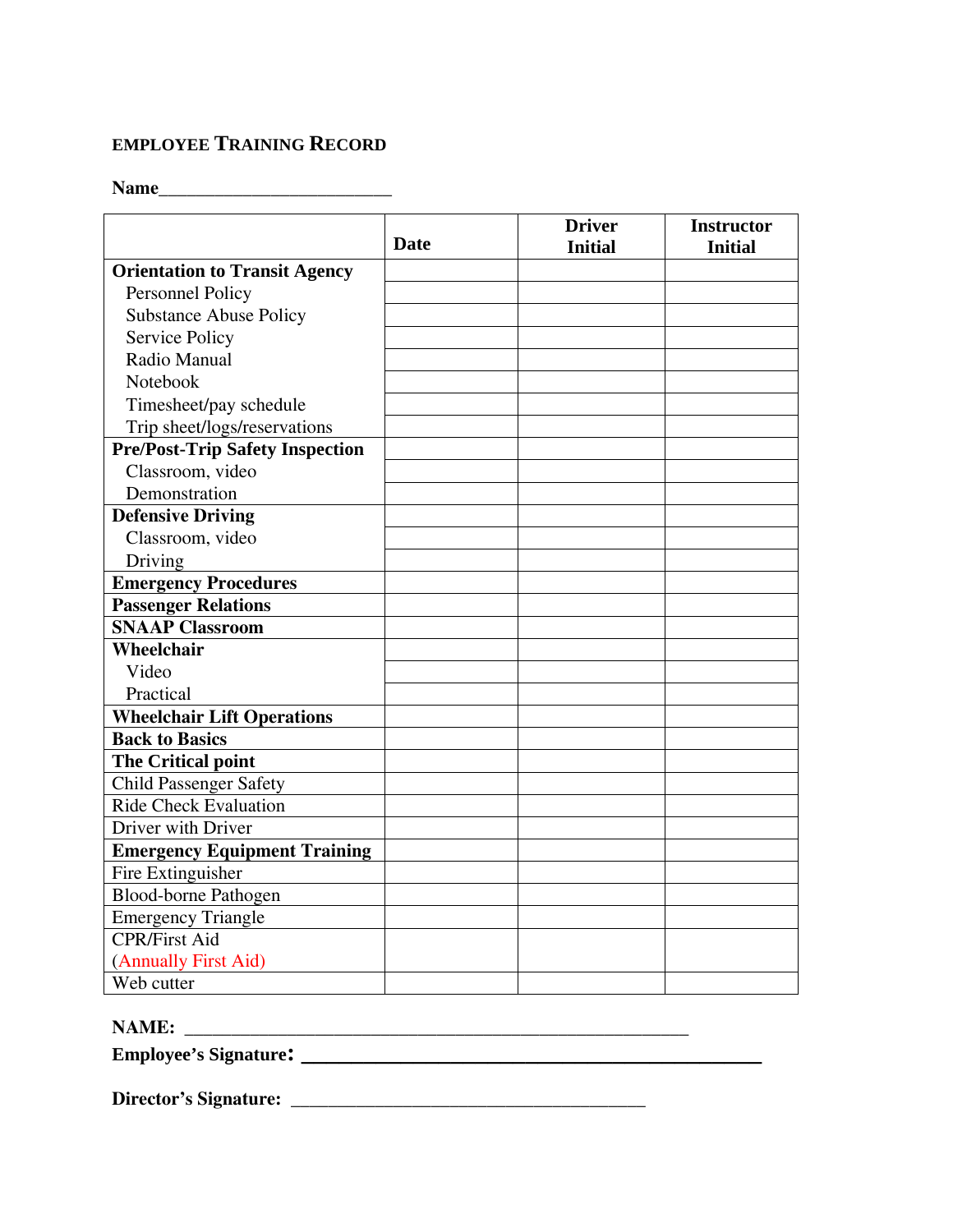# **EMPLOYEE DEVELOPMENT/DRIVER TRAINING REPORTING**

**NOTE: Training Data is reported to NCDOT/PTD on a quarterly basis in a format supplied by NCDOT/PTD**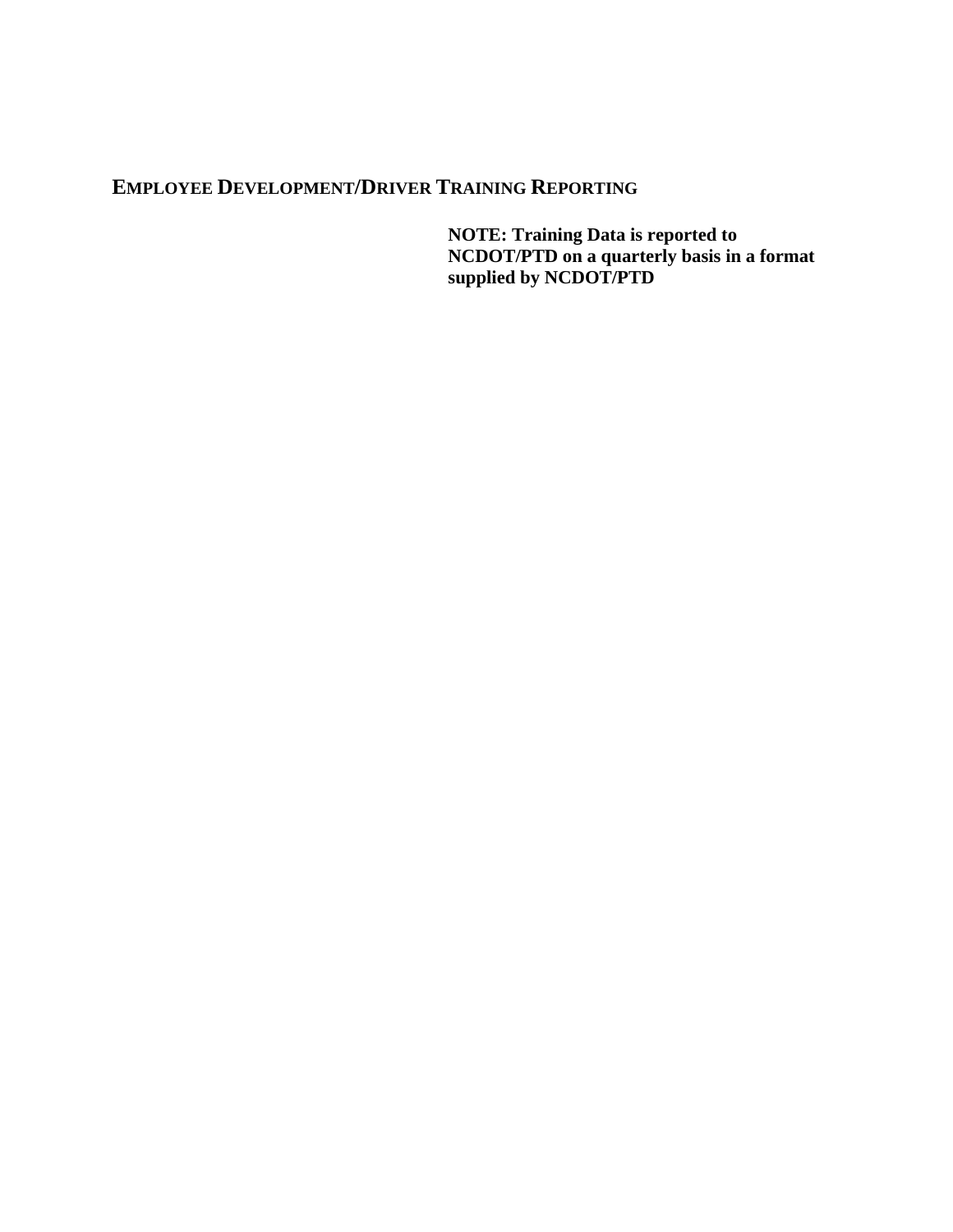# **RIDE CHECK: DRIVER EVALUATION**

Date of Evaluation

Driver's Name

Evaluator's Name/Position

#### Vehicle Condition

- 1.  $\Box$  Daily pre-trip inspection complete/documented
- 2.  $\Box$  Registration and insurance card in vehicle
- 3.  $\Box$  Web cutter and emergency triangles are available
- 4.  $\Box$  Driver's license/logs with driver
- $5. \Box$  Vehicle exterior clean
- 6.  $\Box$  Vehicle interior clean
- 7.  $\Box$  Dashboard/windshield area clear of all objects
- 8.  $\Box$  Tie downs properly employed
- 9.  $\Box$  Tie downs clean/ stowed in box
- 10.  $\Box$  Seat belts in good working condition
- 11.  $\Box$  Fire extinguisher is available, serviceable, properly mounted/tagged
- 12.  $\Box$  First Aid/Blood borne pathogen kit available in vehicle
- 13.  $\Box$  Flash light working (if applicable)
- 14.  $\Box$  Communications system operable
- 15.  $\Box$  Child seat used/stowed properly
- 16.  $\Box$  Daily defect report filled out
- 17.  $\Box$  Lift operational check
- 18.  $\Box$  Keeps logs up to date

#### Passenger Reception

- 1.  $\Box$  Confirms identity/destination of passenger
- 2.  $\Box$  Present at entry door while boarding
- $3. \Box$  Greets passenger in a friendly manner
- 4.  $\Box$  Uses proper assistance techniques (What are the driver's responsibilities?)
- 5.  $\Box$  Assists passengers to and from the vehicle door if needed
- 6.  $\Box$  Stops proper distance from curb
- 7.  $\Box$  Avoids use of AM/FM radio
- 8.  $\Box$  Uses correct ADA language at all times

#### Performance While Enroute

- 1.  $\Box$  Driver uses correct posture when driving
- 2.  $\Box$  Both hands on steering wheel
- 3.  $\Box$  Appropriate uniform/footwear
- 4.  $\Box$  Driver and passengers use seatbelts
- 5.  $\Box$  Driver gets out of vehicle and looks before backing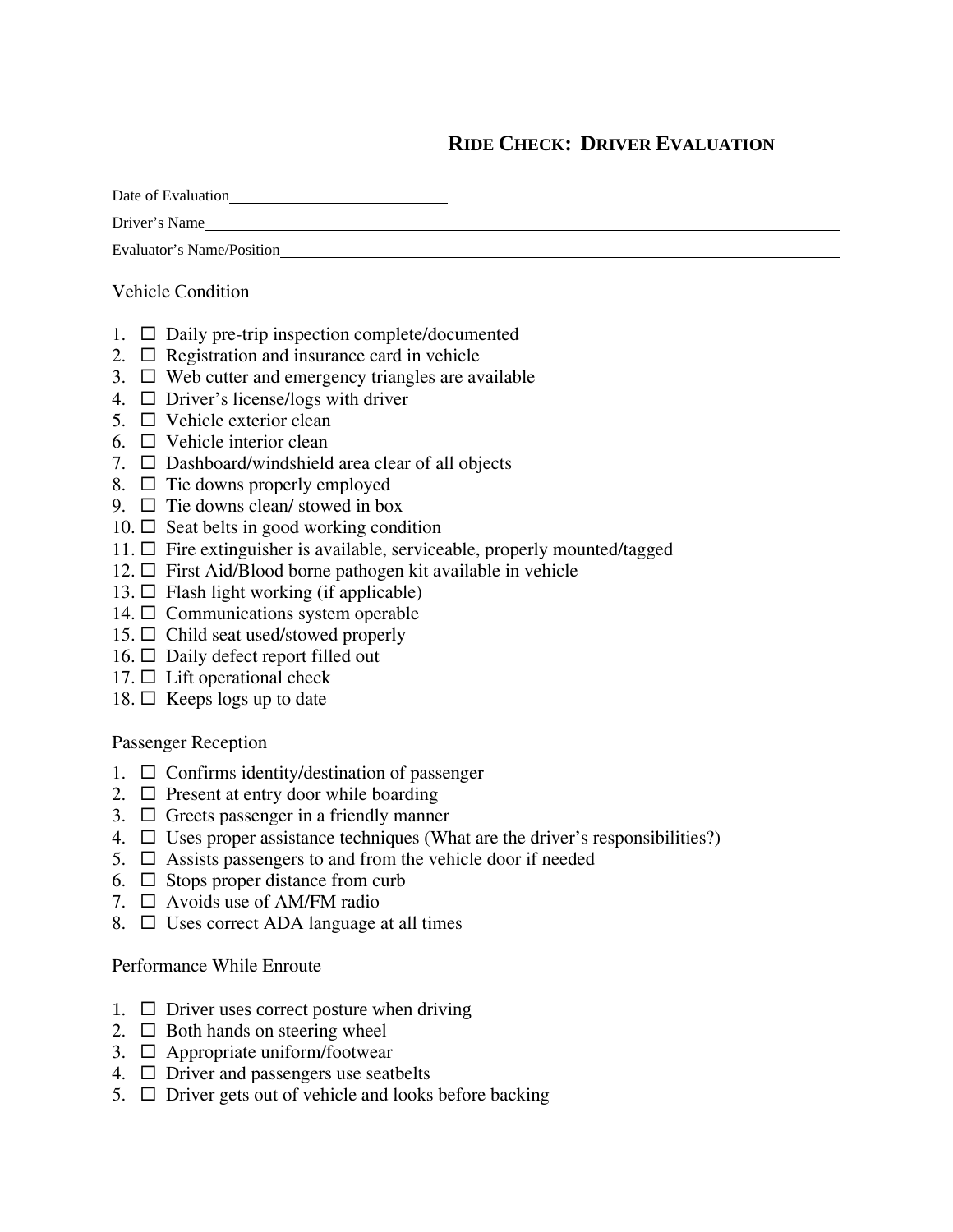- 6.  $\Box$  Adjust mirrors before moving vehicle. Keeps eyes moving
- 7.  $\Box$  Signals entry into traffic every time. Leaves himself an out
- 8.  $\Box$  Moves vehicle smoothly while slowing braking and stopping. Make sure they see you
- 9.  $\Box$  Telegraphs use of brake or flashers when stopping
- 10.  $\Box$  Squares corners when turning
- 11.  $\Box$  Moves at appropriate speeds for current road conditions
- 12.  $\Box$  Maintains following distance safety zone (4 seconds)
- 13.  $\Box$  Uses proper caution at intersections
- 14.  $\Box$  Anticipates stale green lights (slows down)
- 15.  $\Box$  SCATS passengers properly
- 16.  $\Box$  Stops at all railroad crossings
- 17.  $\Box$  Comes to a complete stop, leaving private property
- 18.  $\Box$  Uses proper lane changing procedure
- 19.  $\Box$  Stops behind line or plane at intersections
- 20.  $\Box$  Observes proper communication procedures
- 21.  $\Box$  Uses turn signals properly
- 22.  $\Box$  Maintains order in vehicle
- 23.  $\Box$  Maintains scheduled stops and pick-ups
- 24.  $\Box$  Avoids unauthorized stops
- 25.  $\Box$  Uses four second distance rule, adds seconds to following distance when driving conditions change…keep safety cushion

#### **Passenger Discharge**

- 1.  $\Box$  Uses parking brake when de-boarding passengers
- 2.  $\Box$  Stops proper distance from curb. Assist passengers off vehicle (when needed or when passengers request help)
- 3.  $\Box$  Renders adequate assistance to wheelchair passengers
- 4.  $\Box$  Advises Base when leaving vehicle and upon return to vehicle
- 5.  $\Box$  Makes sure passenger is safely inside of destination before leaving property
- 6.  $\Box$  Follows passengers instruction for assistance when needed

Comments and the comments of the comments of the comments of the comments of the comments of the comments of the comments of the comments of the comments of the comments of the comments of the comments of the comments of t

 $\overline{a}$ 

 $\overline{a}$ 

Course of Action (required/taken)

Driver's Signature Date

Supervisor's Signature Date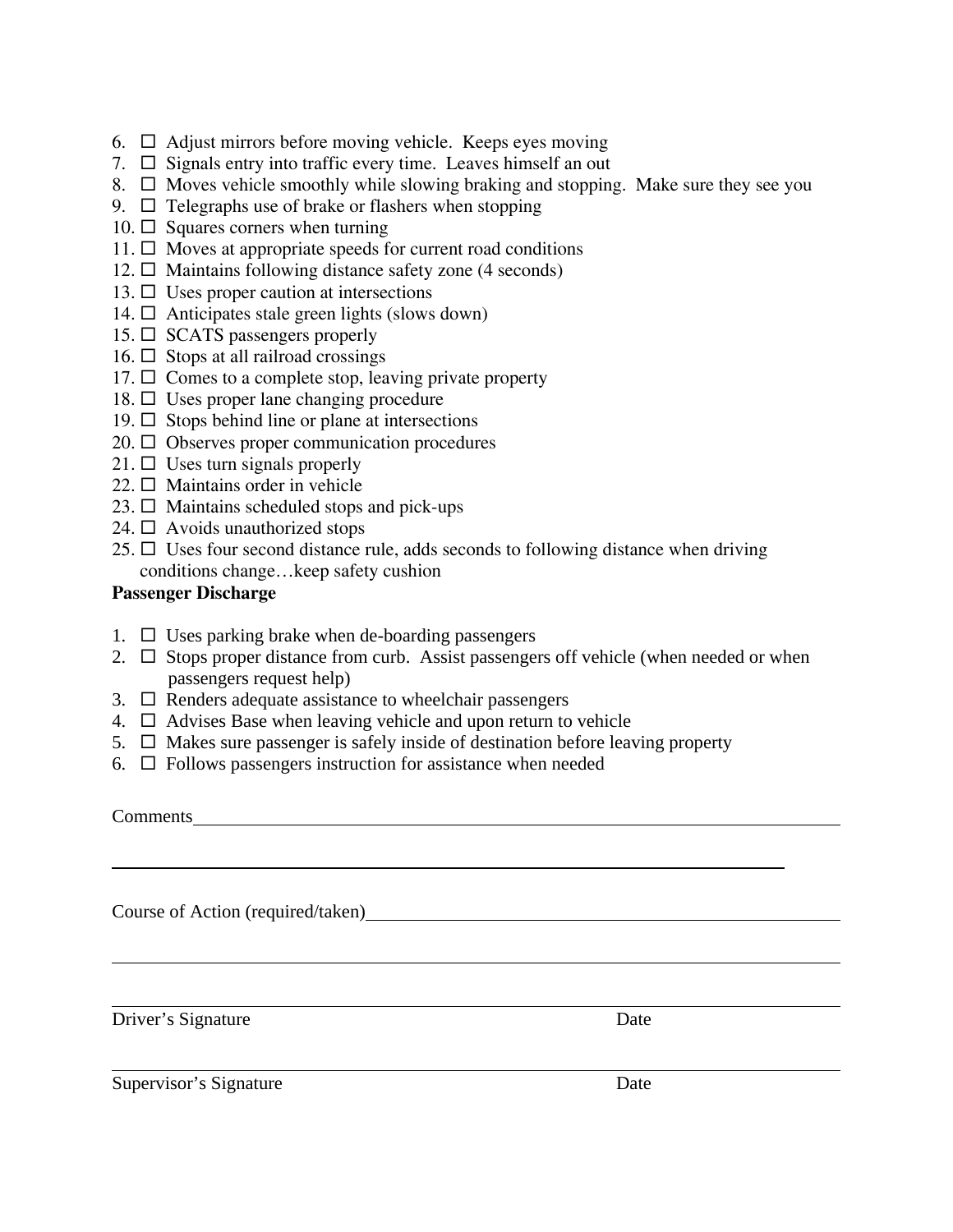Driver's Comments

# **RIDE CHECK DRIVER PERFORMANCE EVALUATION EXPLANATION**

#### **PASSENGER RECEPTION**

#### **The Driver…**

- 1. Asks the name of the passenger and the destination before boarding, unless the passenger is a subscription rider.
- 2. Is available at the door to assist the passenger on or off the vehicle (if needed).
- 3. Acts courteously, offers help by asking, "may I help" or "how may I help you?"
- 4. Follows guidance from the passenger, if help is needed.
- 5. Uses the passenger's instructions to assist in boarding and exiting the vehicle, if needed.

6. Stops the vehicle six (6) inches or four (4) feet from curb to keep passengers from falling off the vehicle as they load and unload. (This depends on the stopping or parking situation.)

7. Uses AM or FM radio only when passengers are not aboard, then only for the news and weather forecast.

8. Uses correct language under ADA guidelines. (Refer to the ADA handout given to drivers who have taken the SNAAP training.)

#### *VEHICLE CONDITION*

#### **The Driver…**

- 1. Performs a pre-trip inspection and completely fills out the pre-trip inspection form before starting the first run of the day.
- 2. Ensure registration and insurance cards are current and available.
- 3. Has driver license in possession and current route logs on person at all times.
- 4. Vehicle is clean on exterior.
- 5. Vehicle is kept clean inside at all times.
- 6. Nothing is on the dashboard, rear view mirror, or sun visors that could create a hazardous situation.
- 7. Safely attaches tie down straps into floor tracks, and use the four-point tie down on wheelchairs.
- 8. Removes tie downs from floor after each use. Stores tie down straps in their proper place.
- 9. Seat belts/tie down straps are not tangled, missing or broken.
- 10. Checks fire extinguisher for serviceability and expiration date.
- 11. Checks the first aid and Bloodborne Pathogen Kits regularly (PPE) and re-supplies when needed.
- 12. Ensures web cutter and emergency triangles are available.
- 13. Checks batteries daily to make sure flashlight is usable. (If applicable)
- 14. Tests the two-way radio and/or other communication device for operability.
- 15. Child SCATS are placed in vehicle properly and stowed when not in use.
- 16. Fills out daily defect report correctly.
- 17. Keeps logs up to date as trip is completed for each passenger.

#### *PERFORMANCE ENROUTE*

#### **The Driver…**

- 1. Does not slouch in the seat while driving. Arms are not on or out of the window frame.
- 2. Both hands are on the steering wheel at the 9 and 3 or the 10 and 2 position. Gets the big picture.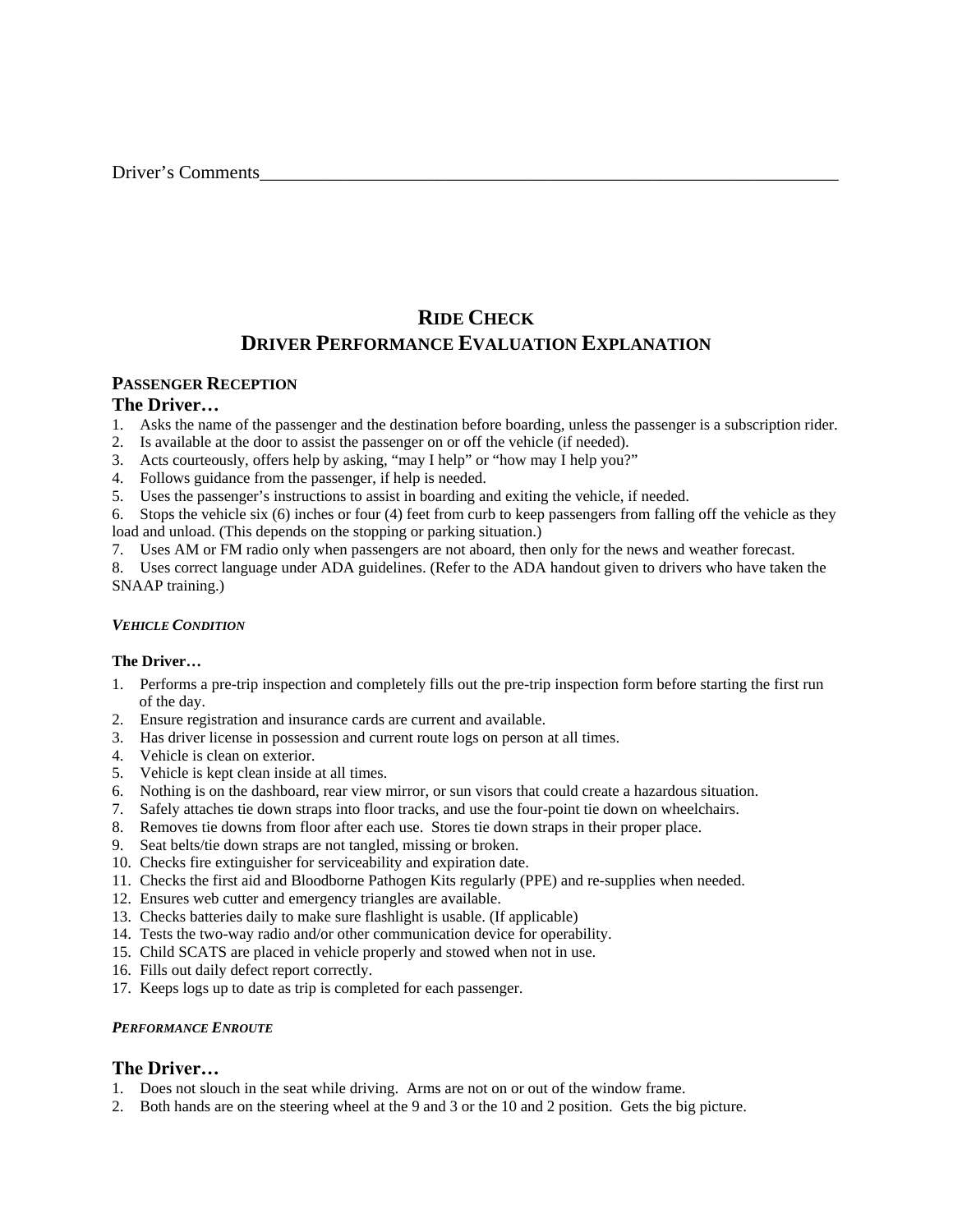3. Clothing should be appropriate for job.

- 4. Uses seat belt correctly and requires correct use of seat belt for all passengers.
- 5. Gets out and looks behind vehicle, for obstacles, before backing.
- 6. Adjusts mirrors before leaving base (for safety and visibility). Keeps eyes moving.
- 7. Uses signals for all maneuvers in traffic. Leaves an out.

8. Does not jerk the vehicle when stopping and starting. Uses the brakes without stomping or slamming (stops vehicle smoothly).

9. Presses the brakes slightly to warn tailgaters to slow down or uses flashers when coming to a quick stop.

10. Does not whip around corners. Slows down to 2 to 5 miles per hour when turning corners. Positions vehicle for proper safe turns. (Squares the corner.)

- 11. Does not travel too slow or too fast for conditions on the road or for the posted speed limit.
- 12. Does not enter intersection without proper caution, uses the four second rule. Keeps safety cushion under control.
- 13. Slows down when green light has been green for sometime at a distance.

14. Slows down when approaching an intersection with a light that has been green for several seconds with the anticipation of the light changing.

- 15. Signals at proper distance for an intended turn. Cancels signal when maneuver is completed. SCATS passengers
- according to ADA requirements.

16. Does not allow profanity or misbehavior in the vehicle. Signals and moves vehicle into the right lane, turns on emergency flashers and slows down, comes to a complete stop prior to white line, turns off heater air conditioner, opens doors, looks both ways, listens for trains if clear close the door, turn heater or air conditioner and proceeded, once you have cleared the tracks turn off flashers and proceeded.

17. Comes to a complete stop prior to leaving private property.

18. Checks mirrors, looks over shoulder, signals, moves into passing lane, signals and returns to proper lane.

Leaves (himself/herself) an out

16. Keeps on schedule safely but does not jeopardize safety for schedule.

17. Only transports passenger on route schedule. No unauthorized passengers or stops.

Checks mirrors, looks over shoulders, signals, moves into passing lane, signals and returns to proper lane.

18. Maintains a safe distance when following someone in all weather conditions.

#### *PASSENGER DISCHARGE:*

#### **The Driver…**

1. Uses parking brake when loading or unloading passengers.

- 2. Stops the vehicle 6 inches to 4 feet from curb to discharge passengers. Assists passenger off vehicle.
- 3. Assists all passengers as required.
- 4. Advises dispatcher of absence from vehicle and advises dispatcher of return to vehicle.

5. Does not leave elderly and disabled passengers unattended. Makes sure they are in the hands of caretakers or inside their homes/destinations before driver leaves the property (case by case judgments).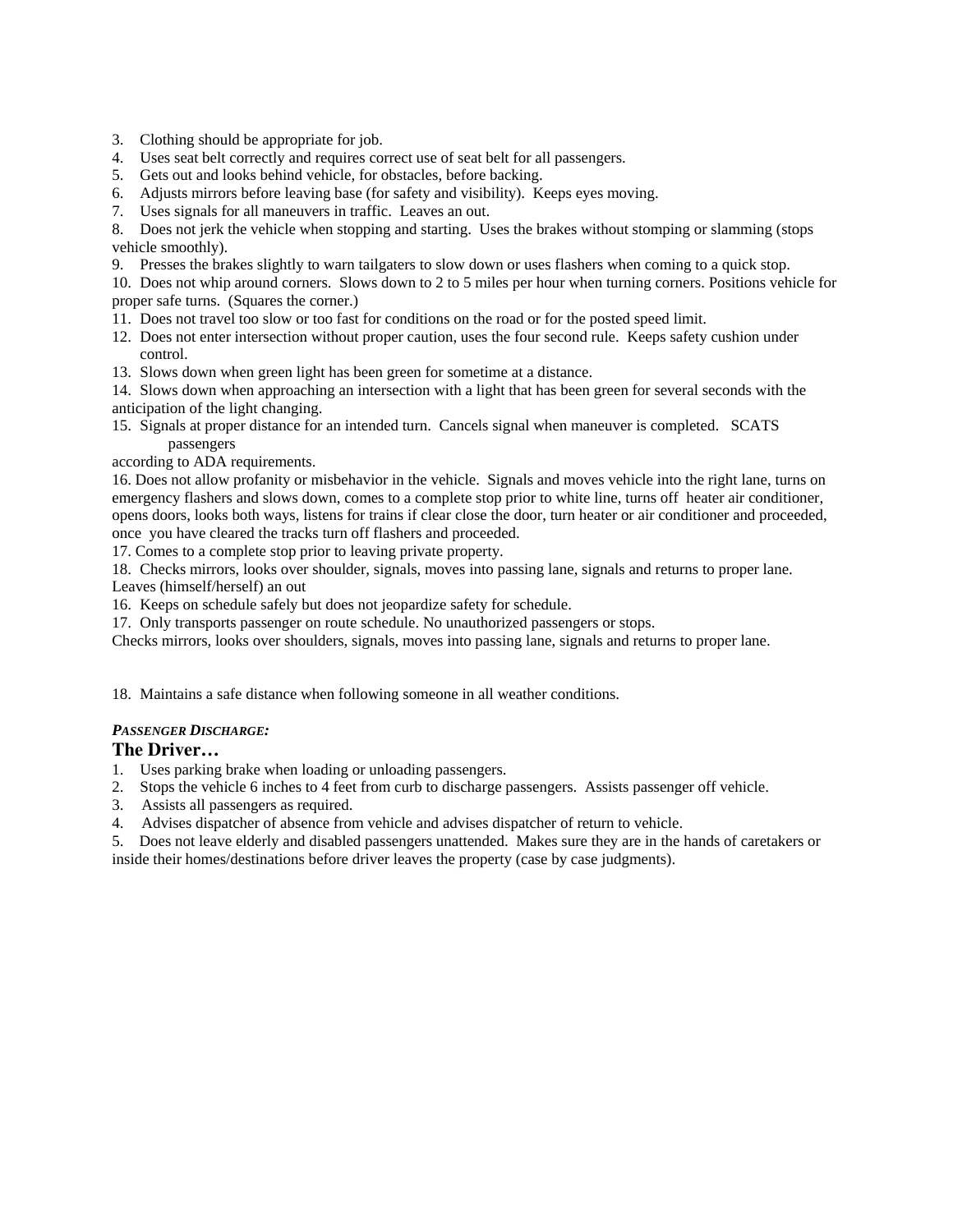**\*\* Operated by Contractor or Services Outsourced\*\***

#### **MANAGEMENT REVIEWS**

There must be an effective mechanism to monitor and document the contractor's activities. An acceptable program would consist of periodic written reports of activities submitted by the contractor to the grantee, supplemented by periodic oversight inspections by the grantee. The grantee must provide oversight in order to verify the contractor's compliance with FTA and NCDOT regulations and polices.

#### **SAFETY DATA ACQUISITION/ANALYSIS**

#### **DESCRIPTION OF ELEMENT**

Understanding safety data is an important step toward allocating important (and often scarce) resources to implement safety program elements. Safety data relative to transit provider operations can be used to determine safety trends in system operation. The data include information gathered from within the system on safety-related events such as passenger injuries or claims, employee injuries, accidents, incidents, and preventability. Driver reports (sometimes called logs) can be an important source of safety problems, such as dangerous stop locations, problems with vehicle equipment, safety problems with the route, and other issues. The data is useful in a formal hazard identification and resolution process to help identify hazards before they cause accidents. The data may also help improve system performance, not only in respect to safety, but also in overall delivery of service to the riding public. In addition, trend analyses of safety data can help determine the effectiveness of safety initiatives that have been implemented.

- A. One of the most important services the safety unit provides for the transit organization is the collection, maintenance, and distribution of safety data relative to system operation.
	- Includes information gathered from within the system on various operating events relative to safety.
- B. Analysis of this system specific data can be used to determine trends and patterns in the systems operation.
- C. Used as part of the Hazard Resolution Process, data collection and analysis can be used to identify hazards before they cause accidents.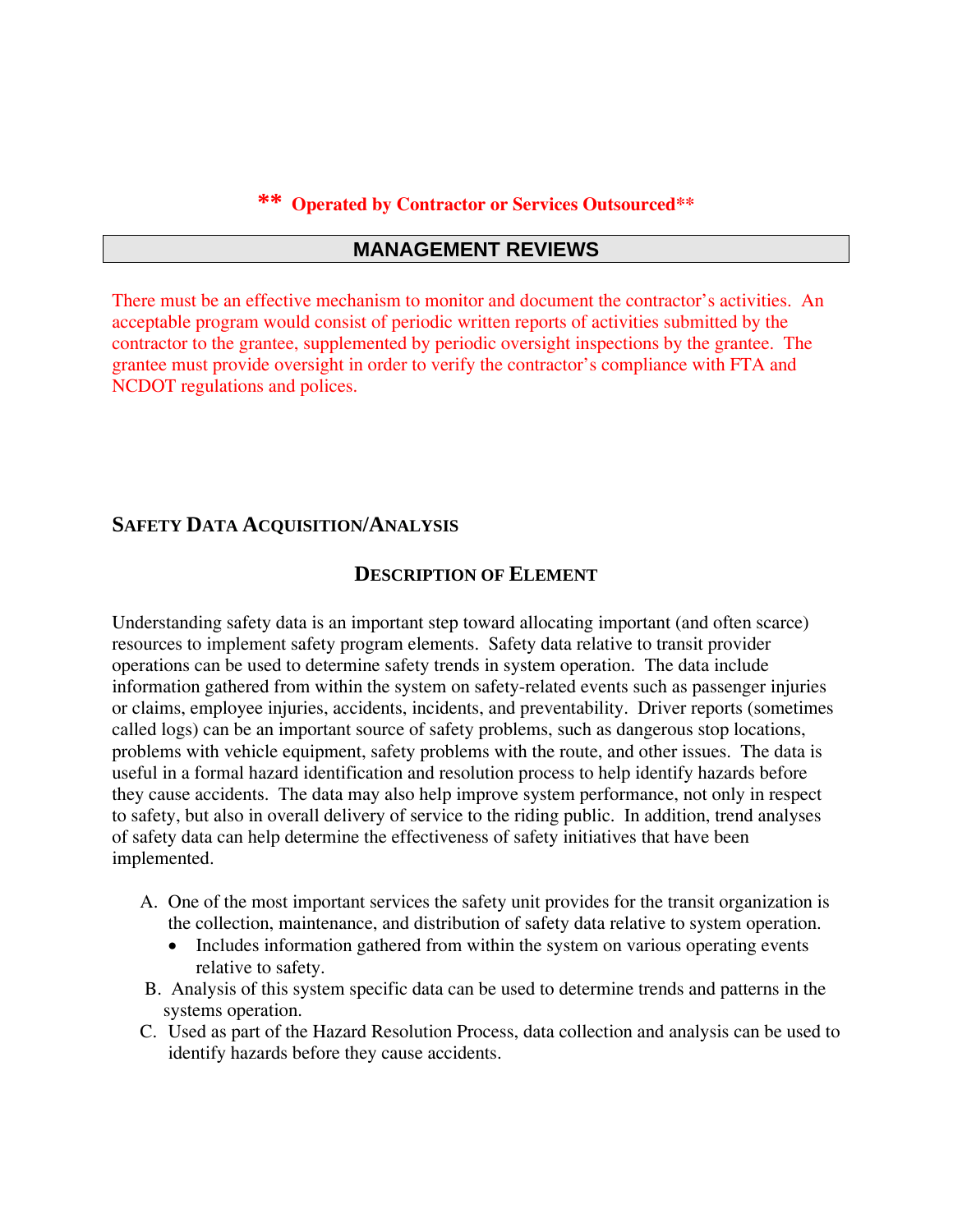- This is done by techniques such as trend analysis and thus become a vital component of efforts to improve system performance, not only in respect to safety but also in overall delivery of service to the riding public.
- D. The responsibilities for providing, receiving, processing and analyzing data should be listed here and can be general or specific, based on the needs of the transit system.

# **SAFETY PLAN PURPOSE**

A System Safety Plan has many beneficial purposes for your employees and passengers. A plan provides:

- A documented approach to accomplishing a system safety program.
- A means of providing safety policies and procedures to drivers, vehicle maintenance, office and facility personnel.
- A way to reduce accidents and injuries through preventative measures.

# **SAFETY OBJECTIVES**

In the transit environment, when properly applied, system safety:

- 1. Ensures safety is addressed during system planning, design and construction
- 2. Provide analysis tools and methodologies to promote safe system operation through the identification of safety hazards and the implementation of technology, procedures, training, and safety devices to resolve these hazards

#### **TRANSIT SYSTEM SAFETY PHILOSOPHY NCDOT Safety Philosophy Statements**

A Safety Philosophy is part of the North Carolina Department of Transportation (NCDOT) mission. North Carolina public transit systems can uphold this mission by acknowledging and implementing the NCDOT safety philosophy statements shown below:

- All accidents and injuries can be prevented.
- Management/supervisors are responsible, and will be held accountable, for preventing injuries and occupational illnesses.
- Occupational safety and health is part of every employee's total job performance.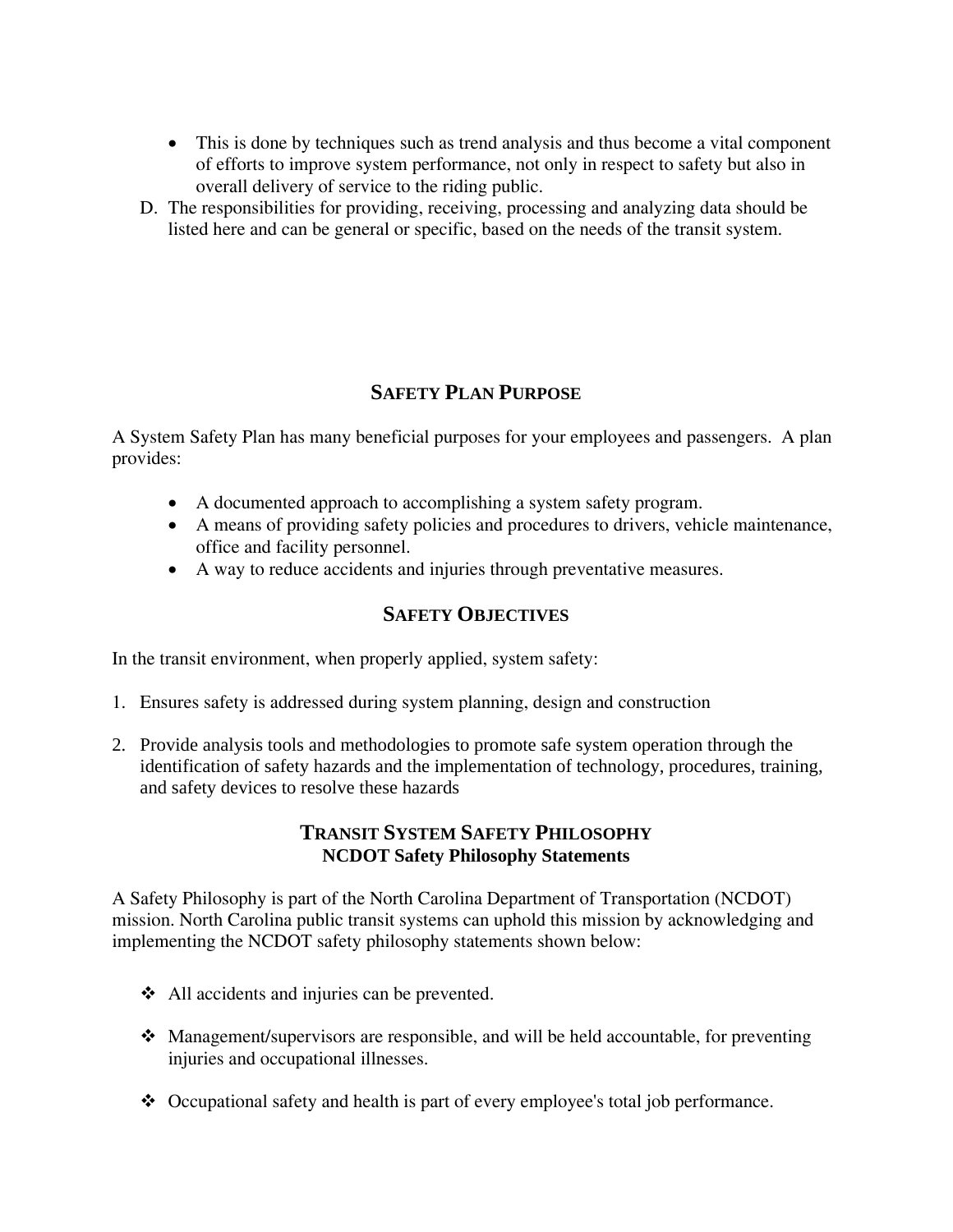- Working safely is a condition of employment.
- **❖** All workplace hazards can be safeguarded.
- $\triangle$  Training employees to work safely is essential and is the responsibility of management/supervision.
- $\triangle$  Preventing personal injuries and accidents is good business.

# **SAFETY GOALS**

As a public transportation provider in North Carolina, transit systems should utilize and uphold statewide safety goals. These goals include:

- $\triangle$  Instilling a safety attitude and a safe work place/customer service environment
- Establishing a commitment to safety
- Developing and maintaining a comprehensive, structured safety program
- Developing and maintaining safety standards and procedures
- $\triangle$  Providing formalized safety training
- $\triangleleft$  Reducing accident and injury rates
- $\triangle$  Selecting equipment that promotes and enhances safety
- Safeguarding hazards
- $\triangleleft$  Making necessary changes in the system to uphold safety
- Establishing an incentive/reward program that rewards safe employee practices
- $\triangleleft$  Increasing employee safety awareness
- ❖ Applying new research and development in safety efforts
- **❖** Meet NCDOT/PTD minimum training standard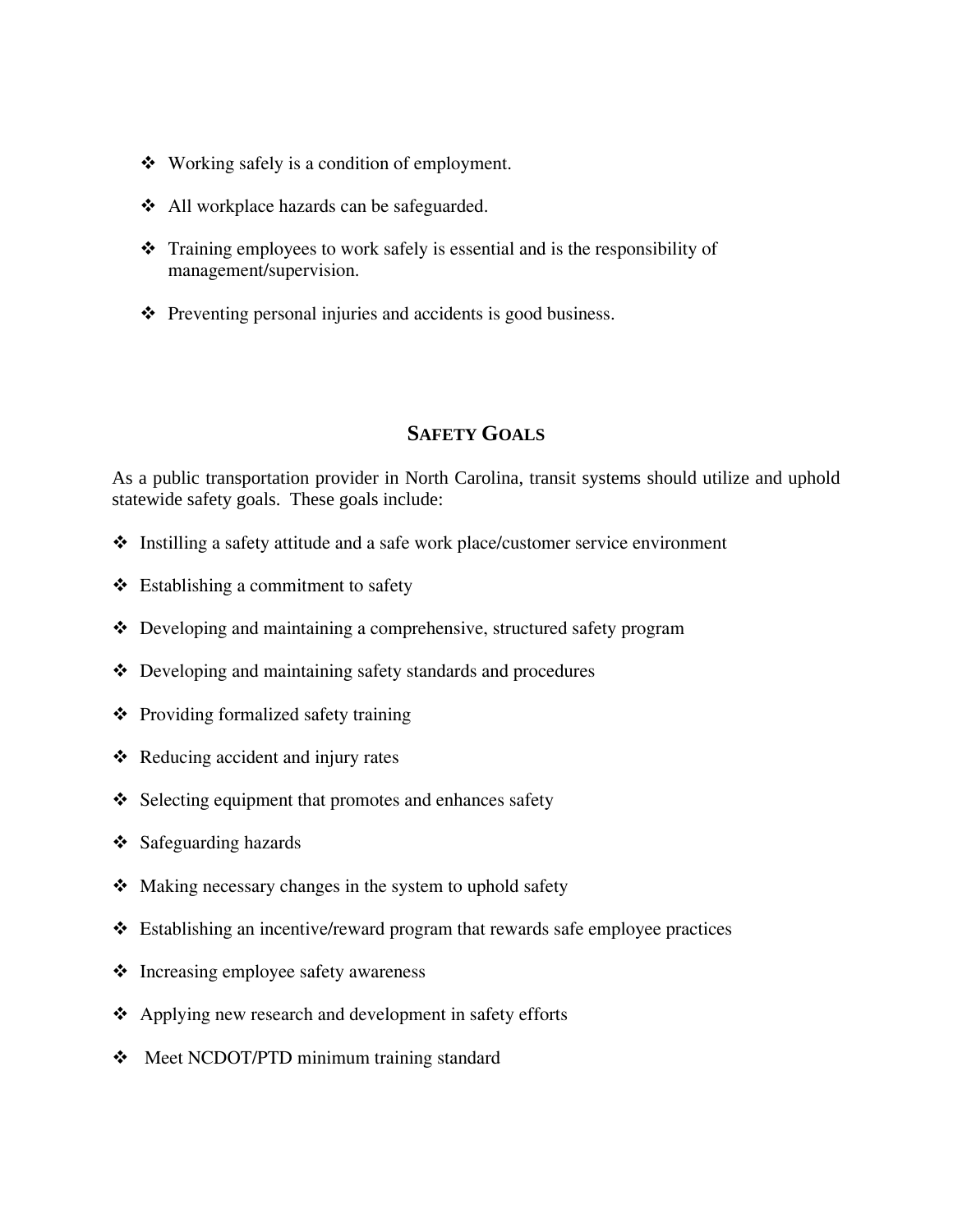Creates a proactive transit safety culture that supports employee safety and safe system operation through motivated compliance with agency rules and procedures and the appropriate use and operation of equipment

# **SAFETY FUNCTIONS ACTION PLAN**

This plan lists the actions a system can use in developing and carrying out a safety and emergency response program. When all aspects are implemented, the action plan can help a system to address emergency and fire prevention requirements that will protect people, property and the environment.

# **Safety Functions of Facilities Manager**

- Provide training to all employees for their roles in all safety and emergency plans
- Conduct quarterly drills to exercise the emergency response plans
- Annually conduct emergency rescue from confined space drill
- Conduct all other actions required in the system safety plan to implement, develop and maintain an effective Emergency Response Plan

# **Safety Functions of the Maintenance Manager**

- Ensure maintenance personnel are trained in the proper procedures for chemical handling and storage procedures, potential ignition sources (such as boilers, gas fired equip0ment, welding, etc.) and their control procedures, and the type of fire protection equipment or systems installed to prevent or control ignitions or fires.
- Ensure that personnel are properly trained and equipped to carry out safety and emergency plans.
- Express responsibility for the maintenance for the maintenance of equipment and systems installed to prevent or control ignitions or fires. The manager is also responsible for the control of fuel source hazards. The manager should have written maintenance procedures available in the Maintenance Office.

# **Overall System Fire Prevention Functions**

- The entire facility should be protected by an automatic water sprinkler system. Inspection and maintenance procedures are maintained by the maintenance manager.
- If smoking is permitted, designated smoking areas are established and regulations are located on bulletin boards throughout the facility.
- If welding and hot work are done at the system facility, a fire prevention plan for welding and hot work should be included in the system safety program.
- The alarm systems are maintained by the Maintenance Department. Each alarm is tested monthly; supervisors should be notified before the test.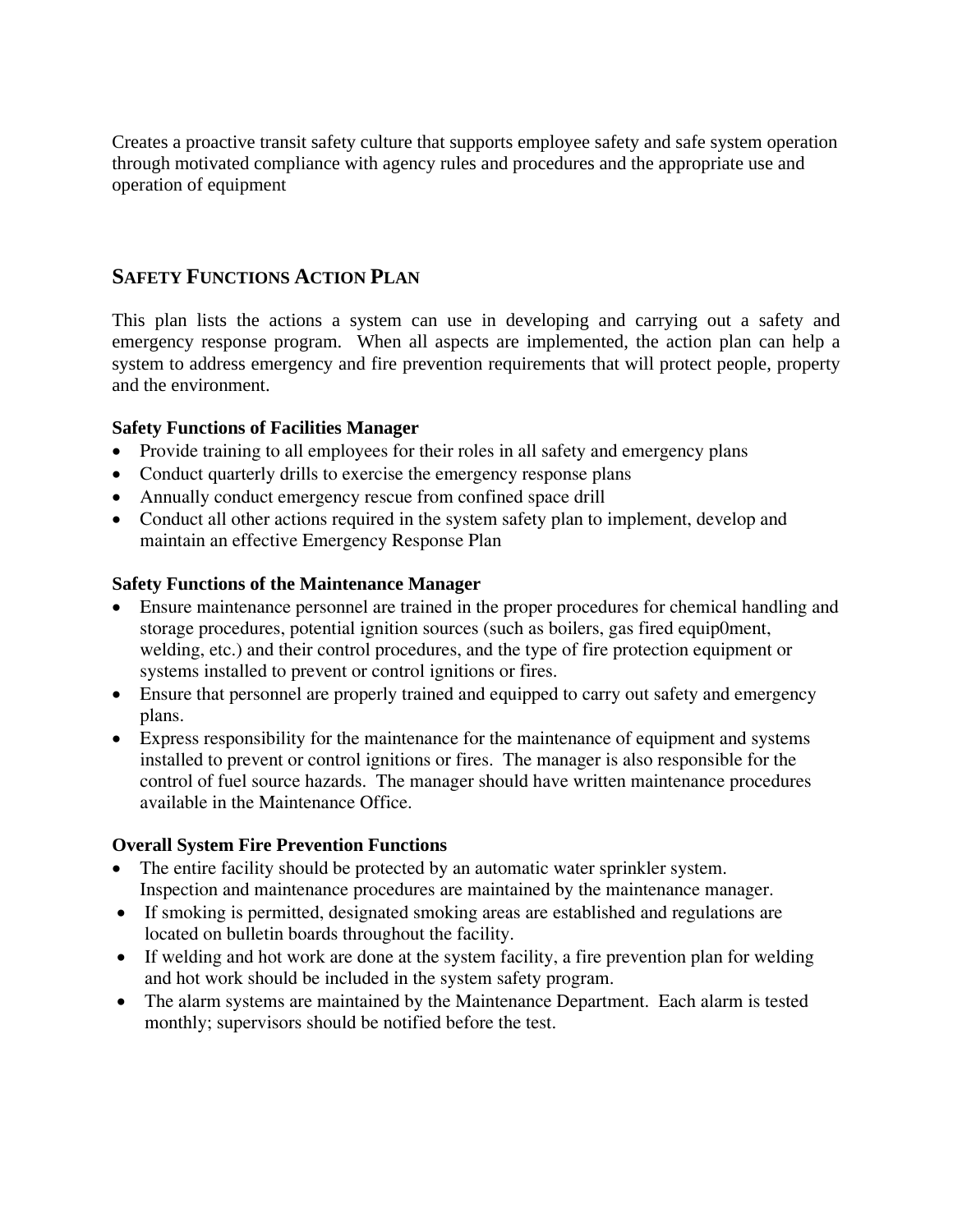# **SAFETY RESPONSIBILITIES – SPECIFIC POSITIONS**

# **Agency Administrator/County Manager**

Under the direction of the Agency Administrator/County Manager there is:

- An active Safety Committee, consisting of department heads and other designated persons, meeting on a scheduled basis.
- A thorough and effective Accident Investigation to include reporting and recording procedure, and a written report on actions taken to prevent recurrence of accidents, including action taken against individual violators of safety rules and practices.
- A training program for employees and supervisory personnel directly related to avoiding a possible injury or illness in the area of assigned operations.
- A periodic audit of all premises, equipment, and, materials so that recommendations can be developed to obtain compliance with established standards.
- A communications system established and maintained to ensure that all personnel responsible for safety matters are kept abreast of new standards or procedures published by the Department of Labor.
- Specific goals established for the safety program, with progress toward those goals measured on a monthly basis. Copies of monthly progress reports are forwarded to the Administrator/Director.

The seven steps to achieving your safety policy are accomplished through:

- A Safety Manual
- A Safety Coordinator/Officer
- A Safety Committee
- Employee Training and Supervision
- Employee Safety Meetings
- Accident Investigation
- Departmental Self-Inspection

# **Management**

Management will demonstrate support for the safety program through every visible means, including:

- Providing a safe and healthful work place.
- Providing personal protective equipment as well as machine guards and safety devices commensurate with the state of the art.
- Reviewing accident records and accomplishments of the safety program with the Safety Committee.
- Evaluating effectiveness of the safety program.
- Participating directly and/or indirectly in safety activities as may be required to maintain the enthusiasm and interest off all concerned.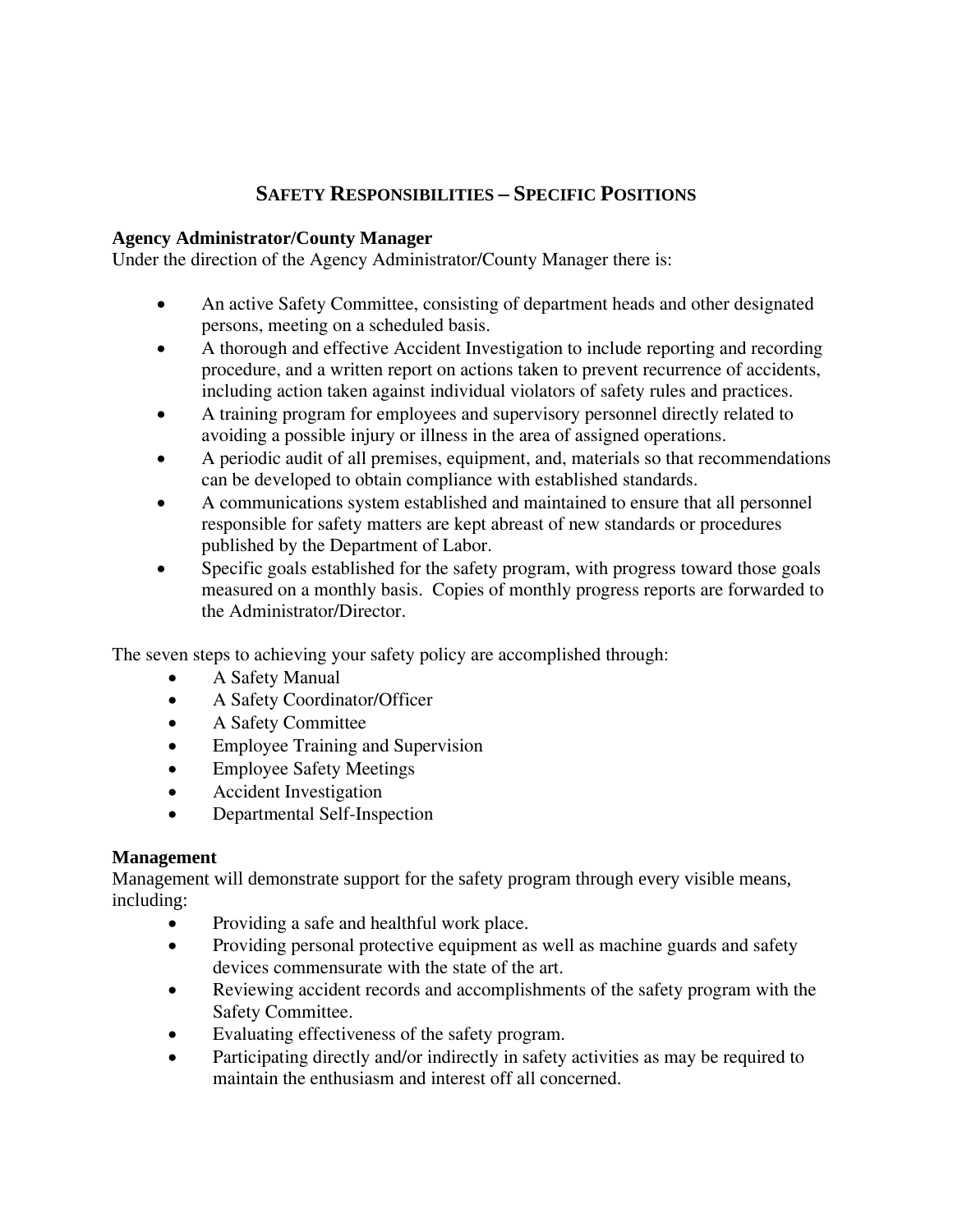- Abiding by Safety rules and regulations when exposed to conditions governed by the rules.
- Directing that any flagrant disregard of safety rules and regulations by employees be grounds for dismissal as outlined in Personnel Policy.

# **Responsibility**

The Agency Administrator/County Manager is directly responsible for all safety efforts in the organization. Enthusiasm and faith in the safety program must be such as to maintain the interest and support of all Department Heads and Supervisors. This attitude is reflected down through the Department Heads and Supervisors to the individual workers. The specific accident prevention duties include the following:

- Active participation and direction in the planning of details for accident prevention which will bring the best results for all employees. Expansion and adaptation of program and procedures to all departments within the organization.
- Demonstrated support of the program through personal participation and through approval of necessary expenditures for such items as personal protective equipment, mechanical guards, good lighting, good ventilation, and other physical improvements to the working environment, as well as expenditures for safety training materials, awards and incentives, etc.
- Continuing review of the effectiveness of accident prevention efforts in various sections and departments, with necessary follow-up and bolstering of efforts when required.

# **Safety Coordinator Responsibility**

Implement and administer the safety program.

- Maintain records as necessary to comply with laws and objectives of the safety program. These records should include:
	- Copy of Report of Injury, illness or Accident
	- Supervisor's Accident Investigation Reports
	- Required OSHA forms
	- Minutes of all Safety Meetings
	- Safety Program status reports
- Submit status reports to Safety Committee
- Make periodic visits to all buildings/operations to assist and consult in developing safe work methods, accident investigations, training, and other technical assistance.
- Analyze accident reports and investigations weekly.
- Act as Chairperson of the Safety Committee.
- Promote "safety awareness "in all employees through stimulating educational training programs.
- Compliance with all OSHA, state and local laws, and established safety standards.
- Assist Supervisors in all matters pertaining to safety.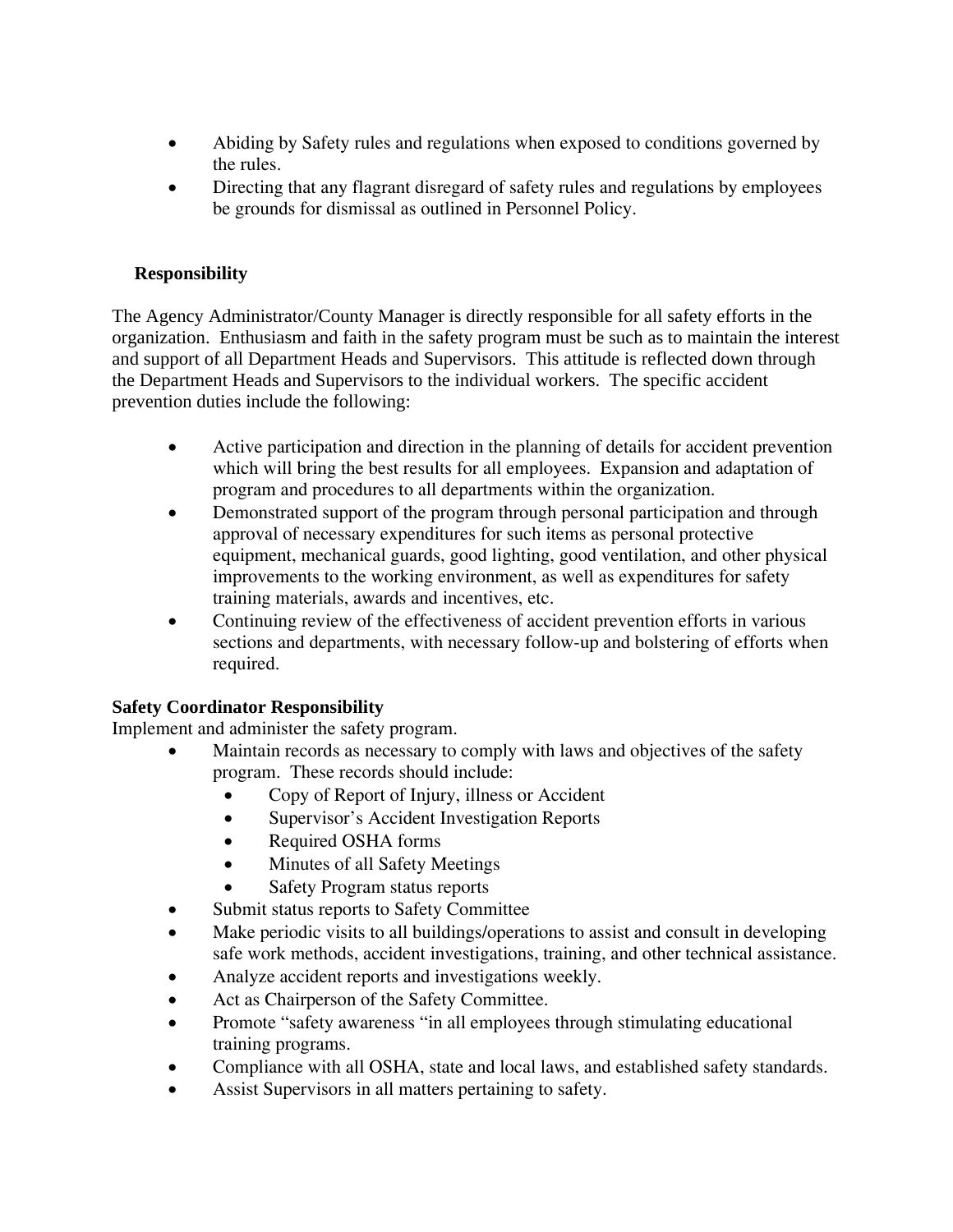- Maintain contact with available sources of topical safety information such as American Society of Safety Engineers, National Safety Council, NCALGESCO, NC Department of Labor, and NC Industrial Commission.
- Provide training programs for Supervisors.
- Represent management in the implementation of the Safety Policy.
- Recommend immediate corrective action in cases of hazardous operations.
- Submit a copy of Accident/Incident Reports to NCDOT/PTD Safety & Training Units.

# **Supervisors**

Supervisors are the key persons in the scheme of loss control because of the close relationship with the employee and intimate knowledge of operating procedures.

Supervisors of each department are charged with the responsibilities of quality and quantity of production within the department, and therefore are responsible for the work conduct of same. Supervisors should be afforded the necessary tools and knowledge to carry out their duties with efficiency and safety.

Supervisors should:

- Have a thorough knowledge of System Safety Policy.
- Provide instruction and training to workers so that they conduct their job in a safe manner. [(See section on Training New Employees)]
- Make daily inspections of the department to ensure that no unsafe conditions or unsafe practices exist.
- Initiate immediate corrective action where unsafe conditions or practices are found. When a capital expenditure is required to make necessary corrections, a written report shall be submitted to the Agency Administrator/County Manager and the Safety Coordinator.
- Properly complete accident reports and investigate all accidents to determine what must be done to prevent recurrence of a similar accident.
- Be familiar with procedures that must be followed in case of an emergency.
- Enforce safety rules and regulations of the organization.
- Set a good example for safety by working in a safe manner and encouraging others to do so.

# **Employees**

To assist the employee in developing keen "safety awareness" the following responsibilities are assigned:

- To abide by the safety rules and regulations of the organization.
- To regard the safety of fellow workers at all times.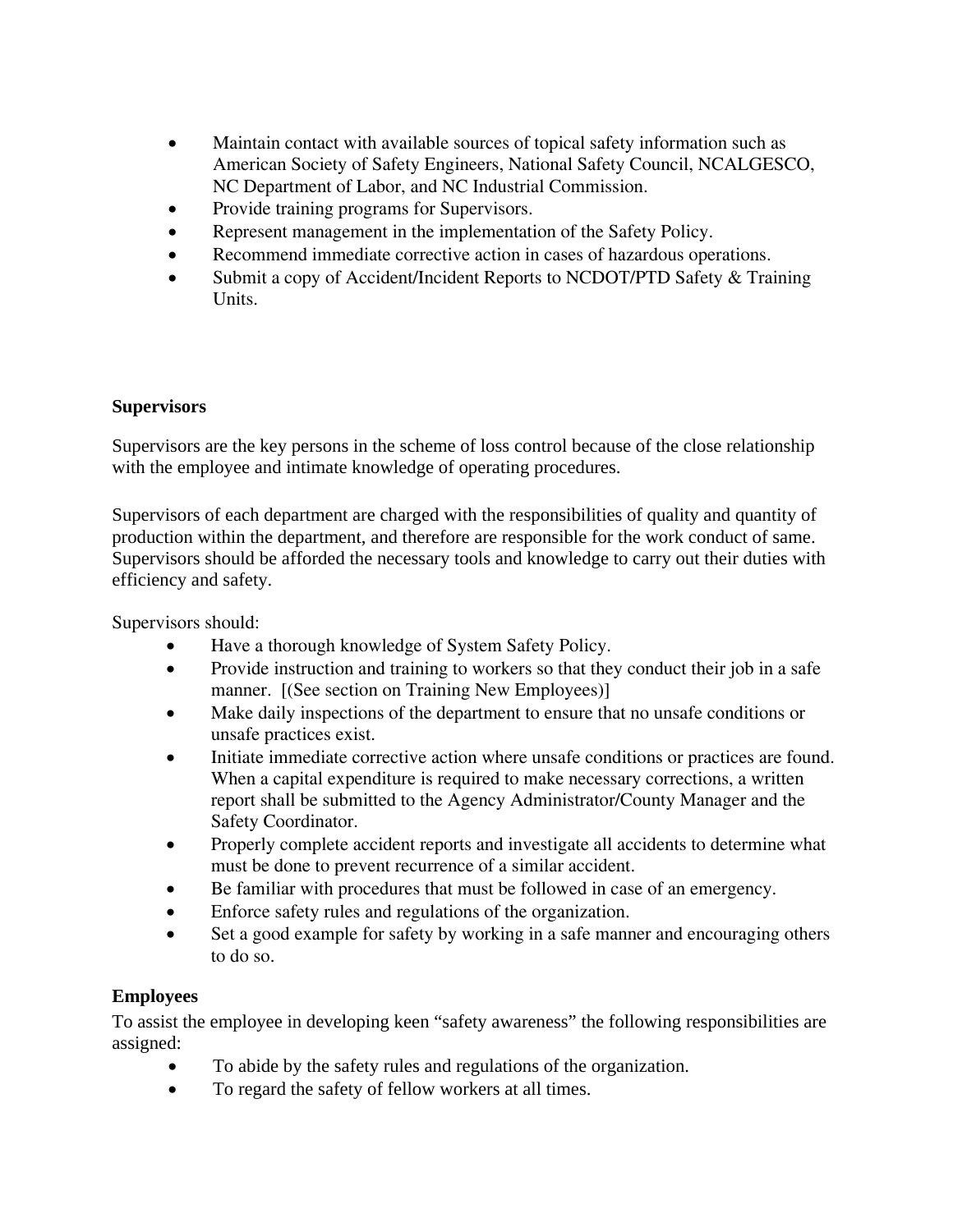- To report any unsafe condition to the Supervisor.
- To contribute ideas and suggestions for improving the safety of conditions or procedures to the Supervisor.
- To use individual knowledge and influence to prevent accidents.
- To attend safety training sessions.
- To report accidents and injuries immediately.

# **RELATIONSHIP BETWEEN SYSTEM SAFETY AND SYSTEM OPERATIONS**

Management of Unsafe Conditions

- Eliminate hazards by removing the machines, tool, method, material, or structure that is causing the hazard through appropriate means. Contacting officials of OSHA, or EPA, may be necessary for proper disposal.
- Control the hazard by enclosing or guarding the point of hazard at the source.
- Train personnel on steps to take when confronted by a hazardous condition and provide procedures to safely avoid the hazard.
- Provide and ensure the use of personal protective equipment to shield employees from the hazard.

At no time should protective devices or safety practices be set aside to get the job done faster and cheaper. The price paid for such indiscretion may greatly exceed the anticipated gain from the action.

# **Designated Safety Official (Francie Barnes)**

The Supervisor or Lead Safety Officer is the individual who is directly responsible for implementing the System Safety Program. It is the basic responsibility of the supervisor to plan and conduct safe operations. **It is also the duty and responsibility of each supervisor to fully orient and instruct all employees in safe practices and procedures.** He or she is expected to be a member of the safety and Accident Review Committee and be in charge of collecting and disseminating safety data. The supervisor or Lead Safety Officer is specifically charged with the following responsibilities for the System Safety Program:

- Have full knowledge of all standard and emergency operating procedures;
- Perform safety audits of operations;
- Ensure that employees make safety a primary concern when on the job;
- Actively investigate all incidents and accidents;
- Prohibit unsafe conduct and conditions;
- Conduct safety meetings which are a vital part of safety atmosphere;
- Listen and act upon any safety concerns raised by employees; and
- Report to management any safety concerns or possible hazards.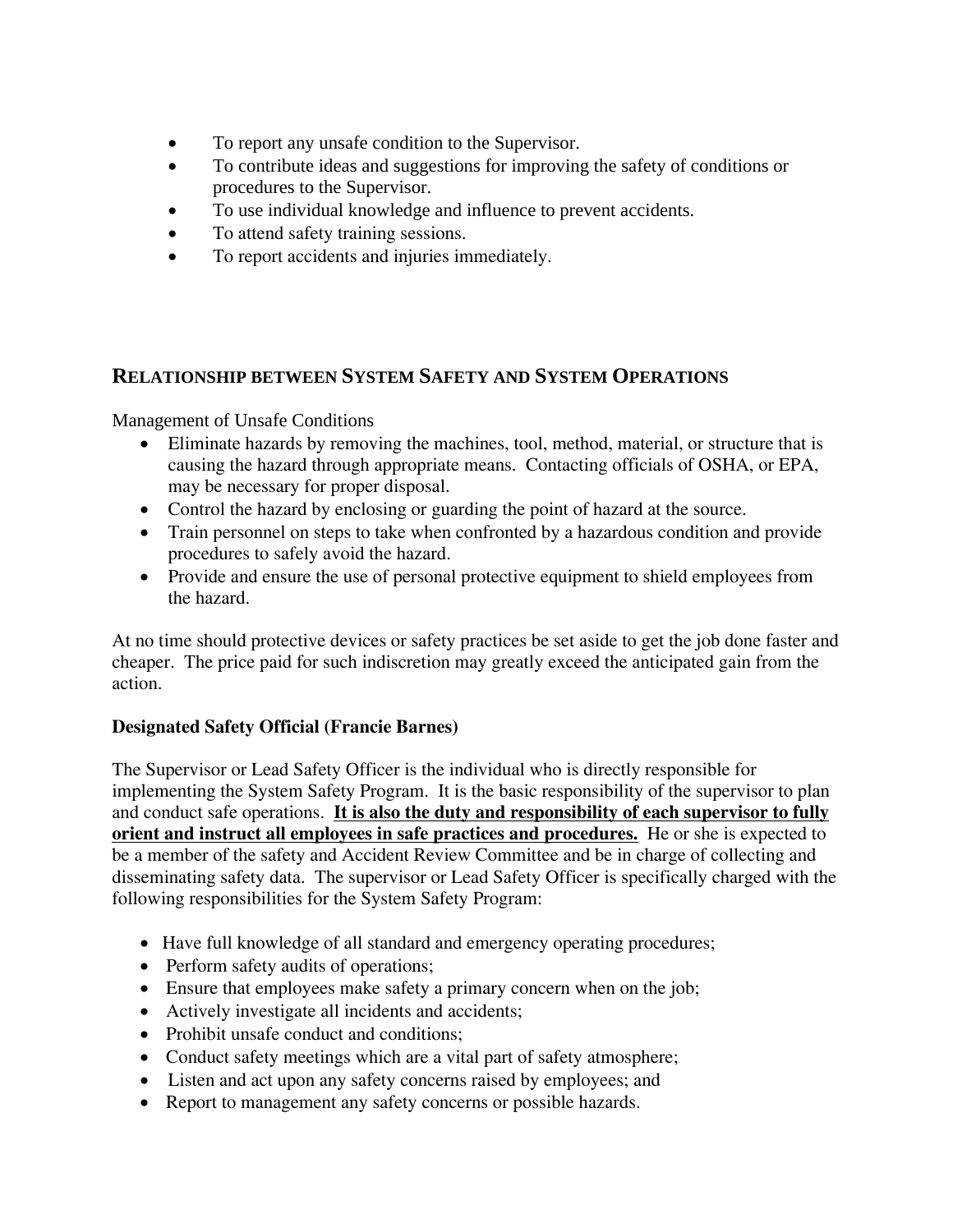# **Employees**

It is the responsibility of each employee of the Transit System to abide by all rules and regulations and to comply with all laws pertaining to safety and health in the workplace. **It is the responsibility of each supervisor of the Transit System to provide explicit instructional and procedural safety training for each employee.** Safety becomes a shared responsibility between management and the employee, and working safely is a condition of employment.

Employees are required to identify, report and correct unsafe conduct and conditions. Under (OSHA) 29 CFR part 1910; employees have the right to report any unsafe working conditions without being subjected to any retaliation whatsoever. Each employee must be an integral part of the SYSTEM SAFETY PROGRAM.

All transit employees are required to attend safety meetings. Safety meetings involve employees in the Safety Program and are very useful ways of training employees. Safety meetings and committees are used to present information, discuss problems and new ideas and discuss recent accidents and injuries. Safety meetings and commitment shall include, but shall not be limited to, the following:

- 1. Wearing the prescribed uniform and safety shoes as required.
- 2. Reporting promptly and in writing, to your supervisor, all injuries and illnesses associated with the jobs.
- 3. Reporting, no matter how slight, all fires, accidental damage to property, hazardous material spills and other emergency occurrences to your supervisor.
- 4. Disposing of all hazardous materials in an acceptable and lawful manner.
- 5. Working under the influence of alcohol or illegal drugs is specifically forbidden. Use of prescription drugs, which may affect your alertness or work abilities, shall be reported to your supervisor (49 CFR parts 40, 653, and 654).
- 6. Taking care not to abuse tools and equipment, so these items will be in usable condition for as long as possible, as well as ensure they are in the best possible condition while being used.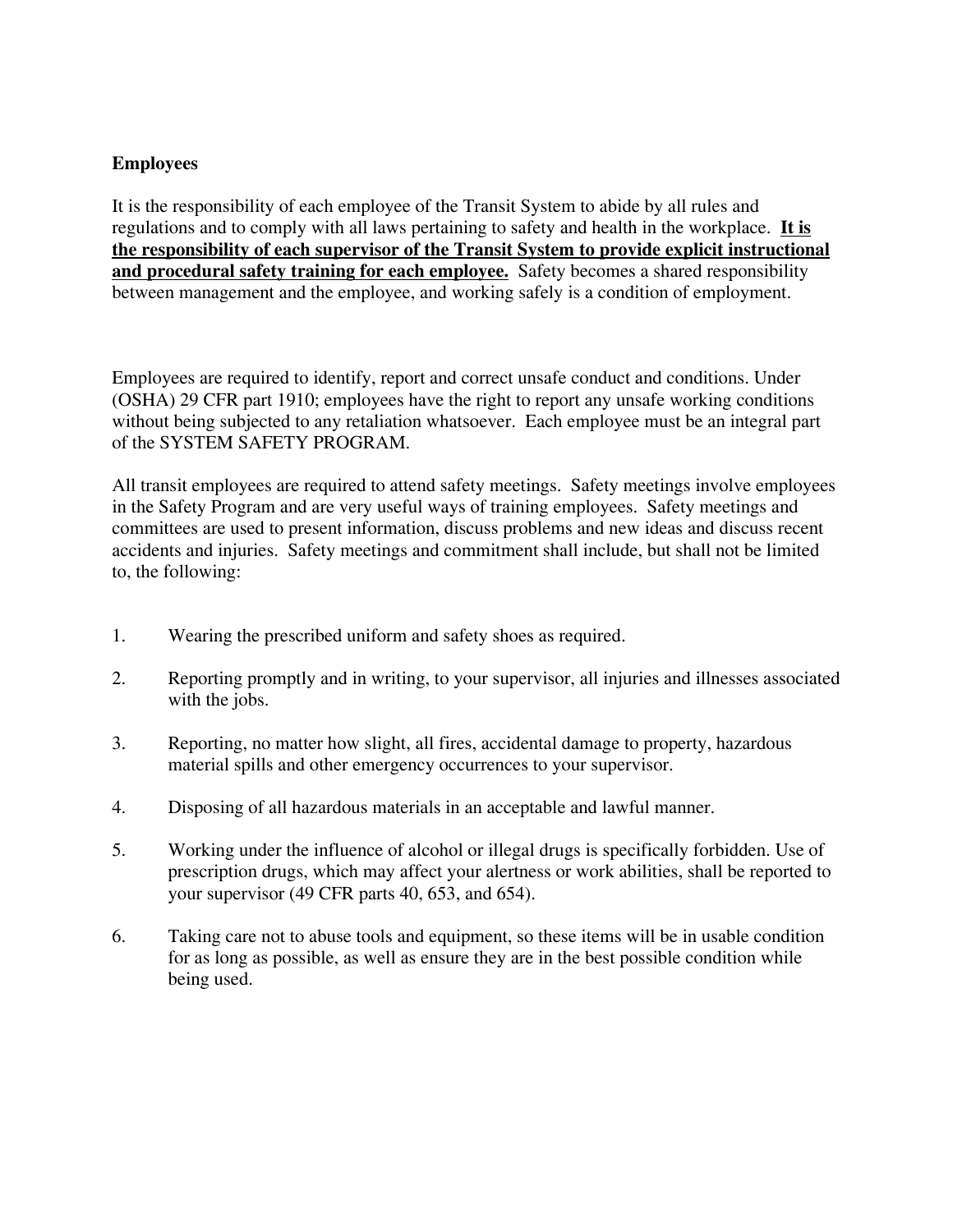# **COMPUTER DATA ENTRY SAFETY PROCEDURES**

The following actions can help to reduce muscle fatigue and tension while enabling maximum performance:

- Adjust seat height and backrest angle to fit the user in a seated position. Adjust footrest for proper height and angle.
- Screens should have adjustable height and tilt; screens should be arranged so that they are never higher than eye level for the users.
- Position documents roughly perpendicular to the line of sight using a document holder.
- Adjust keyboard to fit the operator. Keyboards should be detached in order to allow for positioning.
- Always use anti-glare screens.
- Users should maintain correct hand and wrist posture when entering data. Repetitive motion illness develops over an extended period of time. Learn work habits that reduce risks and be aware of early symptoms of the illness.
- A footstool may be used as a footrest for petite operators.
- Frequent work breaks should be taken after continuous work periods requiring more than five hours of screen viewing time, constant rapid muscular action, fixed positions on jobs that are highly repetitive.

# **OFFICE SAFETY PROCEDURES**

The following suggestions can help to make your office environment a safe one:

- Don't place computers, calculators, or adding machines too close to the edge of the desk or other surfaces.
- Machines that tend to move during operation should be fastened down or secured with rubber feet or mats.
- Electric office machines should be equipped with three-prong electrical cords
- Avoid stretching cords between desks or across aisles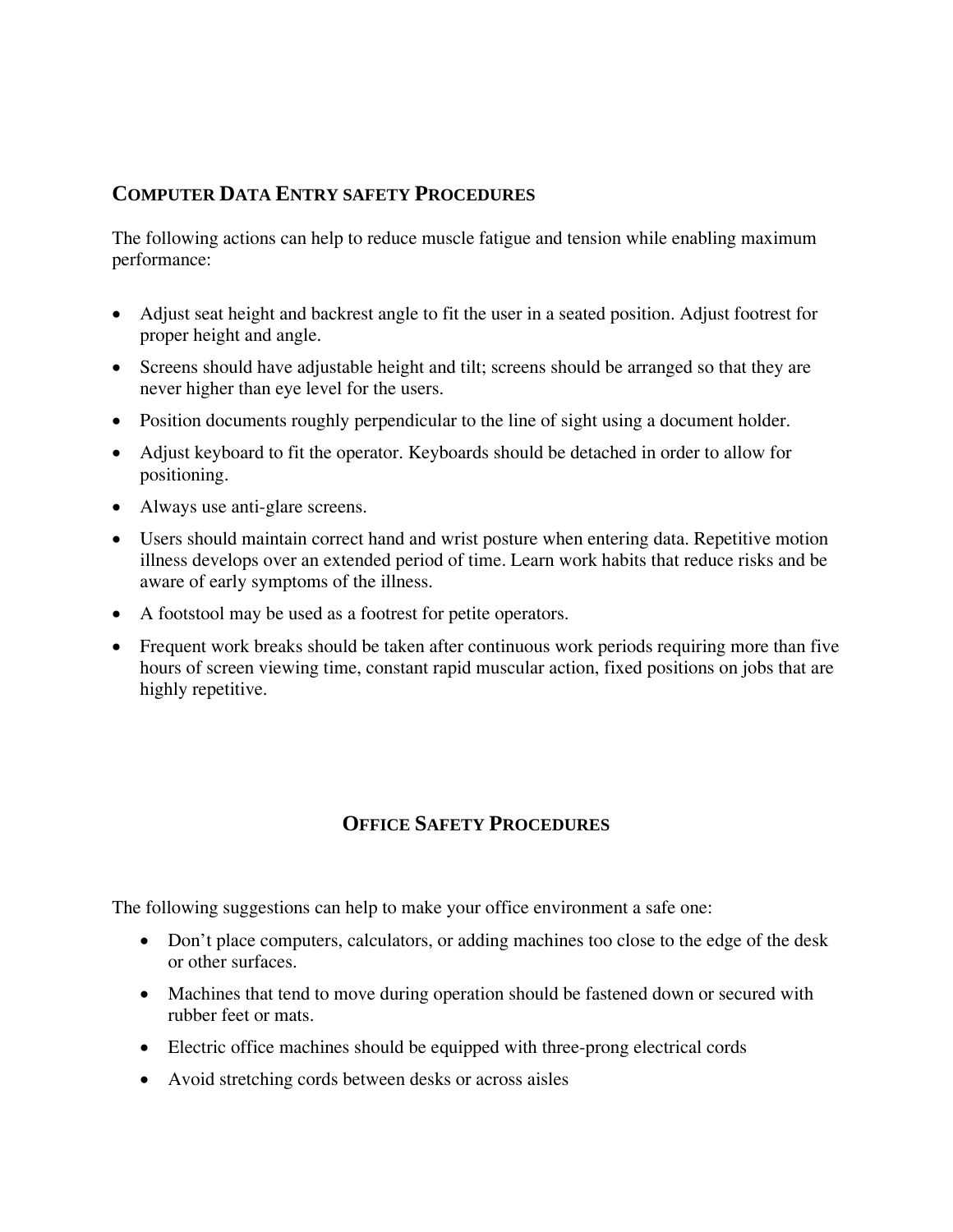- Never store combustible office materials in HVAC closets or electrical rooms.
- Do not permit floor coverings to become tripping hazards.
- Keep floors clean. Clean up all spills on floors immediately. Pick up papers, pencils, clips, and any objects that will cause tripping hazards.
- Place wastebaskets where they will not present a tripping hazard.
- Never stack anything so high so to obstruct vision. Make sure that stacks are not within 18 inches of ceiling sprinkler heads
- Electrical cords and phone lines should be secured to prevent tripping hazards.
- Know where building emergency exits are located. These areas should not be used for storage.
- File drawers should be closed immediately after use so no one can run into or trip over them. Only one drawer should be opened at a time to prevent the cabinet from falling forward.
- Entryway steps should be marked with contrasting colors.
- Be sure all electrical equipment is grounded and the cord is in good condition. If a machine is shocking or smoking, unplug it and immediately report the defect.
- The use of portable electric, gas or other heating devices is prohibited.
- Be cautious as you approach doors that open in your direction.
- Slow your pace when approaching a blind corner in a hallway.
- Do not run in corridors
- Office tables, chairs, and desks must be maintained in good condition and remain free from sharp corners, projecting edges wobbly legs, etc.
- Never use chairs, desks or other furniture as a makeshift ladder. Use a stepladder for climbing but do not use the top two steps
- Do not lean forward in a roller chair to pick up an object.
- Keep the blades of paper cutters closed when not in use.
- Never run power cords under carpet or chair pads.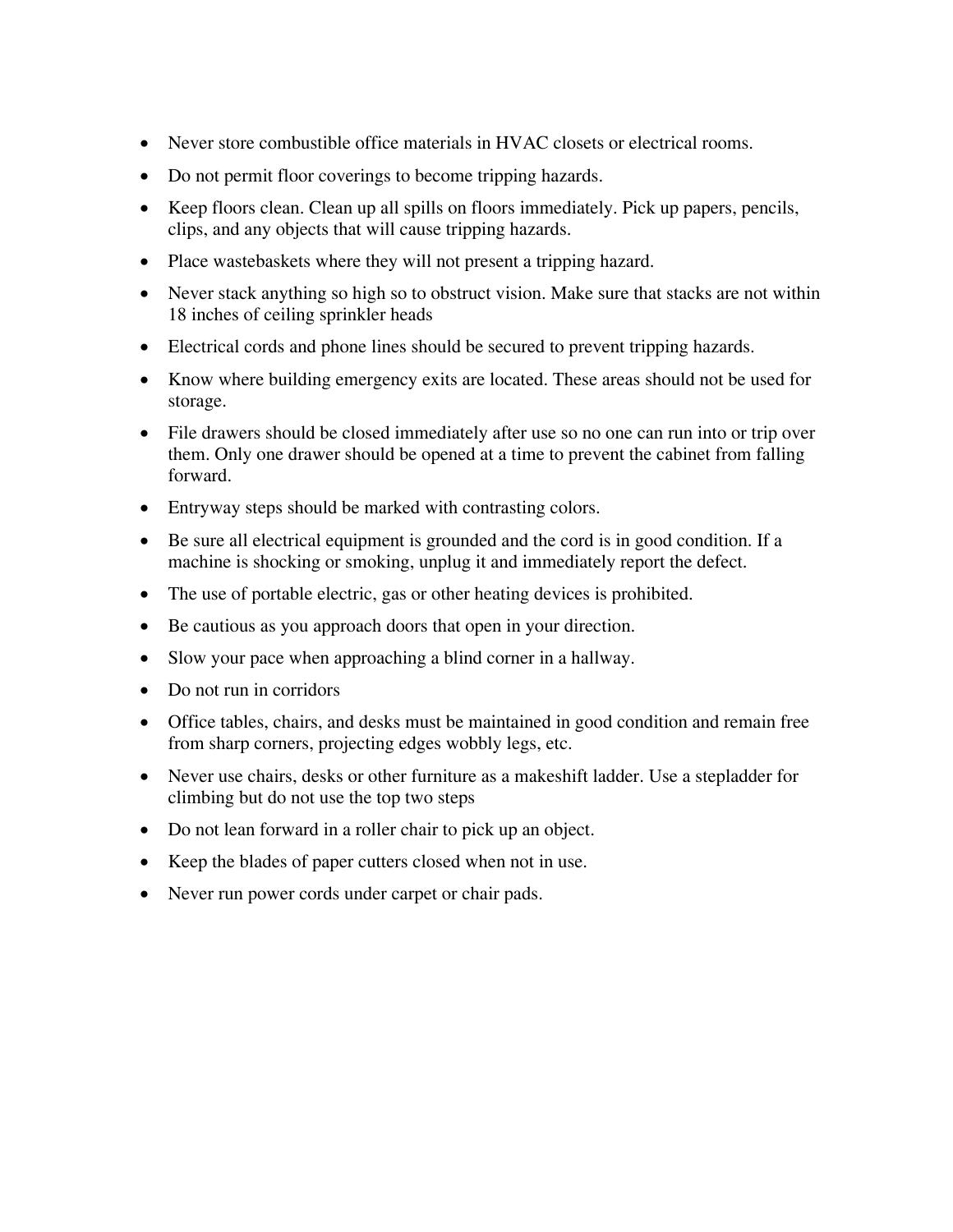# **SAFE LIFTING PROCEDURES**

Preserve your back health by using the following lifting strategies:

- Before lifting a load, think of other means of moving it using a device that can help you to pull, push or roll the load.
- Have firm footing and make sure the standing surface that you are on is not slippery.
- Determine the best way to hold the load using handles, gripping areas or special lifting tools. Get a firm grip on the load.
- Keep your back straight by tucking your chin in.
- Tighten your stomach muscles and lift with your legs.
- Lift the load slowly.
- Hold the load as close to the body as possible; be sure you position the load close to the body before lifting.
- Do not twist during your lift or when moving the load. Turn with your feet rather than your back.
- Set the load down gently, using your legs and keeping your back as straight as possible.
- Be sure your fingers are out of the way when putting the load down and when moving the load through tight spaces.
- Ask for help if you need it and use lifting tools and devices whenever they are available.

# **HAZARD IDENTIFICATION AND ANALYSIS METHODOLOGY**

# **Hazard Assessment Matrix**

One way to conduct hazard assessments is to use a **"Hazard Assessment Matrix"**. The Matrix condenses "hazard assessment" into a chart and prioritizes those hazards that are evaluated. Two hazard severity categories are used to designate the magnitude of the "worst case" potential effects of the hazard are as follows:

# **Category I – Critical**

Hazard can result in severe injuries or death to passengers, employees, or others who encounter the Transportation System and/or cause major property damage.

# **Category II – Marginal**

Hazard can result in minor injury or negligible property damage.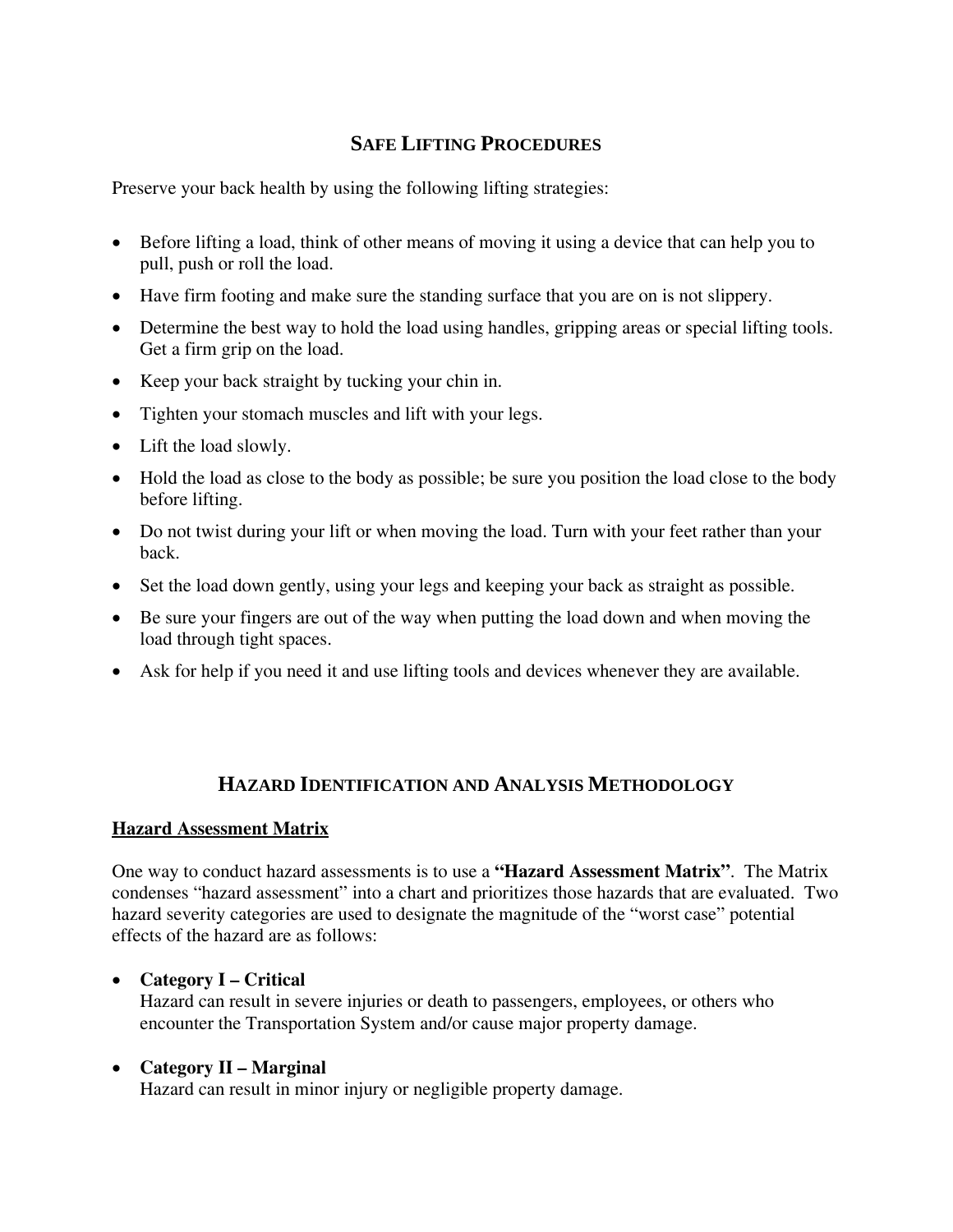After hazards are assessed for their potential severity, they can be examined to determine the probability that they may lead to an accident. As an increase in knowledge about safety is established through the course of the System Safety Program, prior accident information will be factored into the probability analysis if it is appropriate to do so.

#### **A Frequent**

The hazard is likely to cause an accident on a recurrent basis.

#### **B Remote**

An accident is unlikely but possible during the life of the hazard.

| <b>HAZARD ASSESSMENT MATRIX</b>          |                          |                    |
|------------------------------------------|--------------------------|--------------------|
| <b>Frequency of</b><br><b>Occurrence</b> | <b>Hazard Categories</b> |                    |
|                                          | <b>Critical I</b>        | <b>Marginal II</b> |
| A Frequent                               | I A                      | II A               |
| <b>B</b> Remote                          | I B                      | II B               |

| <b>Hazard Risk Index</b> |                                                   |  |
|--------------------------|---------------------------------------------------|--|
| I A                      | Unacceptable or Undesirable (Management Decision) |  |
|                          | Necessary)                                        |  |
| II A, I B                | Acceptable with Management Review                 |  |
| II B                     | Acceptable without Management Review              |  |

#### **Hazard Analysis**

Date of Hazard Analysis:

| <b>Hazard Risk Index</b> | <i>Criteria</i>                             |
|--------------------------|---------------------------------------------|
| IA                       | Unacceptable or Undesirable                 |
|                          | (Management Decision Necessary)             |
| HA, IB                   | <b>Acceptable with Management Review</b>    |
| $II \, B$                | <b>Acceptable without Management Review</b> |
|                          |                                             |

Prepared By: Date: Date:

# **SAFETY TERMS AND DEFINITIONS**

#### **ACCIDENT**

An unforeseen event or occurrence that results in death, injury, or property damage – *System Safety Program Training Participant's Guide*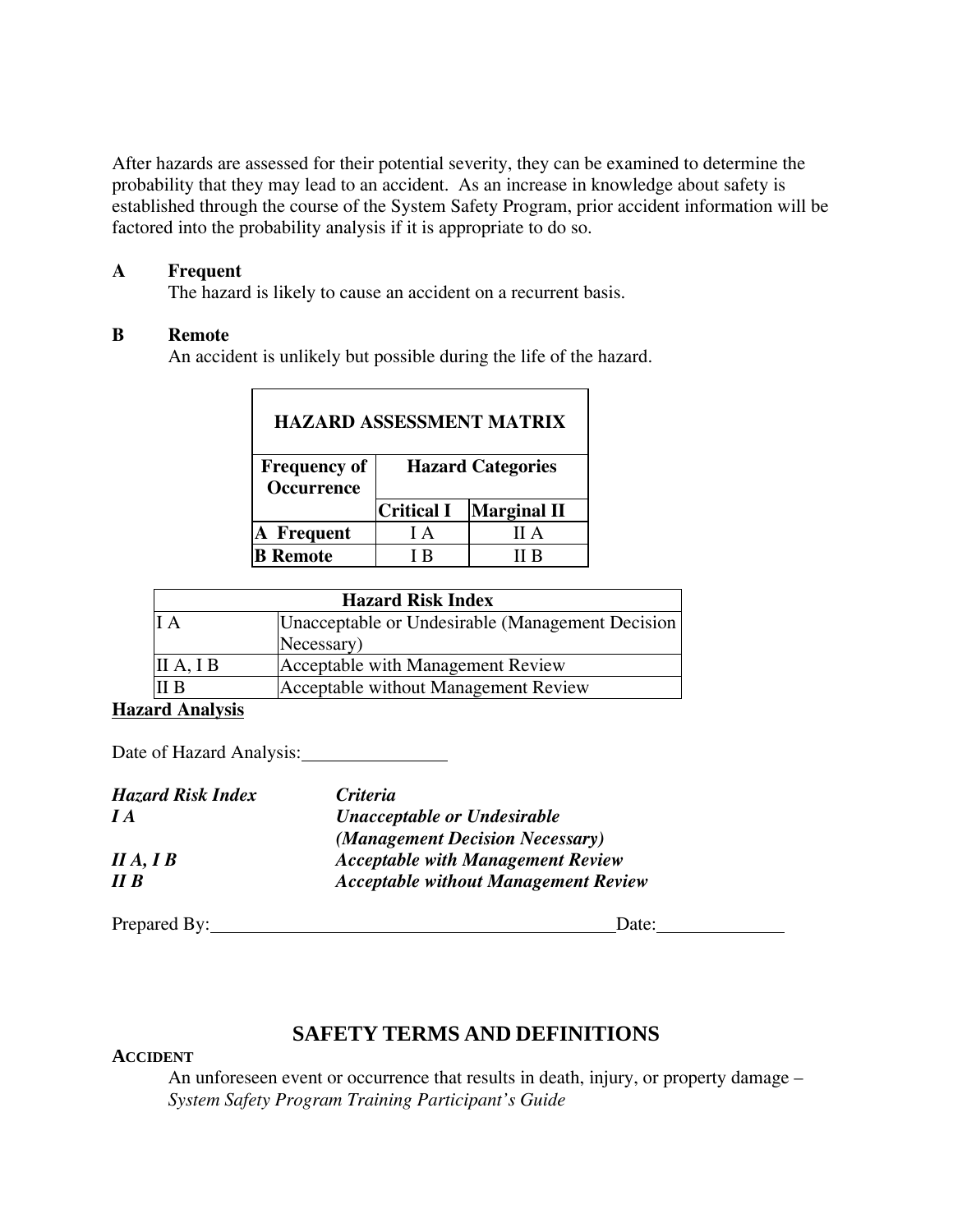An incident involving a moving vehicle. Includes collisions with another vehicle, object or person (except suicides) and derailment/left roadway. This also includes Personal Casualties incidents on the vehicle and entering/exiting the vehicle. – *Federal Transit Administration (FTA) - Safety Management Information Statistics (1999 SAMIS Annual Report)(2000)* 

Occurrence in a sequence of events that produces unintended injury, death or property damage. Accident refers to the event, not the result of the event. – *National Safety Council (NSC), National Safety Council Statistics Glossary [online](Research & Statistics, 25 July 2000[15 March 2002]);* http://www.nsc.org/lrs/glossary.htm

#### **HAZARD**

Any real or potential condition that can cause injury, death or damage to or loss of equipment or property

- theoretical condition

- identified before an incident actually occurs

*FTA - Implementation Guidelines for State Safety Oversight of Rail Fixed Guideway Systems (1996)* http://transit-safety.volpe.dot.gov/publications/default.asp

#### **INCIDENT**

An unforeseen event or occurrence which does not necessarily result in death, injury, contact or property damage - *FTA - Implementation Guidelines for State Safety Oversight of Rail Fixed Guideway Systems (1996)*  http://transit-safety.volpe.dot.gov/publications/default.asp

Collisions, personal casualties, derailments/left roadway, fires, and property damage greater than \$1,000 associated with transit agency revenue vehicles and all transit facilities - *FTA - Safety Management Information Statistics (1993 SAMIS Annual Report) (1995)* http://transit-safety.volpe.dot.gov/publications/default.asp

#### **RISK**

Probability of an accident multiplied by the consequences of an accident (often in \$) - *System Safety Program Training Participant's Guide*

Exposure or probable likelihood of a hazard (accident, crisis, emergency or disaster) occurring at a system. Risk is measured in terms of impact and vulnerability - *FTA - Critical Incident Management Guidelines (1998)* 

http://transit-safety.volpe.dot.gov/publications/default.asp

#### **SAFETY**

Freedom from those conditions that can cause death, injury, occupational illness, damage to or loss of equipment or property, or damage to the environment – *Military Standard 882-D*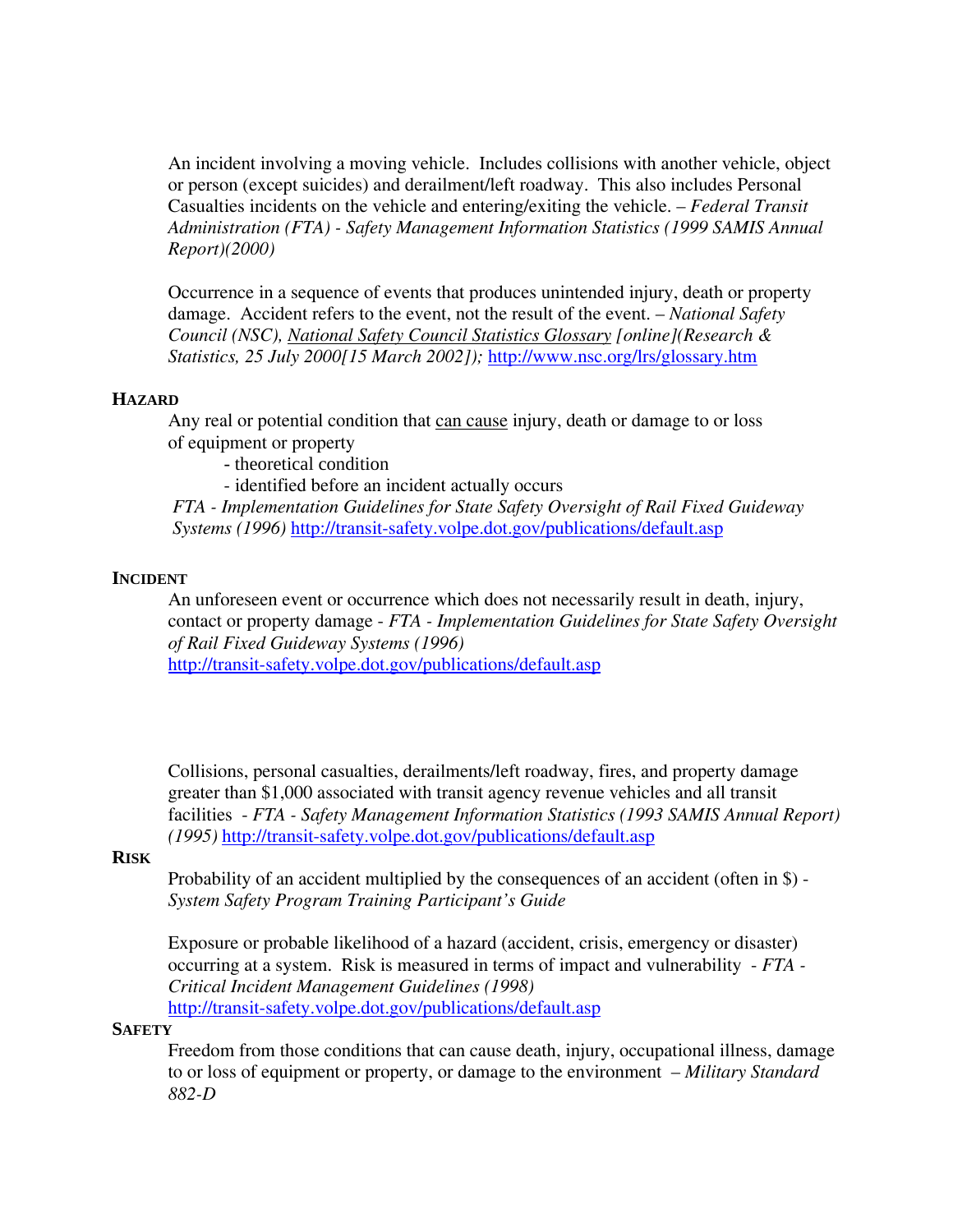Freedom from danger - *FTA - Implementation Guidelines for State Safety Oversight of Rail Fixed Guideway Systems (1996)* 

http://transit-safety.volpe.dot.gov/publications/default.asp

#### **SECURITY**

Precautions taken to guard against crime, attack, sabotage, espionage, etc. – *The Learning Network, Inc., A-Z Dictionary [online](2000-2002[15 March 2002])*  http://www.infoplease.com

Freedom from intentional danger - *FTA - Implementation Guidelines for State Safety Oversight of Rail Fixed Guideway Systems (1996)*  http://transit-safety.volpe.dot.gov/publications/default.asp

## **SYSTEM SECURITY**

All activities associated with providing security to transit patrons and securing transit property including supervision and clerical support. Includes patrolling revenue vehicles and passenger facilities during revenue operations; patrolling and controlling access to yards, buildings and structures; monitoring security devices; and, reporting security breaches – *US Department of Transportation, Bureau of Transportation Statistics, Transportation Expressions [online](1996[15 March 2002])*  http://www.bts.gov/btsprod/expr/expsearch.html

**\*\* Operated by Contractor or Services Outsourced\*\***

# **MANAGEMENT REVIEWS**

There must be an effective mechanism to monitor and document the contractor's activities. An acceptable program would consist of periodic written reports of activities submitted by the contractor to the grantee, supplemented by periodic oversight inspections by the grantee. The grantee must provide oversight in order to verify the contractor's compliance with FTA and NCDOT regulations and polices.

# **POTENTIAL WORK SITE HAZARDS IDENTIFICATION**

#### **Policy**

- A. The designated Supervisor at EACH Employee work site shall identify at least ANNUALLY any potential Occupational Safety or Health Hazards at that work site.
	- 1. Any time a new substance, process, procedure, or piece of equipment is introduced and presents a potential hazard or a hazard is identified during a Safety Inspection, an updated Identification must be completed IMMEDIATELY.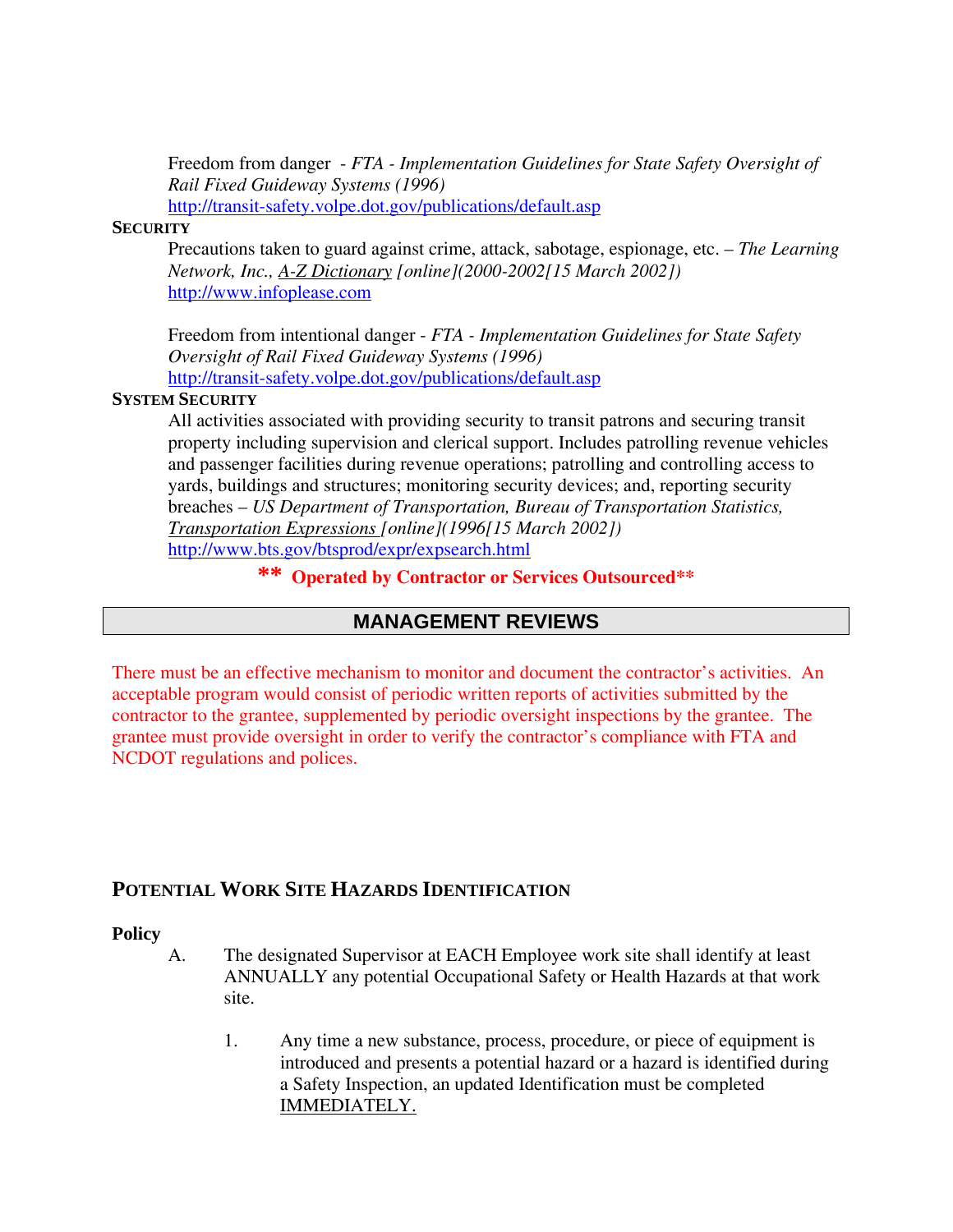B. A copy of the completed Hazards Identification shall be posted at the work site and must be reviewed with any new employee assigned to that work site BEFORE the new employee beings to work and will be recorded in the employee's training record.

A copy of the completed Hazards Identification must also be forwarded to the applicable Program Manager/Director and Safety Officer for review action and for file for follow-up inspections.

# **HAZARDS IDENTIFICATION**

Location **Location** 

| <b>Potential Hazards</b> | Employee Action to be Followed |
|--------------------------|--------------------------------|
|                          |                                |
|                          |                                |
|                          |                                |
|                          |                                |
|                          |                                |

Completed by:  $\qquad \qquad$ 

*Work Site Supervisor* Date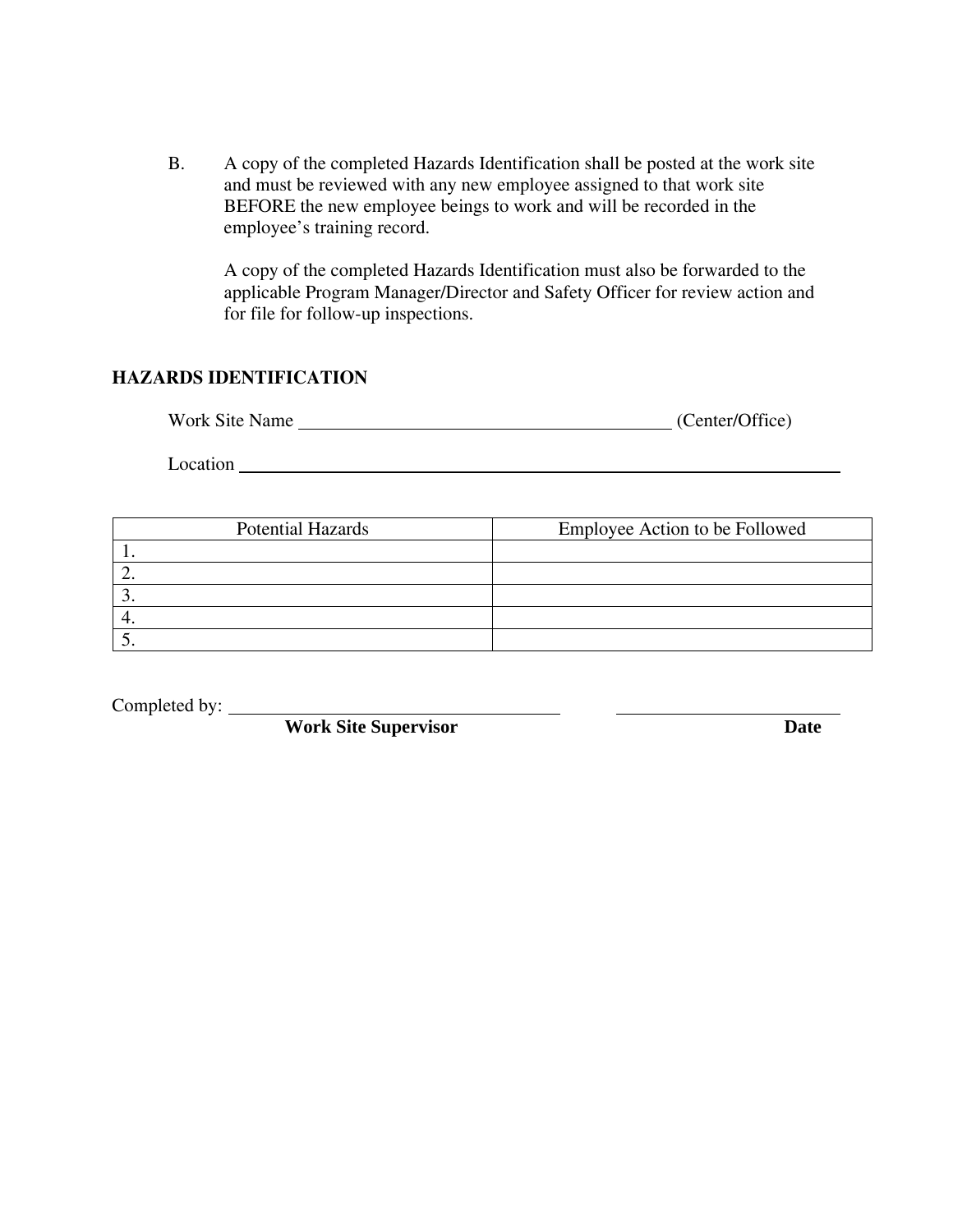#### REVIEW ACTION

A. No remediation action possible

B. Remediation to be done

| Hazard | Action | Schedule | Responsibility |
|--------|--------|----------|----------------|
|        |        |          |                |
| ـ ت    |        |          |                |
| J.     |        |          |                |
| ᆠ.     |        |          |                |
| J.,    |        |          |                |

C. Comments:  $\overline{a}$ 

 $\overline{a}$ 

By:

 $\overline{a}$ 

 $\overline{a}$ 

Program Manager/Director Date

Safety Officer Date

# **FOLLOW-UP ABATEMENT ACTION**

| <b>Hazard</b> | <b>Abatement Action</b><br>Completed | Date | Completed By |
|---------------|--------------------------------------|------|--------------|
|               |                                      |      |              |
| ـ ـ           |                                      |      |              |
|               |                                      |      |              |

| Submitted by: |                       |      |
|---------------|-----------------------|------|
|               | Position              | Date |
| Reviewed by:  |                       |      |
|               | Position              | Date |
|               | <b>Safety Officer</b> | Date |
| Comments:     |                       |      |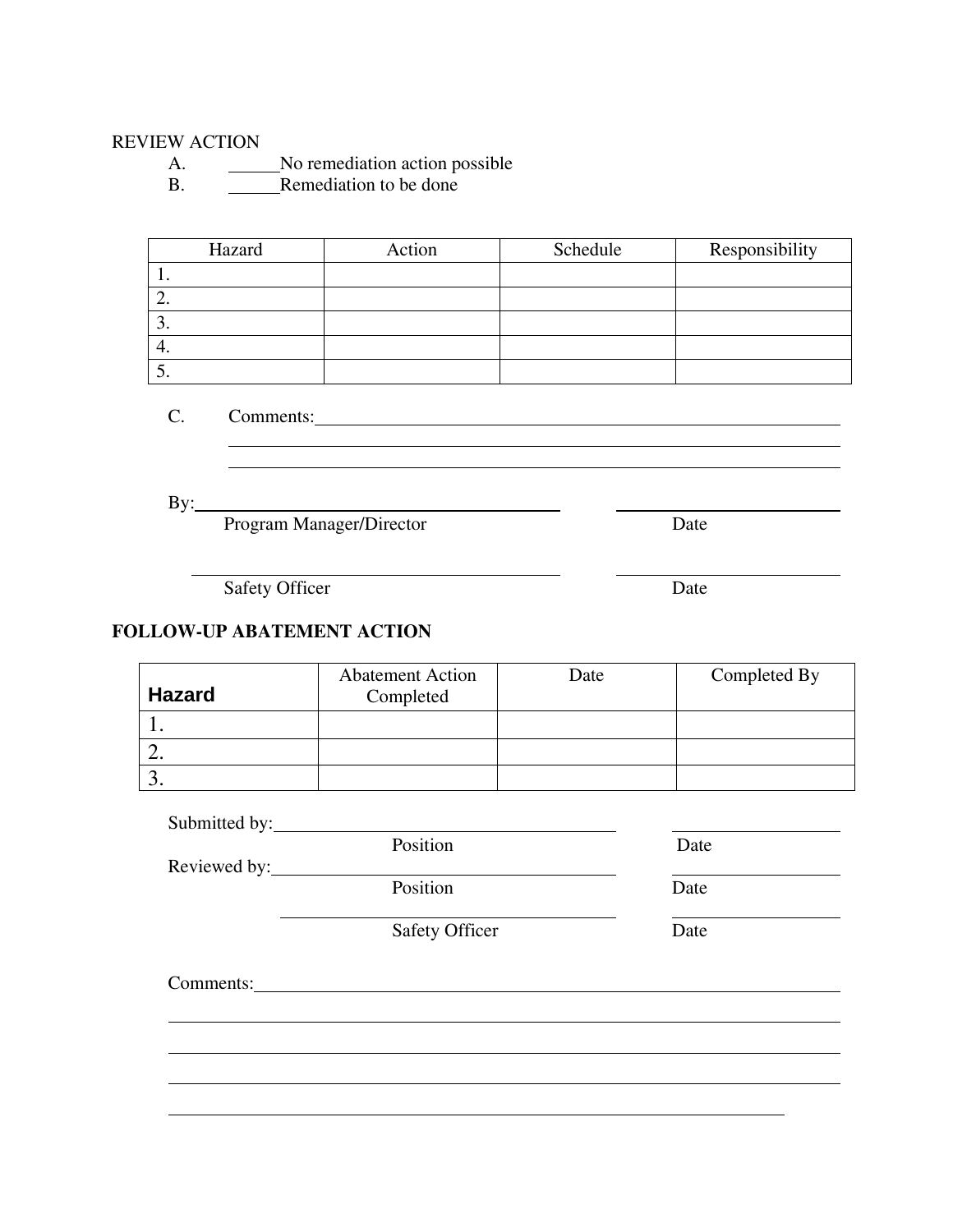# **SAFETY MEETING REPORT (MONTHLY, BI-MONTHLY OR QUARTERLY)**

| Date:<br><u> 1989 - Johann Barnett, fransk politiker (</u>                        |
|-----------------------------------------------------------------------------------|
|                                                                                   |
|                                                                                   |
| Attendance should be documented.                                                  |
| Other Persons Present:                                                            |
|                                                                                   |
|                                                                                   |
|                                                                                   |
|                                                                                   |
|                                                                                   |
|                                                                                   |
| Formal Presentation (Name of presenter and topic): ______________________________ |
|                                                                                   |
|                                                                                   |
|                                                                                   |
|                                                                                   |
|                                                                                   |
|                                                                                   |
|                                                                                   |
|                                                                                   |
|                                                                                   |
|                                                                                   |
|                                                                                   |
|                                                                                   |
|                                                                                   |
|                                                                                   |
|                                                                                   |
|                                                                                   |
|                                                                                   |
|                                                                                   |
|                                                                                   |
|                                                                                   |

 $\overline{a}$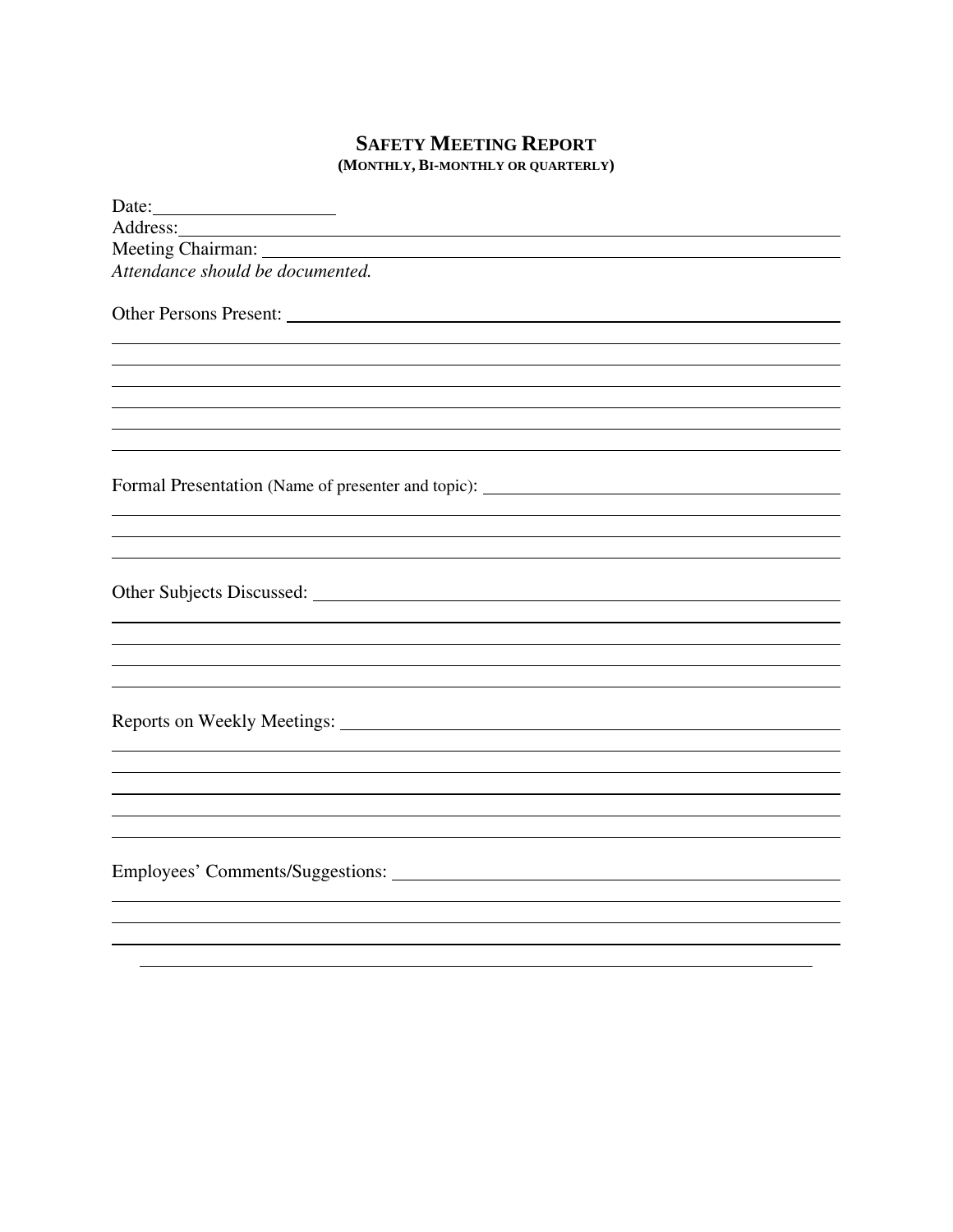# **DRUG AND ALCOHOL ABUSE PROGRAM OVERVIEW**

#### **Purpose**

To provide an overview of establish guidelines that ensure a safe, healthy and productive drug-free work environment for the employees of the Agency.

#### **Scope**

The Drug and Alcohol Policy affects and applies to all Agency employees.

#### **Overview**

Being under the influence of a drug or alcohol while on the job poses serious safety and health risks to the user and to co-workers. Therefore, the Agency has established the following policy to ensure a drug-free work environment:

**SCATS** has zero tolerance for the use of alcohol, illegal substances, or the misuse of prescription medications during work hours or the presence of these substances in the body during work hours regardless of when consumed.

Drug and alcohol tests may be administered pre-employment, re-entry, post-accident, for causes or random.

A positive test result is any amount of alcohol or illegal substance as revealed by the test. The medical Review Officer will make the final decision as to a positive or negative test result. A positive test result will result in immediate termination.

Alternate types of tests may be conducted when two or more tests within twelve months are found to be inclusive or a situation warrants such tests.

Failure to submit to a drug/alcohol test when requested or leaving the test site without completing the test is grounds for immediate termination. Other behaviors will be considered a refusal; tampering with the specimen or not reporting for a drug test without a valid reason immediately following an accident.

An ongoing drug free awareness program to inform employees has been established and begins with their initial agency orientation then continues on an annual basis.

All employees will receive 1 hour of substance abuse awareness education as presented by a Substance Abuse Professional. All supervisory personnel will receive 1 hour of substance abuse awareness education and 1 hour of training on the physical, behavioral, speech, and performance indicators of probable alcohol misuse as presented by a Substance Abuse Professional.

Each employee will sign a statement of understanding that, as a condition of employment under grants providing funding for his/her position, the employee will abide by the terms of the drug free workplace statement and notify **SCATS** in writing of his/her conviction for a violation of a criminal drug statue occurring in the workplace no later than five calendar days after such a conviction.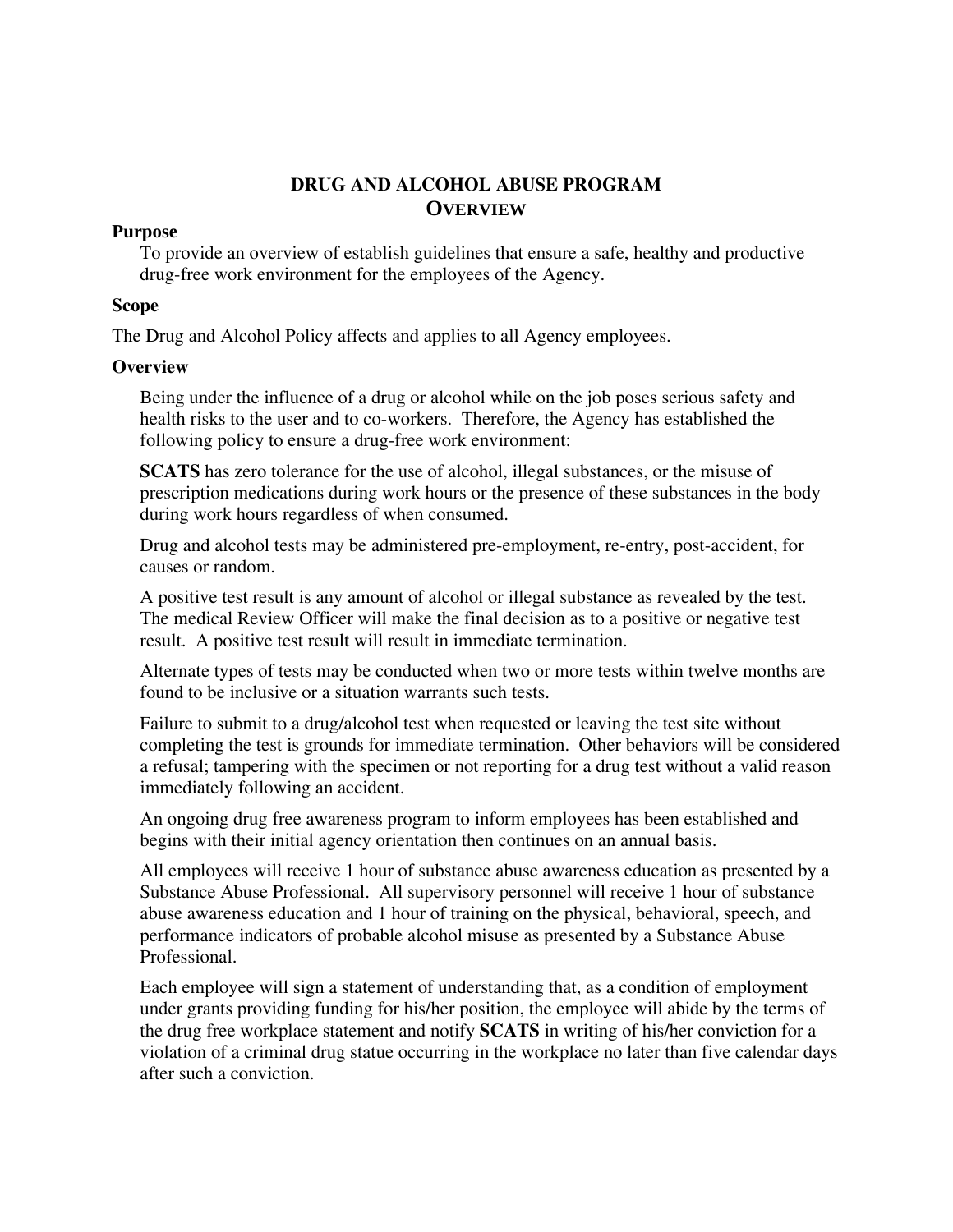An employee may voluntarily come forward and ask for rehabilitation counseling. He/she would be suspended without pay until a Substance Abuse Professional could certify that the employee is fit to return to duty. Any employee with a substance abuse problem is encouraged to seek help through the Agency Employee Assistance Program.

Whenever the Drug and Alcohol Policy is changed or revised all employees with be briefed on the policy. All training will be properly documented in the employee's training records.

## **Administration**

The Executive Director will administer this policy.

## **Drug and Alcohol Program**

"*Prevention of Alcohol Misuse and Prohibited Drug Use in Transit Operations,*" as implemented by 49 CFR Part 655 (August 2001), as amended, and to be read in conjunction with 49 CFR Part 40, requires all subrecipients receiving Federal Transit Administration funds under Capital Grant, Urbanized Area Formula Grant, or Non-Urbanized Area Formula Grant Programs to have a drug and alcohol testing program in place for all safety sensitive employees.

In addition, the U.S. Department of Transportation has issued 49 CFR Part 40, "*Procedures for Transportation Workplace Drug and Alcohol Testing Programs,*" which prescribes testing methods to be followed.

Certification must be signed by the subrecipient's governing board or other authorized individual or body in compliance with the above. Failure to certify compliance with the drug and alcohol rules will result in jeopardizing federal funding from FTA. In addition, an FTA grant recipient is subject to criminal sanctions and fines for false statements or misrepresentation under Section 1001 of Title 18 of the U.S. Code.

# **Drug and Alcohol Regulations**

NCDOT subrecipients of specific Federal Transit Administration (FTA) funding must establish and maintain a Drug and Alcohol Testing Program in accordance with 49 CFR §655, and in consonance with 49 CFR Part 40.

To ensure compliance with FTA Drug and Alcohol Testing Program requirements public transportation providers must:

• Establish an anti-drug use and alcohol misuse program as outlined in 49 CFR § 655.11-12;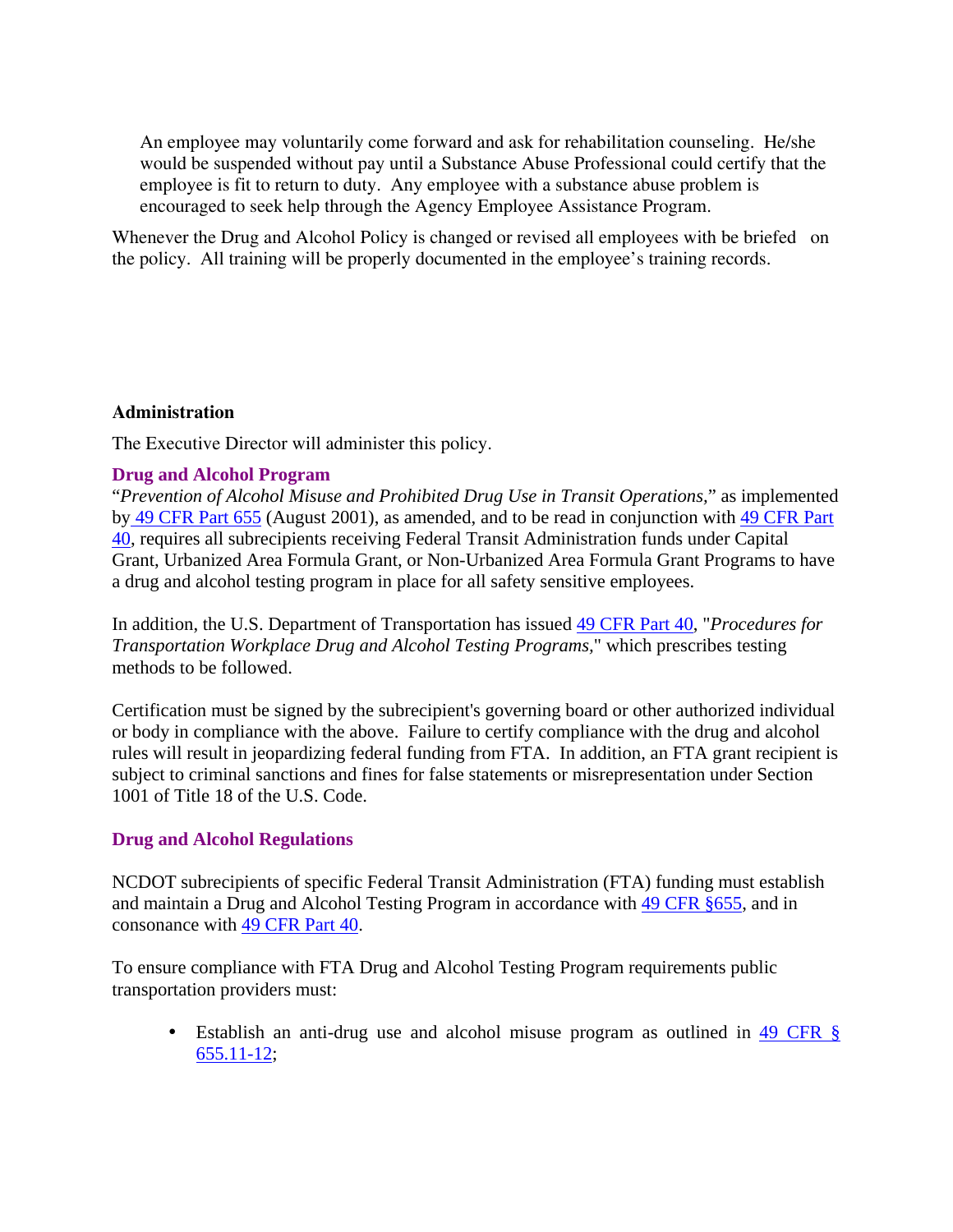- Establish an education and training program for all covered employees as outlined in 49 CFR § 655.14;
- Establish and provide written notice to every covered employee, of the employer's anti-drug and alcohol misuse program policy, in accordance with 49 CFR § 655.15 - 17;
- Establish a program that provides testing for prohibited drugs as outlined in 49 CFR  $\S$ 655.21;
- Establish a program that provides testing for alcohol as outlined in 49 CFR § 655.31-35, and in conjunction with 49 CFR Part 40;
- Comply with the testing requirements as detailed in 49 CFR § 655.41-62;
- Maintain in a secure location, with controlled access, all records of its anti-drug and alcohol misuse program as detailed in  $49 \text{ CFR}$  § 655.71, and in accordance with records disclosure instructions provided in 49 CFR § 655.73; and
- Annually prepare, maintain, and electronically complete and submit a Drug and Alcohol Management Information System (DAMIS) Report reflecting the results of its anti-drug and alcohol misuse testing programs performed for the previous calendar year. Transit agencies complete this report electronically. The NCDOT/PTD will provide DAMIS Report preparation instructions, along with a transit agency user ID# and Password to all FTA Section 5311 *subrecipients*, upon receipt from FTA.

To ensure NCDOT subrecipient compliance with FTA mandated Drug and Alcohol Testing Program and the Drug-Free Workplace requirements, the NCDOT:

- Periodically reviews each transit agency's Drug and Alcohol Program Policy for compliance;
- Conduct on-site visits to review all aspects of each transit agency's Drug and Alcohol Program that cannot be accomplished via desktop audit, such as compliance with program management requirements, records maintenance and storage review, ensuring that all applicable Drug and Alcohol Program regulations are readily available, reviewing documentation of employee training, collector compliance with regulations, and reviewing any other program compliance requirements;
- Provide technical assistance in all matters pertaining to transit agency Drug and Alcohol Program management as requested, or deemed to be appropriate;
- Provide employee/supervisor training, such as "Reasonable Suspicion Referral for Supervisors" and other program related training as available/required;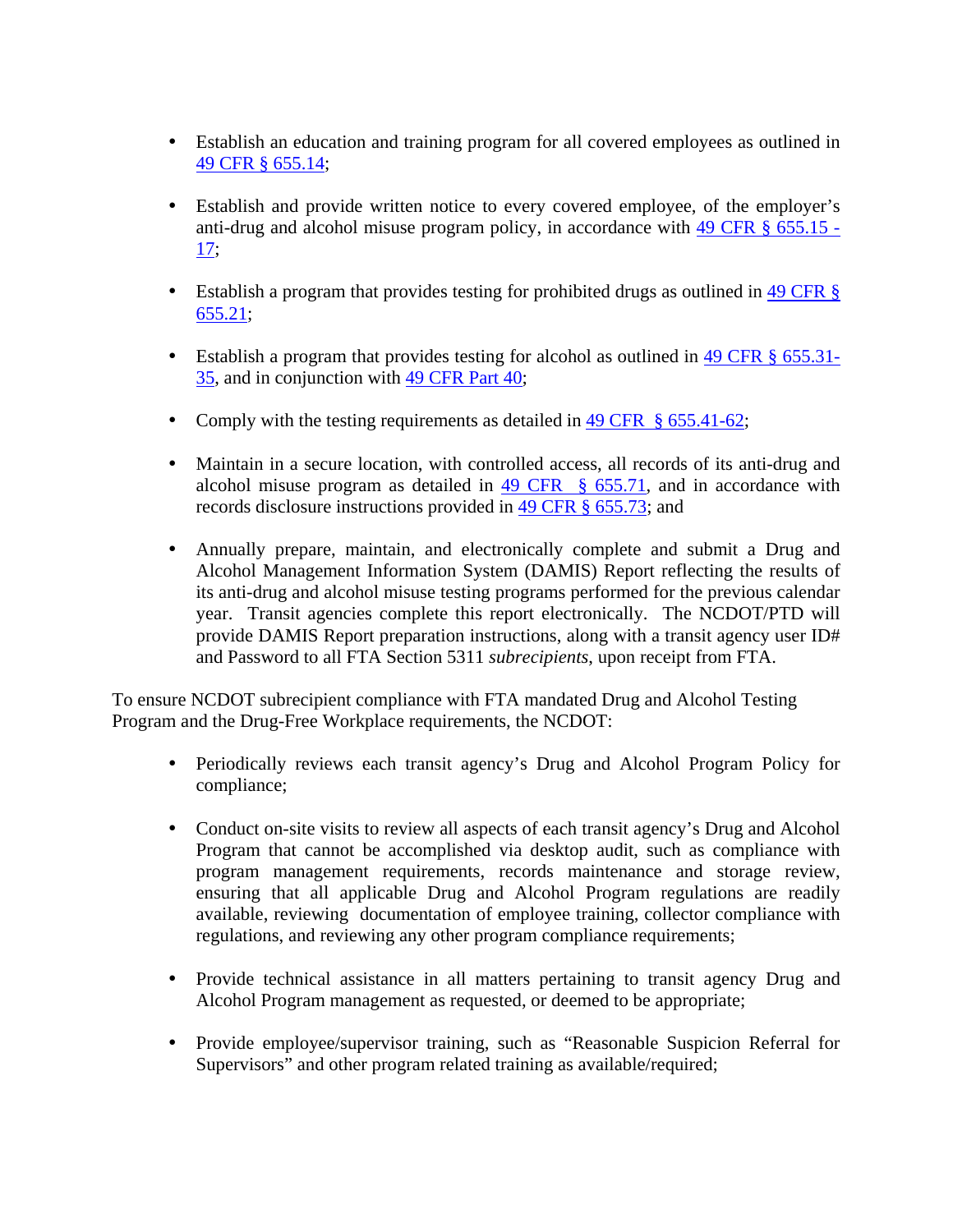- Monitor transit agency Drug and Alcohol program management activities via accessing and reviewing the 3rd Party Administrator (TPA) Website;
- Monitor collection sites for compliance with FTA Drug and Alcohol Testing Program requirements;
- Coordinate efforts that would eventually allow individual transit agencies to review their Drug and Alcohol Testing Program activities via accessing the current TPA website;
- Collect, compile, and review all data necessary to validate each transit agency's Drug and Alcohol Management Information System (DAMIS) Report. Each transit agency prepares this report electronically. The NCDOT reviews each report and then electronically forwards the data to FTA prior to March 15 of each year.

#### **Drug-Free Workplace Act**

The Drug-Free Workplace Act of 1988, as well as Section 44-107-30, S.C. Code of Laws (1976), as amended, requires all grantees receiving grants from any state agency to certify they will maintain a drug-free workplace.

# **\*\* Operated by Contractor or Services Outsourced\*\***

# **MANAGEMENT REVIEWS**

There must be an effective mechanism to monitor and document the contractor's activities. An acceptable program would consist of periodic written reports of activities submitted by the contractor to the grantee, supplemented by periodic oversight inspections by the grantee. The grantee must provide oversight in order to verify the contractor's compliance with FTA and NCDOT regulations and policies.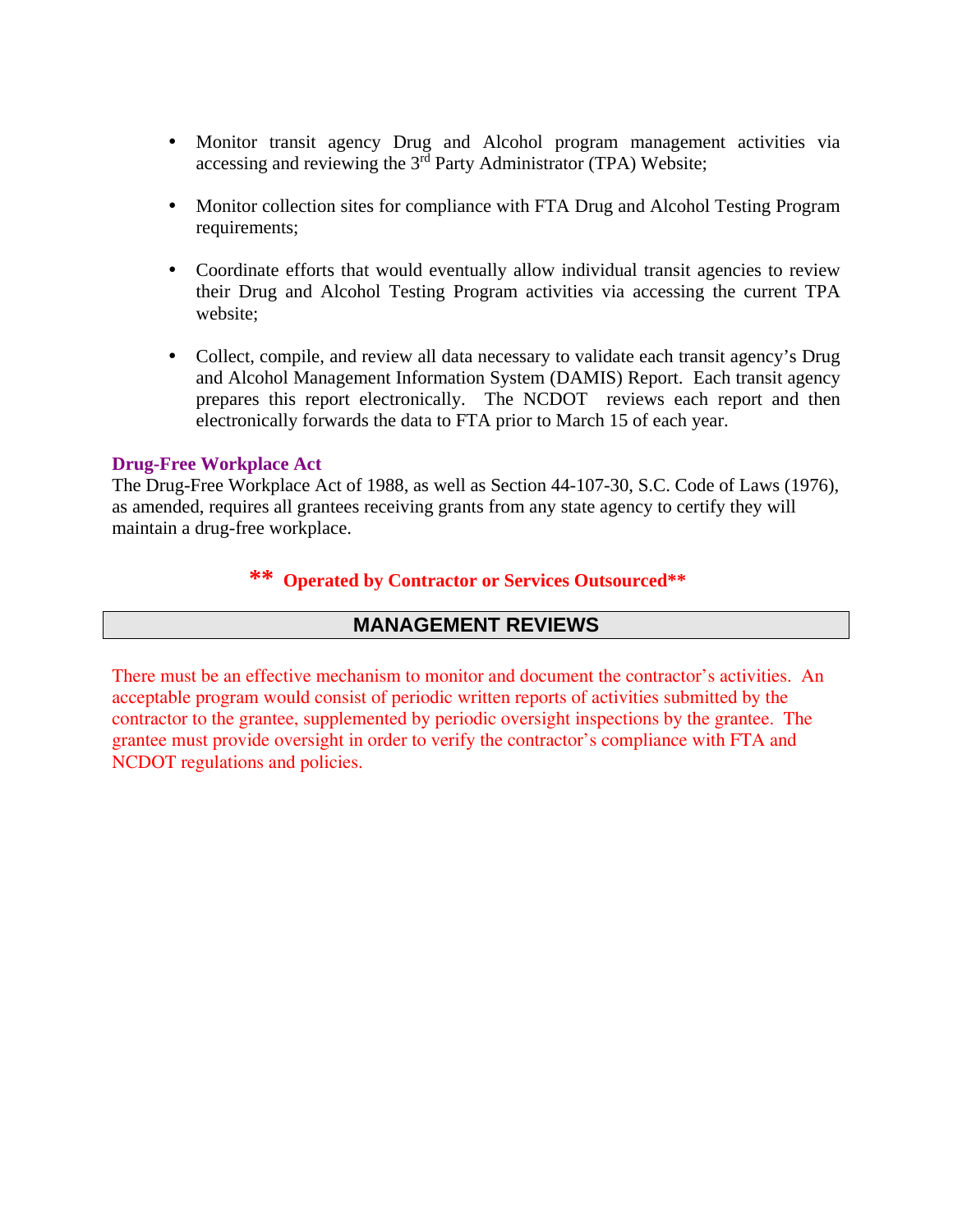# **MAINTENANCE**

April 17, 2016

TO: Community Transportation Systems

FROM: NCDOT/PTD

SUBJECT: Maintenance Plan

Recipients must keep Federally-funded equipment and facilities in good operating order.

Recipients must have a written maintenance plan. The maintenance plan should identify the goals and objectives of a maintenance program, which may include vehicle life, frequency of road calls, maintenance costs compared to total operating costs, etc. The maintenance program should also establish the means by which such goals and objectives will be obtained.

At a minimum, the plan should designate the specific goals and objectives of the program for preventive maintenance inspections, servicing, washing, defect reporting, maintenance-related mechanical failures, warranty recovery, vehicle service life, and vehicle records. The program must address the particular maintenance cycles for each capital item.

Recipients must have records showing when periodic maintenance inspections have been conducted on vehicles and equipment. Include information showing that the periodic maintenance program meets at least minimum requirements of the manufacturer.

Maintenance of ADA elements may be incorporated in the regular maintenance plan or addressed separately. At a minimum, the grantee must demonstrate that such features as lifts, elevators, ramps, securement devices, signage, and communications equipment are maintained and operational. The recipient is required to develop a system of maintenance checks for lifts on non-rail vehicles to ensure proper operation. Additionally, a recipient is required to remove an accessible van with an inoperable lift from service before the next day, unless no spare vehicles are available to replace that vehicle. When a vehicle with an inoperable lift is operated, the vehicle must not be in service for more than five days.

Recipients must keep written maintenance plans and checklist systems, as well as maintenance records for accessible equipment.

Recipients are required to maintain systems for recording warranty claims and enforcement of such claims. Recipients should have written warranty recovery procedures. The warranty recovery system should include warranty records and annual summaries of warranty claims submitted.

Federally funded equipment needs to be maintained whether operated directly by a recipient or by a third-party contractor. When a recipient has contracted out a portion of its operation, a maintenance plan for Federally-funded equipment should be in existence and be treated similar to a recipient-operated service. In those cases, the third-party contractor must have in place a system to monitor the maintenance of federally funded equipment.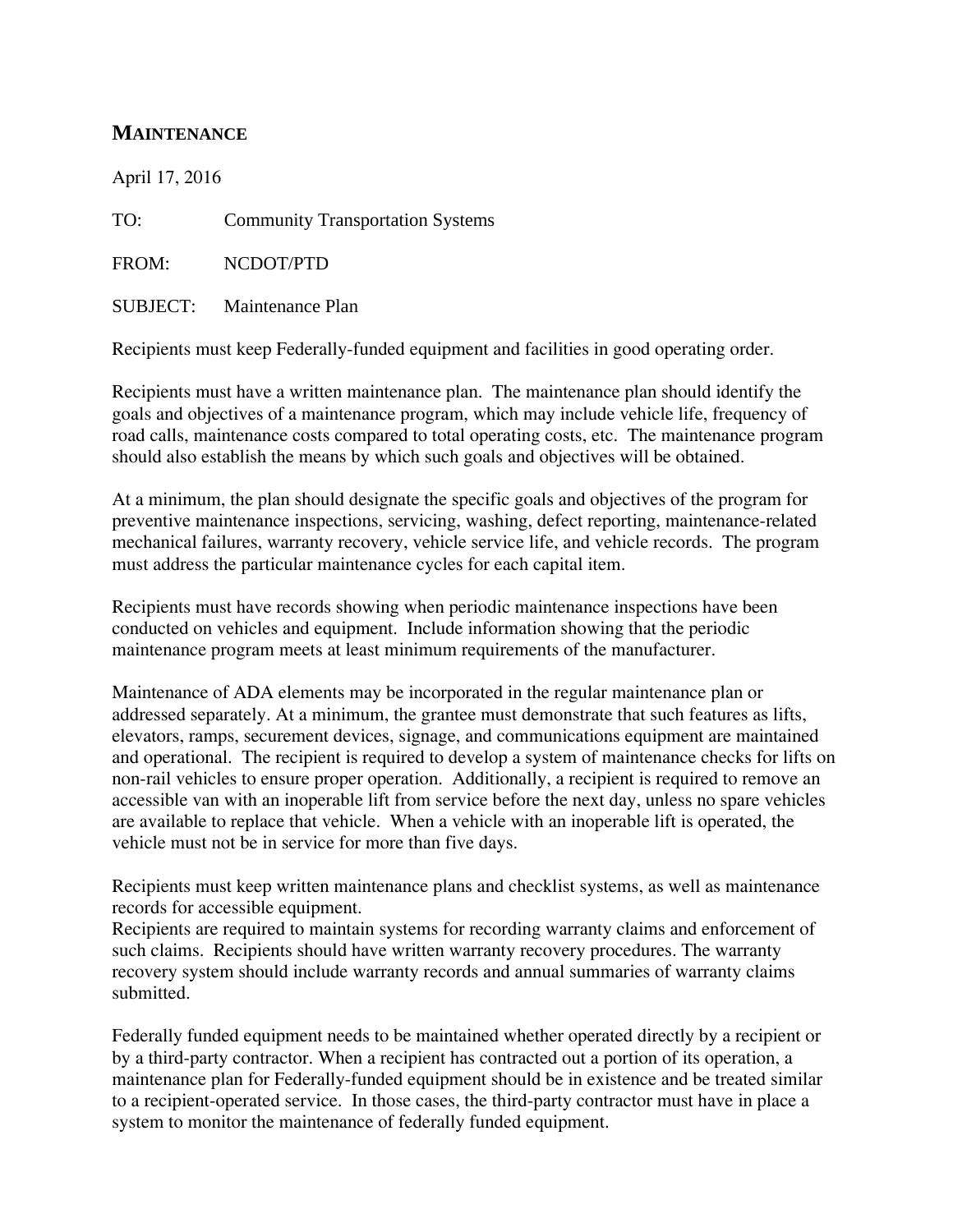# **PREVENTIVE MAINTENANCE STANDARDS**

All vehicles, wheelchair lifts and associated equipment, system owned or operating under contract with the system, is placed on a comprehensive preventive maintenance program for the purpose of *increasing safety and reducing operational costs*.

# **The Preventive Maintenance Plan should consist of***:*

- Making preventive maintenance arrangements
- Conducting a Pre/Post-Trip Inspection course for driver
- Completing a corresponding inspection checklist
- Utilizing Asset WORKS Fleet Management Program to document, schedule and track equipment maintenance
- Maintaining maintenance record on file for each vehicle
- Completing statistical reporting
- Reporting common problems
- Utilizing manufacturers Preventive Maintenance Guidelines Manual
- Keeping all maintenance records for the life of the vehicle to include three (3) years after disposition

\*Note: The Preventive Maintenance Program has been developed for the purpose of safety, reliability and vehicle use longevity. The guidelines are not designed to interfere with or violate the Manufacturer's Warranty Maintenance Schedule.

# **MAINTENANCE RECORDS**

SCATS will retain all records pertaining to maintenance, service, warranty and other documents as required for vehicles, wheelchair lifts and associated equipment. The records will be maintained for at least the life of the vehicle which includes three (3) years after the vehicle's disposal.

# **Maintenance Records Include:**

- Asset WORKS Fleet Management Program documentation
- Documents showing vehicle identity
- Documents showing vehicle, wheelchair lift and associated equipment completed maintenance and inspection dates
- Documents showing mileage
- Documents identifying the contractor that provides non-owned vehicles
- Documents showing maintenance contractors' names and addresses
- Vehicle Accident Reports
- A copy of the document notifying NCDOT of a fatal accident by the close of business or the end of the working day
- A copy of the document notifying NCDOT within 24 hours of a fatal death that occurs within 30 days as a result of an accident
- Documents that report to NCDOT within 48 hours all accidents/incidents
- Documents showing completion of the driver's daily Pre/Post-Trip Inspection Checklists\* \* **maintain the previous (5) years** (Ref: 49 CFR 18.42)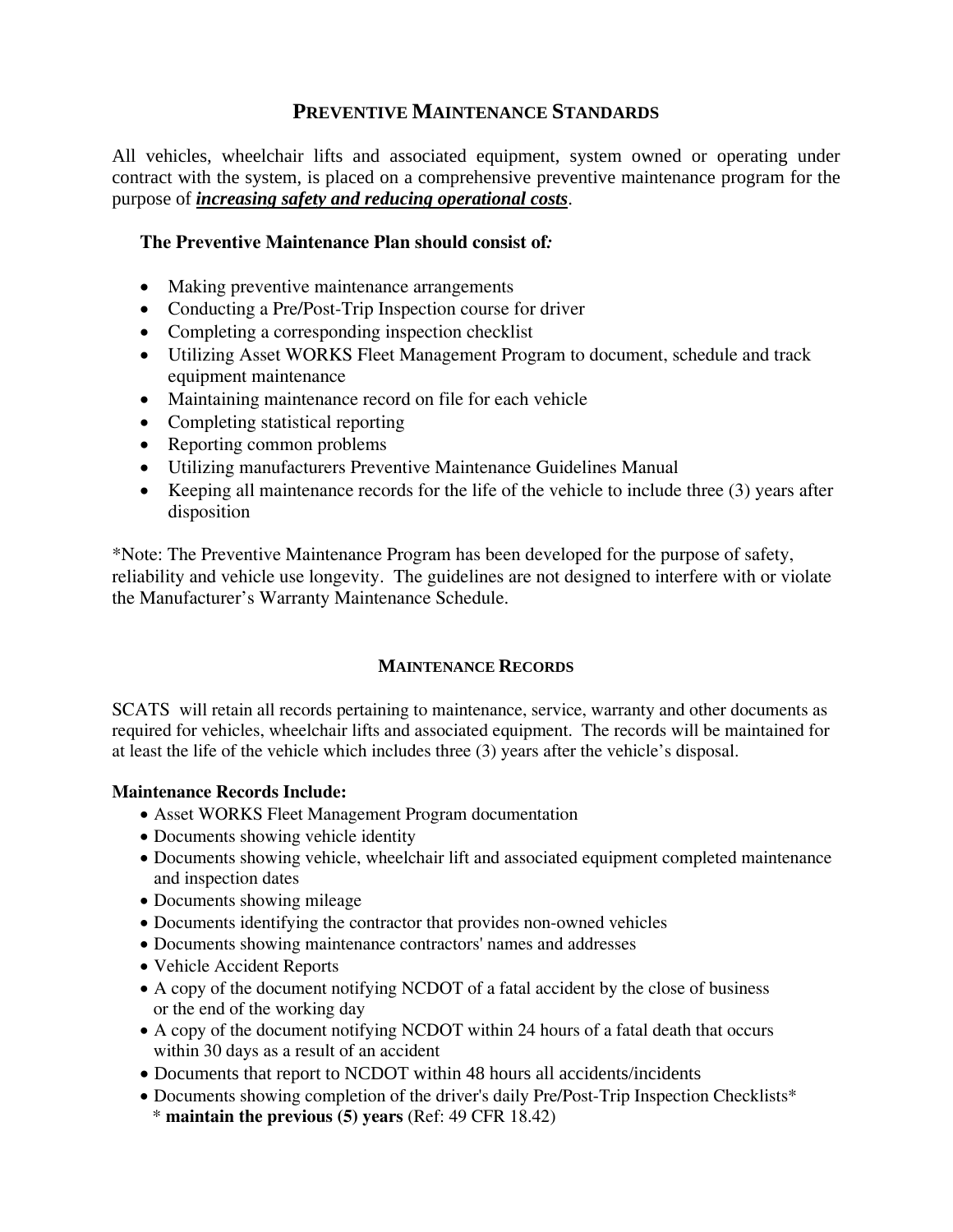# **ANNUAL PTMS INSPECTION**

Form must be completed and maintained with vehicle maintenance records.

 $Date:$ 

Vehicle: \_\_\_\_\_\_\_\_\_\_\_\_\_\_\_\_\_\_\_\_\_\_\_\_\_\_\_\_\_\_\_\_\_\_\_\_\_\_\_\_\_\_

Wheelchair Lift Cycle Reading: \_\_\_\_\_\_\_\_\_\_\_\_\_\_\_\_\_\_\_\_\_\_\_

Odometer Reading: \_\_\_\_\_\_\_\_\_\_\_\_\_\_\_\_\_\_\_\_\_\_\_\_\_\_\_\_\_\_\_\_\_

Inspector: \_\_\_\_\_\_\_\_\_\_\_\_\_\_\_\_\_\_\_\_\_\_\_\_\_\_\_\_\_\_\_\_\_\_\_\_\_\_\_\_\_

# **Inspection Key**

For Each Item  $OK = OK$ " $X$ " = Adjusted "0"= Repairs Are Necessary For Each "0" Give an Explanation

# **Body**

- \_\_\_ Check windshield and other glass for cracks/damage
- **\_\_\_** Check wheels for cracks/damage
- **\_\_\_** Interior and exterior **d**ecals, signs, numbers (ex: railroad crossing, no turn on red, etc…)

**\_\_\_** Body damage

- **\_\_\_** Destination signs for proper operation (Front, Rear, Back)
- \_\_\_ General physical condition of the vehicle
- \_\_\_ System name completely spelled out and condition
- \_\_\_ Sign identifying the vehicle as "Available for Public Use" if required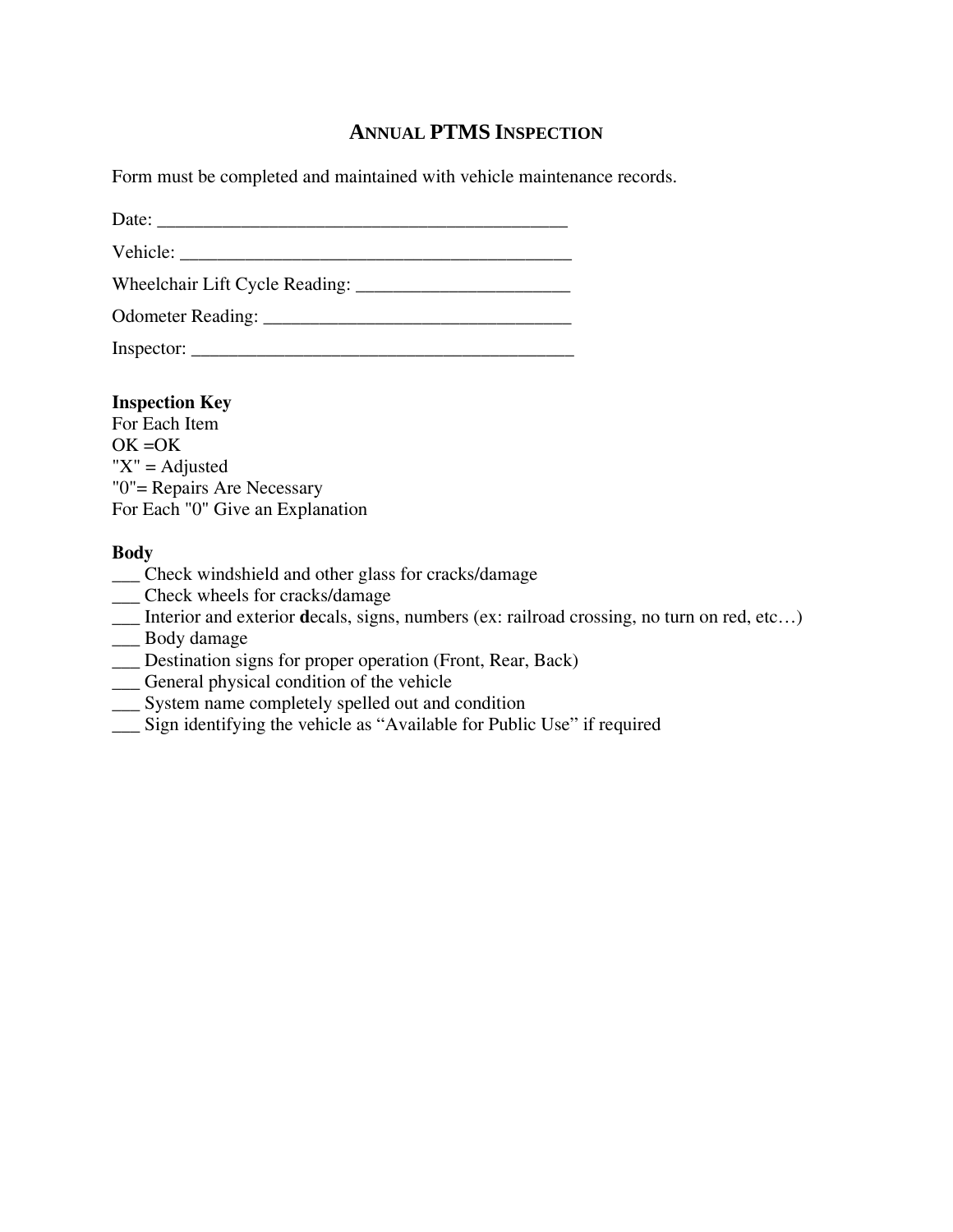# **ONBOARD SAFETY EQUIPMENT**

The following items have been placed in all vehicles:

*Seat Belts* - An adjustable driver's restraining belt that complies with FMVSS 209 (Seat Belt Assemblies) and FMVSS 210 (Seat Belt Anchorages) regulations

*Fire Extinguisher* - Include a fully-charged dry chemical or carbon dioxide fire extinguisher that has at least a 1A:BC rating and bears the Underwriter's Laboratory, Inc. label. The extinguisher should be accessible and must be securely mounted in a visible place or a clearly marked compartment.

*Red Reflector* - Vehicles should be equipped with three (3) portable red reflector warning devices in compliance with North Carolina Statutes. The triangle case must be mounted to the vehicle.

*Web Cutter* – Must be visible and easily accessible by the vehicle driver.

*Blood borne Pathogen Kit* – Kit includes disposable gloves for your hands, disinfectant spray for decontamination of any spill, paper towels for clean up, absorbent powder for clean up, approved bags & containers for proper disposal, dust pan, brush and tongs for handling sharps items, mouth and nose mask and disinfectant towelettes for immediate hand cleaning)

*First Aid Kit* – Kit should consist of the following items:

| <b>Bandage Compress</b>                              | Sting, Kill Swabs                     |
|------------------------------------------------------|---------------------------------------|
| <b>Gauze Pads</b>                                    | <b>Instant Cold Pack</b>              |
| <b>Triangular Bandages</b>                           | Sterile Buffered Isotonic Eyewash Kit |
| <b>Gauze Bandages</b>                                | <b>Adhesive Bandages</b>              |
| <b>Triple Antibiotic Ointment</b>                    | <b>Adhesive Tape</b>                  |
| <b>CPR Micro-shield Rescue Breather &amp; Gloves</b> | Disposable Gloves                     |
| <b>Rescue Blanket</b>                                | <b>Burn Spray</b>                     |
| Alcohol Wipes                                        | <b>Scissors</b>                       |

#### **Optional On-board Safety Response Equipment**

- 5 Emergency Notification Cards
- 1 pry bar
- 1 flashlight and a set of extra batteries
- 1 set of jumper cables
- 1 spare tire plus appropriate jack and lug wrench
- 1 camera (with film that is replaced with new film every six months)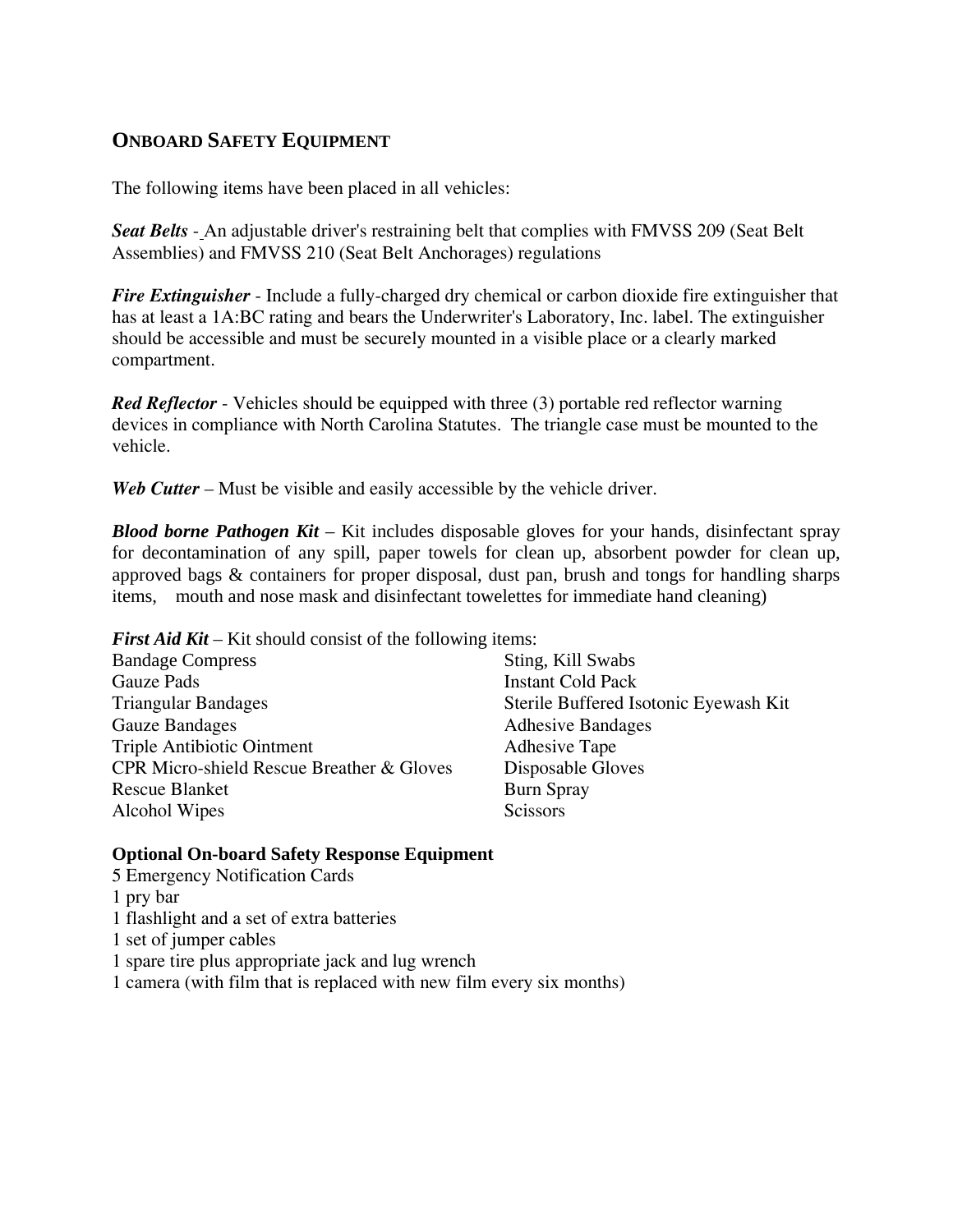# **Preventive Maintenance Plan**

# **SCATS**

Preventive maintenance is a term used to describe the performance of regularly scheduled maintenance procedures of a vehicle to prevent the possibility of malfunctions. It is SCATS policy to follow that minimum required maintenance set forth by the manufacturer standards. All preventative maintenance will be reported/completed in a timely manner.

# **MAINTENANCE**

Each SCATS vehicle is assigned a number by the Coordinator of Transportation which is affixed to each vehicle in a visible location (driver side front under the headlight, on the cover for the gas tank and the back passenger side above the brake light. The phone number and facility name is put on the vehicles when purchased.

Every transit driver is responsible for ensuring that periodic maintenance is performed on the vehicle assigned to him/her at SCATS. The transit driver will indicate on the Pre-Trip Inspection Form when the vehicle is within 500 miles of the next scheduled service.

All requests for service and maintenance must be given to the Coordinator. Repairs are posted on the Maintenance Repair form. A copy of the form must be taken with the vehicle to the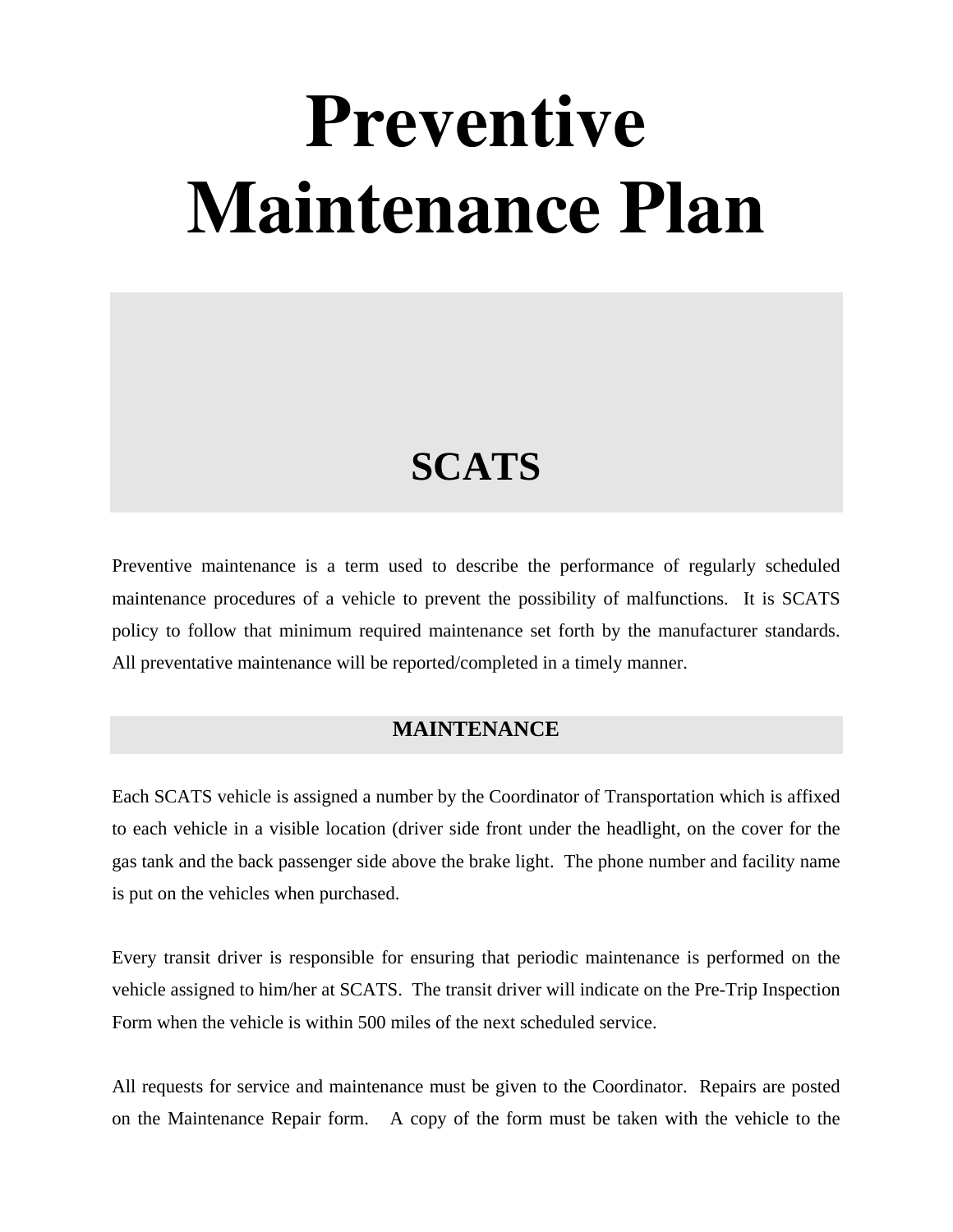maintenance provider and a copy of the form is filed with the coordinator and posted in the Vehicle Maintenance Log.

In the event of a mechanical failure while the vehicle is in service, the driver will call the Coordinator to report the need for service. The Coordinator will contact the maintenance provider during normal business hours or the wrecker service at other times.

\_\_\_\_\_\_\_\_\_\_\_\_\_\_\_\_\_\_\_\_\_\_\_\_\_\_\_\_\_\_\_\_\_\_\_\_\_\_\_\_\_\_\_\_\_\_\_\_\_\_\_\_\_\_\_\_\_\_\_\_\_\_\_\_\_\_\_\_\_\_\_\_\_\_\_\_\_\_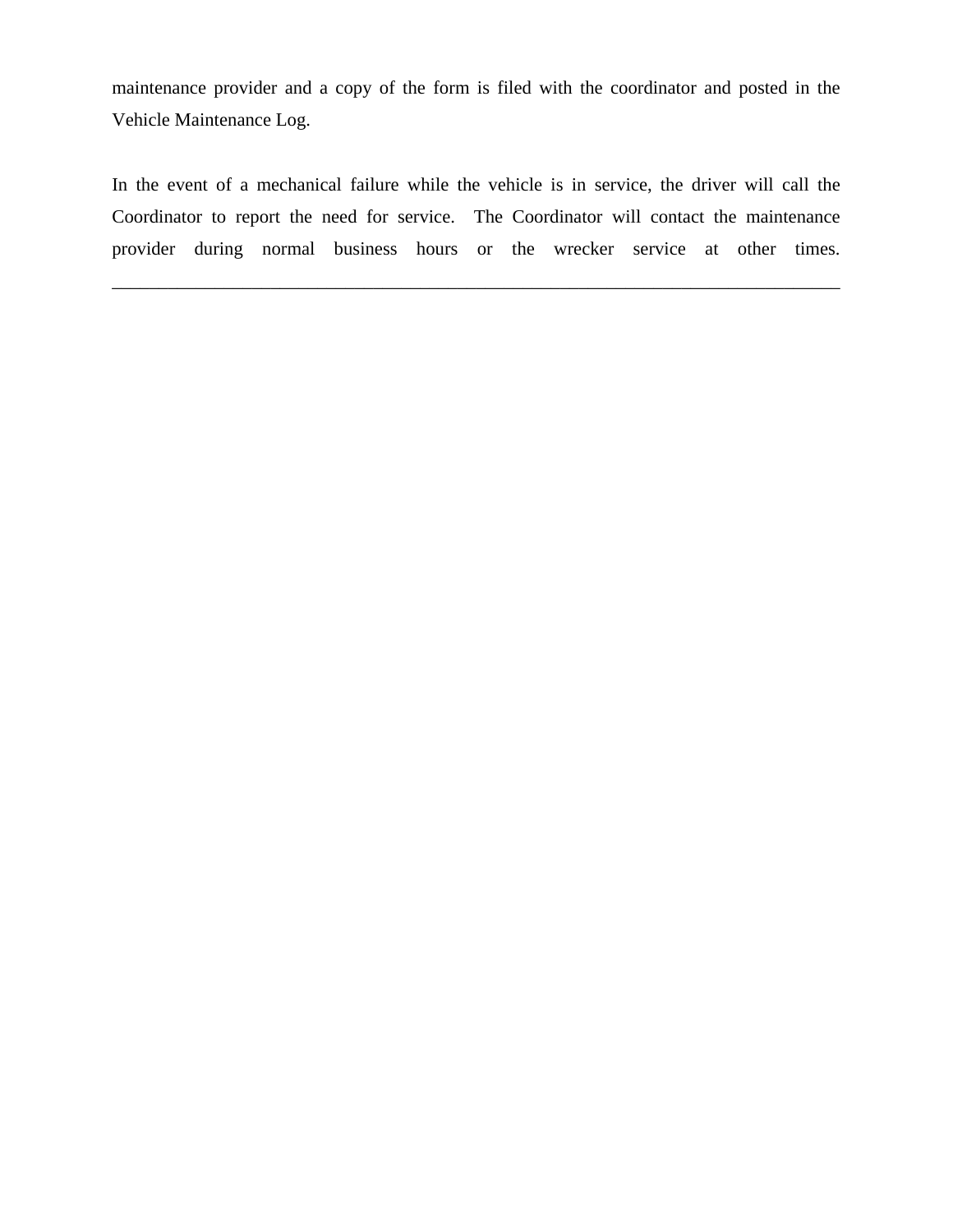# **PM CHECKLIST ‐‐ Vans**

# **CLASS\_CLASS\_CODE = SCATS‐PM‐VAN**

#### **SCATS-PM-VAN, A**

| <b>PM Task</b>      | <b>Description</b>                                                  |
|---------------------|---------------------------------------------------------------------|
| PMMP-00             | ***** MULTIPOINT INSPECTION *****                                   |
| PMDSC-07            | <b>WARNING SYSTEM: HORN; SWITCHES GAUGES; TROUBLE LIGHT; BACKUP</b> |
| PMDSC-08            | WINDSHIELD WIPERS; WIPER FLUID / SPEED; CONDITION/OPERATION         |
| PMDSC-09            | ALL GLASS: WINDSHIELD; REAR; AND SIDE GLASS FOR CONDITION           |
| PMDSC-10            | COMFORT SYSTEM: HEATER; DEFROSTER; AIR CONDITIONER-OPERATION        |
| PMUH <sub>120</sub> | <b>CHECK AIR FILTER CONDITION</b>                                   |
| PMSAC29             | <b>CHECK FOR OIL LEAKS</b>                                          |
| PMSAC55             | <b>INSPECT COMPLETE EXHAUST SYSTEM AND HEAT SHIELDS</b>             |
| PMSAC03             | STEERING TIGHT / NO SLACK                                           |
| PMMP-01             | SHOCKS/STRUTS: OTHER SUSPENSION COMPONENTS; LEAKS/DAMAGE            |
| PMMP-02             | BRAKE SYSTEM: LINES:HOSES:PARKING BRAKE:WHEEL END PLAY/NOISE        |
| PMMP-02A            | <b>INSPECT BRAKE PADS &amp; ROTORS; REPLACE IF NECESSARY</b>        |
| PMMP-03             | <b>ENGINE COOLING SYSTEM: HOSES AND CLAMPS</b>                      |
| <b>PMSOI-01</b>     | FLUIDS/LEVEL/LINES:TRANSMISSION; FILTER; POWER STEERING; AXLE       |
| PMUHI07             | BATTERY: SECURE; TERMINALS CLEAN; PERFORMING PROPERLY               |
| PMUH198C            | INSPECT ACCESSORY DRIVE BELT(S); REPLACE IF NECESSARY               |
| PMHB193             | <b>ROTATE TIRES; INSPECT FOR WEAR AND TEAR</b>                      |
| PMEXT-01            | TIRES; TREAD; WEAR; WHEEL LUGS; HUBCAPS; VALVE CORES CONDIT         |
| PMDSV02             | TREAD DEPTH L/F ______/32 PRESSURE __                               |
| PMDSV04             | TREAD DEPTH L/R OUTSIDE _______ /32 PRESSURE ___                    |
| PMDSV05             | TREAD DEPTH L/R INSIDE _______/32 PRESSURE __                       |
| PMRSV02             | TREAD DEPTH R/F _________ /32 PRESSURE ______                       |
| PMRSV04             | TREAD DEPTH R/R OUTSIDE _________ /32 PRESSURE ______               |
| PMRSV05             | TREAD DEPTH R/R INSIDE _______/32 PRESSURE                          |
| PMDC01              | ***** OTHER ITEMS *****                                             |
| PMSAC28A            | <b>CHANGE OIL; REPLACE OIL FILTER; USE OEM RECOMMENDED OIL</b>      |
| PMSAC93             | <b>INSPECT WHEELS FOR END PAY AND NOISE</b>                         |
| PMUH <sub>105</sub> | <b>BRAKE MASTER CYLINDER FULL / NO LEAKS</b>                        |
| PMWDE81A            | INSPECT CABIN AIR FILTER (IF EQUIPPED)                              |
| <b>PM-QT12</b>      | CHECK OPERATION OF ALL EMERGENCY EXITS; HATCH/WINDOWS/DOORS         |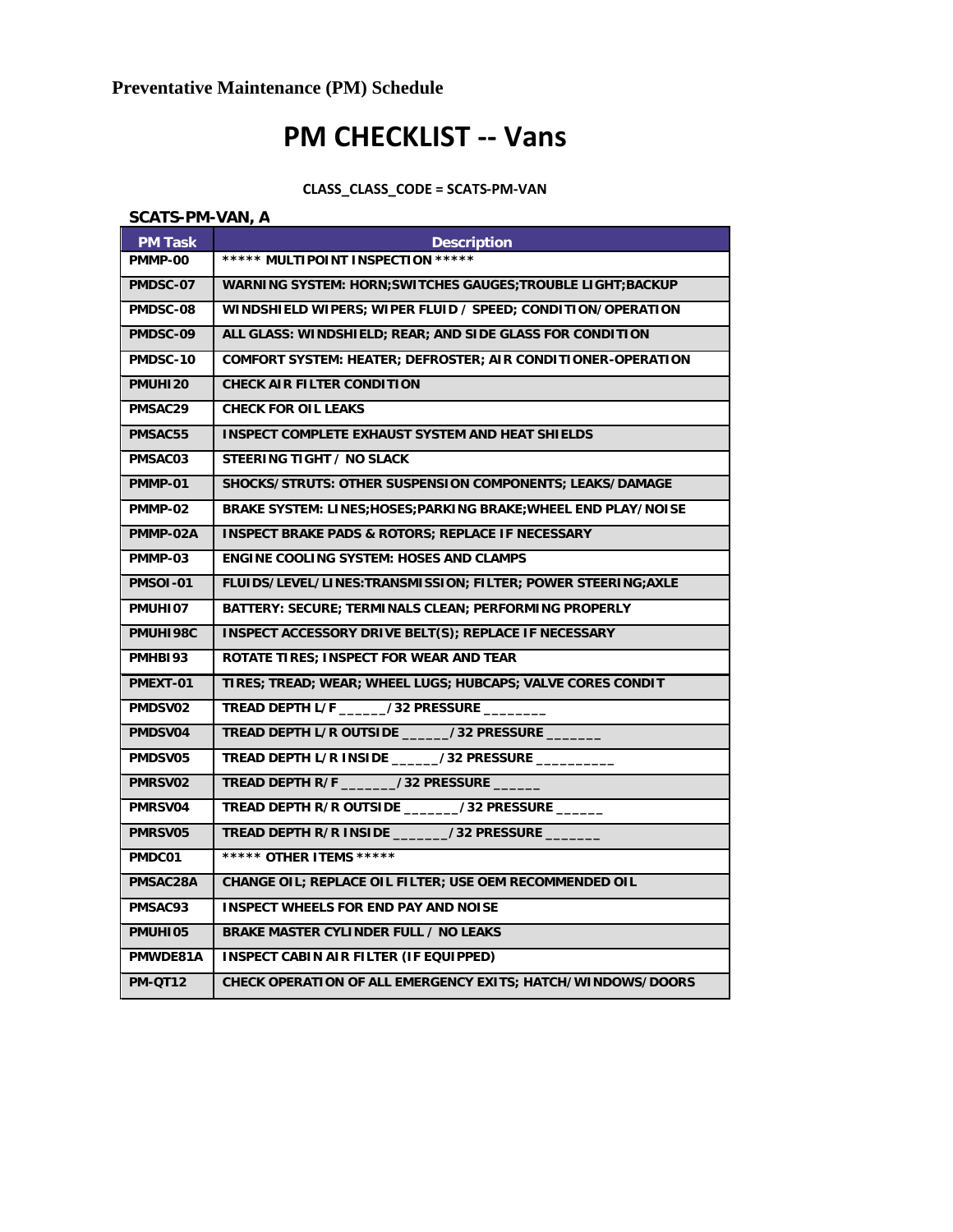| <b>SCATS-PM-VAN, C</b> |                                                                     |  |
|------------------------|---------------------------------------------------------------------|--|
| <b>PM Task</b>         | <b>Description</b>                                                  |  |
| PMMP-00                | ***** MULTIPOINT INSPECTION *****                                   |  |
| <b>PMDSC-07</b>        | WARNING SYSTEM: HORN; SWITCHES GAUGES; TROUBLE LIGHT; BACKUP        |  |
| <b>PMDSC-08</b>        | WINDSHIELD WIPERS; WIPER FLUID / SPEED; CONDITION/OPERATION         |  |
| PMDSC-09               | ALL GLASS: WINDSHIELD; REAR; AND SIDE GLASS FOR CONDITION           |  |
| PMDSC-10               | <b>COMFORT SYSTEM: HEATER; DEFROSTER; AIR CONDITIONER-OPERATION</b> |  |
| PMUHI20                | <b>CHECK AIR FILTER CONDITION</b>                                   |  |
| PMSAC29                | <b>CHECK FOR OIL LEAKS</b>                                          |  |
| PMSAC55                | <b>INSPECT COMPLETE EXHAUST SYSTEM AND HEAT SHIELDS</b>             |  |
| <b>PMSAC03</b>         | STEERING TIGHT / NO SLACK                                           |  |
| PMMP-01                | SHOCKS/STRUTS: OTHER SUSPENSION COMPONENTS; LEAKS/DAMAGE            |  |
| PMMP-02                | BRAKE SYSTEM: LINES;HOSES;PARKING BRAKE;WHEEL END PLAY/NOISE        |  |
| PMMP-02A               | <b>INSPECT BRAKE PADS &amp; ROTORS: REPLACE IF NECESSARY</b>        |  |
| PMMP-03                | <b>ENGINE COOLING SYSTEM: HOSES AND CLAMPS</b>                      |  |
| <b>PMSOI-01</b>        | FLUIDS/LEVEL/LINES:TRANSMISSION; FILTER; POWER STEERING; AXLE       |  |
| PMUHI07                | BATTERY: SECURE; TERMINALS CLEAN; PERFORMING PROPERLY               |  |
| PMUH198C               | INSPECT ACCESSORY DRIVE BELT(S); REPLACE IF NECESSARY               |  |
| PMHB <sub>193</sub>    | <b>ROTATE TIRES; INSPECT FOR WEAR AND TEAR</b>                      |  |
| PMEXT-01               | TIRES; TREAD; WEAR; WHEEL LUGS; HUBCAPS; VALVE CORES CONDIT         |  |
| PMDSV02                | TREAD DEPTH L/F ______/32 PRESSURE ______                           |  |
| PMDSV04                | TREAD DEPTH L/R OUTSIDE ______/32 PRESSURE ______                   |  |
| PMDSV05                | TREAD DEPTH L/R INSIDE ______/32 PRESSURE _______                   |  |
| PMRSV02                | TREAD DEPTH R/F _________ /32 PRESSURE ______                       |  |
| PMRSV04                | TREAD DEPTH R/R OUTSIDE __________/32 PRESSURE _______              |  |
| PMRSV05                | TREAD DEPTH R/R INSIDE _______/32 PRESSURE __                       |  |
| PMDC01                 | ***** OTHER ITEMS *****                                             |  |
| <b>PMSAC28A</b>        | CHANGE OIL; REPLACE OIL FILTER; USE OEM RECOMMENDED OIL             |  |
| PMSAC93                | <b>INSPECT WHEELS FOR END PAY AND NOISE</b>                         |  |
| PMUHI05                | <b>BRAKE MASTER CYLINDER FULL / NO LEAKS</b>                        |  |
| PMWDE81A               | INSPECT CABIN AIR FILTER (IF EQUIPPED)                              |  |
| <b>PM-QT12</b>         | CHECK OPERATION OF ALL EMERGENCY EXITS; HATCH/WINDOWS/DOORS         |  |
| PMUHI01                | TRANSMISSION FLUID FULL / NO LEAKS                                  |  |
| <b>PM255A</b>          | <b>LUBRICATE FRONT AXLE &amp; U-JOINTS</b>                          |  |
| <b>PMSAC97</b>         | INSPECT HALF SHAFT DUST BOOTS; IF EQUIPPED                          |  |
| PMSAC91A               | INSPECT STEERING LINKAGE; DRIVESHAFT; BALL/U-JOINTS; LUBRICATE      |  |
| PMWDE81                | REPLACE CABIN AIR FILTER (IF EQUIPPED)                              |  |
| <b>PMSAC52</b>         | <b>CHANGE FUEL FILTER</b>                                           |  |
| PMSAC51                | CHANGE TRANSMISSION FLUID AND REPLACE FILTER                        |  |
| PMSAC79                | REPLACE WHEEL BEARING GREASE; GREASE 4X2 WHEEL BEARING SEALS        |  |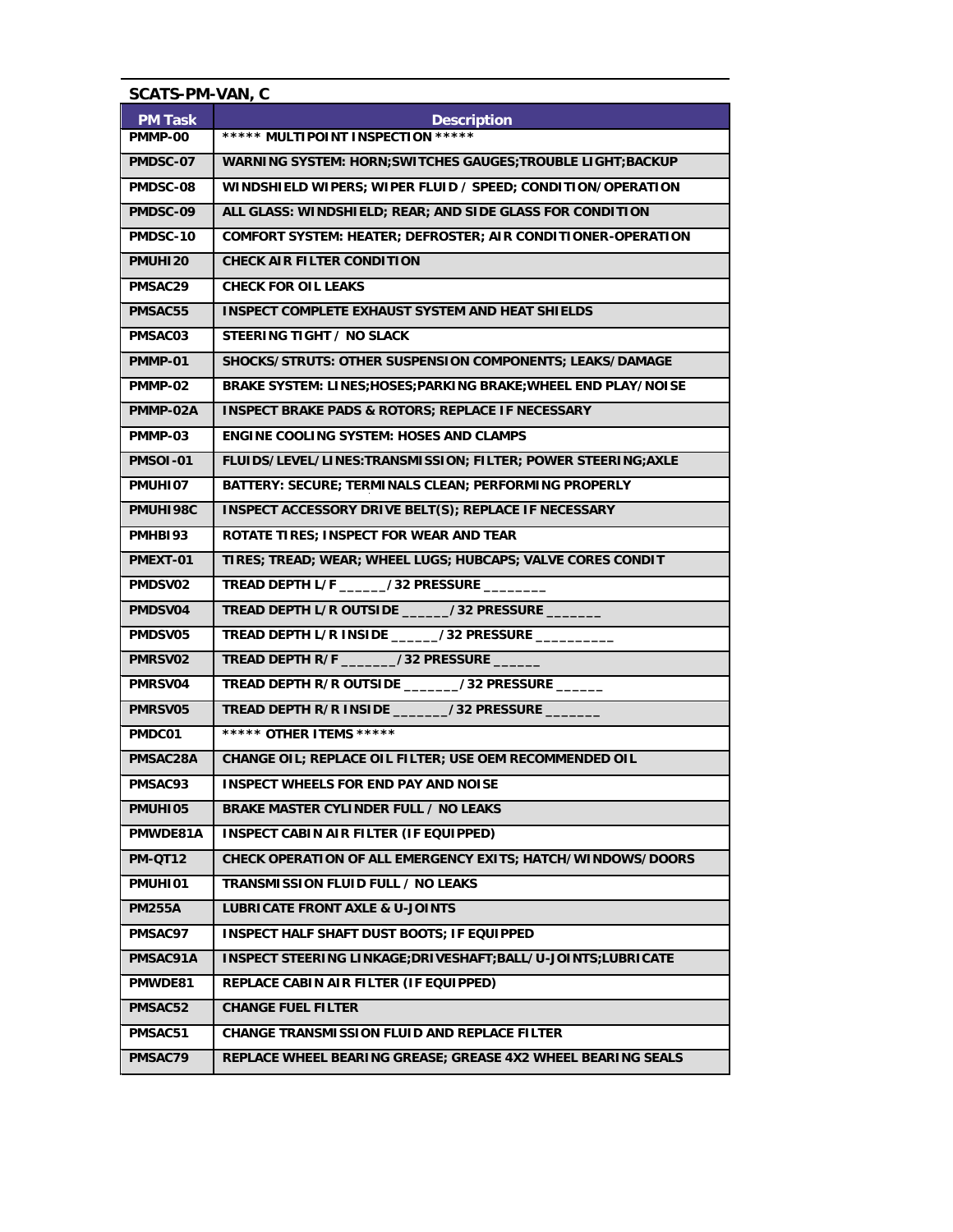#### **SCATS-PM-VAN, D**

| <b>PM Task</b>      | <b>Description</b>                                                 |
|---------------------|--------------------------------------------------------------------|
| PMMP-00             | ***** MULTIPOINT INSPECTION *****                                  |
| PMDSC-07            | WARNING SYSTEM: HORN; SWITCHES GAUGES; TROUBLE LIGHT; BACKUP       |
| <b>PMDSC-08</b>     | WINDSHIELD WIPERS: WIPER FLUID / SPEED: CONDITION/OPERATION        |
| PMDSC-09            | ALL GLASS: WINDSHIELD; REAR; AND SIDE GLASS FOR CONDITION          |
| PMDSC-10            | COMFORT SYSTEM: HEATER; DEFROSTER; AIR CONDITIONER-OPERATION       |
| PMUH <sub>120</sub> | <b>CHECK AIR FILTER CONDITION</b>                                  |
| <b>PMSAC29</b>      | <b>CHECK FOR OIL LEAKS</b>                                         |
| <b>PMSAC55</b>      | <b>INSPECT COMPLETE EXHAUST SYSTEM AND HEAT SHIELDS</b>            |
| <b>PMSAC03</b>      | STEERING TIGHT / NO SLACK                                          |
| PMMP-01             | SHOCKS/STRUTS: OTHER SUSPENSION COMPONENTS; LEAKS/DAMAGE           |
| PMMP-02             | BRAKE SYSTEM: LINES;HOSES; PARKING BRAKE; WHEEL END PLAY/NOISE     |
| PMMP-02A            | <b>INSPECT BRAKE PADS &amp; ROTORS; REPLACE IF NECESSARY</b>       |
| PMMP-03             | <b>ENGINE COOLING SYSTEM: HOSES AND CLAMPS</b>                     |
| PMSOI-01            | FLUIDS/LEVEL/LINES:TRANSMISSION; FILTER; POWER STEERING; AXLE      |
| <b>PMUHI07</b>      | BATTERY: SECURE; TERMINALS CLEAN; PERFORMING PROPERLY              |
| PMUH198C            | INSPECT ACCESSORY DRIVE BELT(S); REPLACE IF NECESSARY              |
| PMHB193             | <b>ROTATE TIRES; INSPECT FOR WEAR AND TEAR</b>                     |
| PMEXT-01            | TIRES; TREAD; WEAR; WHEEL LUGS; HUBCAPS; VALVE CORES CONDIT        |
| PMDSV02             | TREAD DEPTH L/F ______/32 PRESSURE ________                        |
| PMDSV04             | TREAD DEPTH L/R OUTSIDE _______ /32 PRESSURE _                     |
| PMDSV05             | TREAD DEPTH L/R INSIDE ______/32 PRESSURE _______                  |
| PMRSV02             | TREAD DEPTH R/F _________ /32 PRESSURE ______                      |
| PMRSV04             | TREAD DEPTH R/R OUTSIDE _________/32 PRESSURE                      |
| PMRSV05             | TREAD DEPTH R/R INSIDE ________/32 PRESSURE _______                |
| PMDC01              | ***** OTHER ITEMS *****                                            |
| <b>PMSAC28A</b>     | CHANGE OIL; REPLACE OIL FILTER; USE OEM RECOMMENDED OIL            |
| PMSAC93             | <b>INSPECT WHEELS FOR END PAY AND NOISE</b>                        |
| PMUHI05             | <b>BRAKE MASTER CYLINDER FULL / NO LEAKS</b>                       |
| PMWDE81A            | INSPECT CABIN AIR FILTER (IF EQUIPPED)                             |
| <b>PM-QT12</b>      | <b>CHECK OPERATION OF ALL EMERGENCY EXITS; HATCH/WINDOWS/DOORS</b> |
| PMUHI01             | TRANSMISSION FLUID FULL / NO LEAKS                                 |
| <b>PM255A</b>       | <b>LUBRICATE FRONT AXLE &amp; U-JOINTS</b>                         |
| <b>PMSAC97</b>      | <b>INSPECT HALF SHAFT DUST BOOTS; IF EQUIPPED</b>                  |
| PMSAC91A            | INSPECT STEERING LINKAGE; DRIVESHAFT; BALL/U-JOINTS; LUBRICATE     |
| PMWDE81             | REPLACE CABIN AIR FILTER (IF EQUIPPED)                             |
| PMSAC57A            | REPLACE SPARK PLUGS IF NECESSARY                                   |
| <b>PMSAC63</b>      | CHANGE MOTORCRAFT PREMIUM GOLD ENGINE COOLANT                      |
| PMSAC68             | REPLACE REAR AXLE FLUID ON DANA AXLES; SYNTHETIC LUBRICANT         |
| PM-CAM-<br>00P      | ***** PERFORM 6 MONTH CAMERA INSPECTION *****                      |
| <b>PMSEON-1</b>     | CHECK OPERATION; ADJUSTMENT AND CONDITION OF ALL CAMERAS           |
| <b>PMSEON-2</b>     | CHECK CAMERA SYSTEM DVR RECORDING PROPERLY; LIGHTS ON ETC          |
| PMSEON-3            | CLEAN BACK OF CAMERA DVR WITH COMPRESSED AIR                       |
| PMSAC79             | REPLACE WHEEL BEARING GREASE; GREASE 4X2 WHEEL BEARING SEALS       |
| PMSAC52             | <b>CHANGE FUEL FILTER</b>                                          |
| PMSAC51             | <b>CHANGE TRANSMISSION FLUID AND REPLACE FILTER</b>                |
| PMSFW61             | REPLACE CLIMATE-CONTROLLED SEAT FILTER (IF EQUIPPED)               |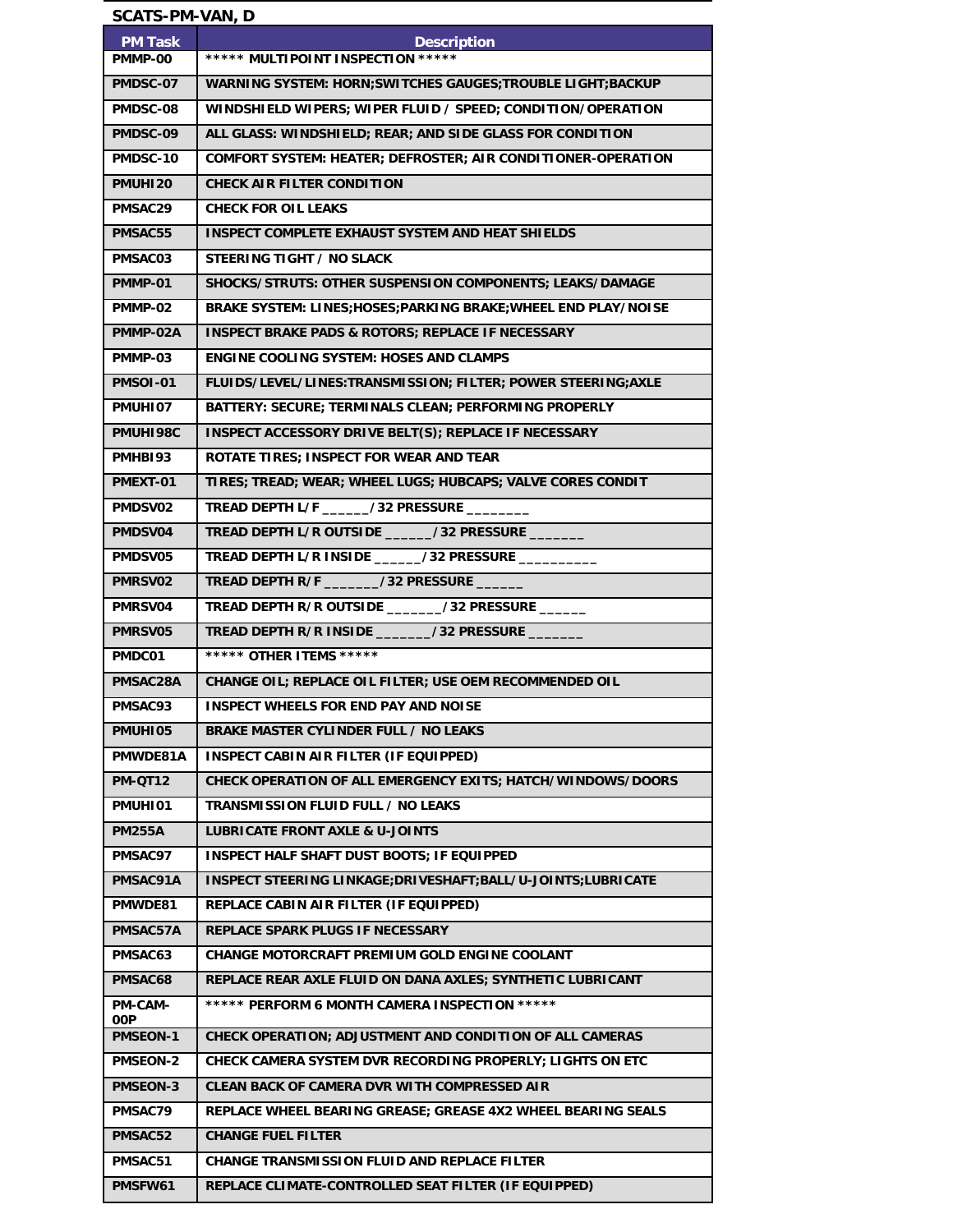**SCATS-PM-VAN, ANNUAL** 

| <b>PM Task</b> | <b>Description</b>                    |
|----------------|---------------------------------------|
| <b>PMRCT-</b>  | ***** PERFORM ANNUAL INSPECTION ***** |
| <b>ANNOO</b>   |                                       |

# **PM CHECKLIST‐‐Lifts**

# CLASS\_CLASS\_CODE = SCATS LIFT

| SCATSPMLIFTS, LIFA |                                                                         | <b>BUS#</b>       |
|--------------------|-------------------------------------------------------------------------|-------------------|
| <b>PM Task</b>     | <b>Description</b>                                                      | <b>CHECKED BY</b> |
| <b>PMBL7500P</b>   | ****PERFORM BRAUN WHEELCHAIR LIFT 750 CYCLE INSPECTION****              |                   |
|                    | PMBL750100 APPLY LIGHT OIL OUTER BARRIER PIVOT POINTS (2)               |                   |
| PMBL750101         | APPI Y LIGHT OIL OUTER BARRIER LATCH PIVOT POINT                        |                   |
| PMBL750102         | APPLY LIGHT GREASE TO BOTH SIDES OF OUTER BARRIER LATCH SLOT            |                   |
| PMBL750103         | APPLY LIGHT OIL OUTER BARRIER LEVER BEARINGS (2)                        |                   |
|                    | PMBL750104 APPLY LIGHT OIL LITTE LATCHESOWER PIVOT POILOTS              |                   |
|                    | PMBL750105 APPLY LIGHT OIL LITTE LATCH GAS (DAMPENING) SPRING PIVOT     |                   |
|                    | PMBL750106 INSPECT LIHTTE LATCHES; GAS SPRINGS; WEAR; DAMAGE; SECURE    |                   |
|                    | PMBL750107 INSPECT OUTER BARRIER FOR PROPER OPERATION; CORRECT; REPLACE |                   |
| PMBL750108         | INSPECT OUTER BARRIER LATCH; OPERATION; SECUREMENT                      |                   |
| PMBL750109         | INSPECT LIFT FOR WEAR; DAMAGE; ABNORMAL CONDITION; CORRECT              |                   |
| PMBL750110         | <b>INSPECT LIFT FOR RATTLES</b>                                         |                   |
|                    | PMBL750111 ADJUST FOLD PRESSURE; OUTER BARRIER FOLD PRESSURE            |                   |
|                    | PMBL750112 VERIFY FMVSS 403 404 CERTIFICATION CHECKLIST                 |                   |
| PMBL0-00           | LIFT CYCLE COUNT                                                        |                   |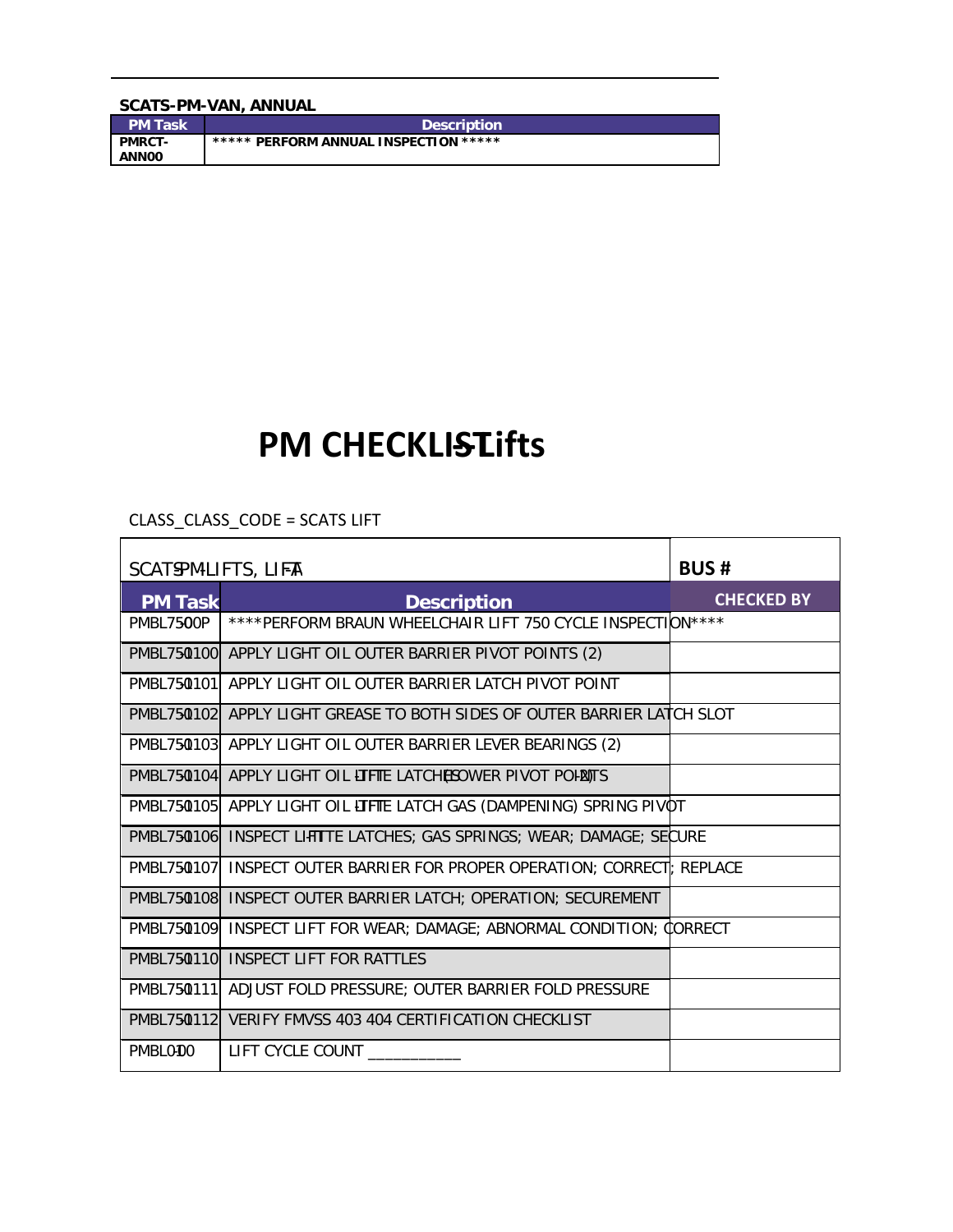|                         | <b>SCATS-PM-LIFTS, LIFT-B</b>                                                 | <b>BUS#</b>       |
|-------------------------|-------------------------------------------------------------------------------|-------------------|
| <b>PM Task</b>          | <b>Description</b>                                                            | <b>CHECKED BY</b> |
| <b>PMBL1500-</b><br>00P | **** PERFORM BRAUN WHEELCHAIR LIFT 1500 CYCLE<br>INSPECTION****               |                   |
| <b>PMBL750-</b><br>1100 | APPLY LIGHT OIL OUTER BARRIER PIVOT POINTS (2)                                |                   |
| <b>PMBL750-</b><br>1101 | APPLY LIGHT OIL OUTER BARRIER LATCH PIVOT POINT                               |                   |
| <b>PMBL750-</b><br>1102 | APPLY LIGHT GREASE TO BOTH SIDES OF OUTER BARRIER LATCH<br><b>SLOT</b>        |                   |
| <b>PMBL750-</b><br>1103 | APPLY LIGHT OIL OUTER BARRIER LEVER BEARINGS (2)                              |                   |
| <b>PMBL750-</b><br>1104 | APPLY LIGHT OIL LIFT-TITE LATCHES (LOWER PIVOT POINTS-2)                      |                   |
| <b>PMBL750-</b><br>1105 | APPLY LIGHT OIL LIFT-TITE LATCH GAS (DAMPENING) SPRING<br><b>PIVOT</b>        |                   |
| <b>PMBL750-</b><br>1106 | INSPECT LIFT-TITE LATCHES; GAS SPRINGS; WEAR; DAMAGE;<br><b>SECURE</b>        |                   |
| <b>PMBL750-</b><br>1107 | <b>INSPECT OUTER BARRIER FOR PROPER OPERATION: CORRECT:</b><br><b>REPLACE</b> |                   |
| <b>PMBL750-</b><br>1108 | <b>INSPECT OUTER BARRIER LATCH: OPERATION: SECUREMENT</b>                     |                   |
| <b>PMBL750-</b><br>1109 | <b>INSPECT LIFT FOR WEAR; DAMAGE; ABNORMAL CONDITION;</b><br><b>CORRECT</b>   |                   |
| <b>PMBL750-</b><br>1110 | <b>INSPECT LIFT FOR RATTLES</b>                                               |                   |
| <b>PMBL750-</b><br>1111 | <b>ADJUST FOLD PRESSURE; OUTER BARRIER FOLD PRESSURE</b>                      |                   |
| <b>PMBL750-</b><br>1112 | <b>VERIFY FMVSS 403 404 CERTIFICATION CHECKLIST</b>                           |                   |
| <b>PMBL1500-</b><br>100 | APPLY GREASE TO CONTACT AREAS INNER OUTER FOLD ARMS (2)                       |                   |
| <b>PMBL1500-</b><br>101 | APPLY LIGHT OIL PLATFORM PIVOT PIN BEARINGS (4)                               |                   |
| <b>PMBL1500-</b><br>102 | APPLY LIGHT OIL OUTER FOLD ARM BEARINGS (8)                                   |                   |
| <b>PMBL1500-</b><br>103 | APPLY LIGHT OIL INNER ROLL STOP PIVOT BEARINGS (2)                            |                   |
| <b>PMBL1500-</b><br>104 | APPLY LIGHT OIL STOP LEVER BEARINGS (2)                                       |                   |
| <b>PMBL1500-</b><br>105 | APPLY LIGHT OIL INNER STOP LEVER SLOT (2)                                     |                   |
| <b>PMBL1500-</b><br>106 | APPLY LIGHT OIL SADDLE SUPPORT BEARINGS (8)                                   |                   |
| <b>PMBL1500-</b><br>107 | APPLY LIGHT OIL INNER FOLD ARM ROLLER PIN BEARINGS (4)                        |                   |
| <b>PMBL1500-</b><br>108 | APPLY LIGHT OIL INNER FOLD ARM CAM FOLLOWERS (4)                              |                   |
| <b>PMBL1500-</b><br>109 | APPLY LIGHT OIL PARALLEL ARM PIVOT BEARINGS (16)                              |                   |
| <b>PMBL1500-</b><br>110 | APPLY LIGHT OIL HANDRAIL PIVOT PIN BEARINGS (4)                               |                   |
| <b>PMBL1500-</b><br>111 | APPLY LIGHT OIL HYDRAULIC CYLINDER BUSHINGS (8)                               |                   |
| <b>PMBL1500-</b><br>112 | APPLY LIGHT GREASE BOTH SIDES OUTER BARRIER LEVER GUIDE<br><b>SLOT</b>        |                   |
| <b>PMBL1500-</b><br>113 | INSPECT LIFT-TITE LATCH ROLLERS (2); WEAR; DAMAGE; SECURE                     |                   |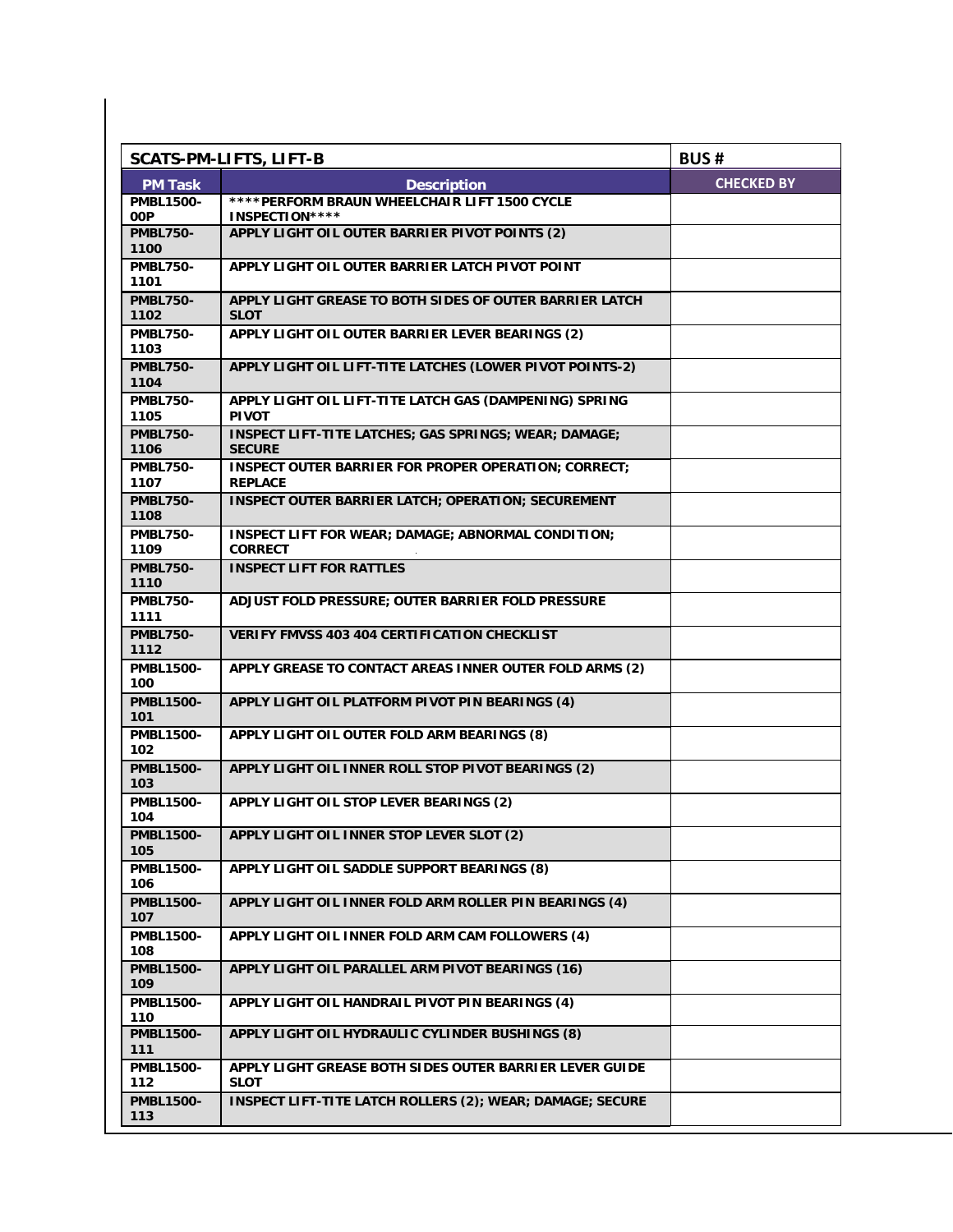| <b>SCATS-PM-LIFTS, LIFT-C</b> |                                                                     |
|-------------------------------|---------------------------------------------------------------------|
| <b>PM Task</b>                | <b>Description</b>                                                  |
| <b>PMBL4500-00P</b>           | **** PERFORM BRAUN WHEELCHAIR LIFT 4500 CYCLE INSPECTION****        |
| PMBL750-1100                  | APPLY LIGHT OIL OUTER BARRIER PIVOT POINTS (2)                      |
| PMBL750-1101                  | APPLY LIGHT OIL OUTER BARRIER LATCH PIVOT POINT                     |
| PMBL750-1102                  | APPLY LIGHT GREASE TO BOTH SIDES OF OUTER BARRIER LATCH SLOT        |
| PMBL750-1103                  | APPLY LIGHT OIL OUTER BARRIER LEVER BEARINGS (2)                    |
| PMBL750-1104                  | APPLY LIGHT OIL LIFT-TITE LATCHES (LOWER PIVOT POINTS-2)            |
| PMBL750-1105                  | APPLY LIGHT OIL LIFT-TITE LATCH GAS (DAMPENING) SPRING PIVOT        |
| PMBL750-1106                  | INSPECT LIFT-TITE LATCHES; GAS SPRINGS; WEAR; DAMAGE; SECURE        |
| PMBL750-1107                  | <b>INSPECT OUTER BARRIER FOR PROPER OPERATION; CORRECT; REPLACE</b> |
| PMBL750-1108                  | <b>INSPECT OUTER BARRIER LATCH; OPERATION; SECUREMENT</b>           |
| PMBL750-1109                  | <b>INSPECT LIFT FOR WEAR; DAMAGE; ABNORMAL CONDITION; CORRECT</b>   |
| PMBL750-1110                  | <b>INSPECT LIFT FOR RATTLES</b>                                     |
| PMBL750-1111                  | ADJUST FOLD PRESSURE; OUTER BARRIER FOLD PRESSURE                   |
| PMBL750-1112                  | <b>VERIFY FMVSS 403 404 CERTIFICATION CHECKLIST</b>                 |
| PMBL1500-100                  | APPLY GREASE TO CONTACT AREAS INNER OUTER FOLD ARMS (2)             |
| PMBL1500-101                  | APPLY LIGHT OIL PLATFORM PIVOT PIN BEARINGS (4)                     |
| PMBL1500-102                  | APPLY LIGHT OIL OUTER FOLD ARM BEARINGS (8)                         |
| PMBL1500-103                  | APPLY LIGHT OIL INNER ROLL STOP PIVOT BEARINGS (2)                  |
| PMBL1500-104                  | APPLY LIGHT OIL STOP LEVER BEARINGS (2)                             |
| PMBL1500-105                  | APPLY LIGHT OIL INNER STOP LEVER SLOT (2)                           |
| PMBL1500-106                  | APPLY LIGHT OIL SADDLE SUPPORT BEARINGS (8)                         |
| PMBL1500-107                  | APPLY LIGHT OIL INNER FOLD ARM ROLLER PIN BEARINGS (4)              |
| PMBL1500-108                  | APPLY LIGHT OIL INNER FOLD ARM CAM FOLLOWERS (4)                    |
| PMBL1500-109                  | APPLY LIGHT OIL PARALLEL ARM PIVOT BEARINGS (16)                    |
| PMBL1500-110                  | APPLY LIGHT OIL HANDRAIL PIVOT PIN BEARINGS (4)                     |
| PMBL1500-111                  | APPLY LIGHT OIL HYDRAULIC CYLINDER BUSHINGS (8)                     |
| PMBL1500-112                  | APPLY LIGHT GREASE BOTH SIDES OUTER BARRIER LEVER GUIDE SLOT        |
| PMBL1500-113                  | INSPECT LIFT-TITE LATCH ROLLERS (2); WEAR; DAMAGE; SECURE           |

<u> 1989 - Johann Barbara, martin amerikan basar dan basa dan basa dan basa dan basa dan basa dan basa dan basa</u>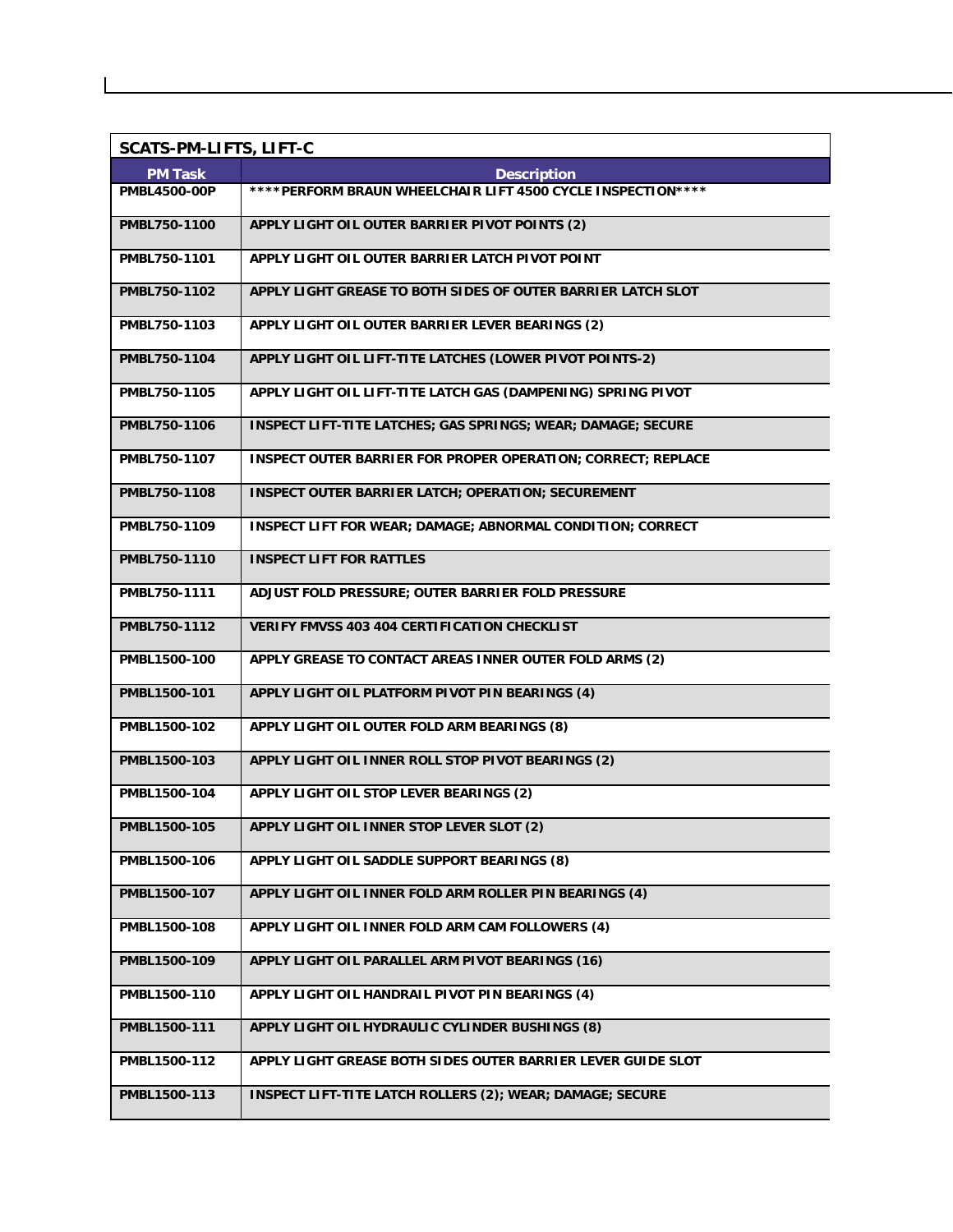| PMBL1500-114 | <b>INSPECT INNER ROLL STOP; WEAR; OPERATION; SECUREMENT</b>         |
|--------------|---------------------------------------------------------------------|
| PMBL1500-115 | INSPECT HANDRAIL; WEAR; DAMAGE; OPERATION                           |
| PMBL1500-116 | INSPECT MICROSWITCHES; SECURED; PROPER ADJUSTMENT                   |
| PMBL1500-117 | <b>MAKE SURE LIFT OPERATES SMOOTHLY</b>                             |
| PMBL1500-118 | INSPECT EXT SNAP RINGS; OUTER FOLD ARM (6); LATCH ROLLER (2)        |
| PMBL1500-119 | INSPECT EXT SNAP RINGS; LATCH GAS (DAMPENING) SPRING (4)            |
| PMBL1500-120 | <b>INSPECT EXT SNAP RINGS; INNER FOLD ARM CAM FOLLOWERS (4)</b>     |
| PMBL1500-121 | INSPECT EXTERNAL SNAP RINGS; INNER FOLD ARM ROLLER PINS (4)         |
| PMBL1500-122 | INSPECT EXT SNAP RINGS; OUTER BARRIER HYD CYLINDER PIN (2)          |
| PMBL1500-123 | INSPECT EXT SNAP RINGS; INNER ROLL STOP LEVER BRACK PINS (2)        |
| PMBL1500-124 | INSPECT INNER ROLL STOP LOCKS (2); TORSON SPRINGS (2); OPER         |
| PMBL1500-125 | INSPECT OUTER FOLD ARM PINS (2); AXLES (2); BEARINGS (8);           |
| PMBL1500-126 | REMOVE PUMP MODULE COVER; INSPECT; HYDRAULIC HOSES; FITTINGS        |
| PMBL1500-127 | REMOVE PUMP MODULE COVER; CABLES; WIRES; TERMINALS; SECURE          |
| PMBL1500-128 | REMOVE PUMP MODULE COVER; RELAYS; FUSES; POWER SWITCH;LIGHTS        |
|              |                                                                     |
| PMBL4500-100 | <b>INSPECT COTTER PINS ON PLATFORM PIVOT PIN (2)</b>                |
| PMBL4500-101 | CHECK HYDRAULIC FLUID PUMP                                          |
| PMBL4500-102 | INSPECT CYLINDERS;FITTINGS;HYDRAULIC CONNECTIONS;WEAR;LEAKS         |
| PMBL4500-103 | INSPECT OUTER BARRIER CYLINDER HOSE ASSEMBLY; WEAR; LEAKAGE         |
| PMBL4500-104 | INSPECT PARALLEL ARMS; BEARINGS; PIVOT PINS; WEAR; DAMAGE           |
| PMBL4500-105 | INSPECT PARALLEL ARM PIVOT PIN MOUNTING BOLTS (8)                   |
| PMBL4500-106 | <b>INSPECT PLATFORM PIVOT PINS; BEARINGS; VERTICAL ARMS; SECURE</b> |
| PMBL4500-107 | INSPECT INNER OUTER FOLD ARMS; SADDLE; SUPPORT; PIVOT PINS; BEA     |
| PMBL4500-108 | <b>INSPECT GAS SPRINGS (CYLINDERS); WEAR; DAMAGE; OPERATION</b>     |
| PMBL4500-109 | <b>INSPECT SADDLE BEARING (UHMW-2)</b>                              |
| PMBL4500-110 | <b>INSPECT VERTICAL ARM PLASTIC COVERS</b>                          |
| PMBL4500-111 | <b>INSPECT POWER CABLE</b>                                          |
| PMBL4500-112 | <b>CHECK MOUNTING; SECURELY ANCHORED</b>                            |
| PMBL4500-113 | REPLACE DECALS AND ANTISKID IF WORN; MISSING; ILLEGIBLE             |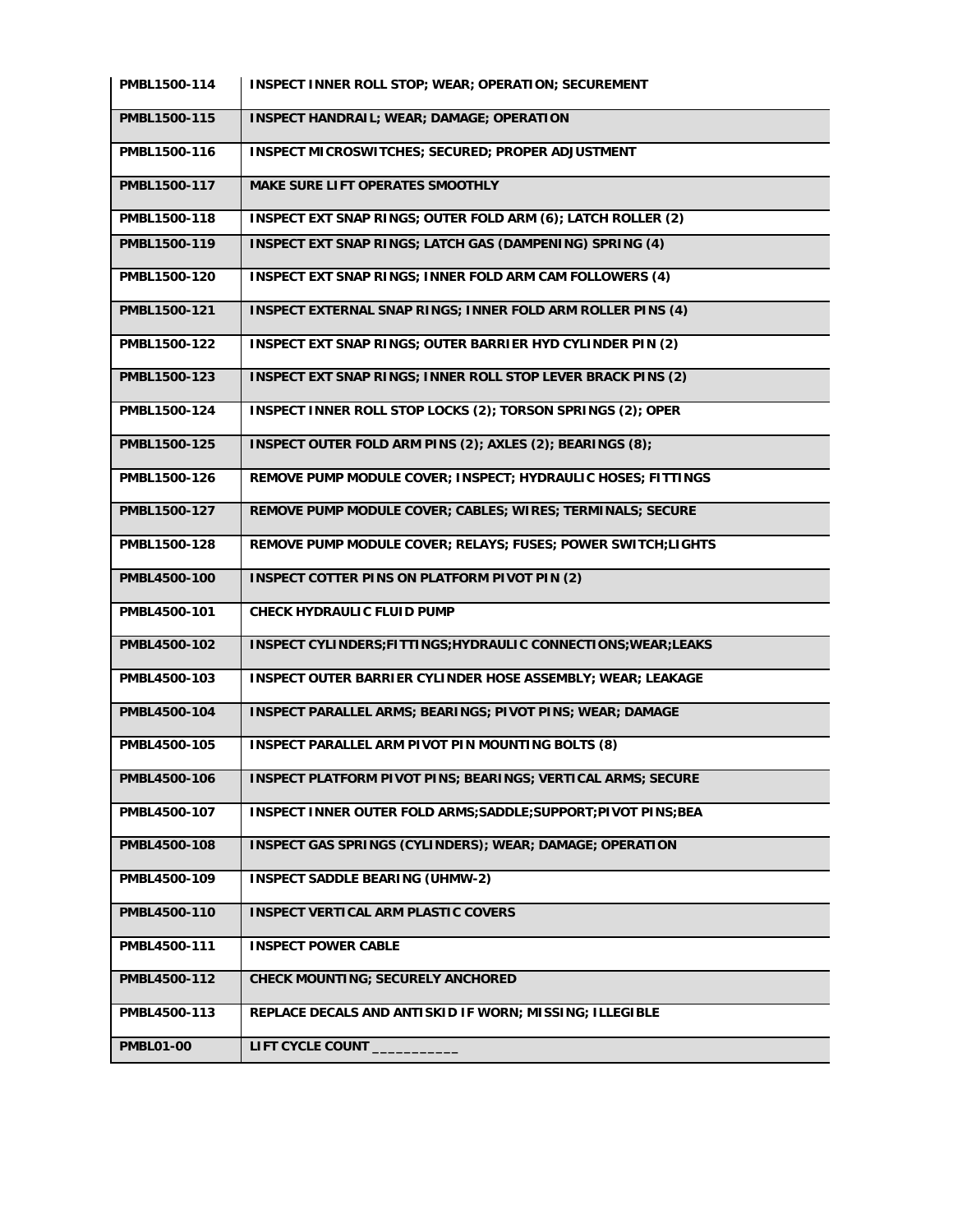# **DAILY INSPECTION**

Pre/Post-trip inspections are crucial to the success of SCATS. Preventative Maintenance Program. Each driver will inspect his or her vehicle before leaving the parking area by completing the Pre-Trip Vehicle Inspection Form. The completed checklist must be submitted to the Administrative Operations Coordinator at the end of the driver's shift so that necessary maintenance can be noted and scheduled accordingly. Drivers must sign each checklist for each vehicle used that day.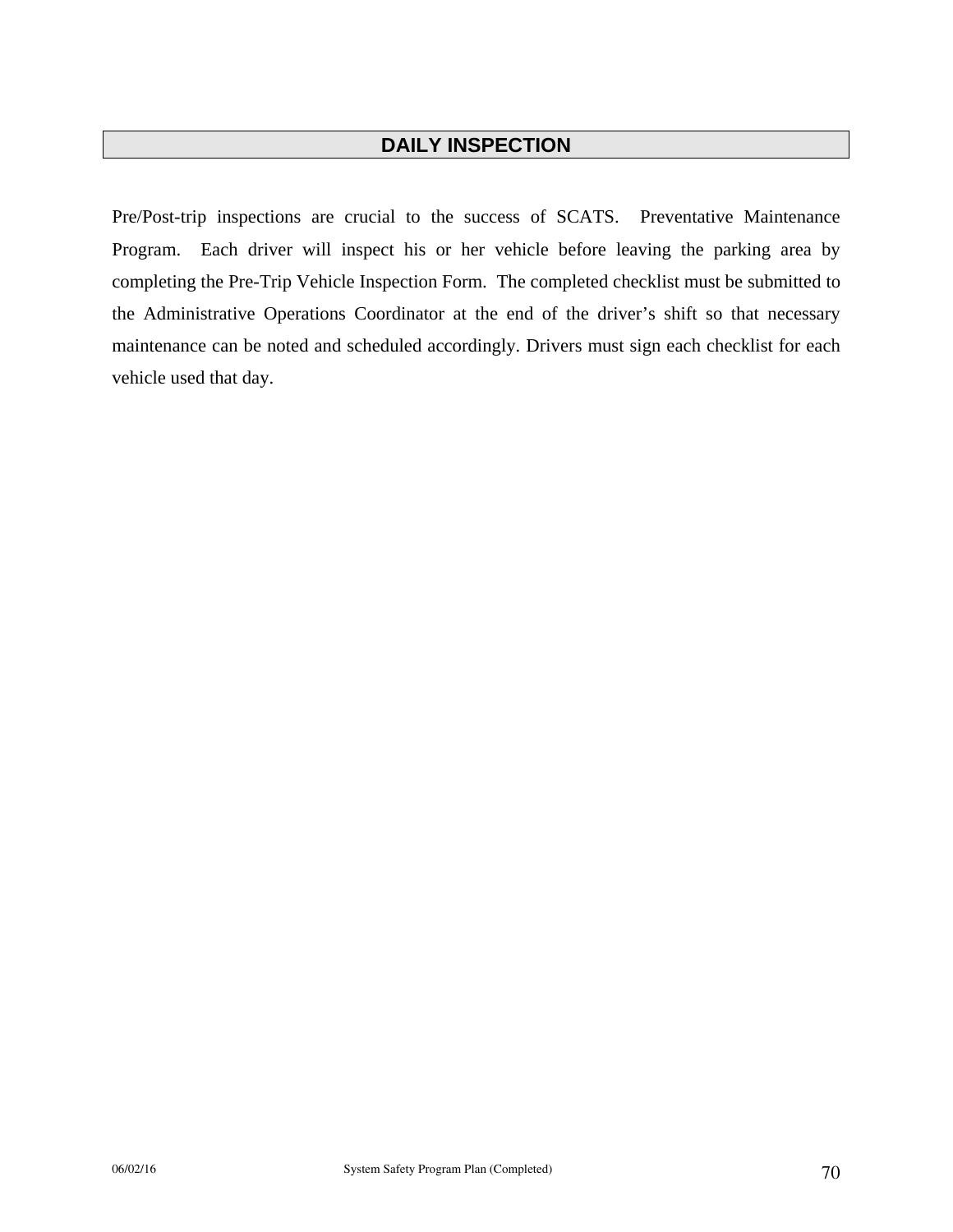## **PRE-TRIP INSPECTION**

#### **Under the Hood**

Check for problems under the hood at the beginning of your inspection before starting the engine. It is easier and safer when the engine is cool.

Check the oil, radiator and battery fluid levels. If low, make a note of it on your inspection checklist. If any fluids are below the safe level, see the coordinator for assistance.

Also, check hoses for cracks or possible leaks and belts for any visible damage. Report any wear on the checklist, as soon as it begins to show.

#### **Vehicle Interior**

Since you will need to leave the vehicle compartment while the vehicle is running, it is a good idea to put chocks behind the wheels before starting the motor.

Begin while seated behind the steering wheel. First, put on the parking brake. Then, turn on the ignition. Check the oil pressure, fuel and alternator gauges.

If the oil pressure light stays on or the gauge shows the oil pressure to be dangerously low, turn the motor off until the problem can be corrected. Alert the coordinator and document on your pre-trip inspection form.

If the alternator or generator light stays on, the battery may not be charging. To guard against the possibility of becoming stranded along the route by a dead battery, have the problem located and corrected right away.

Check the windshield wipers to make sure they are working and not worn or stripped.

\_\_\_\_\_\_\_\_\_\_\_\_\_\_\_\_\_\_\_\_\_\_\_\_\_\_\_\_\_\_\_\_\_\_\_\_\_\_\_\_\_\_\_\_\_\_\_\_\_\_\_\_\_\_\_\_\_\_\_\_\_\_\_\_\_\_\_\_\_\_\_\_\_\_\_\_\_\_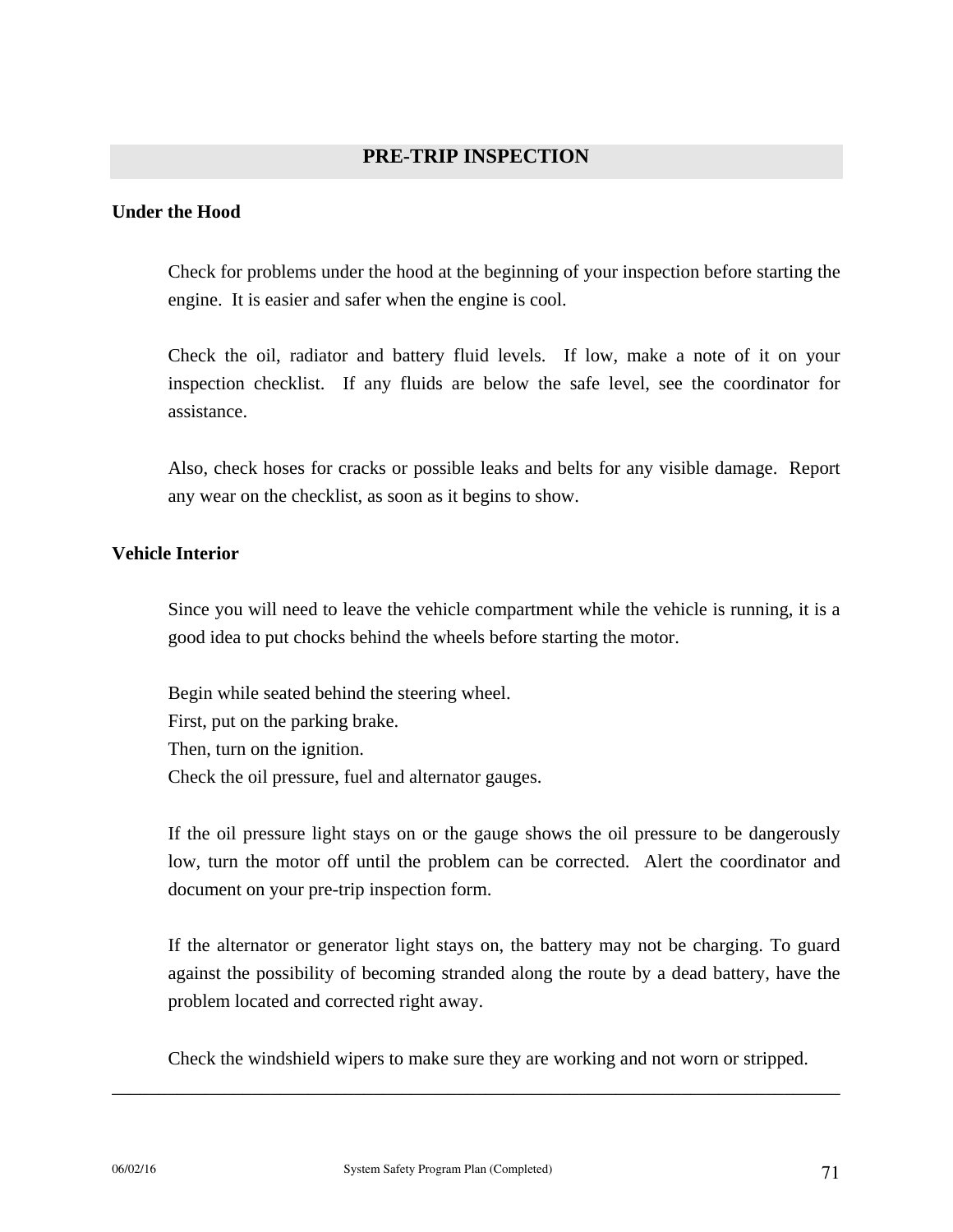#### **Vehicle Exterior**

Turn on all exterior lights. With the vehicle in park and the emergency brake still on, begin the exterior check from the front of the vehicle.

During the exterior inspection, be sure to note and report any evidence of fresh damage to the vehicle. Reporting such damage now may save you a lengthy and difficult explanation or report later. Space is provided for you on the Daily Vehicle Inspection Checklist to note and describe any exterior damage.

Check the headlights, signal lights, emergency flashers and clearance lights to make sure they are working. (You may need a co-worker's assistance).

Check the left front tire for any signs of road damage or under-inflation.

Check the air pressure with an air pressure gauge.

Take care to maintain your tires at the recommended pressure.

A soft tire is very susceptible to severe road damage.

An over-inflated tire causes a bumpier and less comfortable ride,

especially for elderly or disabled passengers.

Check the condition of the side marker light.

Move to the back of the vehicle and inspect the rear left tire or duals for obvious damage. Check the air pressure with an air pressure gauge.

While at the back of the vehicle, check the tail lights, the brake lights, turn signal lights, emergency flashers and any other clearance lights, reflectors or signs. (This will require assistance).

Make sure they are free of mud and dirt buildup.

Carry a rag with you to clean any dirty lights, which may be hard to see even after dark.

Check the right rear tire. If there are any other lights or outside signs for your boarding doors or lifts, make sure they are in place and clean.

Next, look under the vehicle. Make sure there are no foreign or unfamiliar objects hanging down or wedged underneath.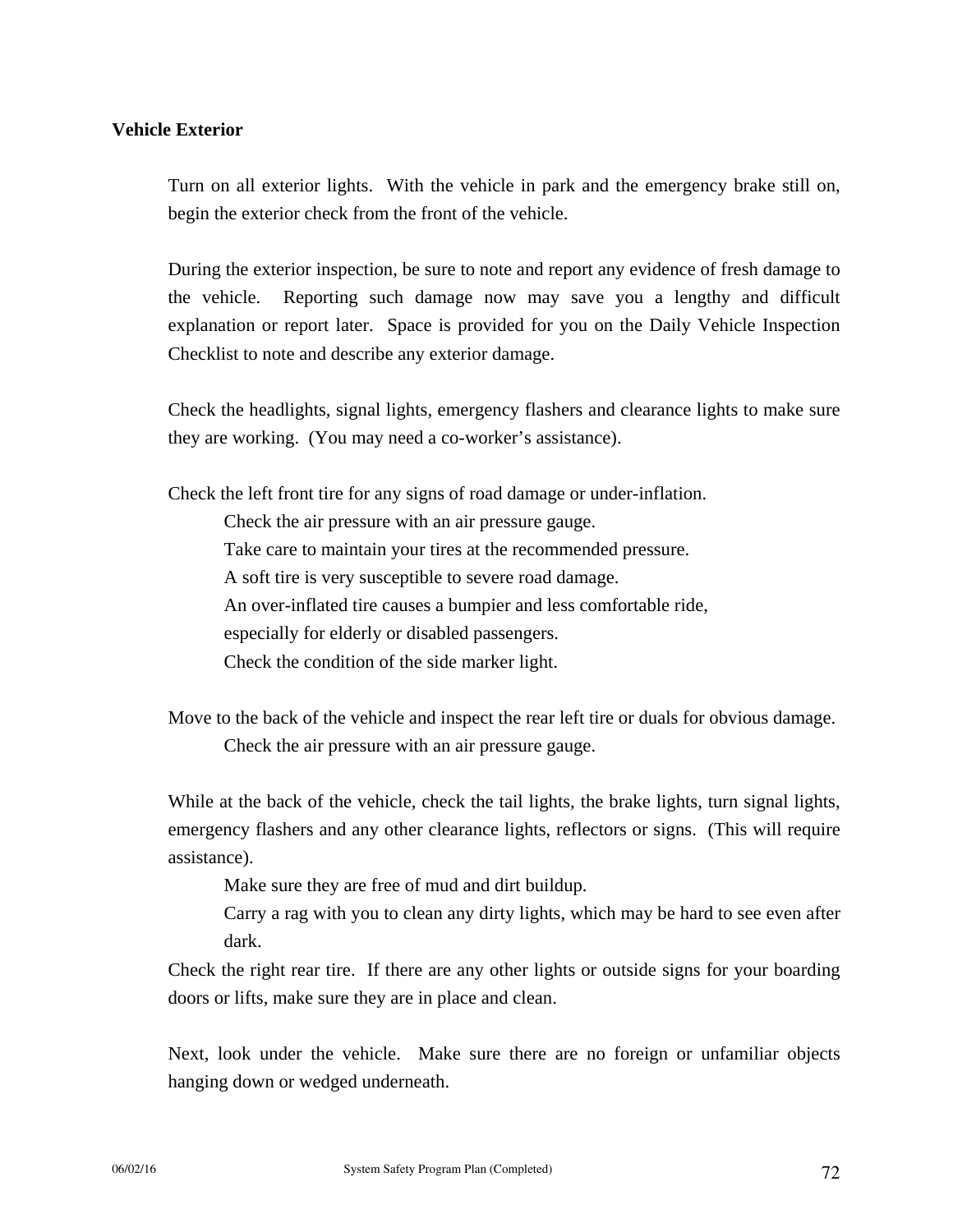Also, check to see if there are any puddles or vehicle fluids under the vehicle. If the vehicle is leaking fluid, report it to your supervisor.

Move to the front of the vehicle and examine the right front tire in the same manner as the left tire and check the condition of the side marker light.

Adjust each of your mirrors so that you can see what you need to see from your normal driving position. When you are adjusting your mirrors, keep in mind what you want to be able to see within your safety zone.

Test your horn to make sure it works.

Turn the steering wheel gently to make sure it is not loose.

Push on the brake pedal. If the tension feels spongy or soft, note this on your checklist. Your brakes may need to be adjusted.

Check the blower fan to see if it works so you'll be able to use the heater, defroster or air conditioner.

Check the interior lights. If any lights are not working, note this on your checklist.

Note on your checklist anything in the interior of the vehicle that needs attention.

\_\_\_\_\_\_\_\_\_\_\_\_\_\_\_\_\_\_\_\_\_\_\_\_\_\_\_\_\_\_\_\_\_\_\_\_\_\_\_\_\_\_\_\_\_\_\_\_\_\_\_\_\_\_\_\_\_\_\_\_\_\_\_\_\_\_\_\_\_\_\_\_\_

#### **Safety Equipment**

Check your emergency equipment to make sure it is in the right location and in working order.

Emergency equipment should include:

- A properly charged fire extinguisher
- Warning devices such as cones, triangles, flares
- A first aid kit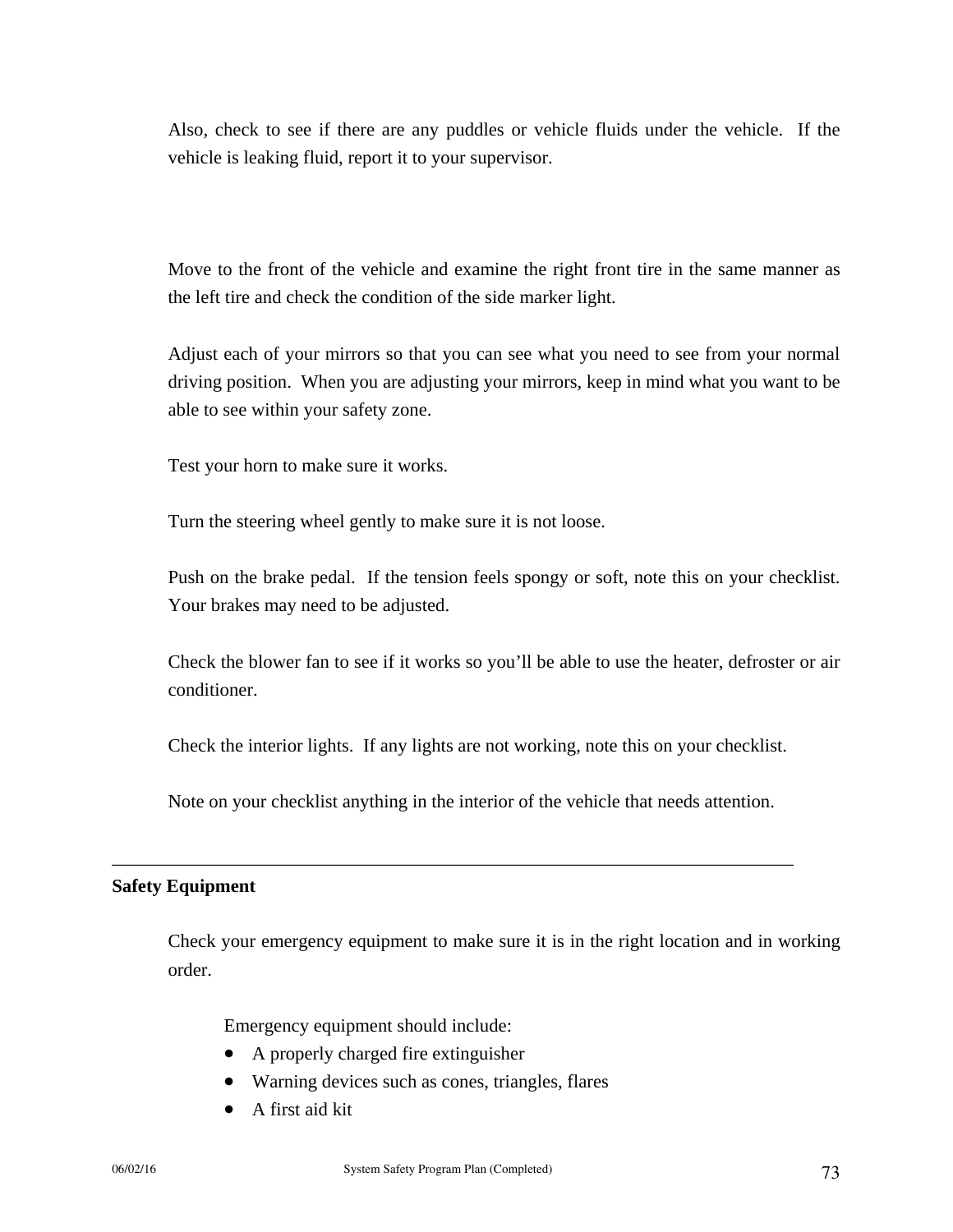- Extra fuses
- A flashlight with fresh batteries
- Blood Borne Pathogens Kits

Look around the inside of your vehicle to make sure it is clean. Clear out trash, debris or loose items. Trash or debris left in the vehicle can be tossed about by careless passengers and can cause slips, falls and fires. A clean vehicle presents a professional image.

Check any special accessibility equipment if your vehicle is so equipped.

Examine tie downs for signs of damage or excessive wear. Make sure they can be properly secured to the floor.

Check all lifts and ramps by operating them through one complete cycle. Make sure they are functioning properly. (You may have to move the vehicle to ensure proper clearance while performing this part of the inspection.)

Make sure all doors and emergency exits are functional and unobstructed.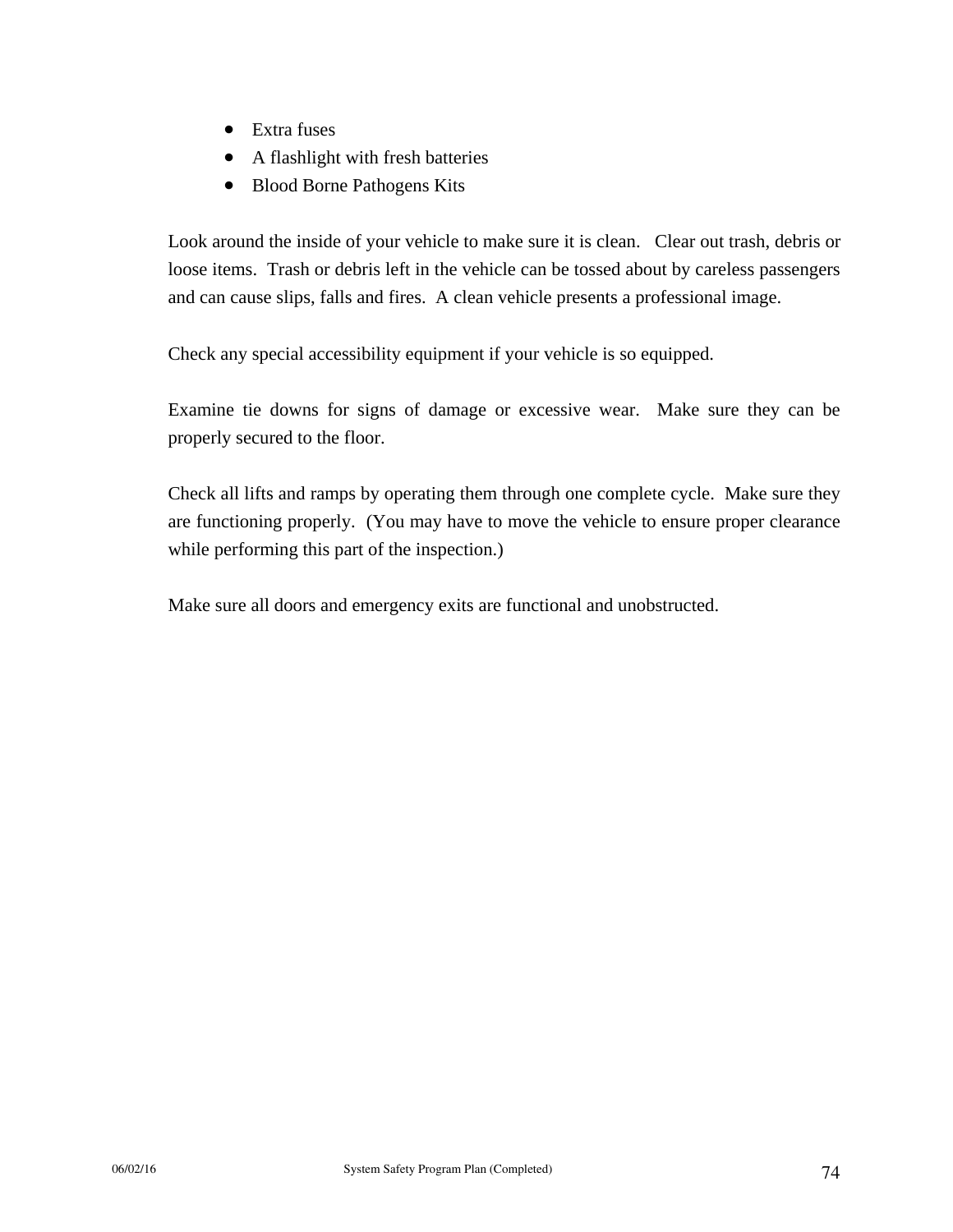|                                            |        | Mileage: Maintenance Due Date: Wheelchair Lift Cycles: __________________________ |
|--------------------------------------------|--------|-----------------------------------------------------------------------------------|
| <b>UNDERHOOD</b>                           |        | <b>SAFETY EQUIPMENT</b>                                                           |
| $\Box$ Oil level                           |        | $\Box$ Fire extinguisher                                                          |
| $\Box$ Oil added                           | quarts | $\Box$ Web cutter                                                                 |
| $\Box$ Radiator level                      |        | $\Box$ Emergency Triangles                                                        |
| $\Box$ Battery level                       |        | $\Box$ First Aid Kit                                                              |
| $\Box$ Windshield washer fluid level       |        | $\Box$ Back-up alarm                                                              |
| $\Box$ Engine/hoses/belts                  |        | $\Box$ Rear door buzzer (LTV only)                                                |
|                                            |        | $\Box$ Bloodborne Pathogen Kit                                                    |
| <b>EXTERIOR</b>                            |        | <b>INTERIOR</b>                                                                   |
| $\square$ Tires                            |        | $\Box$ Brakes                                                                     |
| $\Box$ Turn signals                        |        | $\Box$ Steering                                                                   |
| $\Box$ Headlights                          |        | $\Box$ Transmission                                                               |
| $\Box$ Tail/brakes lights                  |        | $\Box$ Mirrors                                                                    |
| $\Box$ Windshield wipers                   |        | $\Box$ Gauge/instruments                                                          |
| $\Box$ Fresh body damage                   |        | $\Box$ Controls (equipment)                                                       |
| $\Box$ Cleanliness                         |        | $\Box$ Radio (two-way)                                                            |
| $\Box$ Cycle lift                          |        | $\Box$ Damage/cleanliness                                                         |
| <b>CAMERA EQUIPMENT</b>                    |        |                                                                                   |
| $\Box$ Panic Light (Solid Green)<br>Clean) |        | $\square$ Camera Lenses (No Moisture/Water and                                    |
| A CCECCIDII ITV EQUIDMENT                  |        |                                                                                   |

# **PRE/POST-TRIP INSPECTION WORKSHEET**

#### ACCESSIBILITY EQUIPMENT

| $\Box$ Fully operable wheelchair lift |  |
|---------------------------------------|--|
|---------------------------------------|--|

 $\Box$  Wheelchair lift ramp

 $\Box$  Proper number of belts/securement devices  $\Box$  Belts/securement devices in good condition

 **POST-TRIP INSPECTION: PERFORMED AT THE END OF THE TRIP/DAY…**Check interior for damage, personal items and to assure vehicle is clean. Check exterior for damage which has occurred during your trip, windows and tires (flat, leak, damage). Record any problems detected while vehicle was in service. For example: fluid leaks, nose or operational issues with the engine or transmission. Also record any fluids which were added.

#### **\*\*\*\*Immediately notify Dispatch of any vehicle emergency or maintenance issue.**

| Notes.               |  |
|----------------------|--|
| Inspector Signature: |  |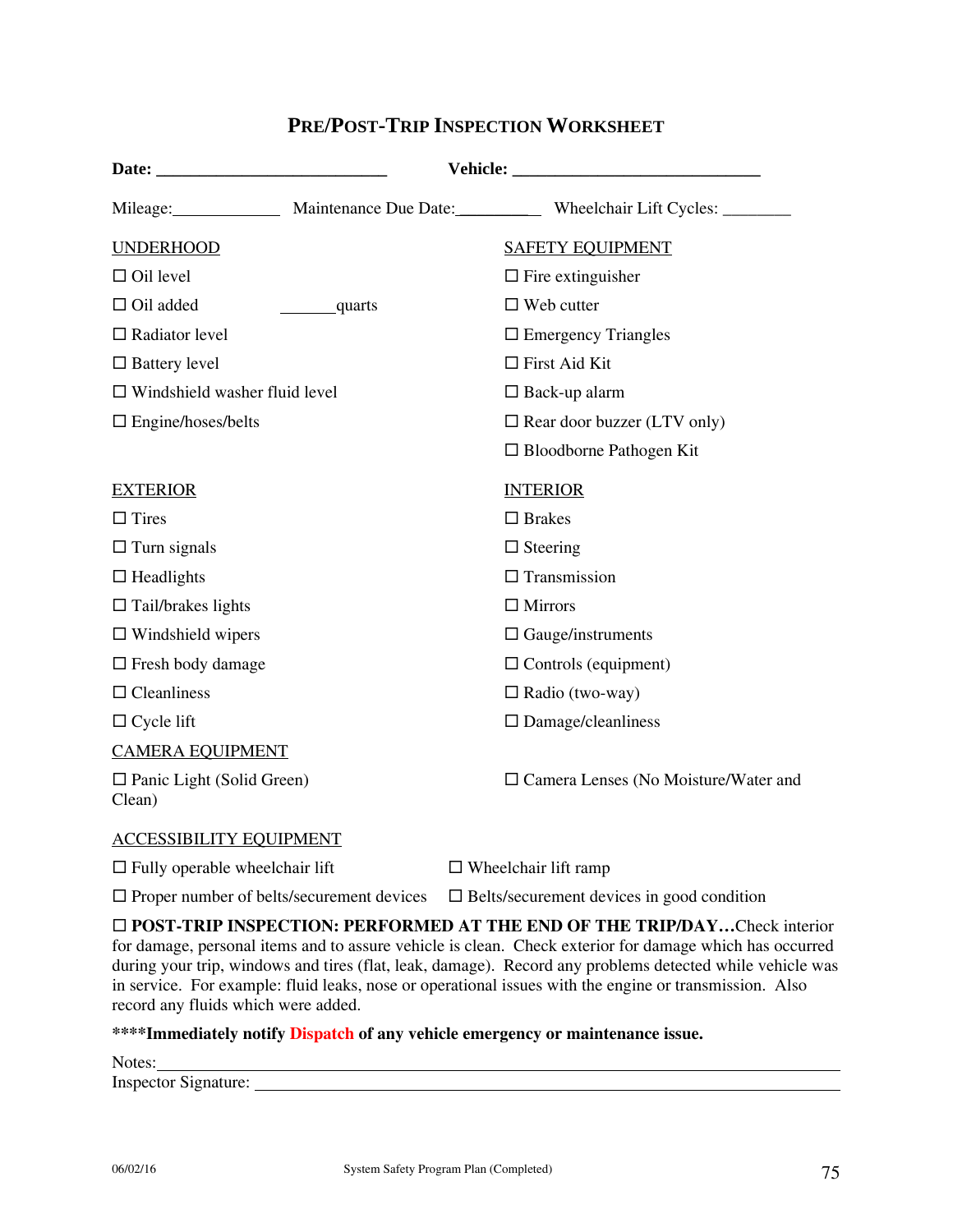Management Comments: \_\_\_\_\_\_\_\_\_\_\_\_\_\_\_\_\_\_\_\_\_\_\_\_\_\_\_\_\_\_\_\_\_\_\_\_\_\_\_\_\_\_\_\_\_\_\_\_\_\_\_\_\_\_\_\_\_\_

Management Signature: \_\_\_\_\_\_\_\_\_\_\_\_\_\_\_\_\_\_\_\_\_\_\_\_\_\_\_\_\_\_\_\_\_\_\_\_\_\_\_\_\_\_\_\_\_\_\_\_\_\_\_\_\_\_\_\_\_\_\_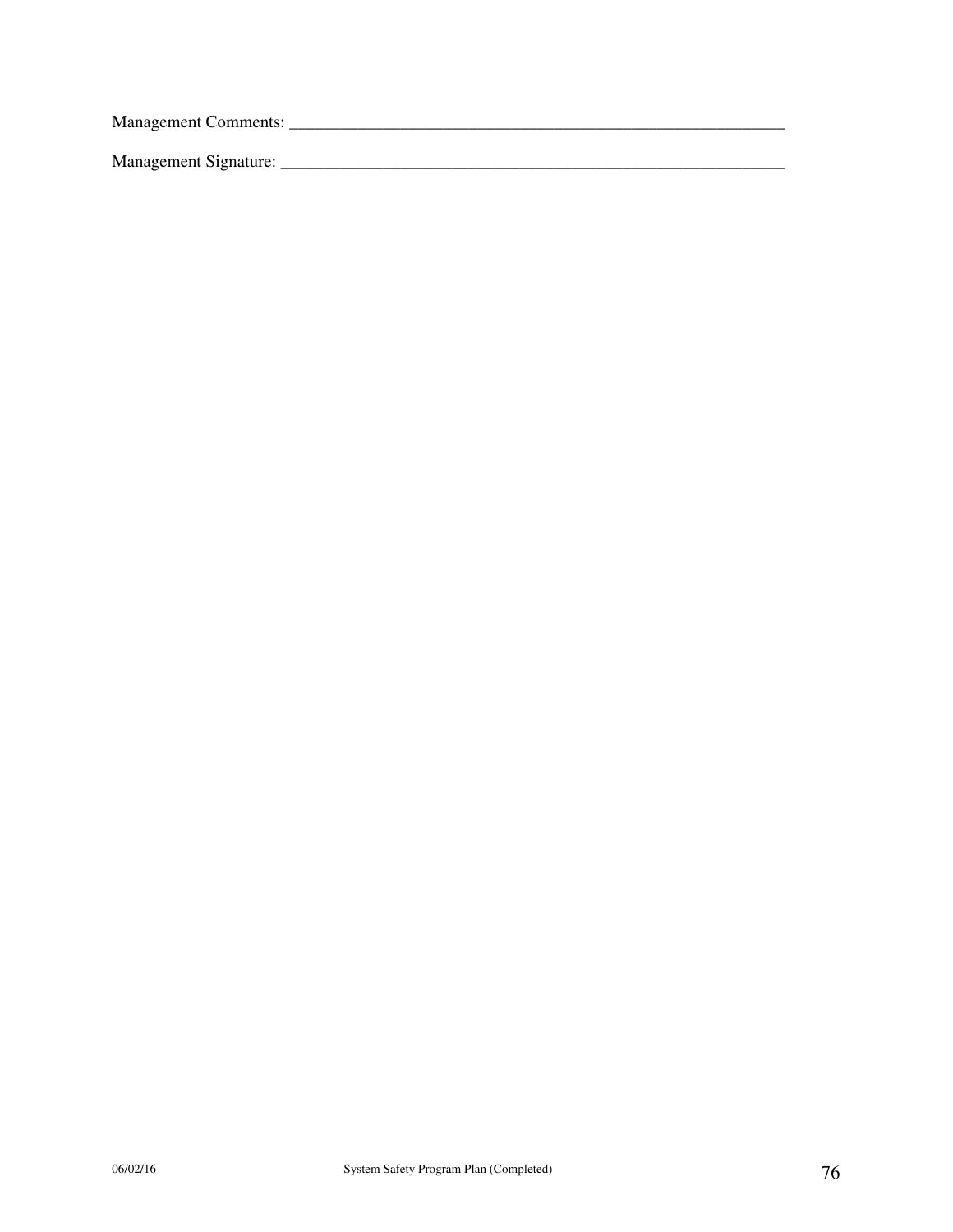# **Preventive Maintenance Plan**

#### **PREVENTATIVE MAINTENANCE POLICY**

Preventive maintenance is a term used to describe the performance of regularly scheduled maintenance procedures of SCATS vehicles to prevent the possibility of malfunctions.

County Maintenance will maintain all SCATS vehicles and wheelchair lifts in the best possible operational condition. This will be accomplished by adhering to and/or exceeding the manufacturer's recommended minimum maintenance requirements.

## **MAINTENANCE SCHEDULE**

Each SCATS vehicle is assigned a number by the Public Transportation Director, which is affixed to each vehicle in a visible location along with the phone number of the SCATS office.

#### **Preventative Vehicle Maintenance Schedule**

All vehicles will have a preventative maintenance service and inspection at established intervals. (See attachment 1, Vehicle Preventative Maintenance Service Schedule)

#### **Wheel Chairlift Preventative Maintenance Schedule**

All wheelchair lifts will have a preventative maintenance service and inspection at established intervals. (See attachment 2, Wheelchair Lift Preventative Maintenance Service Schedule)

#### **Unscheduled Vehicle Maintenance**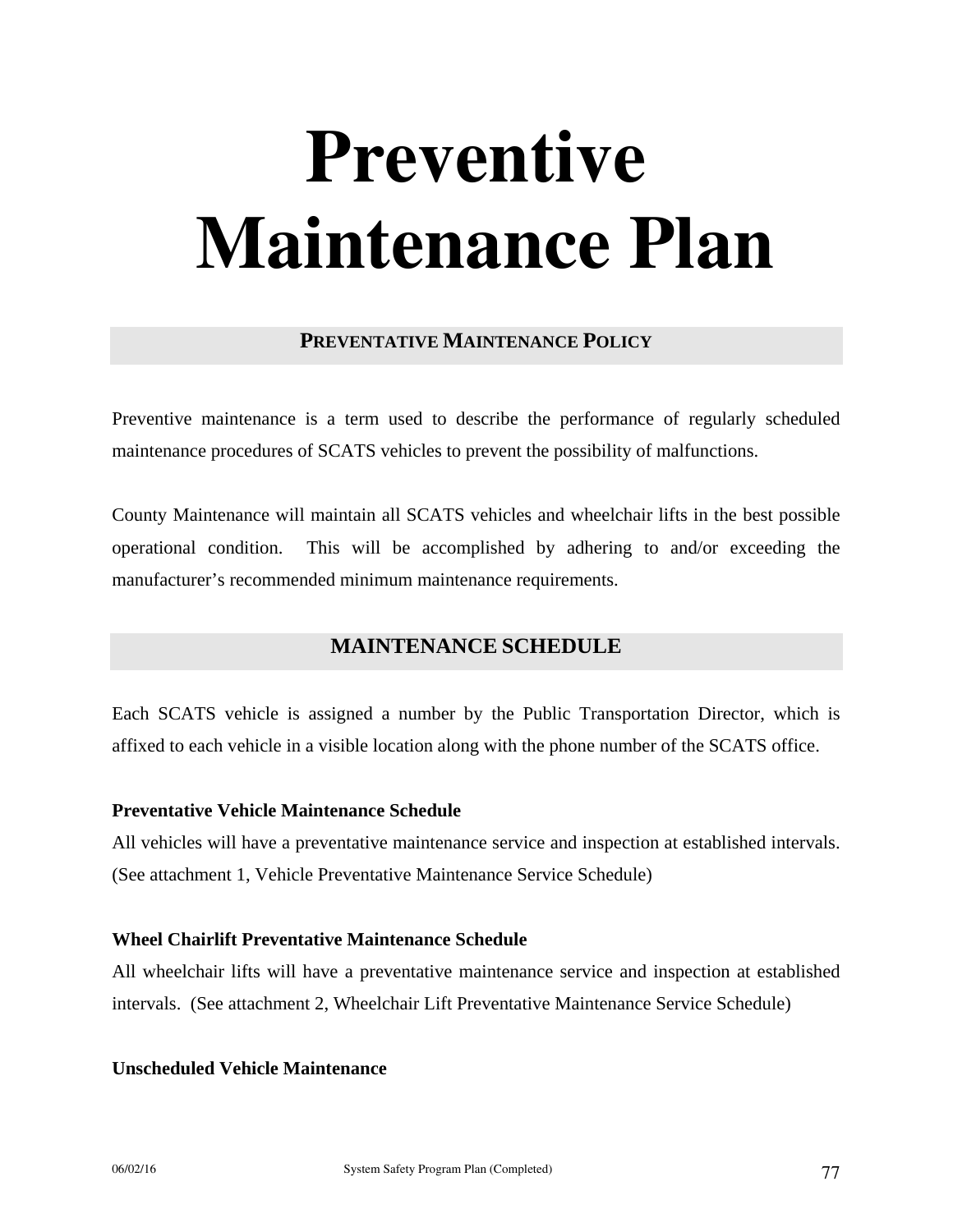County Maintenance will ensure all maintenance is performed to meet manufacturer's specification. (See attachment 3, Vehicle/Wheelchair Lift Maintenance Request)

#### **DAILY INSPECTION**

Pre/Post-Trip inspections are crucial to the success of the SCATS Preventative Maintenance Program. Each driver will inspect his or her vehicle before leaving the SCATS depot by completing the Pre-Trip Vehicle Inspection Form. The completed checklist must be submitted to the Administrative Operations Coordinator at the end of the driver's shift so that necessary maintenance can be noted and scheduled accordingly. At the end of each driver's assigned shift, the driver must also complete a Post-trip Inspection Sheet, found on the back of the Pre-trip Inspection Sheet. Drivers must sign each Pre-trip and Post-trip checklist for each vehicle used that day. The Administrative Operations Coordinator will review each Pre-trip and Post-Trip inspection sheets daily, schedule any required or necessary maintenance, and sign off on each sheet. (See attachment 4, Pre/Post-Trip Checklist)

## **MANAGEMENT REVIEWS**

There must be an effective mechanism to monitor and document the contractor's maintenance activities. An acceptable program would consist of periodic written reports on maintenance activities submitted by the contractor to the grantee, supplemented by periodic inspections by the grantee. The grantee must provide oversight in order to verify the contractor's compliance with FTA and NCDOT regulations and polices.

#### Purpose SCATS

The overall purpose of SCATS Security Program is to optimize -- within the constraints of time, cost, and operational effectiveness -- the level of protection afforded to SCATS vehicles, equipment, facilities, passengers, employees, volunteers and contractors, and any other individuals who come into contact with the system both during normal operations and under emergency conditions.

The security of passengers and employees is paramount to promoting the objectives of FTA, NCDOT and there partner organizations in developing a Security Program. SCATS will take all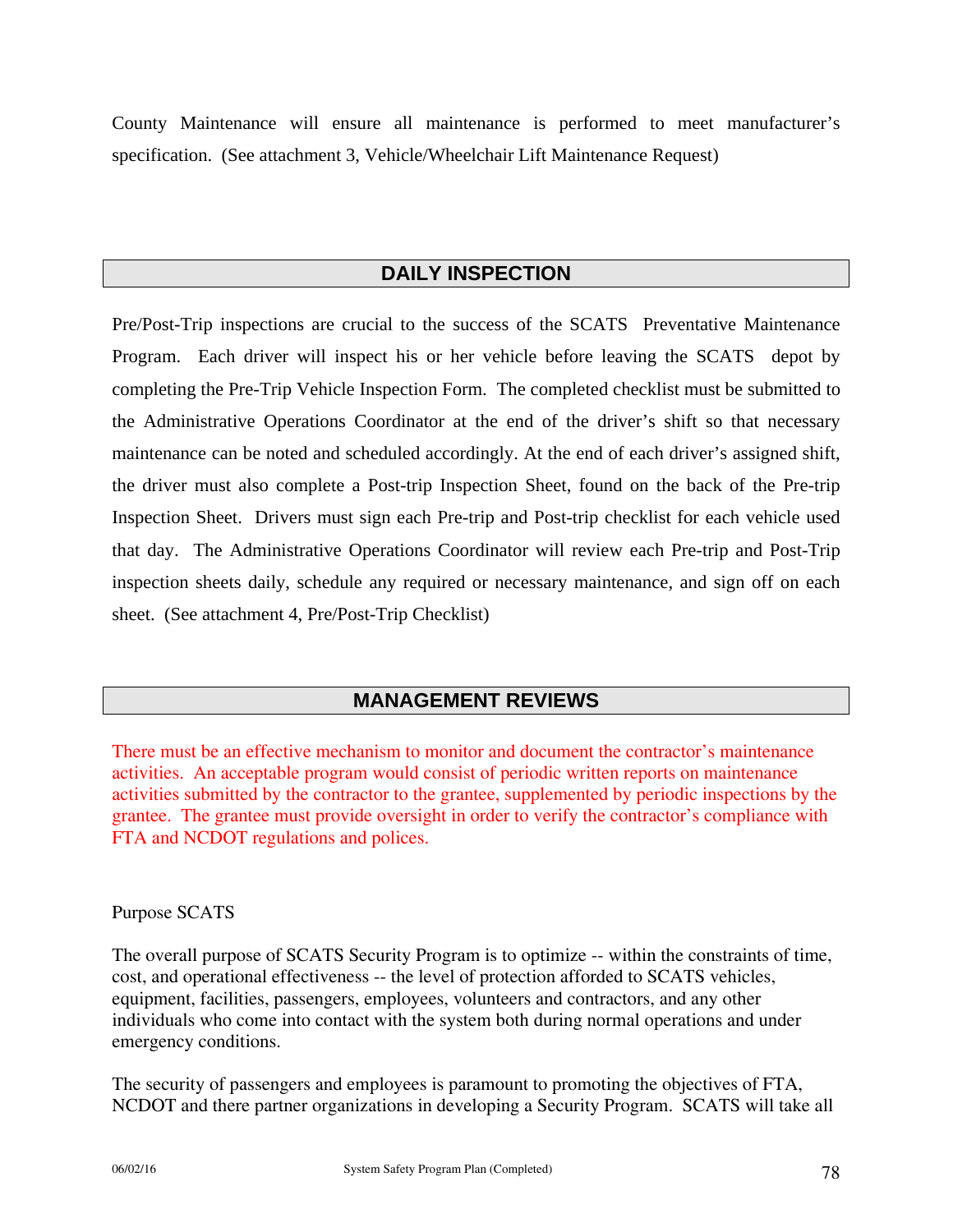reasonable and prudent actions to minimize the risk associated with intentional acts against passengers, employees and equipment/facilities. To further this objective, SCATS has developed security plans and procedures and emergency response plans and procedures. The plans have been coordinated with local law enforcement, emergency services and with other regional transit providers, which addresses the conduct of exercises in support of their emergency plans, and assessment of critical assets and measures to protect these assets.

#### **Goals**

The Security Program provides SCATS with a security and emergency preparedness capability that will:

- 1. The Security Program's number one goal is the protection and safety of system employees, passengers, vehicles and equipment.
- 2. Ensure that security and emergency preparedness are addressed during all phases of system

 operation, including the hiring and training of agency personnel; the procurement and maintenance of agency equipment; the development agency policies, rules, and procedures;

and coordination with local public safety and community emergency planning agencies.

- 3. Promote analysis tools and methodologies to encourage safe system operation through the identification, evaluation and resolution of threats and vulnerabilities, and the on-going assessment of agency capabilities and readiness.
- 4. Create a culture that supports employee safety, equipment/facility protection and security and safe system operation (during normal and emergency conditions) through motivated compliance with agency rules and procedures and the appropriate use and operation of equipment.

#### **Objectives**

**In this new environment, every threat cannot be identified and resolved, but SCATS can take steps to be more aware, to better protect passengers, employees, facilities and equipment, and to stand ready to support community needs in response to a major event. To this end, our Security Program has five objectives:** 

- 1. Achieve a level of security performance and emergency readiness that meets or exceeds our requirements
- 2. Increase and strengthen community involvement and participation in the safety and security of our system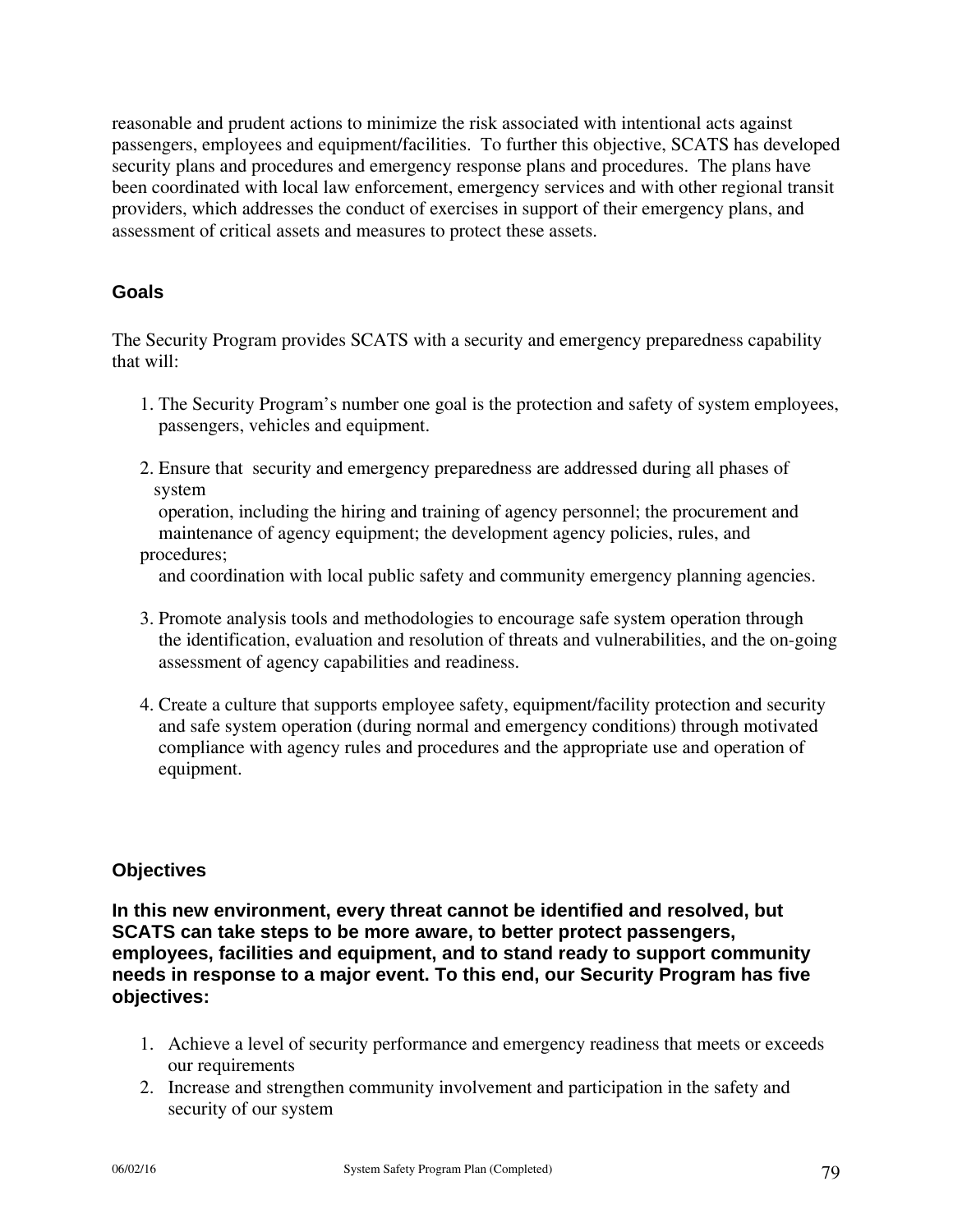- 3. Develop and implement a vulnerability assessment program, and based on the results of this program, establish a course of action for improving physical security measures and emergency response capabilities
- 4. Expand our training program for employees, volunteers and contractors to address security awareness and emergency management issues
- 5. Enhance our coordination with NCDOT/PTD regarding security and emergency preparedness issues.

# **FTA'S TOP 20 SECURITY PROGRAM ACTION ITEMS FOR TRANSIT AGENCIES**

The following Action items identify the most important elements that transit agencies should incorporate into their System Security Program Plans. These top twenty (2) items are based on good security practices identified through FTA's Security Assessments and Technical Assistance provided to the largest transit agencies. Specific information on these elements may be found in FTA's *Transit System Security Program Planning Guide.* FTA is working with transit agencies to encourage them to incorporate these practices into their programs.

#### **Management and Accountability**

- 1. Written security program and emergency management plans are established.
- 2. The security plan is updated to reflect anti-terrorist measures and any current conditions.
- 3. The security plan is an integrated system security program, including regional coordination with other agencies, security design criteria in procurements and organizational charts for incident command and management systems.
- 4. The security plan is signed, endorsed and approved by top management.
- 5. The security program is assigned to a senior level manager.
- 6. Security responsibilities are defined and delegated from management through to the front line employees.
- 7. All operations and maintenance supervisor, forepersons, and managers are held accountable for security issues under their control.

#### **Security Problem Identification**

- 8. A threat and vulnerability assessment resolution process is established and used.
- 9. Security sensitive intelligence information sharing is improved by joining InfracGuard, the FBI Regional Task Force and the Surface Transportation Intelligence Sharing & Analysis Center (SAC); security information is reported through the National Transit Database (NTD).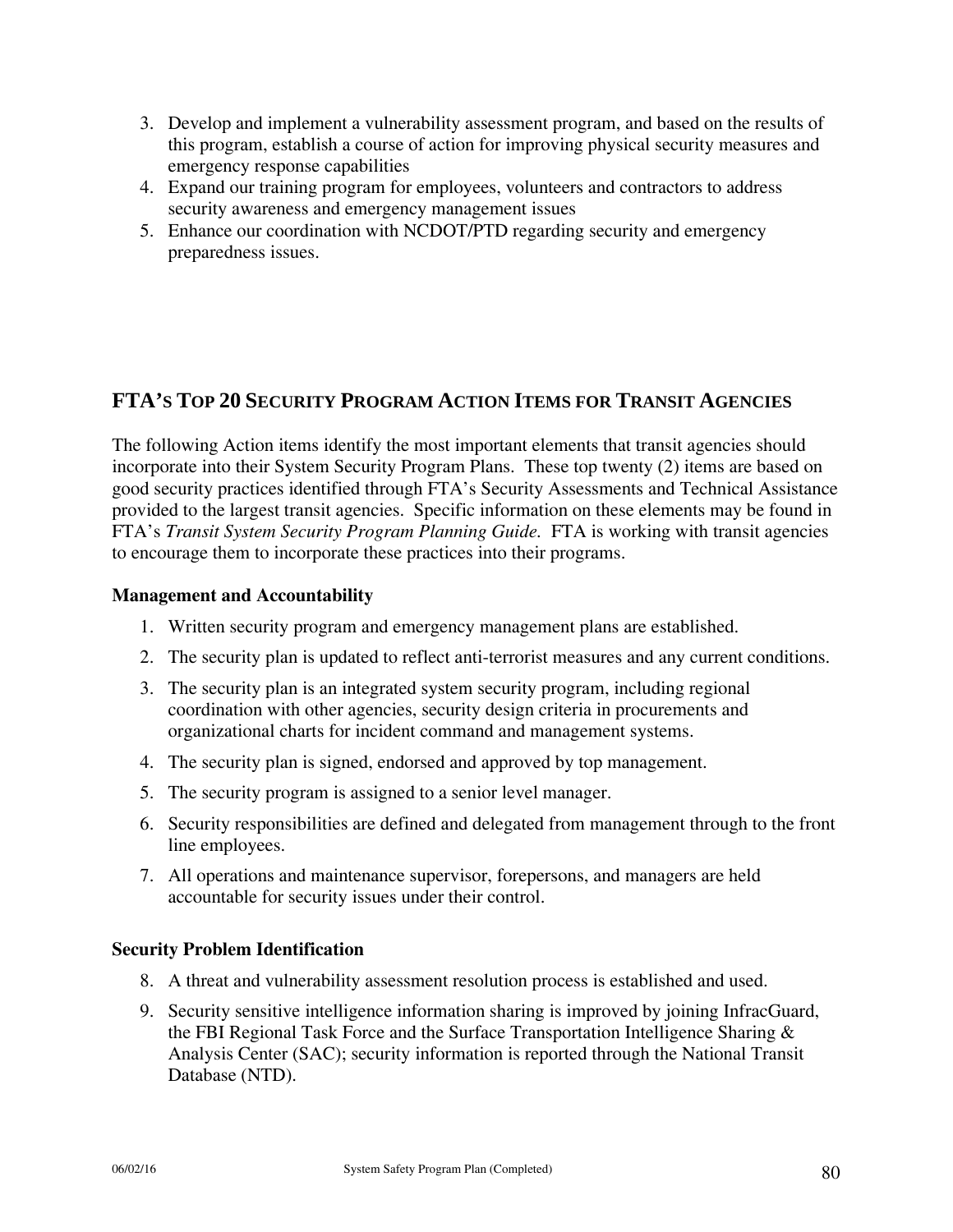#### **Employee Selection**

- 10. Background investigations are conducted on all new front-line operations and maintenance employees (i.e., criminal history, motor vehicle records, and credit history).
- 11. Criteria for background investigations are established.

#### **Training**

- 12. Security orientation or awareness materials are provided to all front-line employees.
- 13. Ongoing training programs on safety, security and emergency procedures by work area are provided.
- 14. Public awareness materials are developed and distributed on a system wide basis.

#### **Audits and Drills**

- 15. Periodic audits of security policies and procedures are conducted.
- 16. Tabletop and functional drills are least once every six months and full-scale exercises, coordinated with regional emergency response providers, are performed at least annually.

#### **Document Control**

- 17. Access to documents of security critical systems and facilities are controlled.
- 18. Access to security sensitive documents is controlled.

#### **Access Control**

19. Background investigations are conductors of contractors or others who require access to security critical facilities, and ID badges are used for all visitors, employees and contractors to control access to key critical facilities.

#### **Homeland Security**

20. Protocols have been established to respond to the Office of Homeland Security Threat Advisory Levels.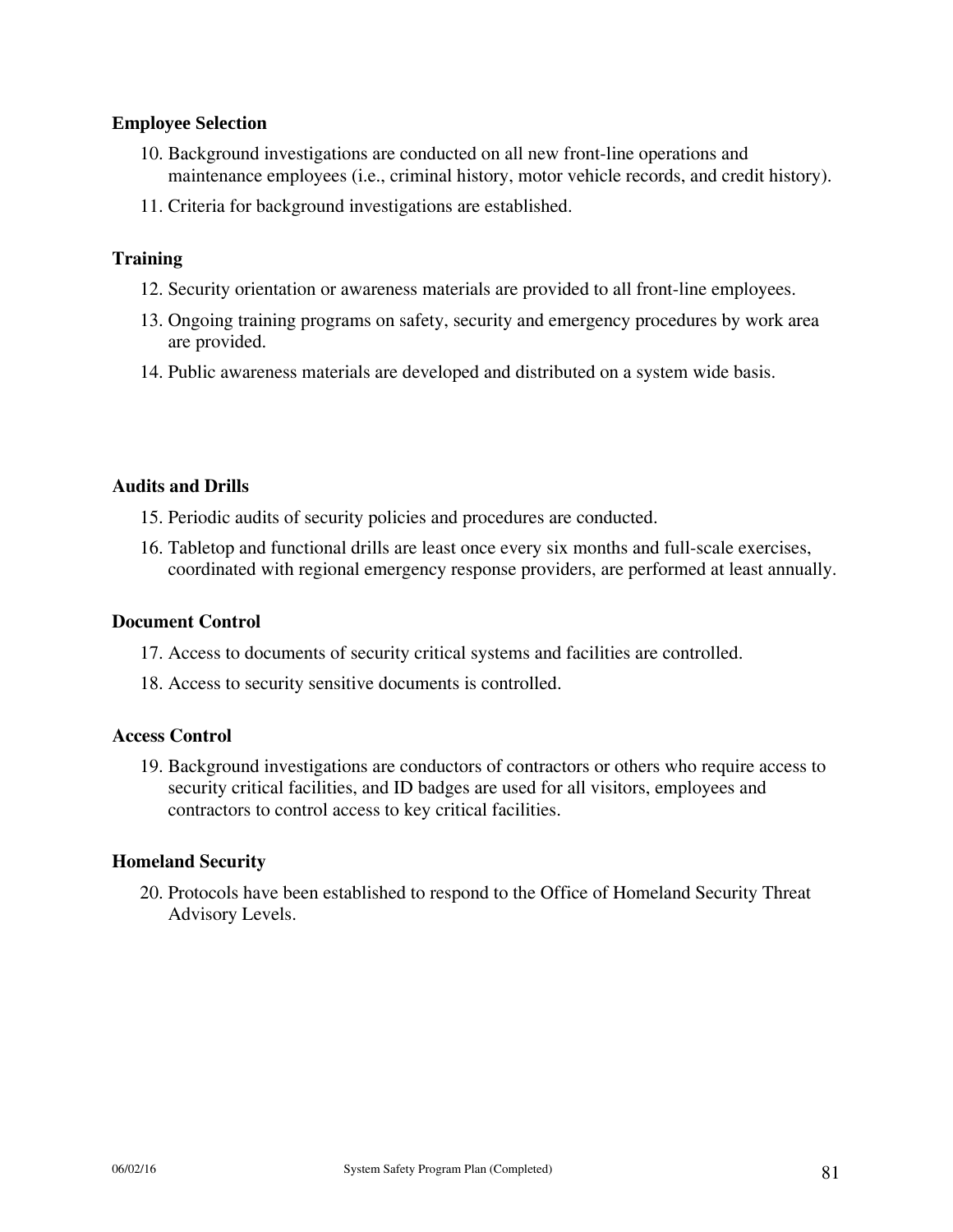## **WORKPLACE SECURITY ASSESSMENT FORM**

| <b>Facility (Worksite):</b> |  |
|-----------------------------|--|
| Location:                   |  |
| Date:                       |  |
| Inspection No.:             |  |

Describe the physical layout of the establishment. Indicate its location to other businesses or residences in the area and access to the street.

Number/gender of employees on-site between 10 p.m. and 5 a.m. Describe nature and frequency of client/customer/passenger/other contact:

| Yes    | N <sub>0</sub> |                                                                                           |
|--------|----------------|-------------------------------------------------------------------------------------------|
|        |                | Are cash transactions conducted with the public during working hours? If yes,             |
|        |                | how much cash is kept in the cash register or in another place accessible to a<br>robber? |
| Yes    | N <sub>0</sub> |                                                                                           |
|        |                |                                                                                           |
| $\Box$ |                | Is there safe or lock-box on the premises into which cash is deposited?                   |

<u> 1989 - Johann Stoff, amerikansk politiker (d. 1989)</u>

What is the security history of the establishment and environs?<br>
<u>Letting</u> the security history of the establishment and environs?

<u> 1989 - Johann Stoff, fransk politik (d. 1989)</u>

What physical security measures are present?<br>
<u>Letting</u>

#### Yes No

 $\overline{a}$  $\overline{a}$ 

 $\overline{a}$ 

 $\overline{a}$  $\overline{a}$ 

 $\overline{a}$ 

 $\Box$  Has security training been provided to employees? If so, has the training been effective?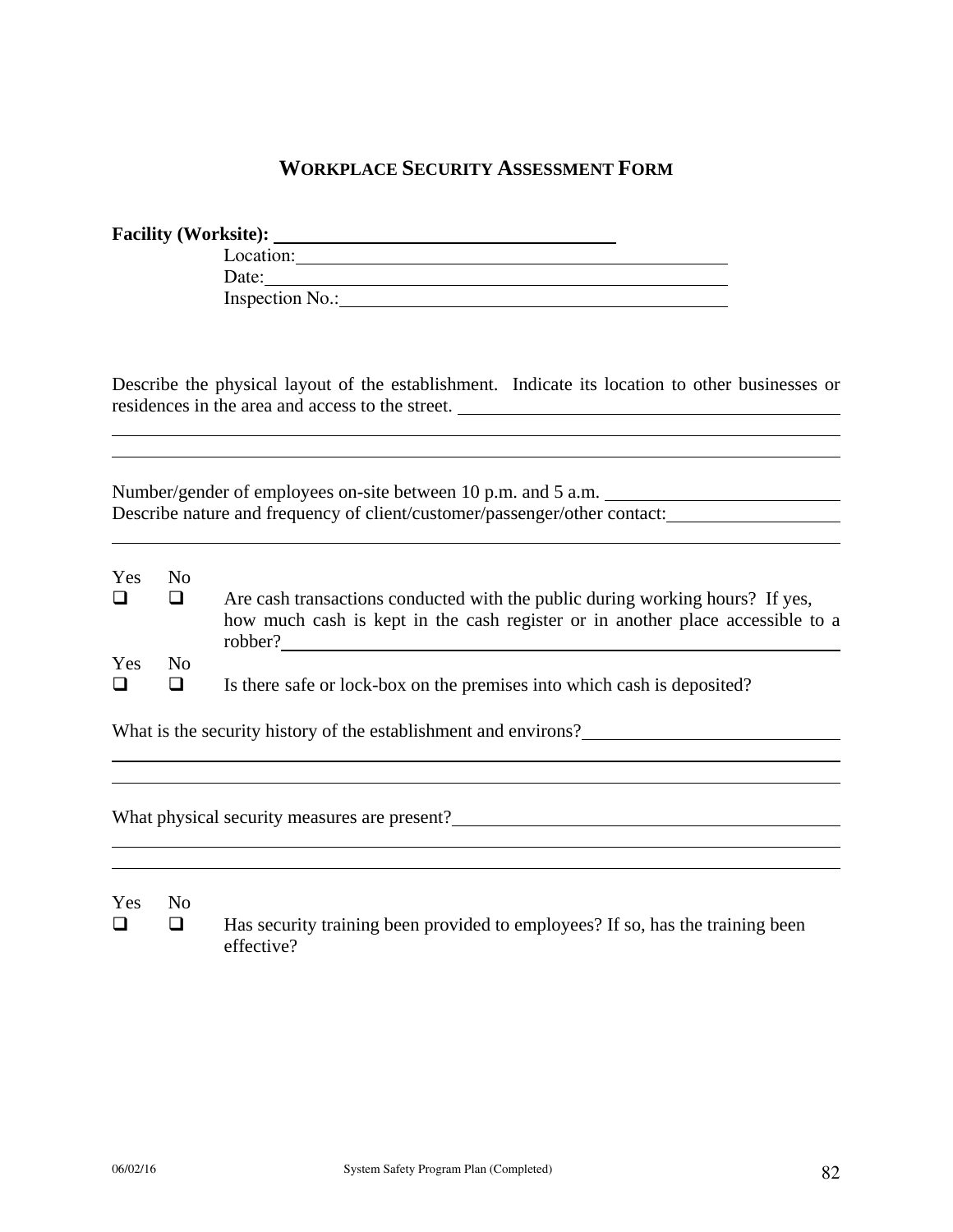# **Security Incident Recording Form**

| Date of Incident:<br>AM/PM |         |                                                                                                                                                                                                                                      | Time of Incident: |                                |                                                                                                                                                                                                                                |
|----------------------------|---------|--------------------------------------------------------------------------------------------------------------------------------------------------------------------------------------------------------------------------------------|-------------------|--------------------------------|--------------------------------------------------------------------------------------------------------------------------------------------------------------------------------------------------------------------------------|
|                            |         | Location: <u>contract and contract and contract and contract and contract and contract and contract and contract and contract and contract and contract and contract and contract and contract and contract and contract and con</u> |                   |                                |                                                                                                                                                                                                                                |
|                            |         | # of Fatalities: _____ # of Injuries: _______                                                                                                                                                                                        |                   | Property Damage Estimate: \$   |                                                                                                                                                                                                                                |
|                            |         | Type of Security Incidents: Check all that apply.                                                                                                                                                                                    |                   |                                |                                                                                                                                                                                                                                |
| Homicide                   | $\perp$ | <b>Burglary</b>                                                                                                                                                                                                                      | П                 | Motor Vehicle Theft            | $\mathsf{L}$                                                                                                                                                                                                                   |
| Forcible Rape $\Box$       |         | Bombing                                                                                                                                                                                                                              | $\Box$            | Chemical or Biological Release |                                                                                                                                                                                                                                |
| Robbery                    | П       | Arson                                                                                                                                                                                                                                | П                 | <b>Aggravated Assault</b>      |                                                                                                                                                                                                                                |
| Hijacking                  | $\Box$  | <b>Bomb Threat</b>                                                                                                                                                                                                                   | $\Box$            | Kidnapping                     | $\mathsf{L}$                                                                                                                                                                                                                   |
| Other                      | П       |                                                                                                                                                                                                                                      |                   |                                |                                                                                                                                                                                                                                |
|                            |         |                                                                                                                                                                                                                                      |                   |                                |                                                                                                                                                                                                                                |
|                            |         |                                                                                                                                                                                                                                      |                   |                                |                                                                                                                                                                                                                                |
|                            |         |                                                                                                                                                                                                                                      |                   |                                |                                                                                                                                                                                                                                |
|                            |         |                                                                                                                                                                                                                                      |                   |                                |                                                                                                                                                                                                                                |
|                            |         |                                                                                                                                                                                                                                      |                   |                                |                                                                                                                                                                                                                                |
|                            |         | Recorded By:                                                                                                                                                                                                                         |                   |                                | Date: the contract of the contract of the contract of the contract of the contract of the contract of the contract of the contract of the contract of the contract of the contract of the contract of the contract of the cont |
| Title:                     |         |                                                                                                                                                                                                                                      |                   | Phone #:                       |                                                                                                                                                                                                                                |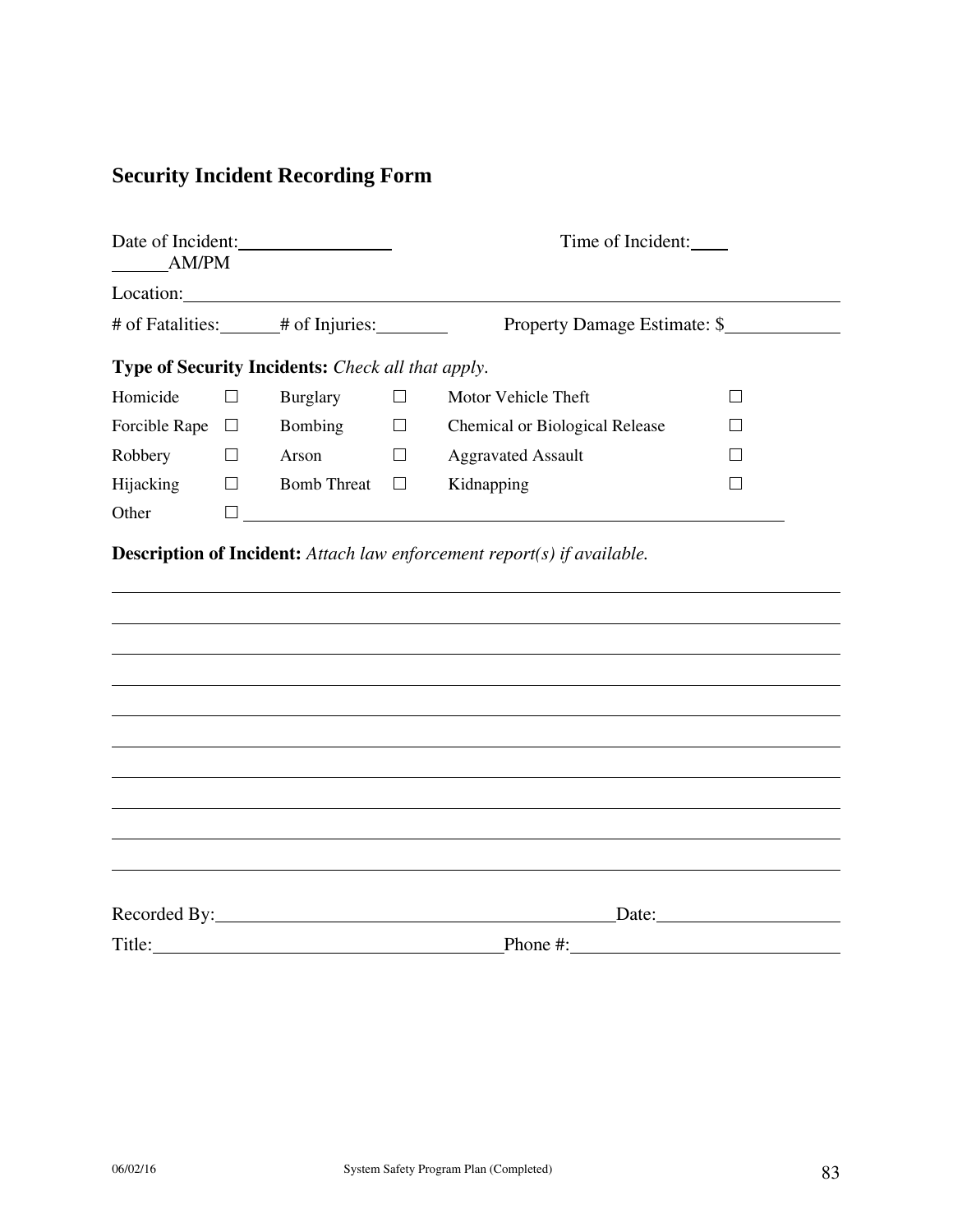# **Emergency Management**

#### **Before Disaster Strikes**

- Develop a workable Plan
	- Work with your colleagues and counterparts in the police department, fire department, health department, public buildings department, and emergency management office to develop a plan that will be successful
	- Review your plan regularly and update it when your system changes or new threats emerge
	- Plan for the worst. Determine what you will do if...
		- $\Box$  Normal communication system (television, web, radio, telecommunication) are not available
		- $\square$  Electrical power is cut off
		- $\square$  There are massive deaths or injuries
		- $\square$  There are air-borne chemical or biological hazards
- Practice, Practice, Practice
	- $\Box$  Conduct regular emergency/disaster drills (not just fire drills) to keep skills sharp and your plan up-to-date
	- $\Box$  Build interagency relationship; every level of transit leadership should personally knows his/her counterparts in the agencies and organizations who will be responding to an emergency situation
- Some Things that Really Matter
	- $\square$  Put the resources in place to execute your plan people, equipment, facilities
	- $\Box$  Identify alternative means of transportation for the transit-using public in case one or more of your primary modes is disabled
	- $\Box$  Radio communication capability is essential because cell phones are not reliable during the emergencies; be sure you have multiple communication systems, in case one or more is inoperative
	- $\Box$  Conduct criminal and credit background checks on every employee
	- $\Box$  Make sure every employee has a photo identification and require that it be displayed at all times

#### **Emergency Response**

- Establish Command Central
	- $\Box$  Immediately set up a joint operations center so that your key responders can talk to each other face-to-face and make joint decisions

*Although it was not clear at the outset whether there was a terrible accident or a terrorist incident, the command center leadership made the decision to respond to the situation as a*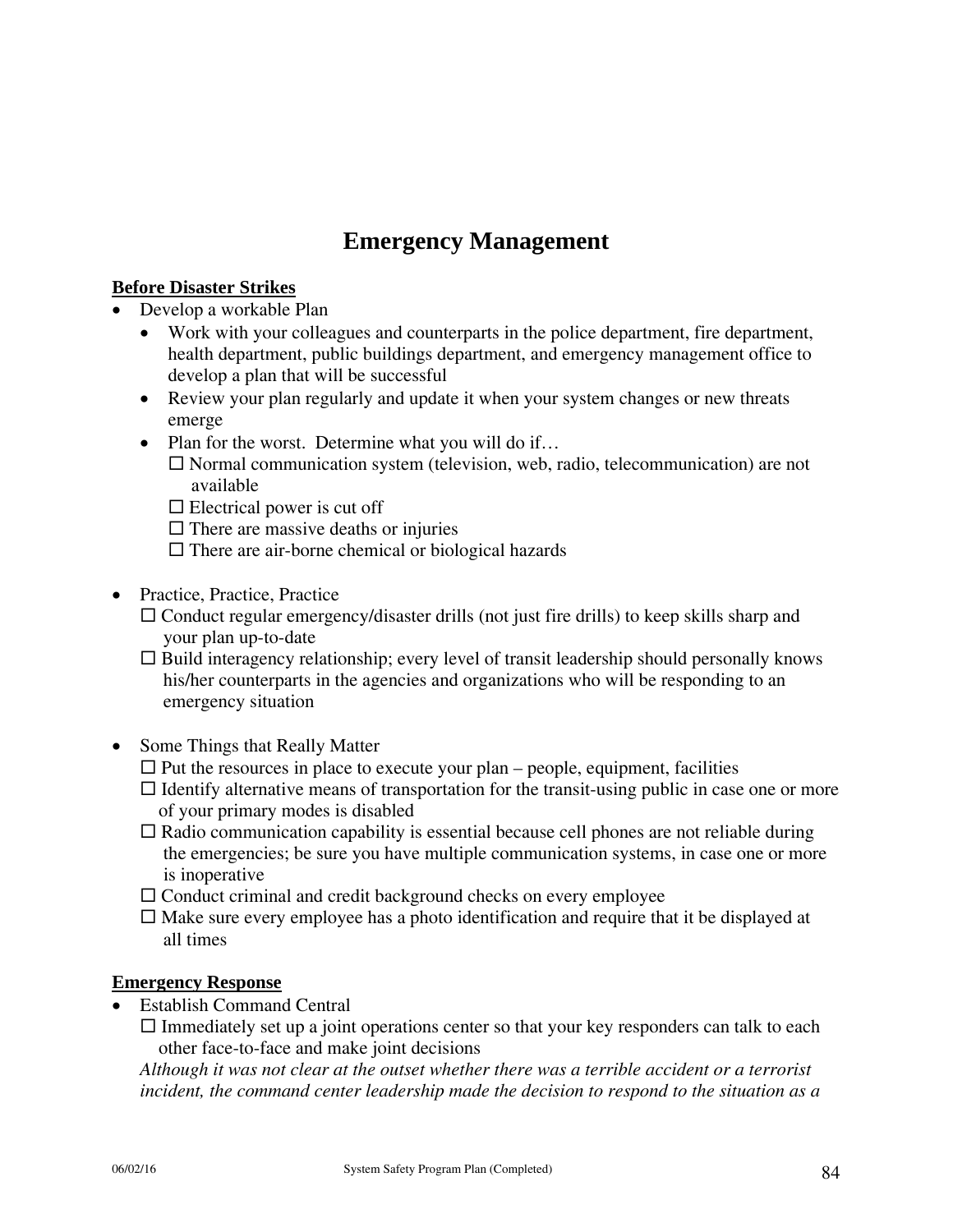*terrorist attack. As a result, the NYC transit authority immediately evacuated all trains, passengers and transit employees from the World Trade Center area – and there were no transit-related deaths or serious injuries and no equipment losses as a result of the collapsed building.*

- Improvise!
	- Be ready and willing to improvise; even a good plan can't anticipate everything

**NYC Transit made the decision to let everyone leave the city for free; this decision made**  *the evacuation process quicker and built tremendous goodwill with the public.* 

#### **In the Aftermath**

• Communicate with the Public

 $\Box$  Use your website to communicate your service plans and availability with the public on a real-time basis.

 NYC Transit has been getting 10 million hits a day, compared to a usual 200,000 hits, and updates its site every 2 hours even if no substantive changes to service have been made.

 $\Box$  Work with local television and radio stations to get information about closings and alternative routes to the public

• Restore Public Confidence

 $\Box$  Increase law enforcement visibility; put a uniformed officer on every train, if possible, to reassure the public and deter potential threats

 $\Box$  Tell people – with brochures, ads, and announcement – how they can help enhance security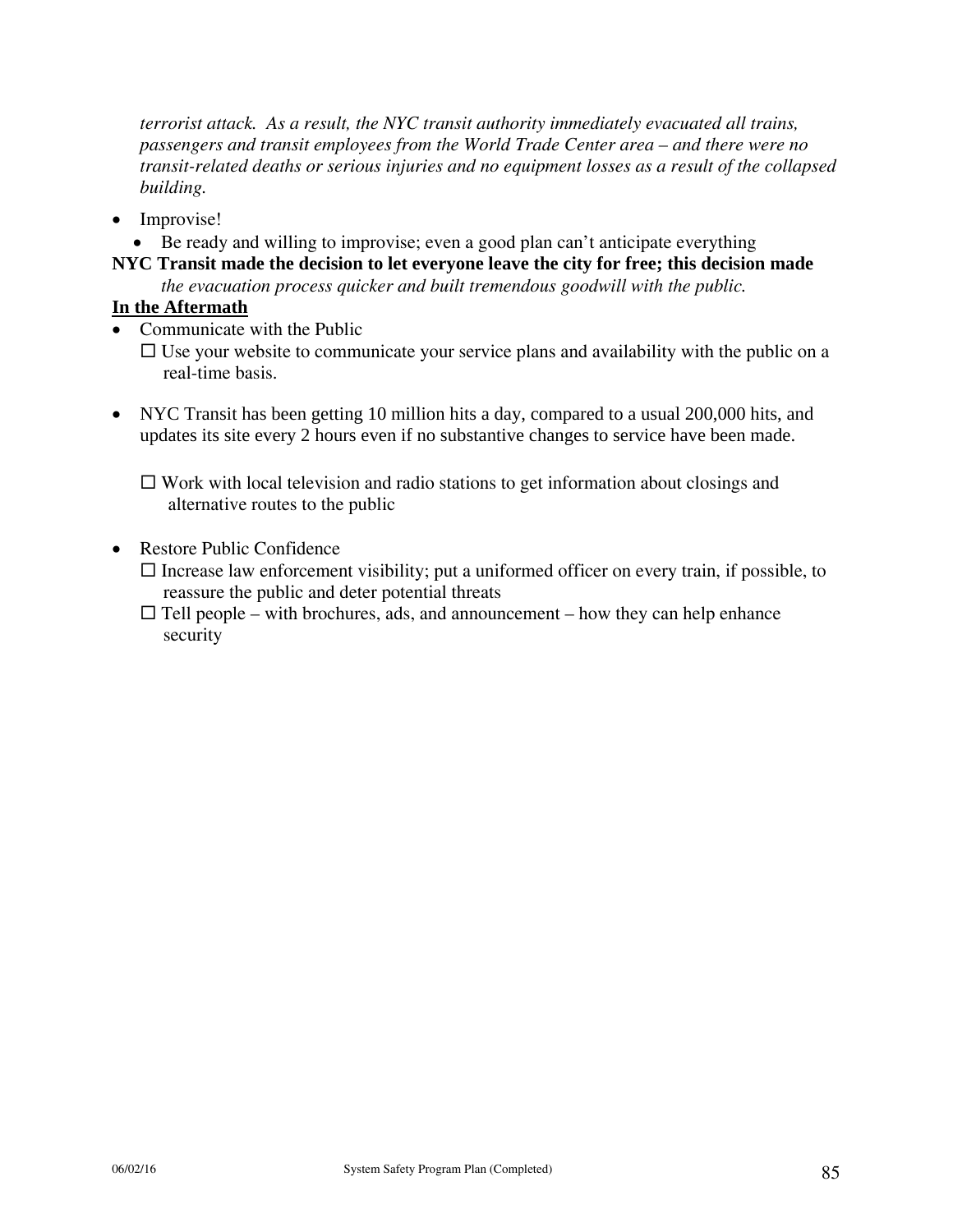## **Emergency Evacuation and Fire Prevention Plan Training**

|                                                                     | Date:                                                                                  |                                                                                                                                                                                                                                   | Location: <u>contraction</u> |
|---------------------------------------------------------------------|----------------------------------------------------------------------------------------|-----------------------------------------------------------------------------------------------------------------------------------------------------------------------------------------------------------------------------------|------------------------------|
| Instructor: Title: Title:                                           |                                                                                        |                                                                                                                                                                                                                                   |                              |
|                                                                     |                                                                                        | <b>Emergency Evacuation Plan Elements to be Reviewed</b>                                                                                                                                                                          |                              |
| $\Box$<br>$\Box$<br>$\Box$<br>$\Box$<br>$\Box$                      | <b>Escape Route Assignments</b><br><b>Employee Training Programs</b>                   | <b>Emergency Escape Procedures</b><br>Special Procedures for Personnel to Operate Critical Equipment<br>Procedures to Account for Employees<br>Special Rescue and Medical Personnel                                               |                              |
|                                                                     |                                                                                        | <b>Fire Prevention Plan Elements to be Reviewed</b>                                                                                                                                                                               |                              |
| $\Box$<br>$\Box$<br>□<br>$\Box$<br>$\Box$<br>o.<br>$\Box$<br>$\Box$ | <b>Fire Prevention Practices</b><br><b>Alarm Systems</b><br><b>Proper Housekeeping</b> | <b>Major Workplace Fire Hazards</b><br>Fire Equipment Maintenance Personnel<br>Means of Reporting Fires and other Emergencies<br>Personnel Responsible for Control of Fuel Source Hazards<br><b>Proper Maintenance Procedures</b> |                              |
|                                                                     | <b>Other Elements to be Reviewed</b>                                                   |                                                                                                                                                                                                                                   |                              |
| $\Box$<br>$\Box$                                                    |                                                                                        | Names and Titles of Emergency and Fire Prevention Plan Coordinators<br><b>Emergency and Fire Prevention Plan Availability</b>                                                                                                     |                              |
|                                                                     | <b>Employees Trained</b><br>Name/SS#                                                   | Work Location/Unit Job Title                                                                                                                                                                                                      | Signature                    |
|                                                                     |                                                                                        |                                                                                                                                                                                                                                   |                              |
|                                                                     |                                                                                        |                                                                                                                                                                                                                                   |                              |
|                                                                     | Instructor's Signature:                                                                |                                                                                                                                                                                                                                   |                              |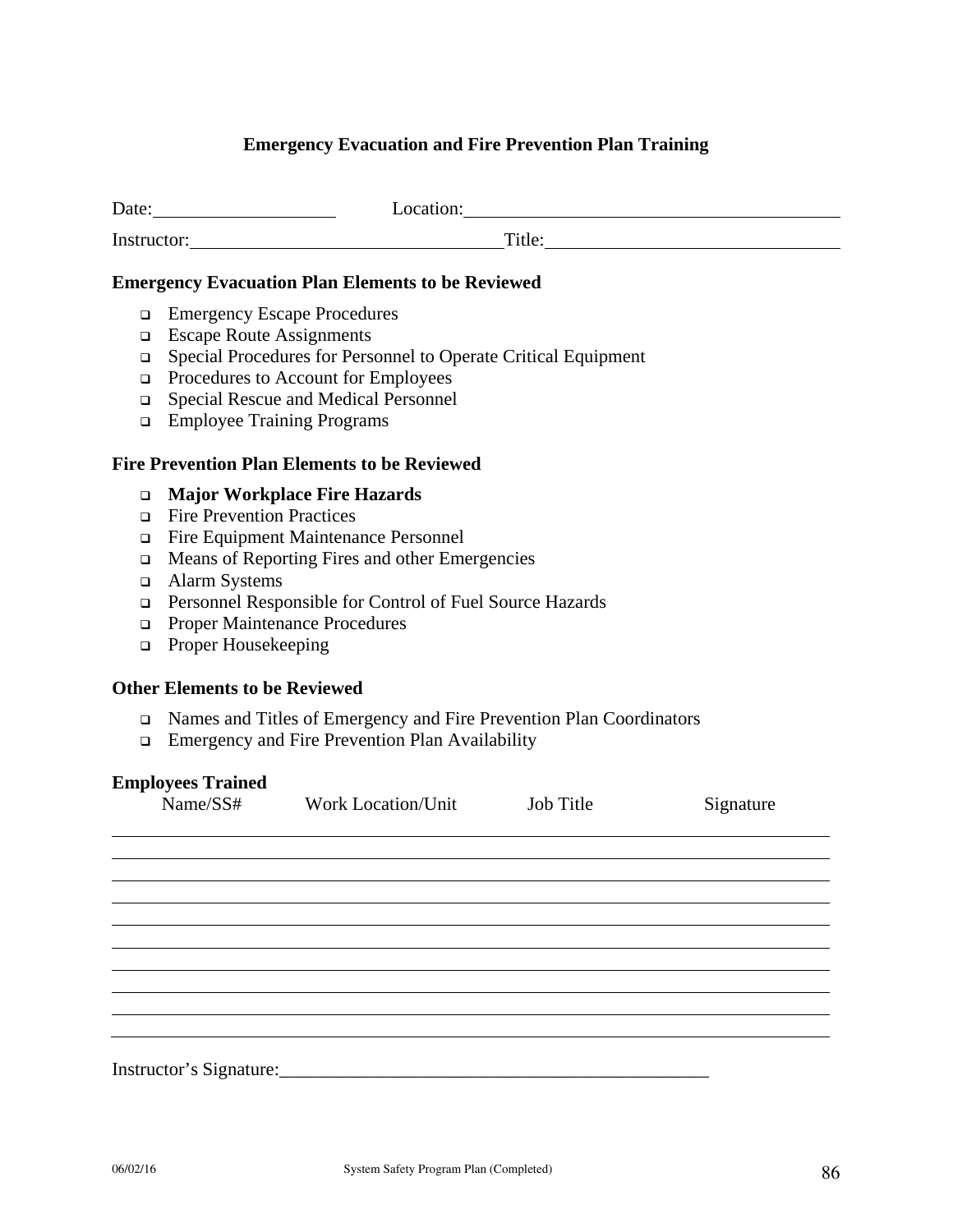#### **External Emergency Plan**

#### **Notification of Emergency**

When notice has been received that an event has occurred or the potential of an event occurring, which has or may produce a large number of casualties, the following information should be obtained by the person receiving the information:

- 1. Name of person making notification and from what telephone number.
- 2. Location of emergency including address.
- 3. Estimated number of casualties.
- 4. Type of emergency (fire, explosion, plane crash, natural, weather related, etc.).
- 5. Time call received.
- 6. Estimated time of emergency event occurrence.

The person receiving the call shall then notify the Executive Director and/or Safety Director.

#### **Activation of Emergency Action Plan**

If the decision is made to implement the External Emergency Plan, the following actions shall be taken:

Executive Director Will:

- 1. Act under guidance of trained experts when available.
- 2. Organize the Emergency Action Plan.
- 3. Assess the situation and make appropriate decisions for passenger and employee safety as situation demands.
- 4. Be responsible for the notification of the "all clear".
- 5. Provide information for media release.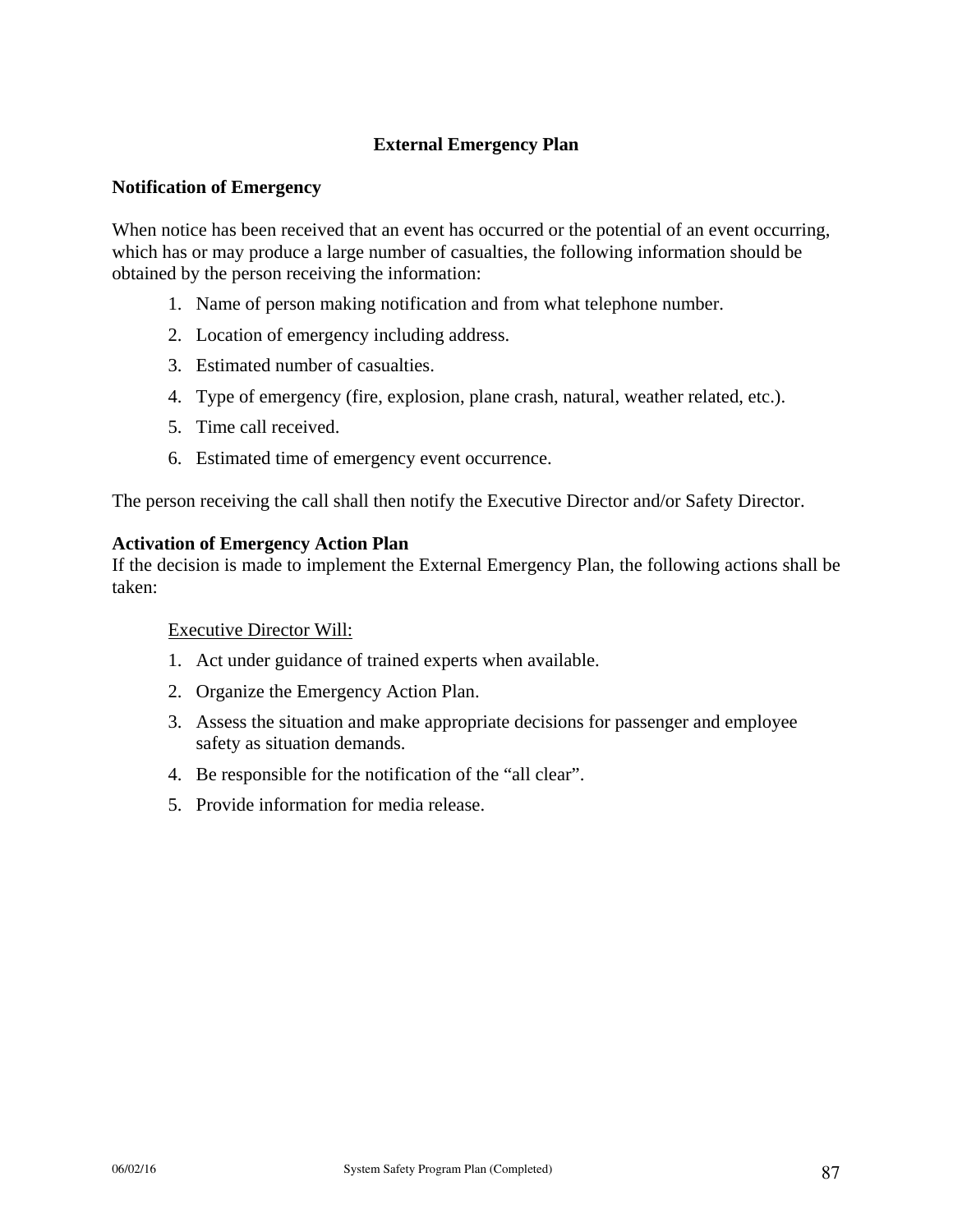#### **INTERNAL EMERGENCY PLAN**

#### **Activation of Internal Emergency Plan**

- 1. The Dispatcher should be notified promptly of any promptly of any emergency situation.
- 2. Dispatcher will call "911" to notify County Communications of situation giving as much information as possible.
- 3. The dispatcher will keep records of all incoming calls that involve the emergency and relay them to the Executive Director.
- 4. If the Executive Director implements evacuation, see Evacuation Plan.

#### Executive Director Will:

- 1. Initiate Emergency Action Plan if deemed necessary and be the contact at the *[Disaster Operations (Board Room).]*
- 2. Provides a means to inform staff of the emergency and provide updates.
- 3. Provide the news media with information release.
- 4. Provide personnel to assist Emergency Operations.
- 5. Provide agencies with vehicle layouts and/or blueprints of the affected area.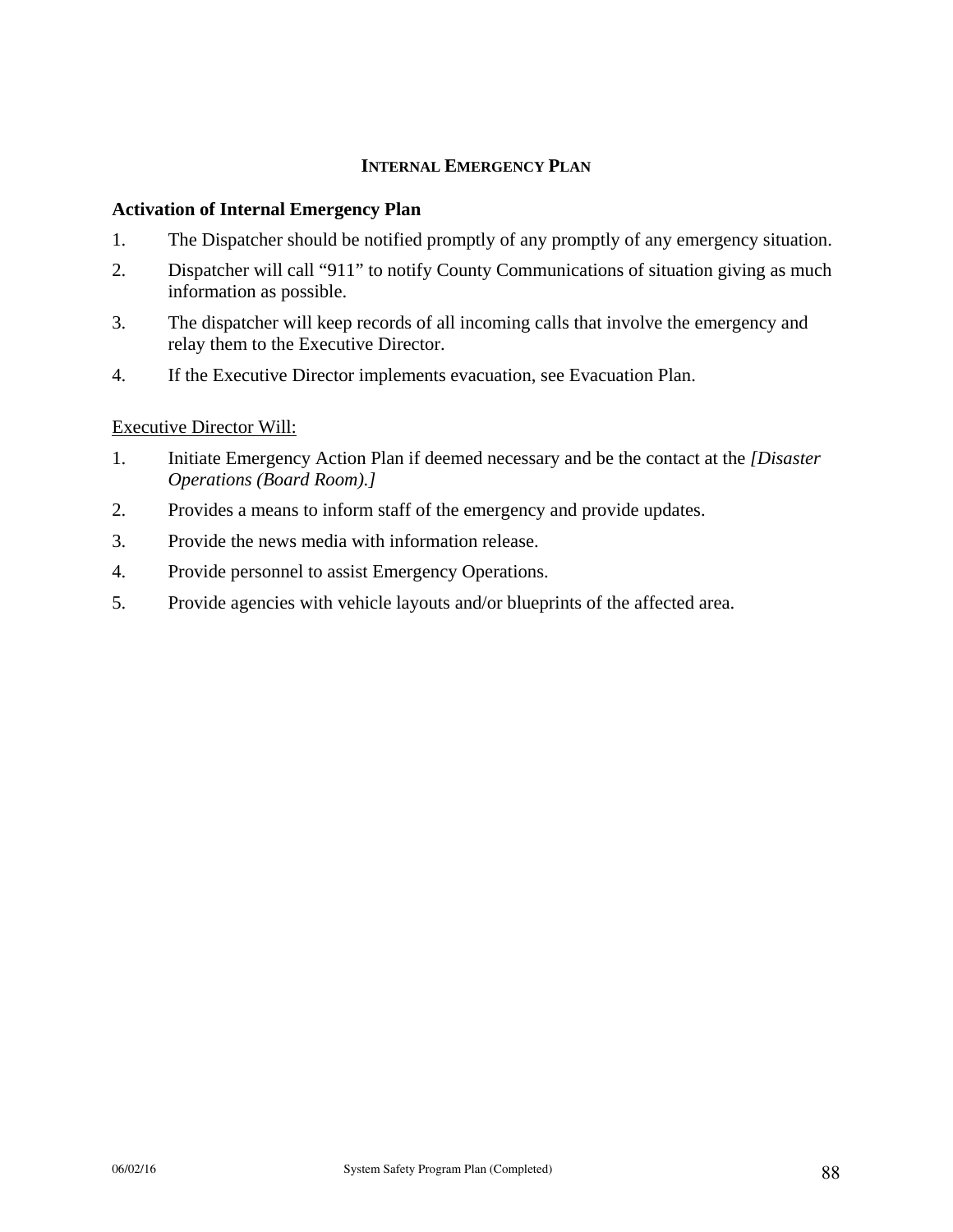# **BOMB THREAT CHECKLIST**

#### **Questions to Ask Caller: Caller's Voice:**

|  | When is the bomb going to explode? | Calm | Nasal |
|--|------------------------------------|------|-------|
|--|------------------------------------|------|-------|

- 
- 3. What does it look like? Rapid Rapid
- 
- 
- 6. Did you (the caller) place the bomb? \_\_\_\_\_District \_\_\_\_\_Accent
- 7. Why?
- 8. What is your address?
- 9. What is your name? **Background Sounds:**

#### **Exact Wording of the Threat:**

|                                                                                                                                                                                                                               | $\sqrt{2}$<br>$\mathsf{C}$                                                                                                                                                                                                                                                                                                                             |
|-------------------------------------------------------------------------------------------------------------------------------------------------------------------------------------------------------------------------------|--------------------------------------------------------------------------------------------------------------------------------------------------------------------------------------------------------------------------------------------------------------------------------------------------------------------------------------------------------|
|                                                                                                                                                                                                                               | _PA System<br><b>Static</b>                                                                                                                                                                                                                                                                                                                            |
|                                                                                                                                                                                                                               | Music<br>Local                                                                                                                                                                                                                                                                                                                                         |
| the control of the control of the control of the control of the control of the control of the control of the control of the control of the control of the control of the control of the control of the control of the control | House noises ________Long Distance                                                                                                                                                                                                                                                                                                                     |
|                                                                                                                                                                                                                               | Motor<br><b>Booth</b>                                                                                                                                                                                                                                                                                                                                  |
|                                                                                                                                                                                                                               | Office Machinery ______Other                                                                                                                                                                                                                                                                                                                           |
| Sex of Caller: M or F Race:                                                                                                                                                                                                   | <b>Threat Language:</b>                                                                                                                                                                                                                                                                                                                                |
| Age: Length of Call:<br>Incoherent                                                                                                                                                                                            | ____Well Spoken                                                                                                                                                                                                                                                                                                                                        |
| (Educated) _______Taped                                                                                                                                                                                                       |                                                                                                                                                                                                                                                                                                                                                        |
| Number at which call is received:                                                                                                                                                                                             | – Foul<br>_Message                                                                                                                                                                                                                                                                                                                                     |
|                                                                                                                                                                                                                               | Irrational<br>by threat                                                                                                                                                                                                                                                                                                                                |
| maker                                                                                                                                                                                                                         |                                                                                                                                                                                                                                                                                                                                                        |
| Time: Date: Date:                                                                                                                                                                                                             |                                                                                                                                                                                                                                                                                                                                                        |
| <b>Report Call Immediately to:</b>                                                                                                                                                                                            | <u> 1989 - Andrea Barbara, Amerikaansk politiker (d. 1989)</u>                                                                                                                                                                                                                                                                                         |
| <b>Contact Number</b>                                                                                                                                                                                                         |                                                                                                                                                                                                                                                                                                                                                        |
| <b>Contact Name or Title</b>                                                                                                                                                                                                  | <u> 1989 - Johann Stoff, deutscher Stoff, der Stoff, der Stoff, der Stoff, der Stoff, der Stoff, der Stoff, der S</u><br>the control of the control of the control of the control of the control of the control of the control of the control of the control of the control of the control of the control of the control of the control of the control |
| <b>Contact Organization</b>                                                                                                                                                                                                   | <u> 1989 - Johann Barnett, fransk politiker (d. 1989)</u>                                                                                                                                                                                                                                                                                              |
| Secondary Contact Info                                                                                                                                                                                                        | <u> 1989 - Johann Stein, marwolaethau a bhann an t-Amhain an t-Amhain an t-Amhain an t-Amhain an t-Amhain an t-A</u>                                                                                                                                                                                                                                   |
| <b>Secondary Contact Info</b>                                                                                                                                                                                                 |                                                                                                                                                                                                                                                                                                                                                        |

Angry \_\_\_\_\_\_Stutter 2. Where is it right now? \_\_\_\_\_Excited \_\_\_\_\_Lisp \_\_\_\_\_Slow \_\_\_\_\_Rasp \_\_\_\_\_Soft \_\_\_\_\_Ragged 4. What kind of bomb is it? \_\_\_\_\_Loud \_\_\_\_\_Clearing Throat \_\_\_\_\_Laughter \_\_\_\_\_Deep Breathing 5. What will cause it to explode? Crying Cracking Voice Normal Disguised Slurred Familiar

If voice is familiar, whom did it sound like?

|                                     | Street noises           | Factory machinery |
|-------------------------------------|-------------------------|-------------------|
| <b>Exact Wording of the Threat:</b> | Television              | Animal noises     |
|                                     | Voices                  | Clear             |
|                                     | PA System               | <b>Static</b>     |
|                                     | Music                   | Local             |
|                                     | House noises            | Long Distance     |
|                                     | Motor                   | <b>Booth</b>      |
|                                     | <b>Office Machinery</b> | Other             |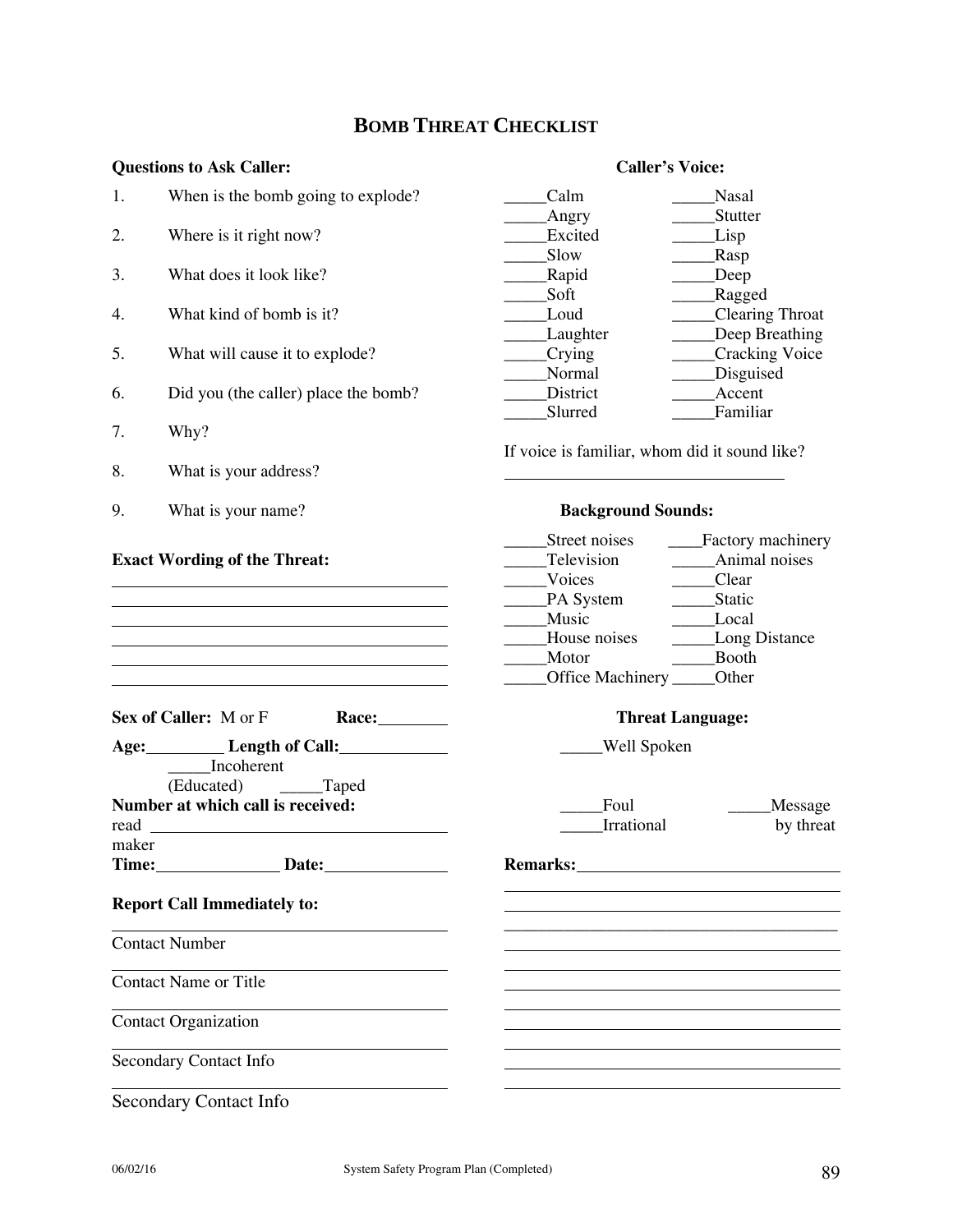# **PUBLIC TRANSPORTATION EMERGENCY RESPONSE MUTUAL AID AGREEMENT**

WHEREAS, the purpose of this pre-disaster agreement between the agencies is to provide for immediate assistance to protect life and property;

WHEREAS, this Agreement is authorized under SCATS *which is activated only in the event of a proclamation of an emergency by the local and/or state government approving authority;* 

WHEREAS, each agency that becomes a party to this Agreement shall be termed a Signatory Agency;

WHEREAS, a Signatory Agency asking for assistance from any other Signatory Agency will hereinafter be referred to as a Requesting Agency;

WHEREAS, the Signatory Agency agreeing to assist another Signatory Agency asking for assistance hereunder will hereinafter be referred to as a Responding Agency;

WHEREAS, it is necessary and desirable that this Agreement be executed for the exchange of mutual aid; with the intent to supplement not supplant agency personnel.

NOW, THEREFORE, it is hereby agreed by the parties hereto that:

- 1. Each Signatory Agency has authority hereunder to furnish available resources and services to a Requesting Agency to assist in the prevention, response, recovery and mitigation of proclaimed emergencies/disasters. Any such Responding Agency shall have complete and sole discretion to determine what resources and services are available for its response to any such request. The Responding Agency may limit its response to provision of personnel, equipment, and materials it has determined to be qualified, appropriate, and/or necessary to its response to a Requesting Agency. The Responding Agency shall have no responsibilities or incur any liabilities because it declines to provide resources and/or services to any individual or entity including any Signatory Agency.
- 2. Resources of the Responding Agency that are made available to the Requesting Agency shall, whenever possible, remain under the control and direction of the Responding Agency. The Requesting Agency shall coordinate the activities and resources of all Responding Agencies.
- 3. The Responding Agency shall retain the right to withdraw some or all of its resources at any time. Notice of any such intention to withdraw resources shall be communicated to the Requesting Agency's authorized representative not less than five (5) business days before actual withdrawal except the period for prior notice of intent to withdraw resources may be shortened, or completely dispensed with, under emergent circumstances.
- 4. The Requesting Agency shall be obligated to reimburse any Responding Agency at its usual and customary rates for its actual costs incurred in the provision of available resources and services in response to a request for assistance including, but not limited to, actual costs of labor, equipment,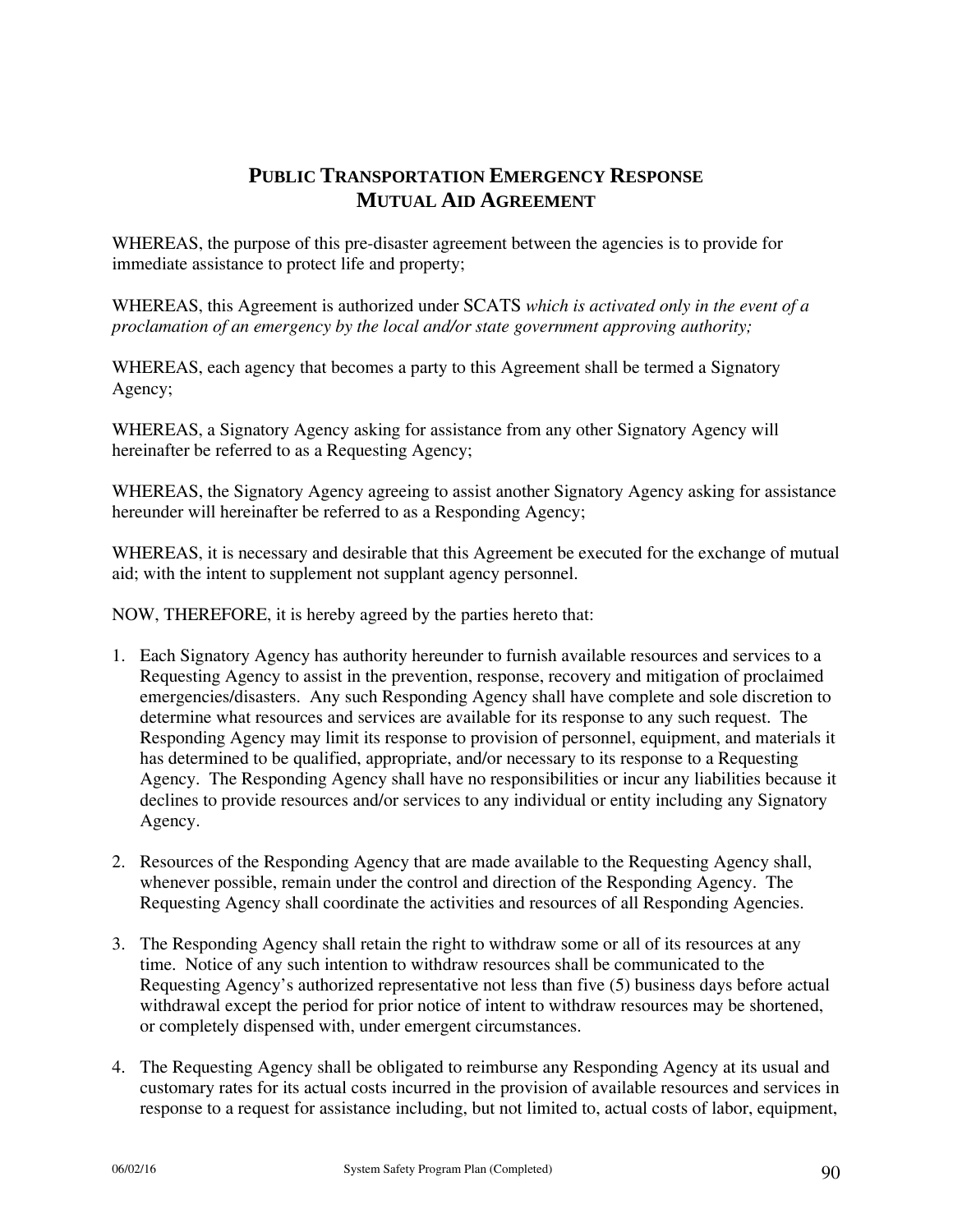materials, and related expenses as well as for loss or damage to equipment. The Responding Agency shall submit an itemized invoice specifying all reimbursable costs to the Executive Head of the Requesting Agency within sixty (60) days after completion of work. Unless otherwise agreed, the Requesting Agency shall fully reimburse the Responding Agency for legitimate invoiced costs within ninety (90) days after its receipt of any such invoice.

- 5. Any dispute regarding reimbursable costs that is not resolved by agreement of the Requesting and Responding Agencies involved with that particular invoice shall be decided in writing by the authorized representative of the Requesting Agency. The decision of the Requesting Agency shall be final and conclusive unless, within ten (10) days from the date the Responding Agency receives its copy of that decision, the Responding Agency mails or otherwise furnishes a written appeal to the authorized representative of the Requesting Agency. In connection with any such appeal, the Responding Agency shall be afforded an opportunity to be heard and to offer evidence in support of its position. The decision of the authorized representative of the Requesting Agency shall be final subject to appeal to the Scotland County.
- 6. All privileges, immunities, rights, duties, and benefits of officers and employees of the Responding Agency shall remain in effect while those officers and employees are performing functions and duties at the request of a Requesting Agency, unless otherwise provided by law. Employees of the Responding Agency shall remain employees of the Responding Agency while performing functions and duties at the request of a Requesting Agency*.*
- 7. The Requesting Agency shall indemnify and hold any Responding Agency, and its agents, employees, and/or officers, harmless from and shall process and defend at its own expense any and all claims, demands, suits, penalties, losses, damages, or costs of whatsoever kind or nature (hereafter "claims") brought against any Responding Agency arising out of or incident to the execution, performance, or failure to perform of or under this Agreement; provided, however, that if such claims are caused by or result from the concurrent negligence of (a) a Requesting Agency, its agents, employees, and/or officers; and (b) a Responding Agency, its agents, employees, and/or officers, this indemnity provision shall be valid and enforceable only to the extent of the negligence of the Requesting Agency, its agents, employees, and/or officers; and provided further that nothing herein shall require the Requesting Agency to hold harmless or defend a Responding Agency, its agents, employees, and/or officers, from any claims arising from the sole negligence of a Responding Agency, its agents, employees, and/or officers.
- 8. This Agreement shall be effective upon approval by two or more Signatory Agencies and shall remain in effect so long as two or more Signatory Agencies remain consenting parties to this Agreement.
- 9. Upon execution of this Agreement, a Signatory Agency shall send an original or a certified copy of the executed agreement to the North Carolina Department of Transportation, Public Transportation Division.
- 10. Any Signatory Agency to this Agreement may cancel its participation in this Agreement by giving written notice to the Signatory Agencies listed in this Agreement.
- 11. This Agreement is supplemental to, and not a substitute for, pre-existing mutual aid agreements and is not intended to restrict the right of any Signatory Agency to negotiate additional mutual aid agreements with a Signatory Agency or others.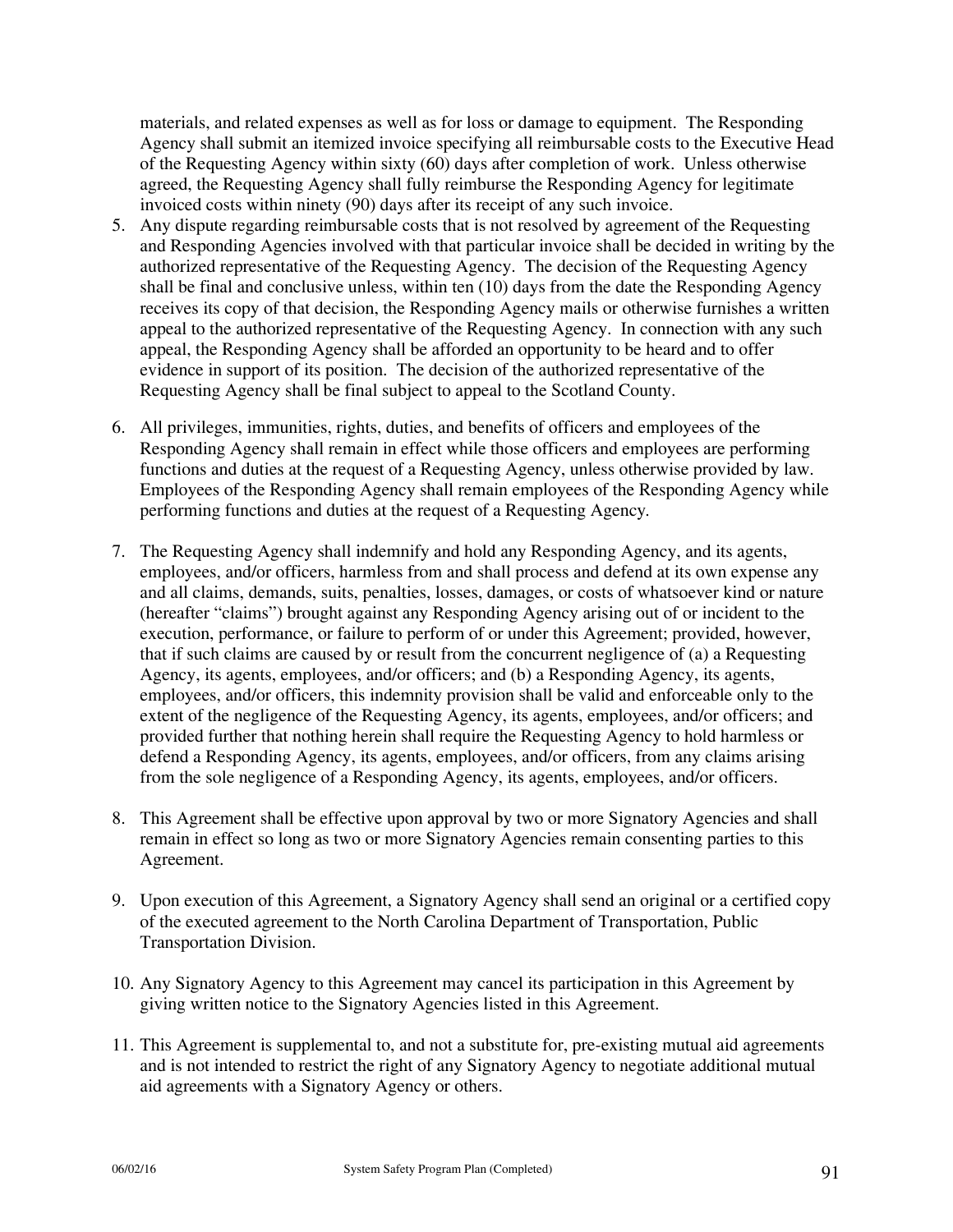- 12. This Agreement is for the benefit of the Signatory Agencies only and no other person or entity shall have any rights whatsoever under this Agreement as a third party beneficiary, or otherwise.
- 13. All rights and remedies provided in the Agreement are distinct and cumulative to any other right or remedy afforded by law or equity, and may be exercised independently, concurrently, or successively to such rights or remedies, and shall not be construed to be a limitation of any duties, obligations, rights and remedies of the parties hereto.

**SCATS, Date** 

| <b>Signatory System name</b>                                 |          |                     |  |
|--------------------------------------------------------------|----------|---------------------|--|
| Signatory Agency Authorized Representative                   |          | Date                |  |
| <b>Designated Primary Contact for this Signatory Agency:</b> |          |                     |  |
| Office:                                                      | Contact: | <b>Phone Number</b> |  |
| <b>Emergency 24 Hour Phone Number:</b>                       |          |                     |  |
| <b>Approved As To Form</b>                                   |          |                     |  |

*Office of the Attorney General Date*

l